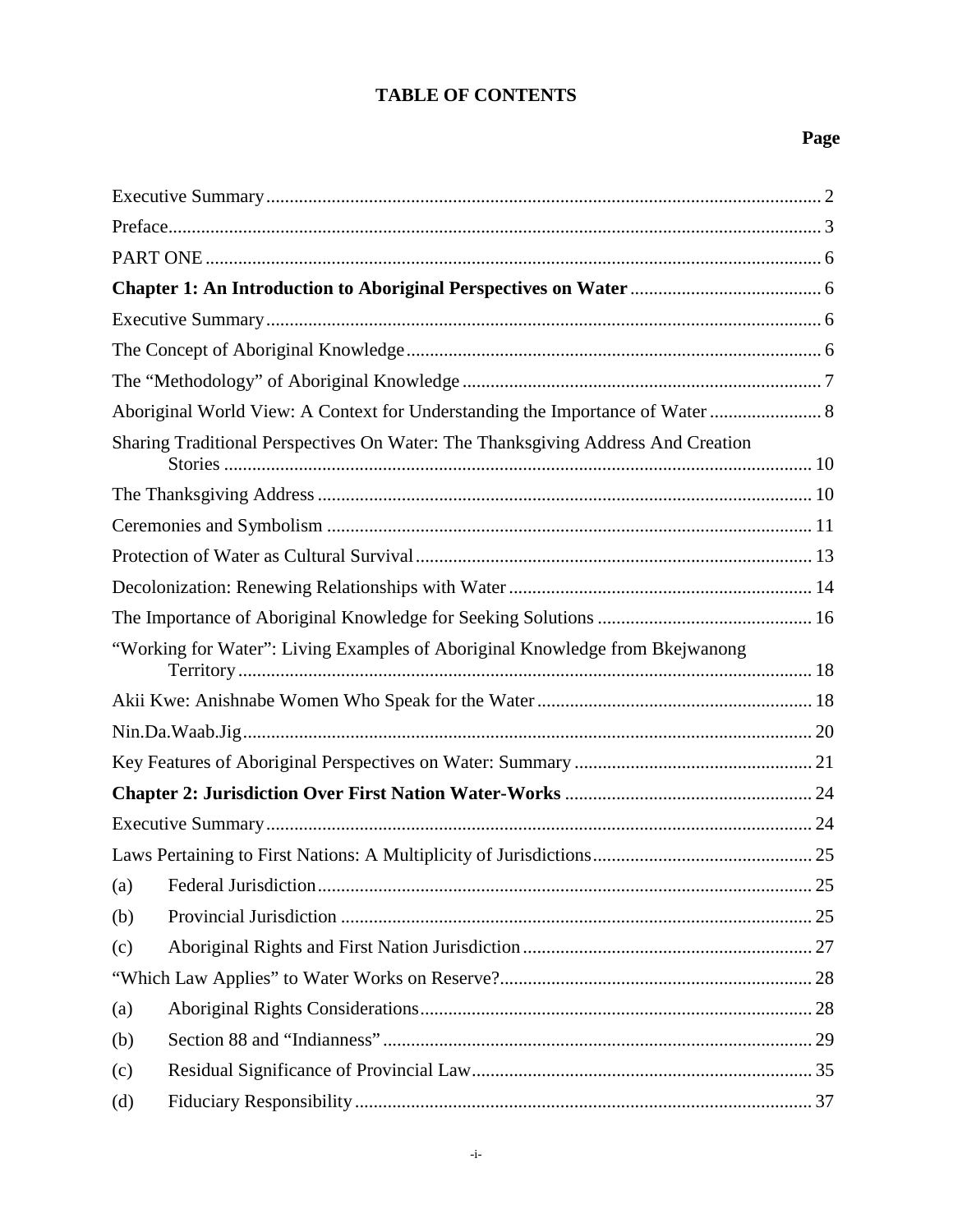# **TABLE OF CONTENTS** (continued)

| <b>Chapter 3: A Comparison of the Federal/First Nation System of Water Treatment</b> |                                                                                    |  |  |
|--------------------------------------------------------------------------------------|------------------------------------------------------------------------------------|--|--|
|                                                                                      |                                                                                    |  |  |
| (a)                                                                                  |                                                                                    |  |  |
| (b)                                                                                  |                                                                                    |  |  |
| (c)                                                                                  |                                                                                    |  |  |
|                                                                                      |                                                                                    |  |  |
|                                                                                      |                                                                                    |  |  |
|                                                                                      | <b>Chapter 4: A Progress Report on Ameliorating First Nation Water Quality and</b> |  |  |
|                                                                                      |                                                                                    |  |  |
| (a)                                                                                  |                                                                                    |  |  |
| (b)                                                                                  |                                                                                    |  |  |
| (c)                                                                                  |                                                                                    |  |  |
| (d)                                                                                  |                                                                                    |  |  |
| (e)                                                                                  | Communication Within and Between Federal and First Nation Governments  59          |  |  |
| (f)                                                                                  |                                                                                    |  |  |
| (g)                                                                                  | Knowledge and Understanding of Water Quality Issues Within Band Governance  61     |  |  |
|                                                                                      |                                                                                    |  |  |
|                                                                                      |                                                                                    |  |  |
|                                                                                      |                                                                                    |  |  |
|                                                                                      |                                                                                    |  |  |
|                                                                                      |                                                                                    |  |  |
|                                                                                      |                                                                                    |  |  |
|                                                                                      |                                                                                    |  |  |
|                                                                                      |                                                                                    |  |  |
|                                                                                      |                                                                                    |  |  |
|                                                                                      |                                                                                    |  |  |
|                                                                                      |                                                                                    |  |  |
|                                                                                      |                                                                                    |  |  |
|                                                                                      |                                                                                    |  |  |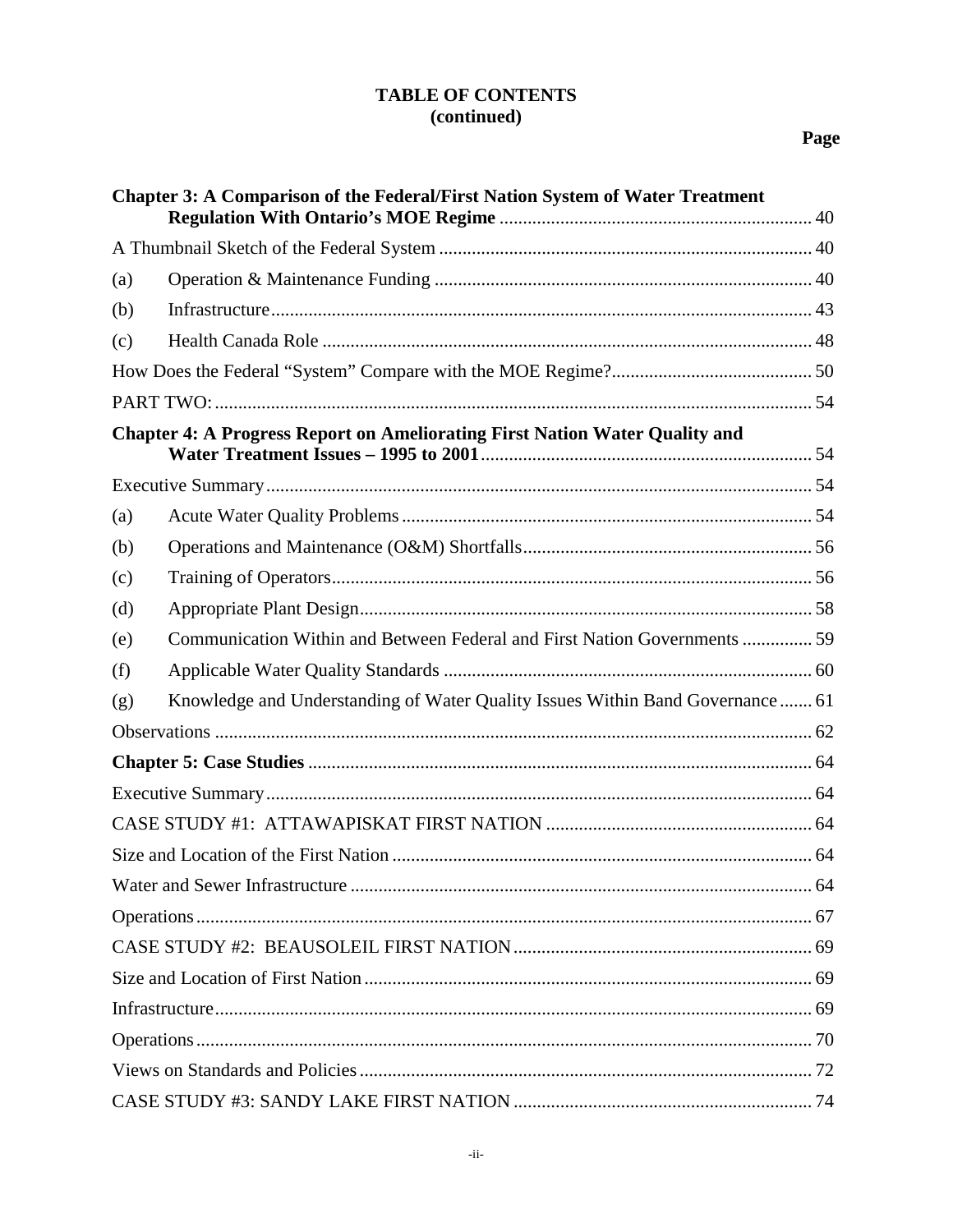# **TABLE OF CONTENTS** (continued)

# Page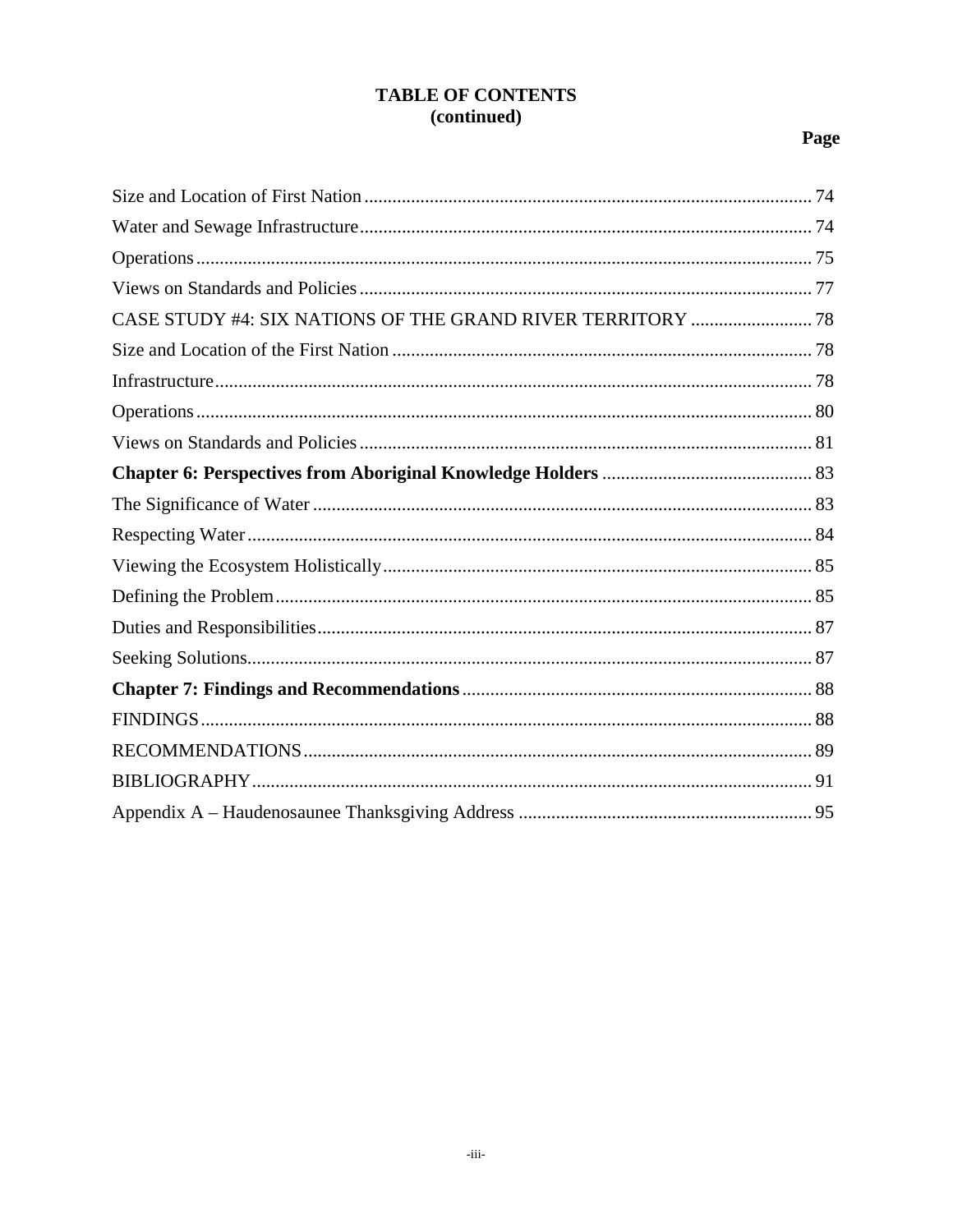# **Drinking Water In Ontario First Nation Communities:**

**Present Challenges and Future Directions for On-Reserve Water Treatment in the Province of Ontario** 

> **CHIEFS OF ONTARIO Part II Submissions to the Walkerton Inquiry Commission**

**Prepared by:** 

**BLAKE CASSELS & GRAYDON LLP Jonathan W. Kahn Allison A. Thornton** 

**With:** 

**Derrick Kamanga, P. Eng, 3DN Engineering Services Ltd.** 

**Michael Sherry Barrister & Solicitor** 

**Deborah McGregor, Ph. D** 

**MARCH 25, 2001**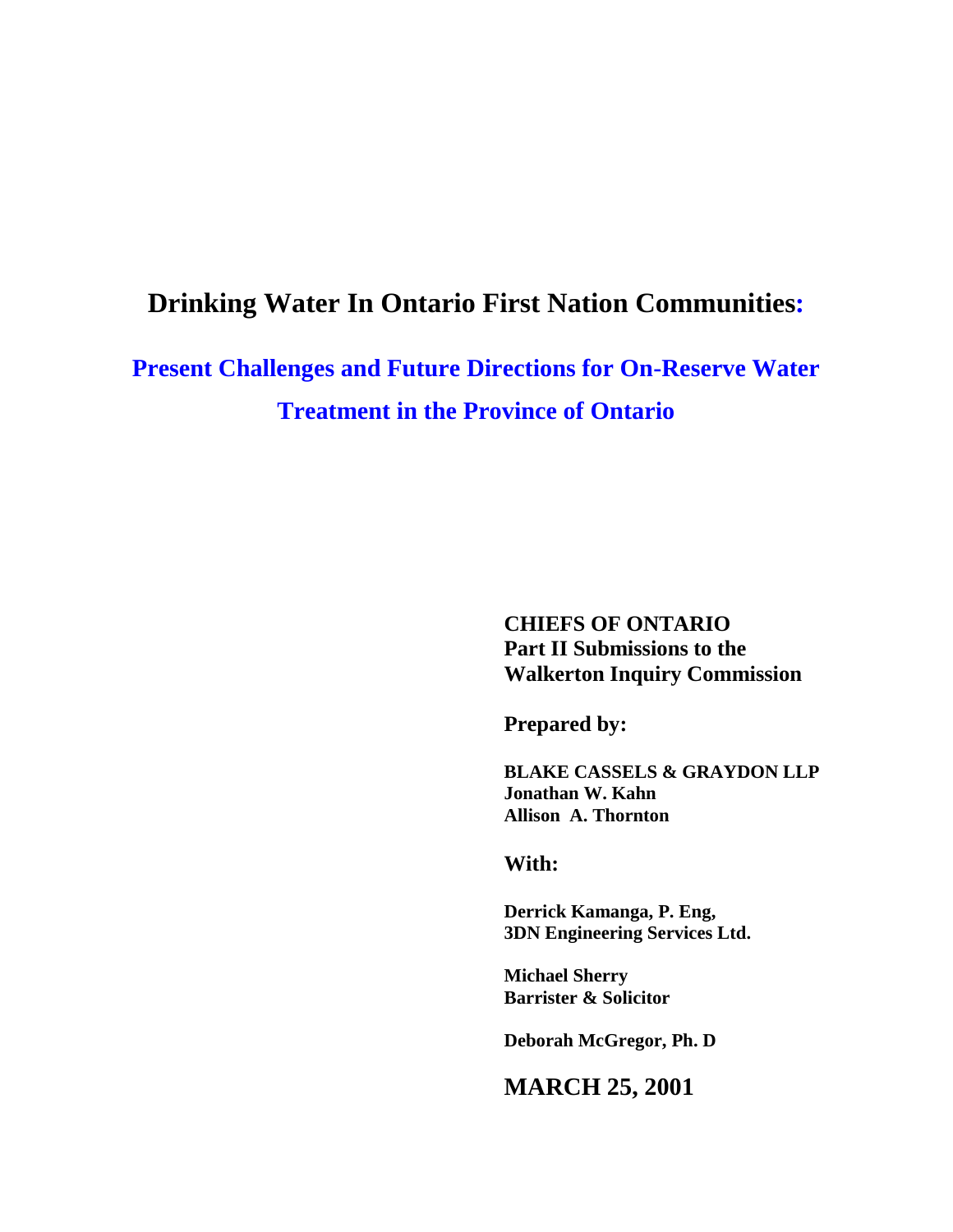# **Executive Summary**

Like all communities, potable water is vital to daily life in the 134 First Nation communities of Ontario. Water is also spiritually significant to members of these communities and important to many cultural practices. Aboriginal knowledge, often overlooked as a science by the rest of the western world, continues to positively inform the attitudes and practices of Ontario First Peoples, including in their stewardship of the water resources they share with the rest of Ontario's residents.

Unfortunately, First Nation governments in Ontario face extraordinary challenges in delivering potable water to their residents, and the state of water treatment facilities serving First Nation communities is poor. Because water treatment regulation in First Nation communities is a matter of federal jurisdiction, First Nations are jurisdictionally isolated from efforts being undertaken elsewhere within the province of Ontario to improve water quality standards. By comparison with Ontario, the federal policies and programs which dictate service levels to First Nation communities are outdated and poorly co-ordinated. Budget and personnel cuts to the federal civil service have exacerbated the problems.

Since the early 1990's, the federal government has incrementally downloaded responsibility for operation and maintenance of water treatment on to local band councils. However the transfer of responsibility has not been accompanied by the transfer of adequate resources. In particular, the federal funding formulas for both capital construction and operation and maintenance of First Nation water treatment facilities are unrealistic and a practical barrier to the attainment of higher water quality standards. Isolated northern communities are in a particularly difficult position, as rigid operation and maintenance funding formulas fail to take into accounts the particular needs of these communities. There is a backlog of First Nation communities in need of new facilities.

However Parliament has a fiduciary responsibility, in its practices and policies affecting First Nations, both to build capacity for self-reliance within First Nation communities, and to consult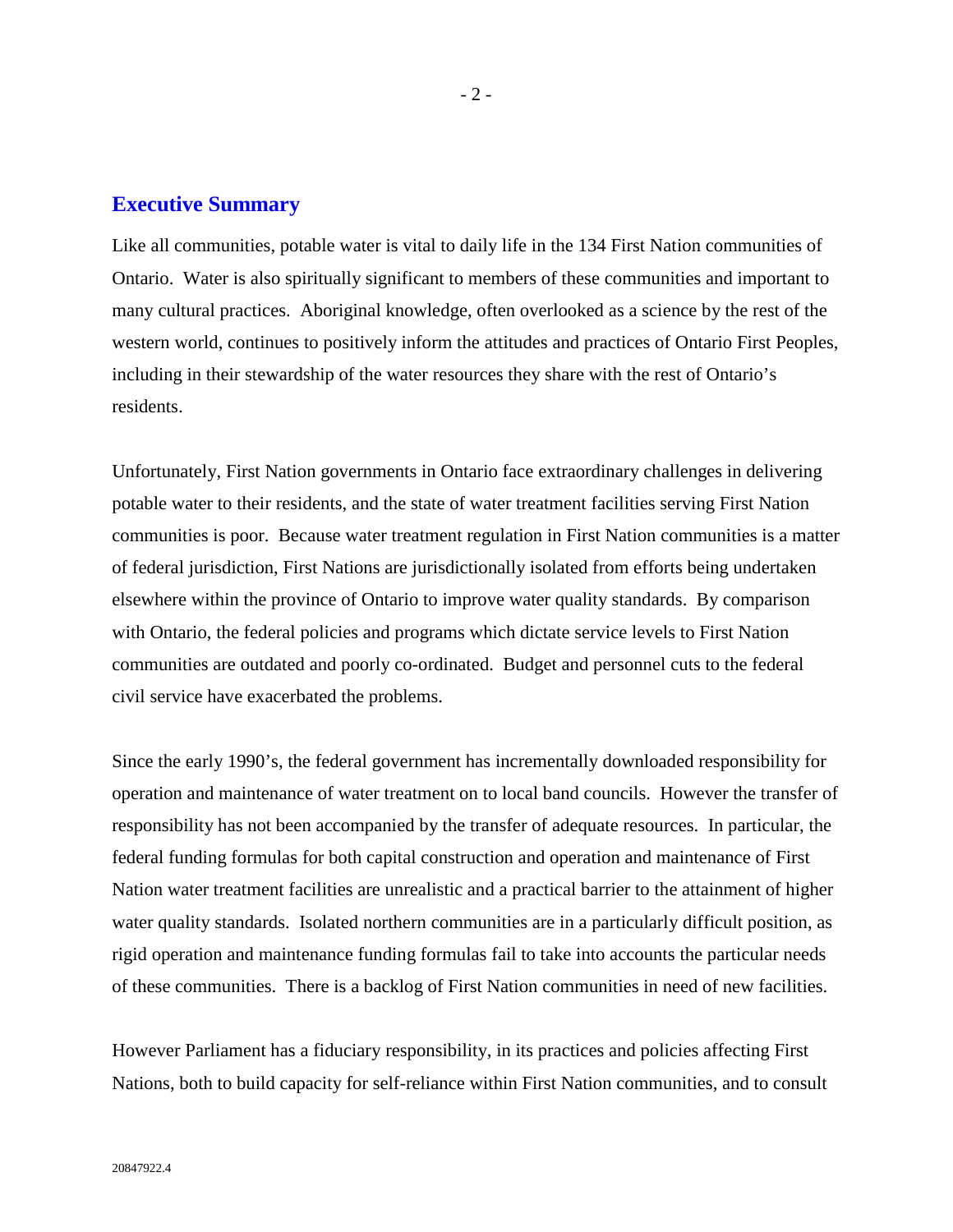with First Nations on matters that affect vital parts of community life. In the context of policies relating to drinking water on reserve, this fiduciary responsibility requires that positive measures be taken, in full consultation with affected communities, to assist First Nation efforts attain and maintain a safe and reliable community water supply. Parliament does not fulfil its fiduciary responsibility when it takes unilateral steps to "download" responsibility for providing a vital service like drinking water on to band councils without assuring that the necessary resources to meet these responsibilities are also transferred to First Nations.

Change is clearly needed. The federal government's policies need to be overhauled, more resources need to be dedicated to the goal of ensuring safe and reliable drinking water in First Nation communities, and First Nation people need to be permitted to meaningfully participate in the search for sustainable solutions in their communities.

# **Preface**

*Report on the Royal Commission on Aboriginal Peoples, Summary of Recommendations* **– "Water and Sewage Systems"1**

### **3.4.4.**

The Government of Canada provide additional resources for construction, upgrading and operation of water and sewage systems to ensure that adequate facilities and operating systems are in place in all First Nations within five years.

# **3.4.5**

The Government of Canada provide funding and technical support for First Nations governments to operate and maintain community water and sewer systems and to establish technical support institutions as required.

In 1996, the *Report of the Royal Commission on Aboriginal Peoples* was published, providing a comprehensive set of recommendations prescribing new directions in Canada's social policy as it related to First Nations. Among the many needed changes identified in the Royal Commission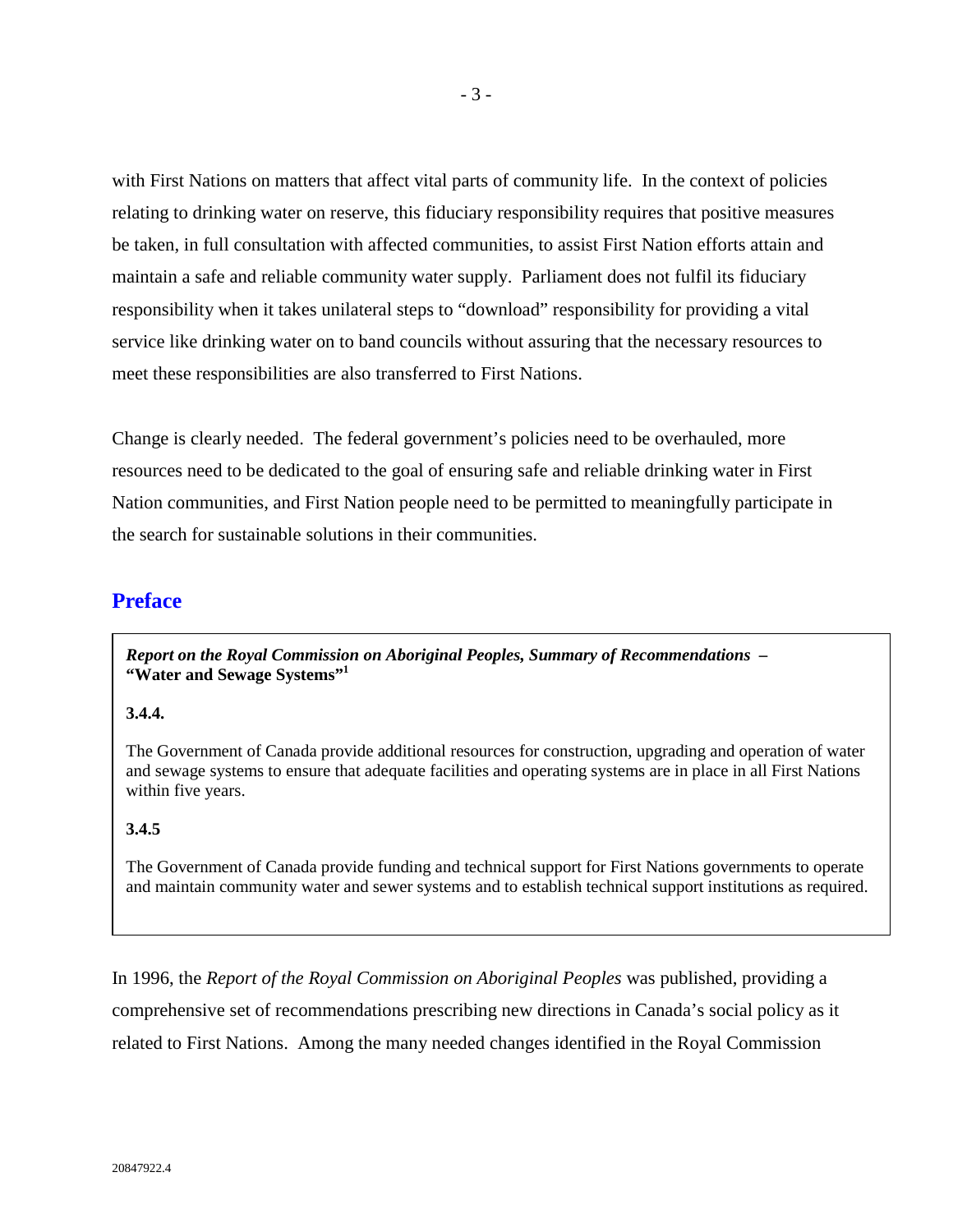Report was a need to ensure that adequate water and sewage systems were in place in Canada's First Nation communities.

The Royal Commission, in its report, set a five-year target for Canada to provide for the adequate water systems and technical support to First Nations which it found to be lacking in 1996. This time limit has now almost elapsed. The events in Walkerton in May of 2000 have recently reminded us of how vital the provision and maintenance of safe and adequate drinking water supplies can be. So how far has the Government of Canada come in meeting the objectives set out in the Royal Commission Report? Our study suggests that the answer to that question is "not very far at all".

In this paper, Chiefs of Ontario attempts to provide a theoretical, legal and technical overview of the water treatment issues facing Ontario First Nations. Our study can be roughly divided into three parts.

Part One of this paper provides a primer on the factors which influence the past, present and future of water treatment on reserve. It begins in Chapter One with a discussion of aboriginal knowledge of water, in order to impart a better understanding of the unique cultural perspective from which First Nations approach these issues. In Chapter Two, this paper explores the issue of legal control and constitutional authority to explains how an ill-defined blend of federal, provincial and First Nation jurisdiction blurs the questions of what standards apply on reserve and on who is ultimately responsible for ensuring that they are met. In Chapter Three, the actual delivery mechanism and standards that are applied to water treatment infrastructure for First Nation communities are explored in more detail, and are compared to the mechanisms in place for non-First Nation water systems in the rest of Ontario.

Part Two of this paper looks at information available as to the current state of drinking water in First Nation communities. In Chapter Four, the study compares and contrasts the 1995 report by

 $\frac{1}{1}$ Canada, *Royal Commission on Aboriginal Peoples* (Ottawa: Public Works and Government Services, 1996),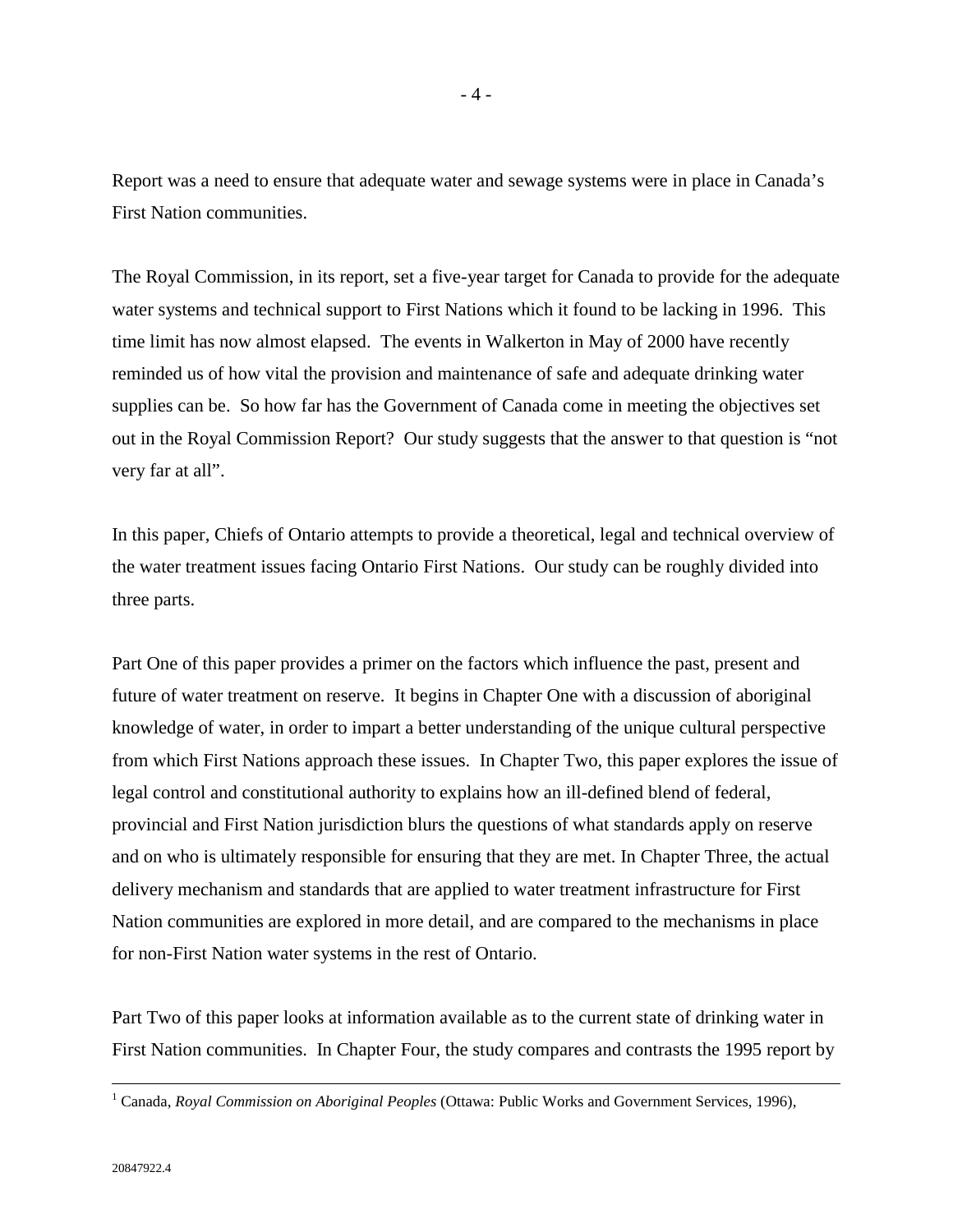Health Canada and the Department of Indian Affairs and Northern Development ("DIAND"),<sup>2</sup> which formed the basis of the Royal Commission's recommendations, $3$  with an ongoing study of current issues and concerns in water treatment on reserves by the Ontario Region of DIAND.<sup>4</sup> This broad overview will be followed, in Chapter Five, by case studies of four First Nation communities in Ontario, relaying their experiences, problems and perspectives on water, and in Chapter 6 by accounts of water gathered through interviews of aboriginal knowledge holders.

Finally, in the final Part and chapter of this paper we will summarize the problems of First Nation water systems, suggest their causes, and make recommendations about how the Royal Commission's promise of better water for First Nation communities in this province might finally be met.

Volume 5: "Renewal: A Twenty-Year Commitment", Appendix A: "Summary of Recommendations" at 217. <sup>2</sup> *Community Drinking Water and Sewage Treatment in First Nation Communities* (Ottawa: Ministry of Public Works and Government Services, 1995)

 $3$  The study was explicitly cited by the Royal Commission in Volume 3: Gathering Strength at 379, under the heading "Community Services: A Health Hazard".

<sup>4</sup> *Water Quality Issues in First Nation Communities in Ontario: Draft Report, July 31, 2000* (DIAND Funding Services, Ontario Region, unpublished); *Water Quality Issues in First Nation Communities in Ontario: Phase I Report* (DIAND Funding Services, Ontario Region, October 25, 2000, unpublished draft); *Water Quality Issues in First Nation Communities in Ontario: Short Term and Medium Term Task Team Reports* (DIAND Funding Services, Ontario Region, December 2000/January 2001, unpublished draft).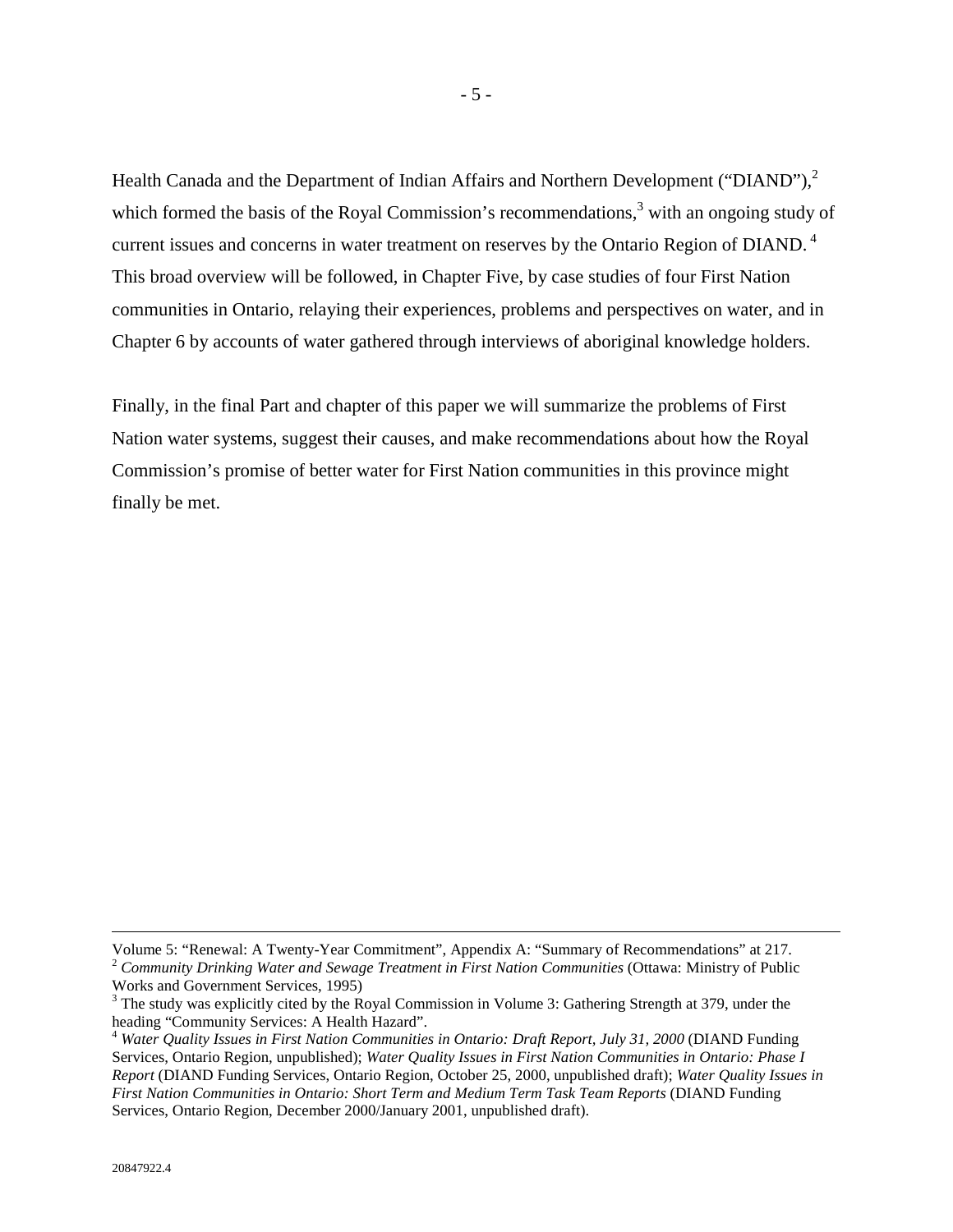# **PART ONE**

# **Chapter 1: An Introduction to Aboriginal Perspectives on Water**

#### **Executive Summary**

Before addressing the technical and legal problems with First Nation water systems, it is important to explain what water means to Aboriginal people in Ontario in terms of cultural beliefs and practices. Water has a significant and unique meaning to First Nations in both historical *and contemporary* times. This special meaning, sometimes termed "aboriginal knowledge", is key to understanding how many First Nation people approach the "issue" of clean and potable water.

# **The Concept of Aboriginal Knowledge**

Aboriginal knowledge, like any other kind of knowledge, is dynamic. It continuously adapts contemporary situations and incorporates aspects of knowledge learned from other nations. Not all people of Aboriginal descent today necessarily have what may be considered Aboriginal knowledge, but the vast majority continue to possess certain aspects of it. Elders, spiritual leaders/healers, medicine people, hunters, trappers, fishermen, and gatherers retain a great deal of this knowledge. Aboriginal knowledge is based on ancient philosophies, the principles of which are used to determine which new information might appropriately be incorporated.

Although Aboriginal knowledge is certainly not purely historical, it remains difficult (and frequently impossible) to translate it into language that makes sense to non-Native recipients while retaining its original meaning. Accordingly, while the information in this chapter is presented as straightforwardly as possible, we acknowledge from the outset that it will not convey all of the meaning that was originally intended. Nevertheless, it is hoped that through the accounts of aboriginal knowledge in this submission, the reader will come away with a sense of the differences between Aboriginal perspectives and their own.

One of the reasons that Aboriginal views on water are challenging to express in Western terms is that Western scientific approaches require that water be considered largely as separate from other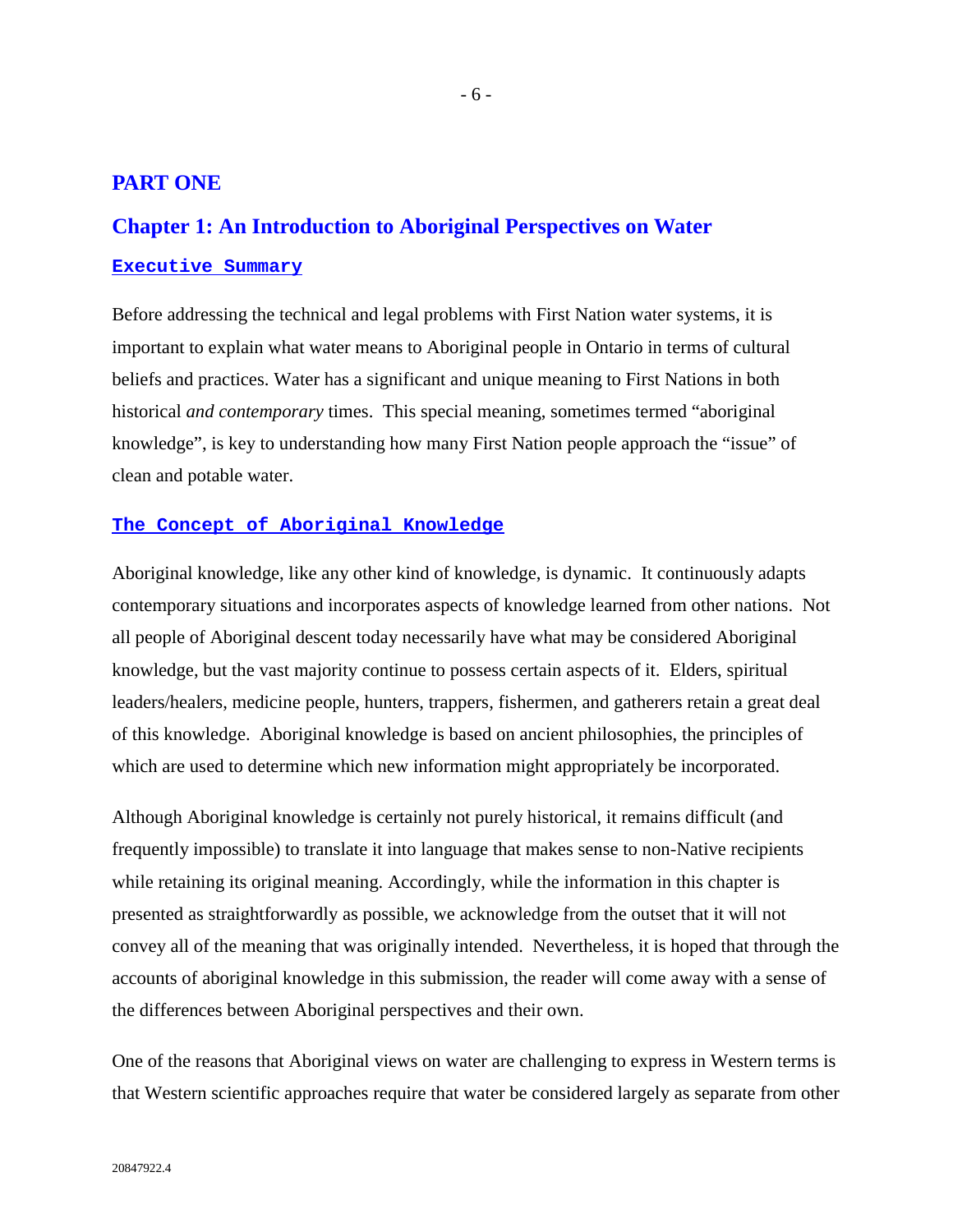aspects of the environment. In attempting to express the meaning of water as a discrete concept, we risk obscuring the meaning that is associated with water in traditional Aboriginal philosophies. For many Aboriginal people and their ways of life, water offers "life-giving" forces, accompanied by certain duties and responsibilities, none of which can be adequately expressed in a convenient package for the consumption of non-Native society.

In any discussion of Aboriginal knowledge, it is important to remember that such knowledge is holistic. Holders of this knowledge therefore struggle to discuss one discrete aspect of the environment. It is inherently understood by keepers of this knowledge that all of Creation is interconnected and interdependent, and to separate out single components is to fragment and lose the meaning of both the whole and its components. In order to discuss one aspect of the environment, as has been requested in the case of this project, the thinking and meaning of the knowledge holders is inescapably altered. This submission therefore represents but one "construction" of Aboriginal knowledge and experience in relation to water. It cannot be said to be comprehensive or universal in any way. What this chapter aims to communicate is merely a "sense" of what water means to Aboriginal people in Ontario.

That sense is reflected in the Haudenosaunee Thanksgiving Address which is reproduced in full in Appendix A of this study, and which will be referred to extensively throughout this chapter.

#### **The "Methodology" of Aboriginal Knowledge**

Aboriginal perspectives on water cannot be fully communicated through writing. While some excellent work has been published and is discussed in this chapter, Aboriginal knowledge is a living discipline and to have a sense of its meaning, one must go not just to the published Aboriginal knowledge "scholars", but to Aboriginal knowledge holders themselves. These knowledge holders tend, by and large, to be Elders or "traditional" people. Elders do not tend to publish their perspectives, and are not viewed by non-Native society as experts or scientists. When they are invited to participate in environmental fora, their views tend to be dismissed as "unscientific". From an Aboriginal point of view, however, Elders *are* scientists and are regarded as experts.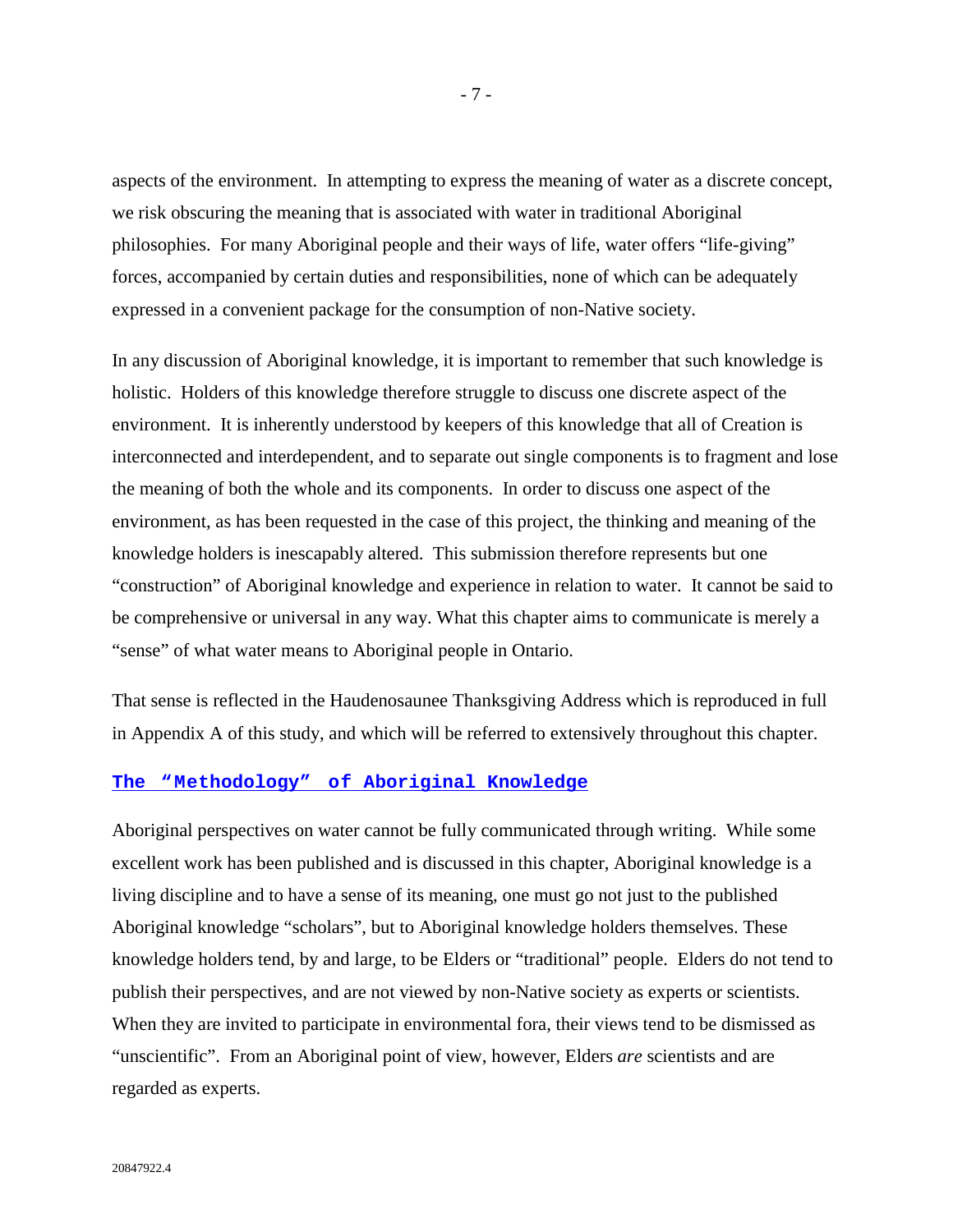For this very reason, in addition to the overview provided in this chapter through a literature review, a later chapter of this paper includes Aboriginal perspectives on water, as communicated in by ten individuals who were identified as being knowledgeable regarding Aboriginal perspectives on water. Their first hand accounts are deliberately presented in a loosely edited form alongside with the "technical" discussion of the issues and concerns facing First Nation communities in Ontario rather than in this introductory chapter, as they are an integral part of the evidence gathered on the state of water in aboriginal communities.

# **Aboriginal World View: A Context for Understanding the Importance of Water**

From the past and from our ancestors we have inherited a language harmonious to the ear, ceremonies edifying to attend, and traditions to be observed and continued. We are heirs to understandings and to insights into life and the nature of things. We have derived wisdom from the elders to guide us in the conduct of our affairs. Our legacy is indeed great. Let us never forget our debt to our ancestors. And let us always remember our duty to our children.<sup>5</sup>

For thousands of years, Aboriginal people have created and passed on knowledge resulting in sustainable relationships with all of Creation. The above quote is a reminder that this knowledge is a legacy, which each generation should pass on to the next. In keeping with this legacy, many First Nations, having suffered the oppressive forces of colonization, are now revitalizing their customs, values and knowledge so as to re-establish a relationship with Creation based on their own traditions. This process forms an important part of the day-to-day as well as the political lives of First Nations peoples and their communities throughout Ontario.

In keeping with many Aboriginal philosophies and world views, Aboriginal people are frequently willing to share their knowledge (in this case, regarding water) in order to help people understand the importance of the environment as well as what needs to be done to ensure it can continue to provide the life-giving properties given it by the Creator. First Nations maintain unique perspectives on, and relationships with, water. These should be drawn upon in order to provide insight into ongoing discussions.

<sup>5</sup> B. Johnston, *Ojibway Ceremonies.* (Lincoln, NK.: University of Nebraska Press, 1982) at 167.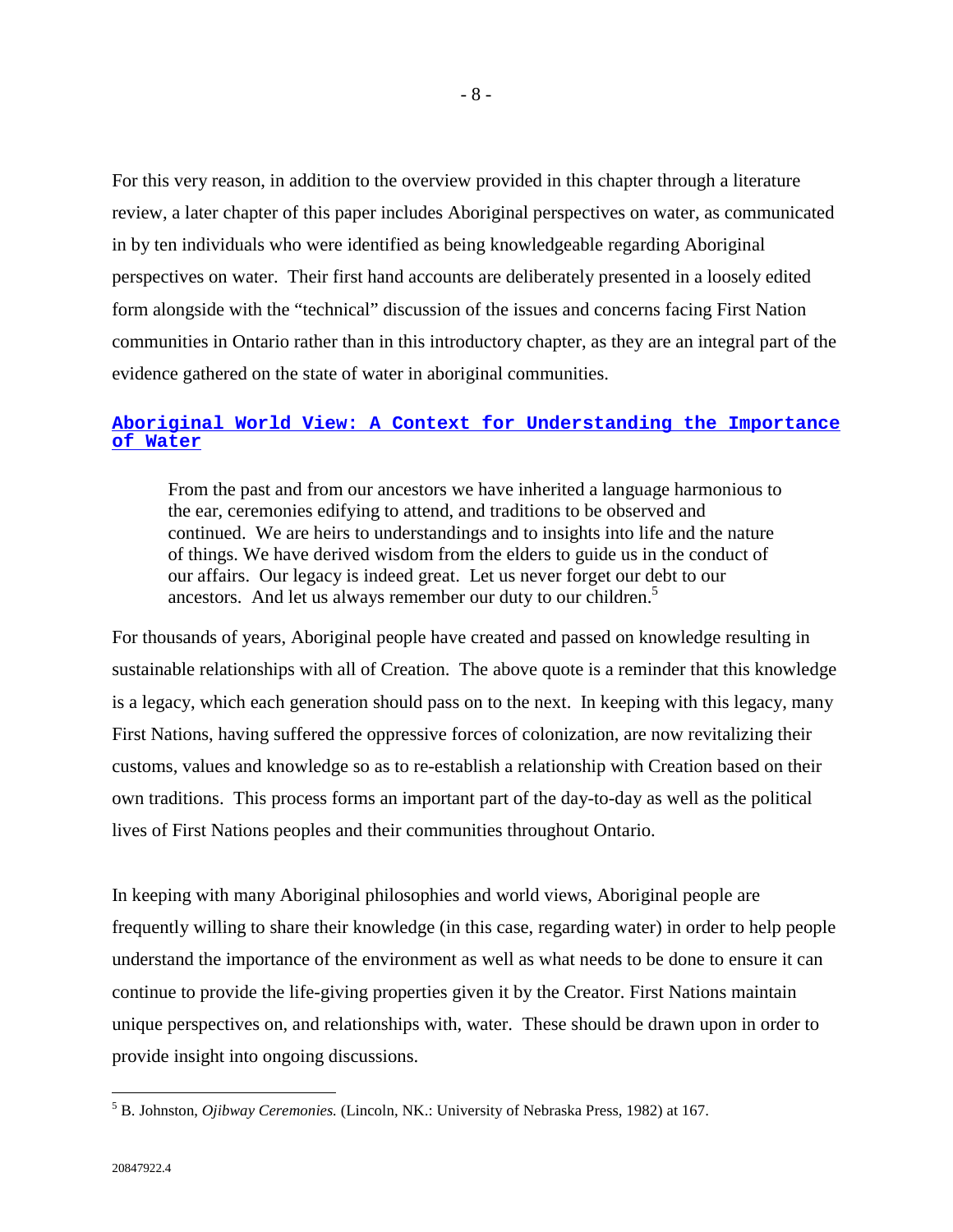Aboriginal people have their own history, their own cultures. They have retained values, traditions and knowledge that are integral to living in harmony with nature and the natural world, which encompasses Earth, Water, Air and Fire.<sup>6</sup>

Indigenous people have long recognized the degradation of water which has occurred as part of the centuries of colonization in North America. Indigenous people are often the first to take notice of such damage, as they are the first to suffer the negative impacts due to their close relationship with the natural environment. Among Aboriginal people, such impacts have often been noticed first by women, as they are most frequently responsible for the care of children and the elderly. Women, children (especially babies) and the elderly are the most vulnerable members of a population itself particularly vulnerable to environmental contaminants in water. Women play an important cultural role in caring for water within Aboriginal society.

Water quality is not just an "environmental" or ecological issue from an Aboriginal perspective. One of the main features of Aboriginal knowledge, based on thousands of years of living sustainably with Creation, is its holism: the recognition that all aspects of Creation are interrelated. Thus, degradation of water quality directly impacts the people, with the effects permeating every aspect of their lives. It threatens their very survival as people. Aboriginal land use activities and ways of life are still very much a part of First Nations peoples' lives today. Such ways of life and the values they support depend heavily upon healthy ecosystems, including clean water. It has been shown time and time again in the history of Aboriginal/non-Aboriginal relations in Canada that environmental destruction (of forests, lands, animals, waters) threatens the very existence of First Nations peoples. Water quality, then, is not just an environmental concern, it is a matter of cultural survival.

The influence of water is far reaching in cultural and spiritual ways in the lives of Aboriginal people. It plays an integral part in re-building our Nations; it is a key component of the healing journey that is integral to our spiritual, cultural, emotional, intellectual and physical well being.

<sup>6</sup> D. Jacobs. "Bkejwanong - The Place Where the Waters Divide: A Perspective on Earth, Water, Air and Fire" **In:** McNab, D. (ed.). *Earth, Water, Air and Fire: Studies in Canadian Ethnohistory.* (Waterloo, ON.: Wilfrid Laurier University Press, 1998) at 17.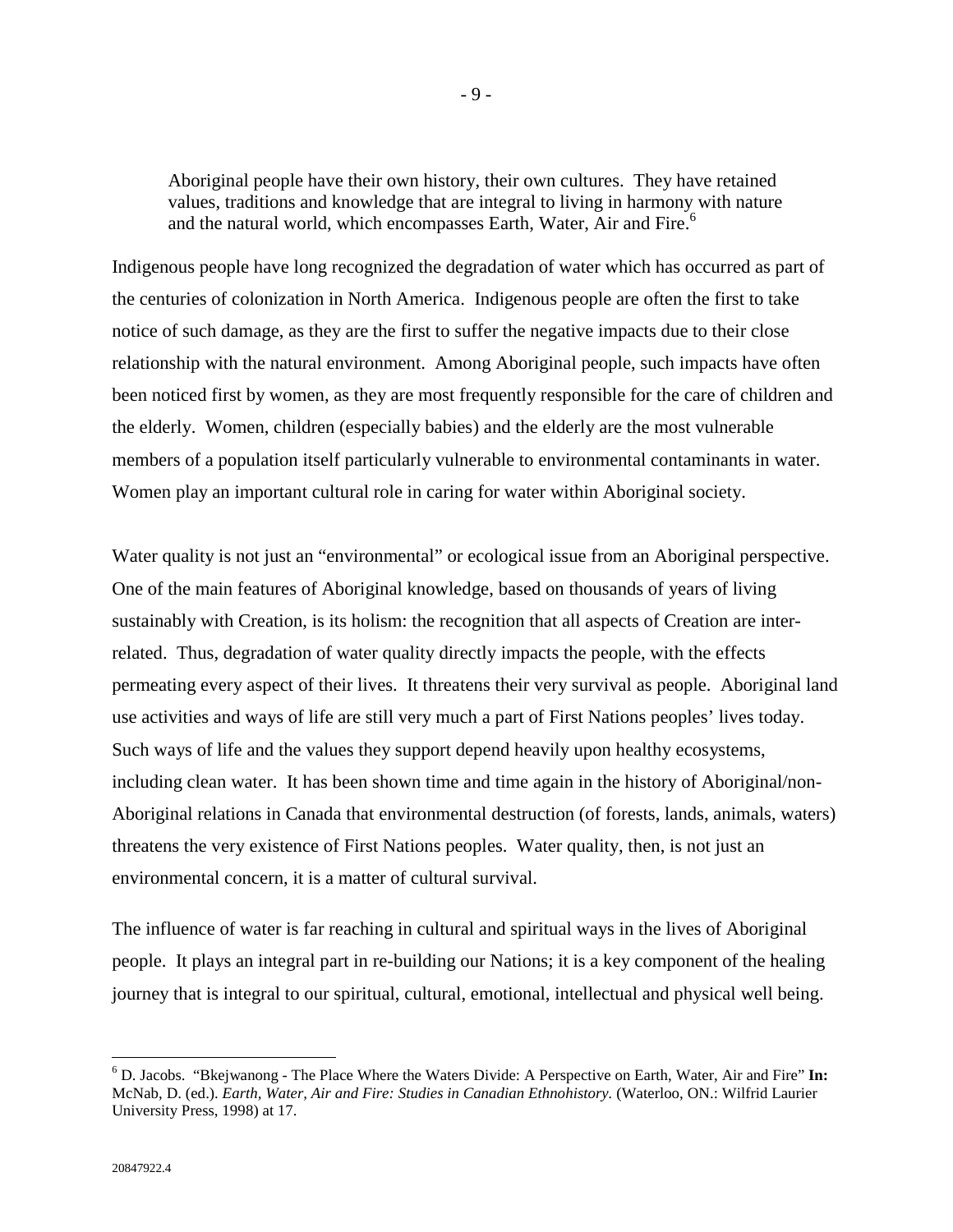Water is just not for drinking, but also provides a source of inspiration for continuity. It links people today with their ancestors, as described below:

Our Dene Nation is like this great river. It has been flowing before any of us can remember. We take our strength and our wisdom and our ways from the flow and direction that has been established for us by our ancestors we never knew, ancestors of a thousand years ago. Their wisdom flows through us to our children and grandchildren to generations we will never know. We will live out our lives as we must and we will die in peace because we will know that our people and this river will flow on after us.<sup>7</sup>

Not only does water, in the form of a river, provide peace, it also contains knowledge that will be passed on.

# **Sharing Traditional Perspectives On Water: The Thanksgiving Address And Creation Stories**

# $\mathbf{T}$ he Thanksgiving Address<sup>8</sup>

Spirituality is a core component of Aboriginal world view. When Aboriginal people speak of water, they also speak of its spirit. In Haudenosaunee teachings, the ability of water to fulfil its duty is acknowledged as part of Haudenosaunee spirituality. Spirit is part of everything (all of Creation). Water has spirit, and that too must be honoured and nurtured along with everything else in order to main balance and harmony, to keep things sustainable.

"...our Creator made the rivers, not just as  $H_2O$ , but he made the rivers a living entity."<sup>9</sup>

The significance of water is beautifully expressed in the Haudenosaunee Thanksgiving Address. The book, "Words That Come Before All Else: Environmental Philosophies of the Haundenosaunee" devotes a chapter to water and its role in the Thanksgiving Address. In this chapter, James Ransom of Akwesasne explains:

<sup>7</sup> F. T'Seleie, "Statement to the Mackenzie Valley Pipeline Inquiry" **In:** Watkins, M. (ed.), *Dene Nation - the colony within* (Toronto: University of Toronto Press, 1977) at 16-17.

 $8$  See Appendix A where the address is reproduced in its entirety.

<sup>9</sup> Ransom, J., "The Waters" **In:** Haudenosaunee Environmental Task Force, *Words That Come Before All Else: Environmental Philosophies of the Haudenosaunee* (Cornwall Island, ON.: Native North American Travelling College, 1999) at 25.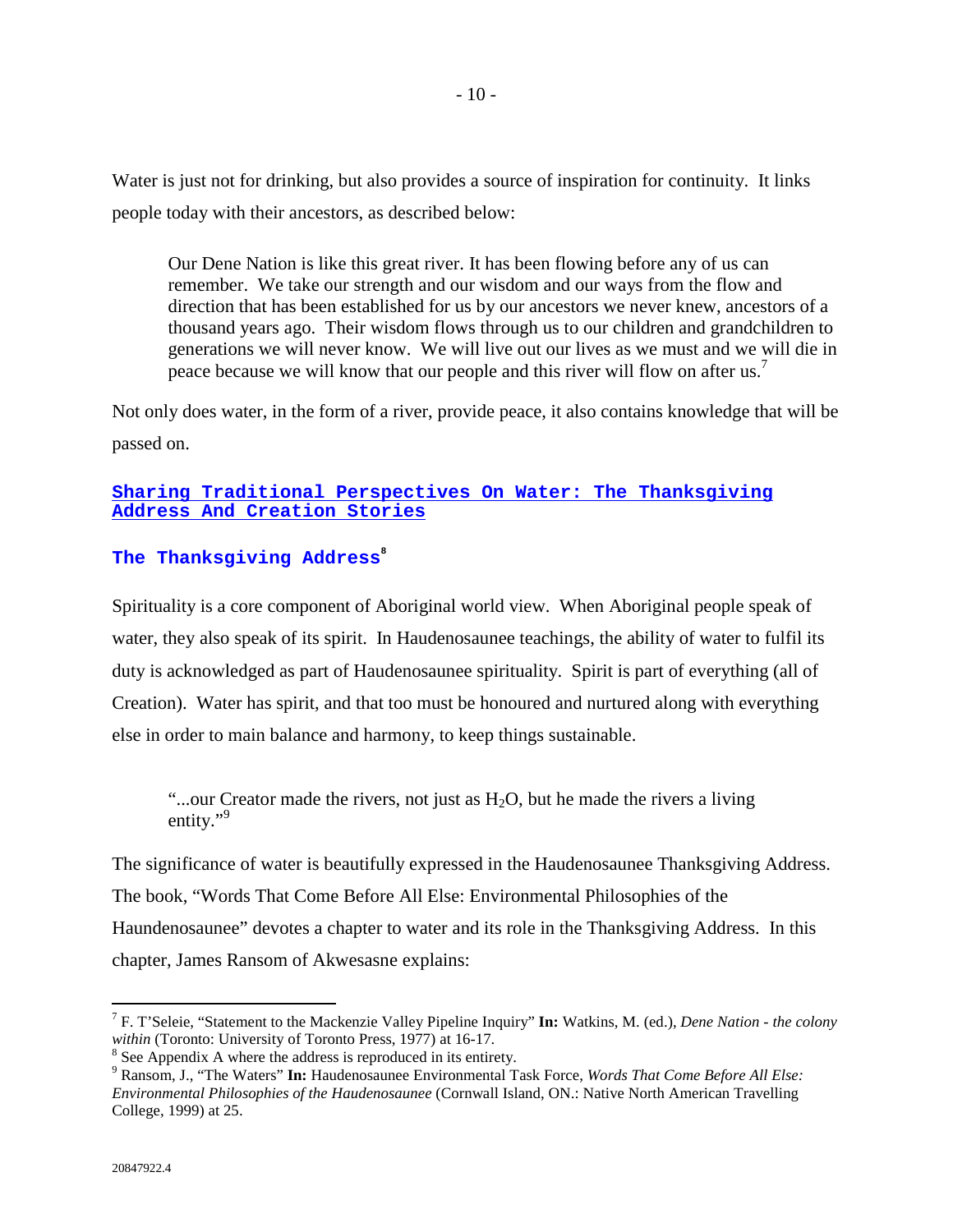In our Thanksgiving Address, we give thanks to the Waters of the World for fulfilling their responsibilities given by the Creator. These responsibilities are many. Central to them is to quench the thirst of all life. This is perhaps best captured in the works of Sakokweniokewas, a respected Mohawk elder, as he states "Our Creator made those rivers and lakes and he said whenever you're dry and thirsty, go there, any river, any stream, and it will quench your thirst, for that is way I make the world."

However, the responsibilities of the Waters are much more than this. We say that the Waters are the bloodlines of our Mother Earth. As such, they have important responsibilities to carry sustenance to the rest of Creation. We know how important water is to our gardens, to the plant life that needs a constant source of water to grow.

The Waters also have a responsibility to cleanse and purify Mother Earth. In the Spring, we hold the Thunder Ceremony to welcome the Thunderers for bringing the waters, in the form of rain, to wash away the dirt and grime that have accumulated over the winter. As human beings, we know that it is important for our personal cleanliness to bathe ourselves so that we do not get sick.

Finally, the Thanksgiving Address reminds us that it is our responsibility to take care of all life, including the waters. We recognize that all life is interrelated. If the Waters are to fulfil their responsibilities, then we must ensure that they have the opportunity to do so. This is what is meant by us keeping them clean so that a heart attack does not one day come to our Mother Earth. If our blood becomes contaminated, it will spread throughout our bodies and reach our heart, killing us. We must view the Waters of the world the same way and ensure the health of our Mother Earth.<sup>10</sup>

In Akwesasne, the Environment Department and the Haudenosaunee Environmental Task Force utilize the Thanksgiving Address as the framework from which to conduct their work. The Thanksgiving Address is a reminder that our relationship with Creation is holistic and that everything is related to everything else. The address reminds us also that we, like the rest of Creation, have duties and responsibilities to fulfil in order for Creation to flourish.

#### **Ceremonies and Symbolism**

Water plays an important part in the spiritual life of the Anishnabe people. It is an integral part of many ceremonies held to show respect for water and to assist with its life-giving force. These ceremonies are conducted as one way to maintain, and remind the people of, their intimate connection with water. For example, Anderson writes that, "So many of our ceremonies include

<sup>10</sup> *Id.* at 26-27.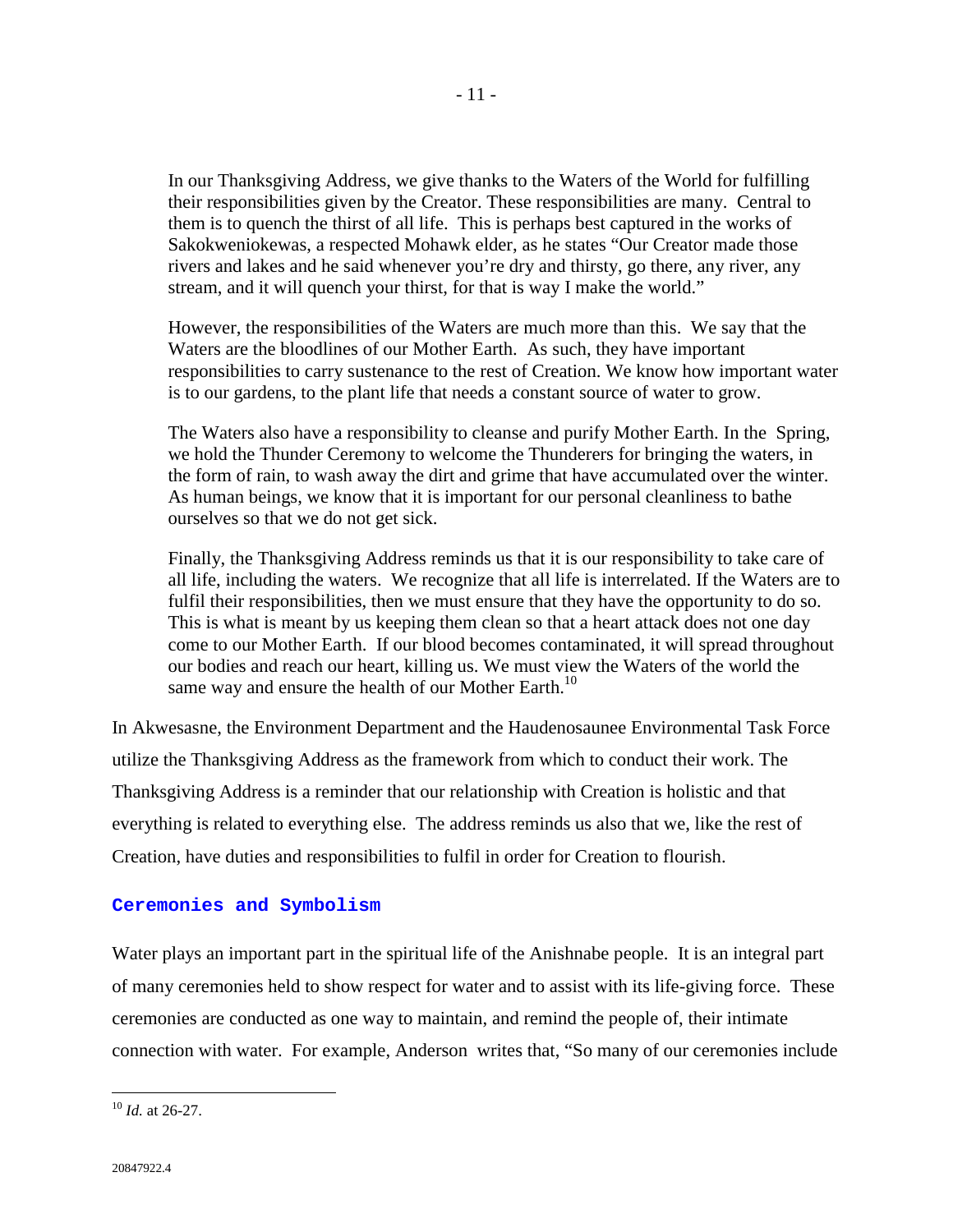fire and water, and in these ceremonies we usually require men to tend the fire and women to keep the water."11 Akii Kwe, a group of Anishnabe women from Bkejwanong Territory working for cleaner water write in their submission on water quality:

We use sacred water in our Purification Lodge, in ceremonies of healing, rites of passage, naming ceremonies and especially in women's ceremonies. At these times, the teachings are spoken to the water and then it is passed around from one to another in the circle to be shared.

At the change of seasons, a pilgrimage to the water is carried out in order to honour the Spirit of the Water. Our people have always understood that this sacred and power water gives life, and can take it away<sup>12</sup>

In another example, the waterdrum represents a profound gift given spiritually to the people to act as a teacher, reminder and transmitter of knowledge required to live in peace and harmony with all of Creation. Part of the waterdrum is filled with water, which represents, "...the life blood of Mother Earth, the blood that flows through her....This water represents the life-giving force of Mother Earth that purifies and gives life to our bodies as well".13

According to the Haudenosaunee, dances and ceremonies were given to the people to "pay respect to life and beings that they live with and the things that keep life going". The ceremonies were adapted to the cycle of the seasons. "The Thunder Dance will help us honor the water life".<sup>14</sup> The Thunderers play an integral role in renewal of Mother Earth, as explained by Jacobs:

One duty of the Thunderers is to continue to make fresh water or bring the rain, which replenishes or renews the water supply, the wells, lakes, and streams for the inhabitants of the earth. Another duty is to water what the Creator has planted on our Mother Earth, so that these plants and the gardens of the people may grow well. To wash the Earth and all that are present at certain periods of time is a duty as well.<sup>15</sup>

<sup>11</sup> Anderson, *supra* at 125.

<sup>12</sup> Akii Kwe. *Minobimaatisiiwin - We Are to Care for Her. Position Paper from Women of Bkejwanong* (Walpole Isl.: Walpole Island First Nation, 1998) at 3.

<sup>&</sup>lt;sup>13</sup> Benton-Benai, *supra* at 70.<br><sup>14</sup> M. Mitchell, "Creation Story" **In:** North American Indian Travelling College, *Traditional Teachings* (Cornwall Island, ON.: North American Indian Travelling College, 1984) at 24.

<sup>15</sup> J. Jacobs, "The Thunderers" **In:** Haudenosaunee Environmental Task Force, *Words That Come Before All Else: Environmental Philosophies of the Haudenosaunee.* (Cornwall Island, ON.: Native North American Travelling College, 1999) at 137.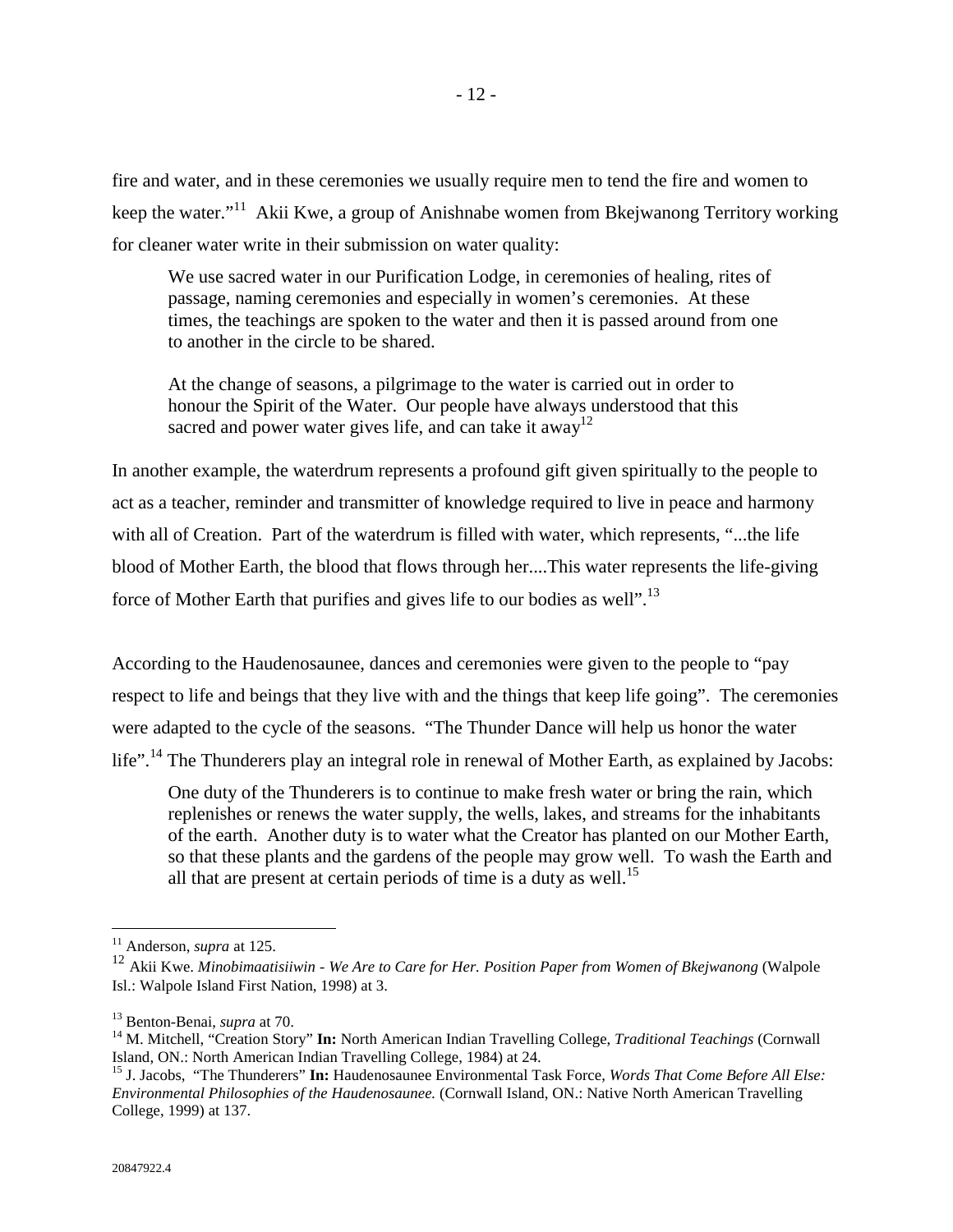In the Anishnabe tradition, water is one of the four elements made by the Creator. The rest of Creation is derived from these four elements:

Out of nothing he made rock, water, fire, and wind. Into each one he breathed the breath of life. On each he bestowed with his breath a different essence and nature. Each substance had its own power which became its soul-spirit. From these four substances Kitche Manitou created the physical world of sun, stars, moon and earth.<sup>16</sup>

The four elements are integral to our survival as people, and are the key features of "place" with which Native people so strongly identify. Dean Jacobs of Bkejwanong writes, "Place is not only important, it is all-encompassing. It is Earth, Water, Air and Fire. It is something to be respected and honoured. For without these elements we will weaken and then die culturally and physically."<sup>17</sup>

Water, as an essential substance in Creation, has unique power and spirit. It must be respected.

# **Protection of Water as Cultural Survival**

Ongoing controversies over such matters as bulk water exports indicate the commodity view of water held by western society. This is in direct contrast to Native views, where owning water is seen as no more feasible or appropriate than owning air. Among Native peoples, water is recognized as the lifeblood of the Earth (a living and conscious being). In turn, water is therefore the lifeblood of the people in numerous ways (physically, mentally/intellectually, spiritually and emotionally). Water is integrally tied to the cultural survival of the people. First Nation activists who have formed alliances to advocate and "speak for the water" are at the same time resisting the genocide of their people.

Spiritual aspects are frequently central to such activities. In many First Nations communities in Ontario which are concerned and active in speaking for the water, spirituality often guides the discussion. As part of the larger process of revitalizing culture and moving along the healing

<sup>16</sup> B Johnston, *Ojibway Heritage: The ceremonies, rituals, songs, dances, prayers and legends of the Ojibway.* (Toronto: McClelland and Stewart, 1975) at 12.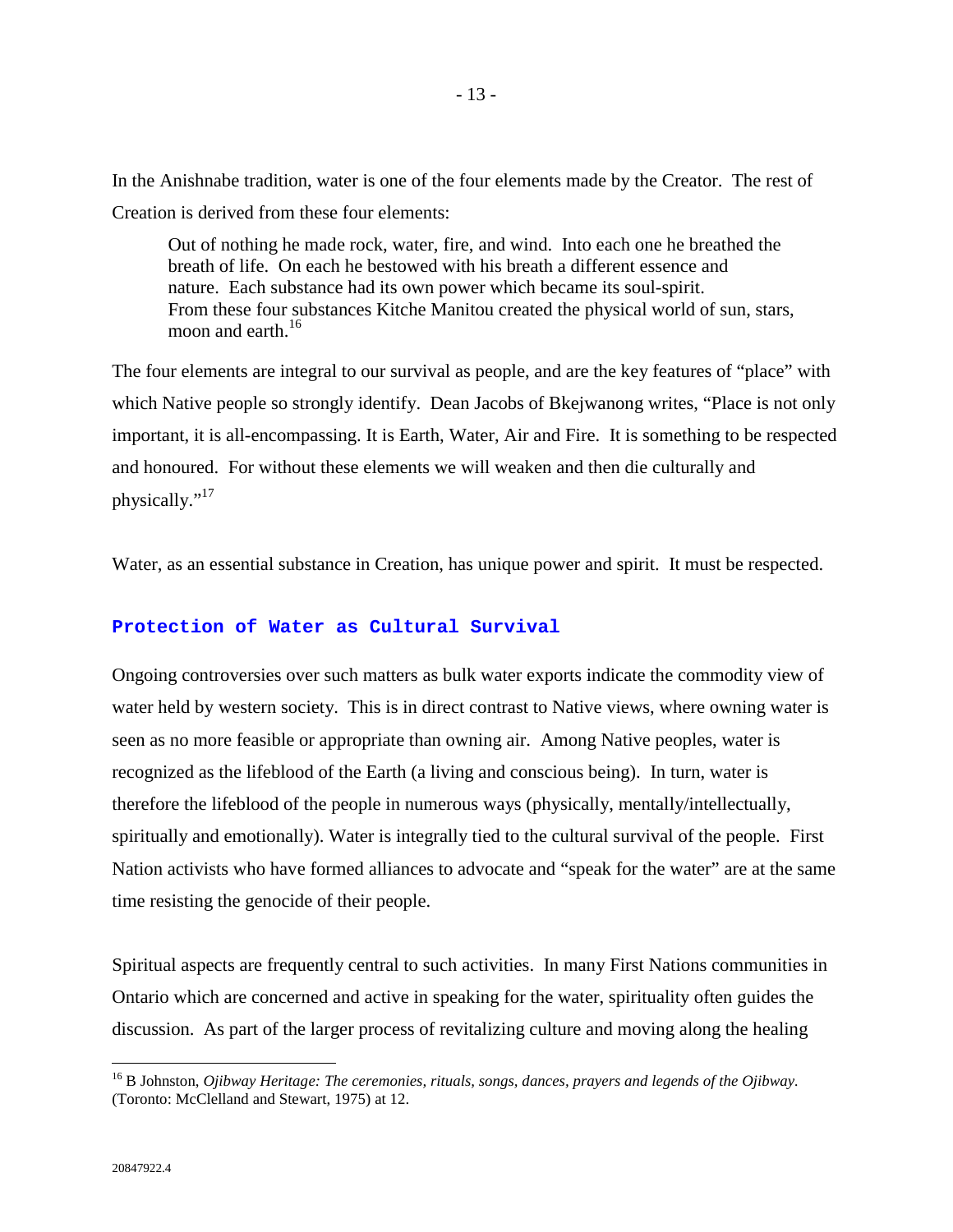path, holder of traditional knowledge such as Elders play a vital role. The Native women's group, Aki Kwe, consults and works with Elders in their work to protect the water. They are guided by their spirituality and the responsibilities that come with it. Similarly, the Mohawks of Akwesasne's Environment Program embodies the principles of the Thanksgiving Address to guide its work. Rainy River First Nation's Watershed Program involves Elders in their everyday work to conserve and protect the watersheds. Bkejwanong First Nation also works closely with Elders and their knowledge base to guide its work, particularly in relation to water.

As the protection of water quality is directly related to cultural survival, it is therefore also entirely related to Aboriginal and treaty rights. Aboriginal people have sought since contact to protect waters, as they were viewed as essential to the well being of the people. While the details of this topic are beyond the scope of this paper, discussion of Aboriginal and treaty rights in relation to water quality issues and hydro-electric development can be found in Delisle and Bouchard (1990), Fixico (1998), McNab (1998), and Waldram (1988). As well, water quality in relation to water's cultural and spiritual significance and Aboriginal treaty rights is considered in Jacobs (1998) and McNab (1998).

# **Decolonization: Renewing Relationships with Water**

The history of Aboriginal/non-Aboriginal relations in Canada is complex and dynamic. It is a history fraught with environmental injustice, broken treaties, relocations and severe oppression. Most of it has been a relationship of dominance, the result being the dispossession of Aboriginal people of their territories and an attack on their culture and spirituality. Government initiatives such as residential schools, legislation (e.g. the *Indian Act*) and policies of civilization and assimilation have had tremendous genocidal impacts on Aboriginal Nations. The recent Royal Commission on Aboriginal Peoples recognizes that this approach to Aboriginal/non-Aboriginal relations is wrong. A new Aboriginal policy: *Gathering Strength: An Aboriginal Action Plan,* based on strengthening Aboriginal traditions and systems of governance, promotes relationships based on partnership rather than domination (DIAND 1997).

 <sup>17</sup> *Supra* at 13.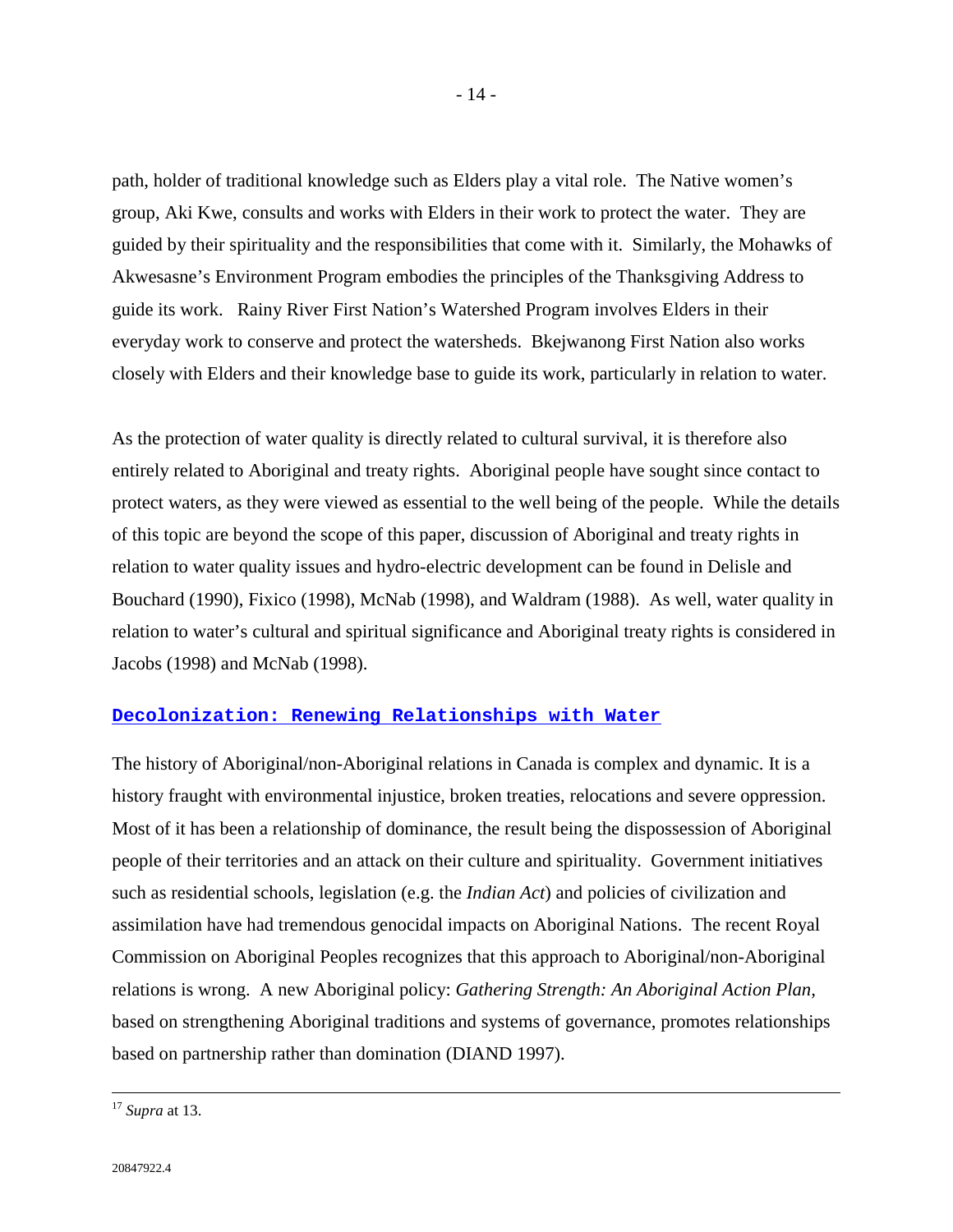The historical injustices that Aboriginal people have faced have had devastating impacts on the people and the environment. In some First Nations communities, Akwesasne being one, severing ties with the water source (in this case the St. Lawrence River) has represented the single most harmful event in the history of the community.<sup>18</sup> Another community where this has been the case is Grassy Narrows First Nation, with the contamination of the Wabigon River due to pulp and paper mill effluent. As we are driven from the river, our values, relationships, and responsibilities are lost.<sup>19</sup>

Despite this, Aboriginal people have continued to survive and resist and thus their knowledge has remained alive. Many First Nations communities are in the process of revitalizing traditions that have lain dormant through difficult times. Many individuals and communities have begun moving along a healing path. Part of this revitalization and rebuilding of Nations based on traditional philosophies is expressed through First Nations who continue to speak for the water.

Aboriginal peoples are healing as a way to recover from the onslaught of colonization.<sup>20</sup> This healing deals with the re-establishment of positive relations with all of Creation, not just reconciliation between Nations. In this sense, restoration of the water's ability to fulfill its duties is directly related to Aboriginal self-determination.

The fundamental nature of such relationships and responsibilities is alluded to by the following statement from the Assembly of First Nations:

We, the original Peoples of this land, know the Creator put us here. The Creator gave us laws that govern all our relationships to live in harmony with nature and

<sup>&</sup>lt;sup>18</sup> J. Ransom, "Building New Partnerships Between Canadians and First Nations Societies to Achieve a Sustainable Seventh Generation for All Peoples" **In:** Shrubsole, D., and Mitchell, B. (eds.), *Practising Sustainable Water Management: Canadian and International Experiences* (Ottawa: Canadian Water Resources Association, 1999) at 39.

<sup>19</sup> *Id* at 40.

<sup>20</sup> For further discussion, see: G. Cajete, *Igniting the Sparkle: An Indigenous Science Education Model.* (Skyand, NC.: Kivaki Press, 1999); O. Mercredi, and M. Turpel,, *In the Rapids: Navigating the Future of First Nations* (Toronto: Penguin Books, 1993); R. Ross, *Returning to the Teachings: Exploring Aboriginal Justice* (Toronto: Penguin Books, 1999).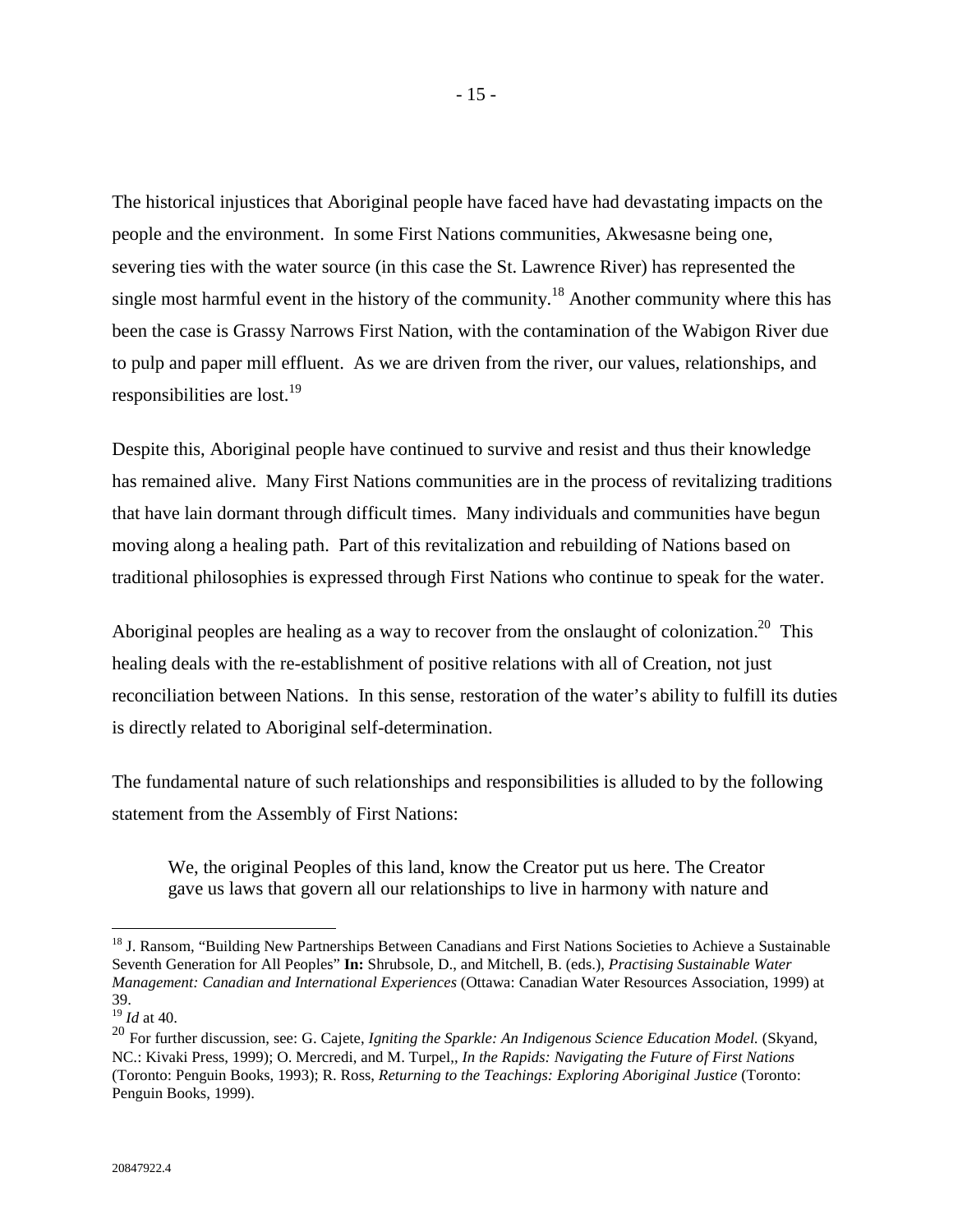mankind. The laws of the Creator defined our rights and responsibilities. The Creator gave us our spiritual beliefs, our languages, our culture and a place on Mother Earth which provides us with all our needs. We have maintained our freedom, our languages, and our traditions from time immemorial. We continue to exercise the rights and fulfil the responsibilities and obligations given to us by the Creator for the land upon which we are placed. The Creator has given us the right to govern ourselves and the right to self-determination. The rights given to us by the Creator cannot be altered or taken away by any other Nation. $2<sup>1</sup>$ 

According to James Ransom in a personal interview conducted for this project, it is critical for non-Native society to recognize that Aboriginal people have laws (natural laws) and are law abiding people. Despite the attempts of colonization to sever Aboriginal ties to the land, Indigenous people across Canada continue to adhere to these laws.

In his writings on the subject,  $^{22}$  Ransom describes two programs in particular, the Presence/Absence Water Monitoring Program and the Circuit Rider Training Program, which highlight the efforts of First Nations to overcome the effects of colonization and continue to fulfil their responsibilities towards water. Both examples involve protecting the water from contamination, which in turn protects the health of the people.

They are discussed in more detail in Chapter 4.

# **The Importance of Aboriginal Knowledge for Seeking Solutions**

Water is key to the continuation of Aboriginal ways of life. There is a fundamental reliance upon a healthy environment. This is a highly important value to Aboriginal people. First Nations people also think of future generations. It is an enormous responsibility to provide clean air, water, land and food for babies and those yet to come.

In the past we did not have the pollution that we are faced with now. These things have impacted the quality of the water. We have to learn how to respect the water again. We have to turn to our traditions to guide us. Our traditions tell us what is important, and why and how to

<sup>&</sup>lt;sup>21</sup> Assembly of First Nations (AFN). *Reclaiming Our Nationhood: Strengthening Our Heritage. Report to the Royal Commission on Aboriginal Peoples* (Ottawa: AFN, 1993) at i.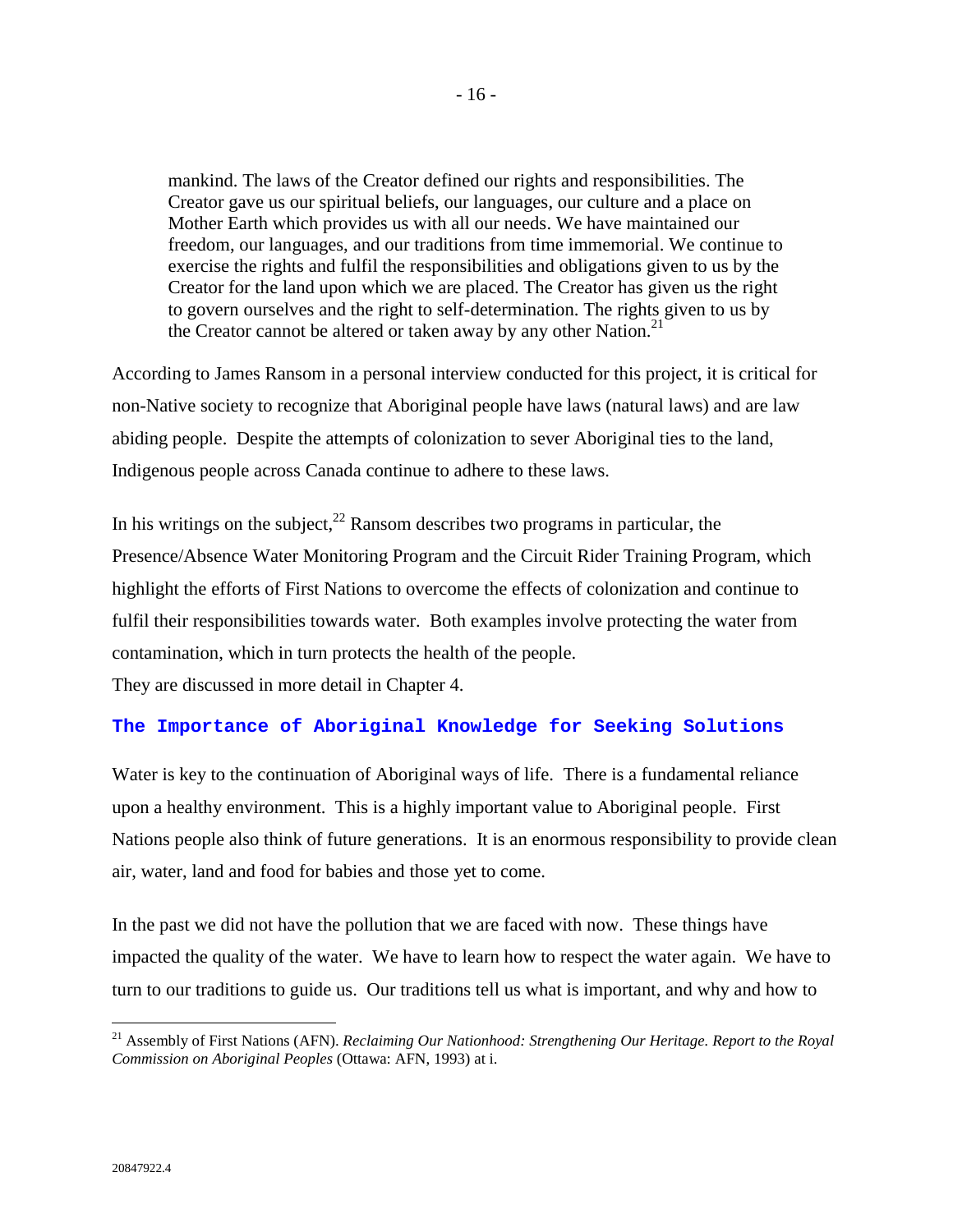take care of the water. In the Haudenosaunee culture, the Thanksgiving Address reminds us to give thanks for all elements of Creation. It reminds us to "bring our minds together" about a particular issue or concern. While we are here we will be of one mind. We all should agree that water is important and then seek ways of treating it properly so as to restore it to health.

In the Thanksgiving Address, the Thunderers bring water to replenish the Earth. The Address specifically acknowledges this role. We had a positive, thankful, reciprocal relationship with water; if we took care of water, it would take care of us. This philosophy has not failed us. It is only since contact that we have had problems with water quality.

First Nation views are holistic and can sometimes be very frustrating for non-Native people to appreciate or understand. For example, from a non-Native perspective, the Thanksgiving Address can be very long. All aspects of Creation are acknowledged. When the Address refers to water, all forms of water are mentioned, including rain, lakes, rivers, wells, puddles, swamps, etc. In the long version of the Address, one can spend 2-3 hours on water alone. The Address also pays very specific attention to the interrelationships of all aspects of Creation. All aspects are required for a balanced and sustainable environment.

Aboriginal knowledge comes with its own processes, protocols and procedures. There is no quick and ready answer for the problems that we face, especially with water. The other aspects of Creation must be considered as well, including the role that people have played in the current water crisis. To seek solutions we must turn to the traditions and knowledge that did not fail us for thousands of years. We face new challenges; however, the traditions are still as viable as they have always been.

Turning to our traditions requires that we understand who we are, including our duties and responsibilities, our relationships with each other (as peoples and Nations) and our relationships with Creation. In Haudenosaunee tradition, this means referring to the Belts (Wampum and

<sup>&</sup>lt;sup>22</sup> Ransom, J. "Building New Partnerships Between Canadians and First Nations Societies to Achieve a Sustainable Seventh Generation for All Peoples" **In:** Shrubsole, D., and Mitchell, B. (eds.), *Practising Sustainable Water Management: Canadian and International Experiences* (Ottawa: Canadian Water Resources Association, 1997).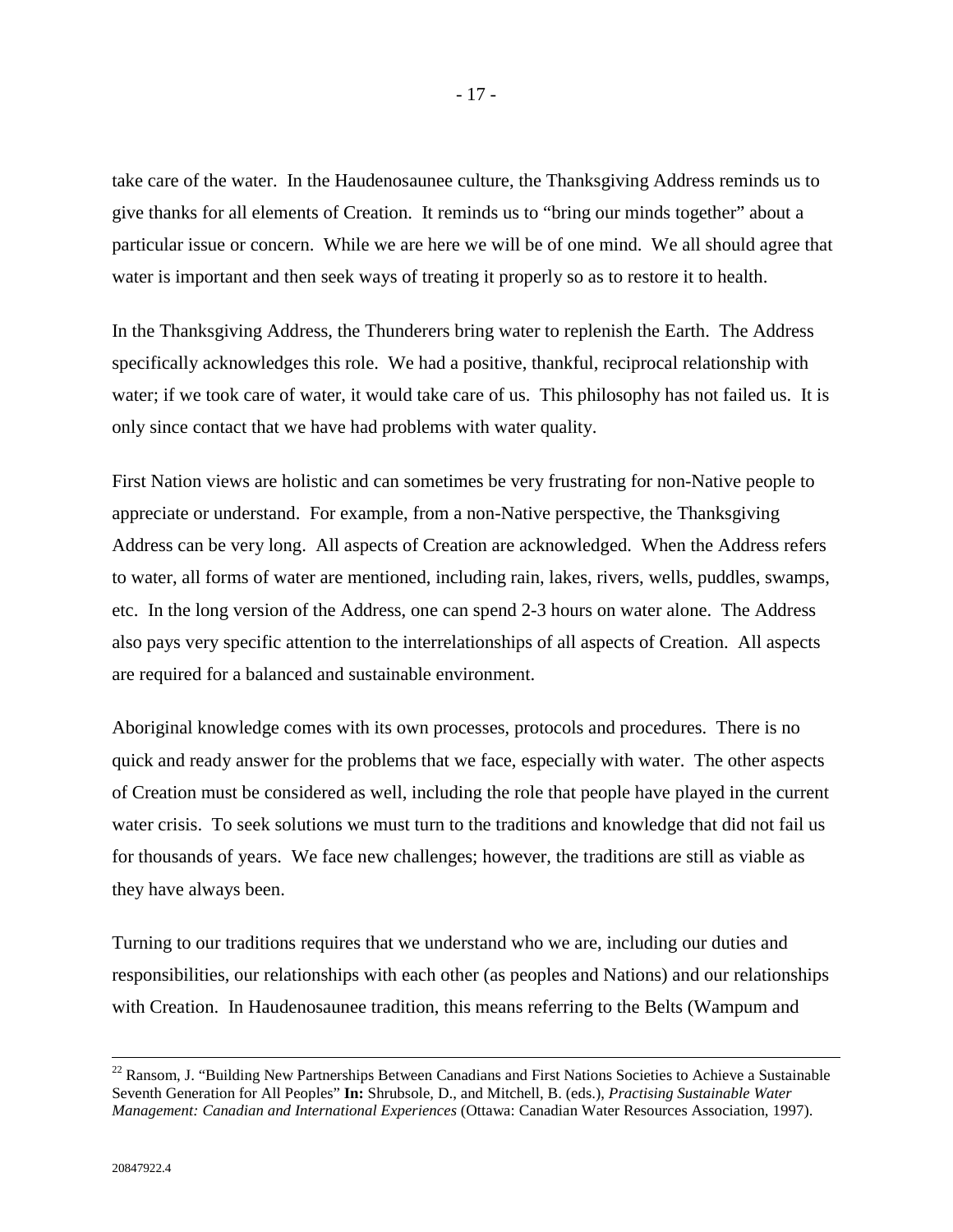Friendship), the Four Ceremonies, The Great Law, and the Code of Handsome Lake. There is much to draw on, but these things take time. By relying on our traditions, we should be able to find the answer to just about any challenge we face. But we need to be patient and pay attention to process.

We have to be mindful of the tendency to look for quick answers and solutions. Many times, First Nation people are asked a question and a quick response is expected. This is unreasonable, as First Nations are bound to respect both their traditions *and* the decision making processes that come with them.

# **" Working for Water ": Living Examples of Aboriginal Knowledge from Bkejwanong Territory**

#### **Akii Kwe: Anishnabe Women Who Speak for the Water**

Below are paraphrased the words of Akii Kwe members as expressed during an Akii Kwe meeting held December 4, 2000. Additional information was taken from an Akii Kwe position paper.<sup>23</sup>

For many years, indigenous women have noticed changes in water quality, particularly because they have a close and special relationship to the water. It is part of the Anishnabe Kwe tradition that women speak for the water. In the process of rediscovery, revitalization and healing, the Anishnabe Kwe of Bkejwanong Territory have organized themselves to speak for the water. In a 1998 submission on water quality issues, Akii Kwe members stated that in Bkejwanong, nature provides the foundation of the Anishnabe culture and the ways in which the people conduct themselves (systems of governance). As part of this, the people have a responsibility to act on behalf of the water.

Akii Kwe is an informally organized grassroots group of women speaking only from what they know. They began by protesting what was happening to the water, in particular by responding to Imperial Chemical Industries' indication that they wanted to dump more pollution into the waters

<sup>23</sup> Akii Kwe, *supra*.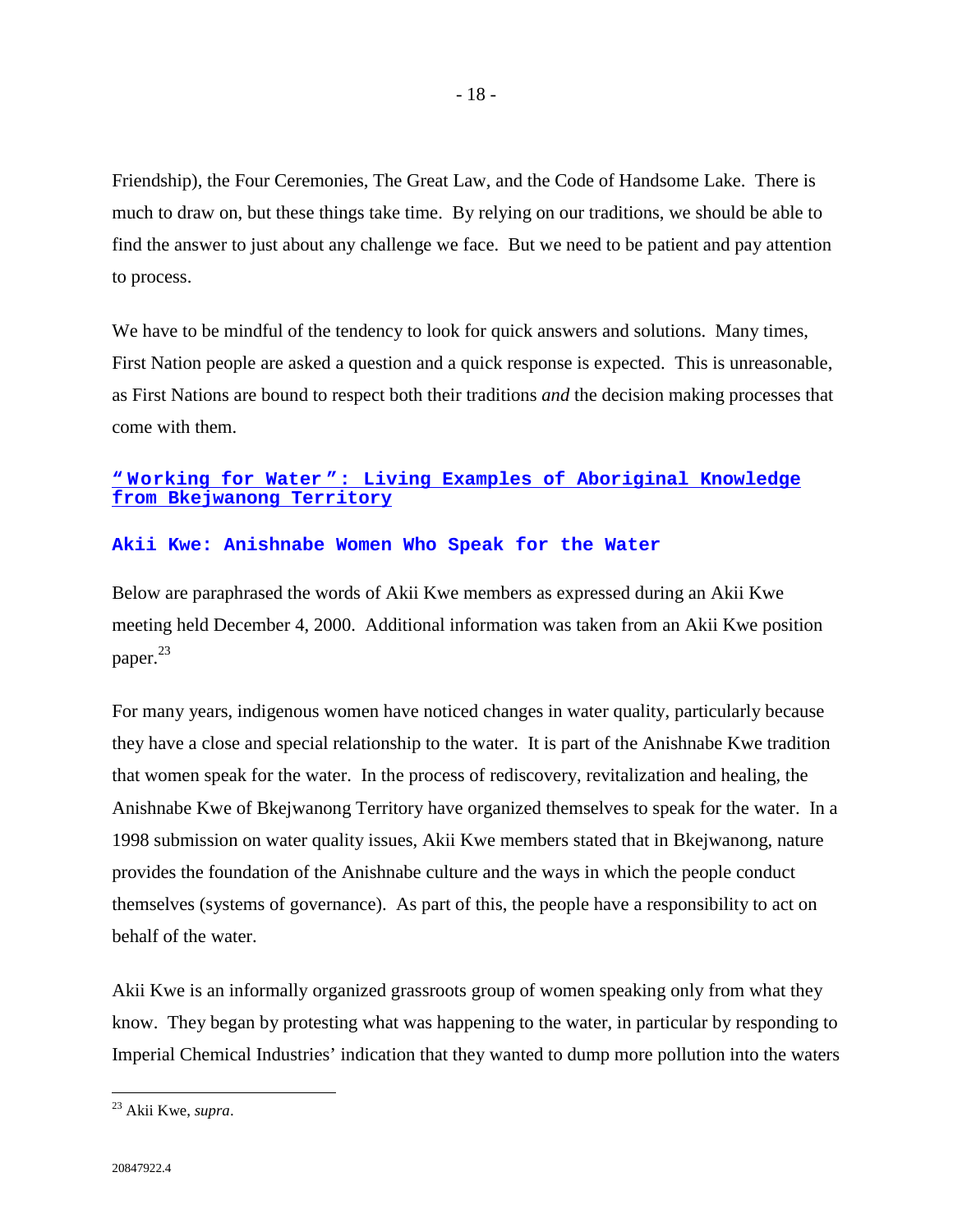flowing around Bkejwanong Territory. The women decided to speak for the water and try to stop such an action.

Akii Kwe members have, over the years, observed birth defects and other changes in animals. One particular example was that the meat of the snapping turtle began to turn yellow. Such changes in the environment (food chain) were attributed by the women to problems with the water, and yet they were told that the level of contamination was "acceptable." The women know this not to be true. The water is not okay and what is happening to the water is not okay. What is happening to the whole environment is not okay.

There are also health impacts on people when the water is contaminated. The primary purpose of the EAGLE project, for example, was to gain an understanding the relationship between contaminants in water and the health of Aboriginal people. Industrial water pollution in Bkejwanong Territory is causing internal damage to its people. The Akii Kwe response is the following:

Water is continuously being poisoned. For us to do our work as Anishnabek women, we must oppose this and conduct this work from a spiritual plane. We rely on our teachings to guide us through our work, and the Elders and ceremonies help us. The women state that it is our responsibility to do so. We are simply fulfilling our roles as women and as members of our clan. In our teachings, all clans have a responsibility for the water. They are interconnected; no one single clan has primary responsibility. We all work together to care for the water.

Aqii Kwe members see their strength as lying in their spirituality. Western science does not have this in its methods. When the women focus on the spiritual plane, they are not bogged down with bureaucracy. They do not need "permission" to do what they know is right. Their approach is holistic, and considers emotional, physical, intellectual and spiritual aspects.

Akii Kwe members see their work as having a nature similar to that of water, in that their work makes waves which ripple out to other communities. Their spiritually driven work is making an impact.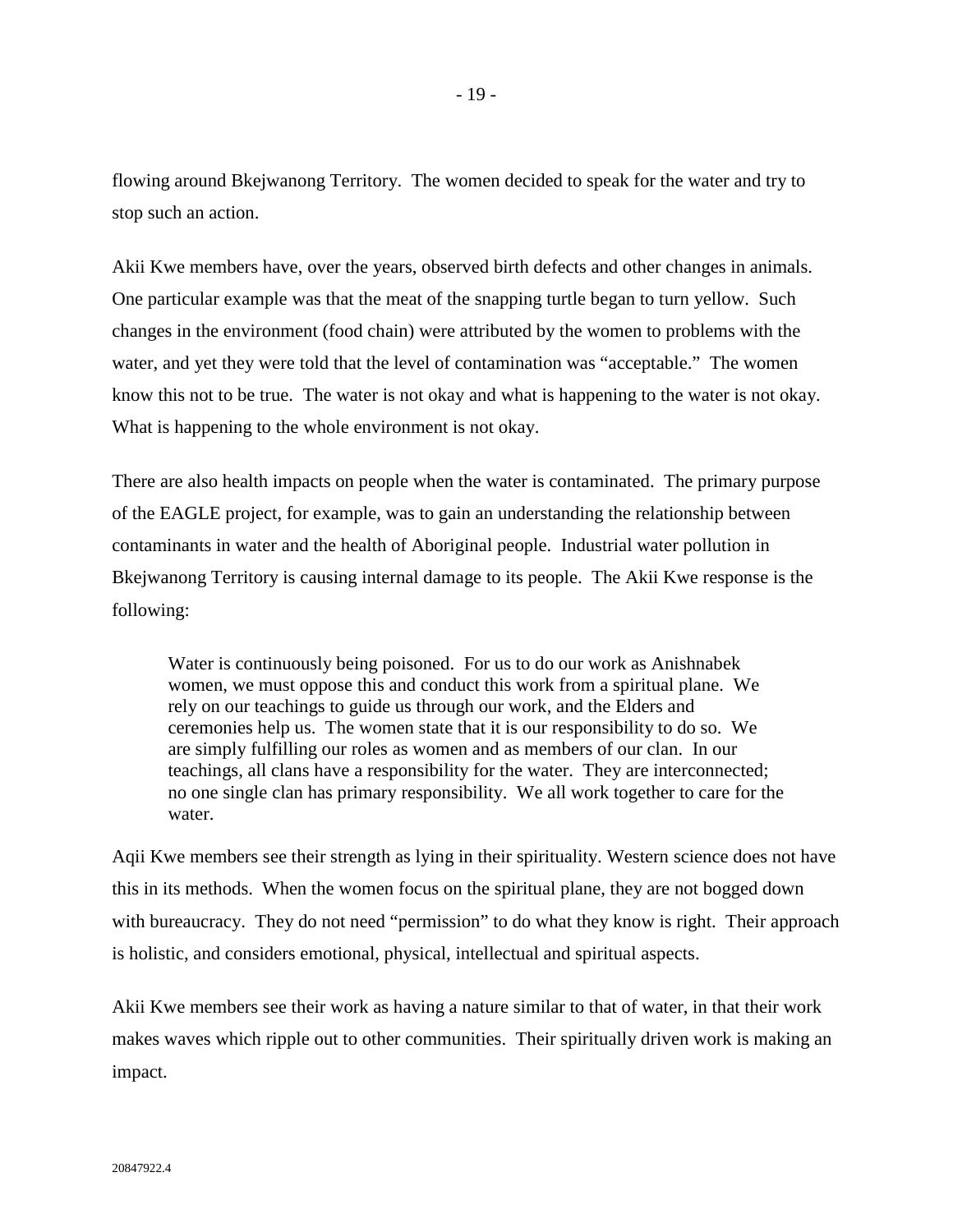#### **Nin.Da.Waab.Jig**

In addition to the efforts of Akii Kwe, Bkejwanong (Walpole Island) First Nation in southwestern Ontario has undertaken numerous other projects, having established years ago a highly pro-active stance regarding in environmental sustainability in their community. Issues such as land claims, Aboriginal rights and governance are all addressed based on the recognition of their spiritual relationship to environment. Dean Jacobs, Director of the Environment, Nin.Da.Waab.Jig, writes that, "Today our lands and waters still remain intact and unceded. To us they are sacred. They are our spiritual Mother. They remain a place of Fire. We are spiritual beings. As such, our sources of life are all around us - the four elements of Earth, Water, Air and Fire".<sup>24</sup>

### He continues that:

The citizens of the Walpole Island First Nation, also known as the Council of Three Fires, the Ojibwa, Potawatomi and Ottawa Nations, have protected and conserved Bkejwanong since time immemorial. This is understood, and told, from the perspective of the First Nation, by our Elders. They tell us who we are and, in spiritual terms, what the land means to our people. We have used our lands and waters...for thousands of years. Our people and our land will continue for thousands of years. The primary objective of the Walpole Island First Nation is spiritual - to protect the land - our Mother Earth.<sup>25</sup>

According to Jacobs, the lands and waters of Bkejwanong have been "under siege" for some time. The number of chemical spills from the upstream refining region has been recorded by the Ontario Ministry of the Environment as averaging about 100 per year since 1986, though this is now slowly beginning to decline. Ocean-going freighters passing the reserve bring zebra mussels and the potential for huge tanker spills. Pesticides and fertilizers from agricultural runoff, as well as contaminants stirred up by nearby dredging operations, add to the total pollution.<sup>26</sup>

Such activity has rendered the water undrinkable and the beaches frequently off-limits. Yet, as Jacobs points out, the people of Bkejwanong remain committed to their views and to their lands:

<sup>24</sup> D. Jacobs, *supra* at 12. 25 *Id.* at 13. 26 *Id.* at 16-17.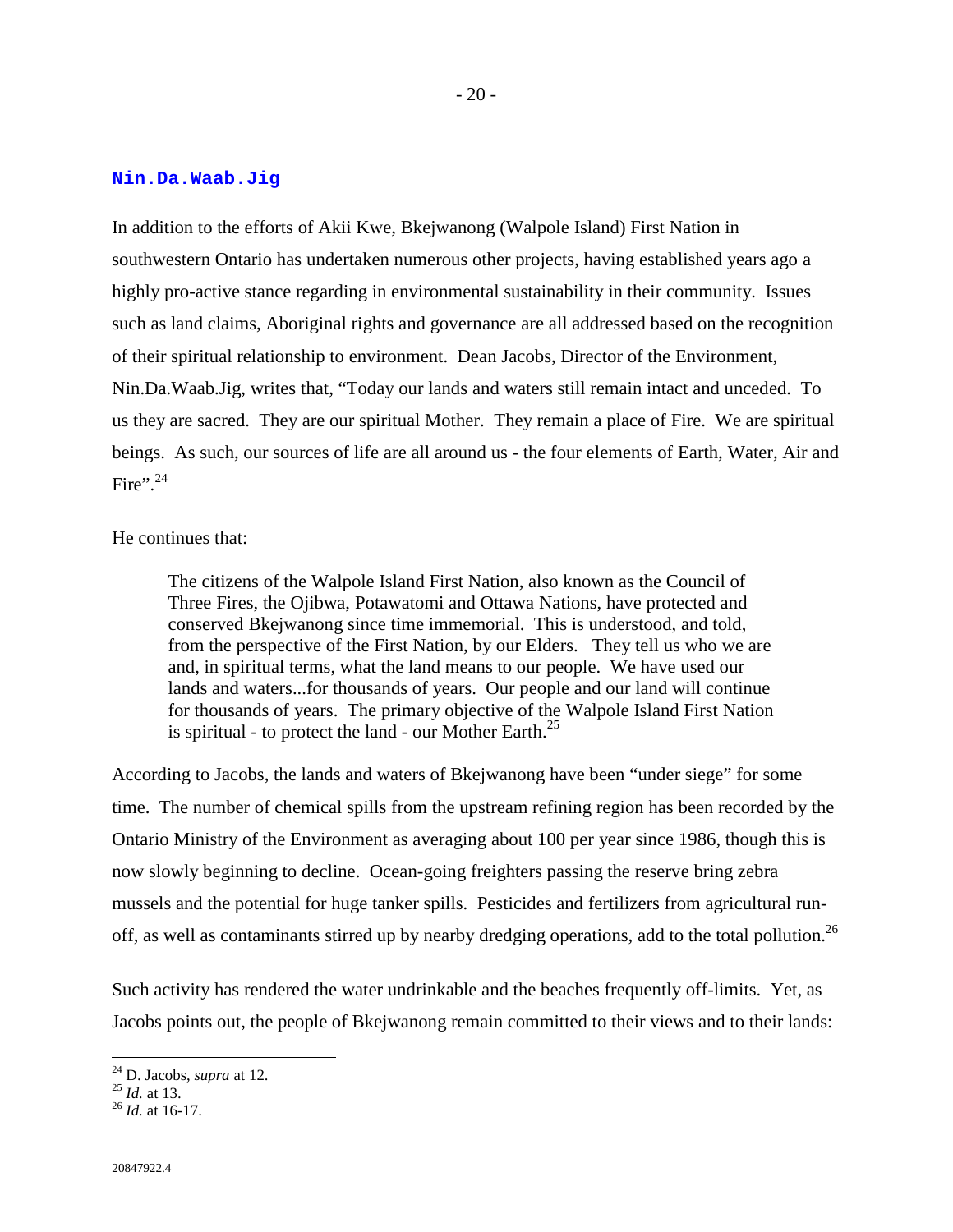The beauty as well as the spirit of Bkejwanong are found in our natural resources and in us. Clearly, our First Nation faces a great deal of stress. Yet our everyday life continues. The people of Walpole Island view our lives in a spiritual, holistic and dynamic way. We have a keen sense of place and community that is perhaps unrivalled in this part of the country. Our Homeland is all we have ever known. It is important for all of us to understand how this fits into our perspective and scheme of life.<sup>27</sup>

The people of Walpole Island thus rely upon their Elders and their knowledge to guide their actions and to ensure their continued survival, despite the onslaught from external forces.

# **Key Features of Aboriginal Perspectives on Water: Summary**

# *A dynamic and contemporary system of knowledge:*

Aboriginal knowledge regarding water and all other issues continues to adapt and evolve to changing circumstances. Most Aboriginal people today still retain Aboriginal knowledge to varying degrees. It is an ancient yet living knowledge of significant meaning to contemporary Aboriginal people. It's potential for aiding in finding solutions to current environmental crises is great.

# *A fundamentally holistic viewpoint:*

Water is seen as a vital and integral part of the larger environment. It cannot be separated out from other environmental components and still be discussed meaningfully. All components are interconnected and changes in one affect all the others.

# *A recognition of water's role in supporting physical, emotional, cultural, and spiritual life:*

Aside from providing physical sustenance and medicinal value to our bodies, water is critical for the emotional and spiritual health of Aboriginal people, both individually and culturally. This importance includes the symbolic role played by water in instances such as the Creation stories.

# *A sense that water is life:*

<sup>27</sup> *Id.* at 17.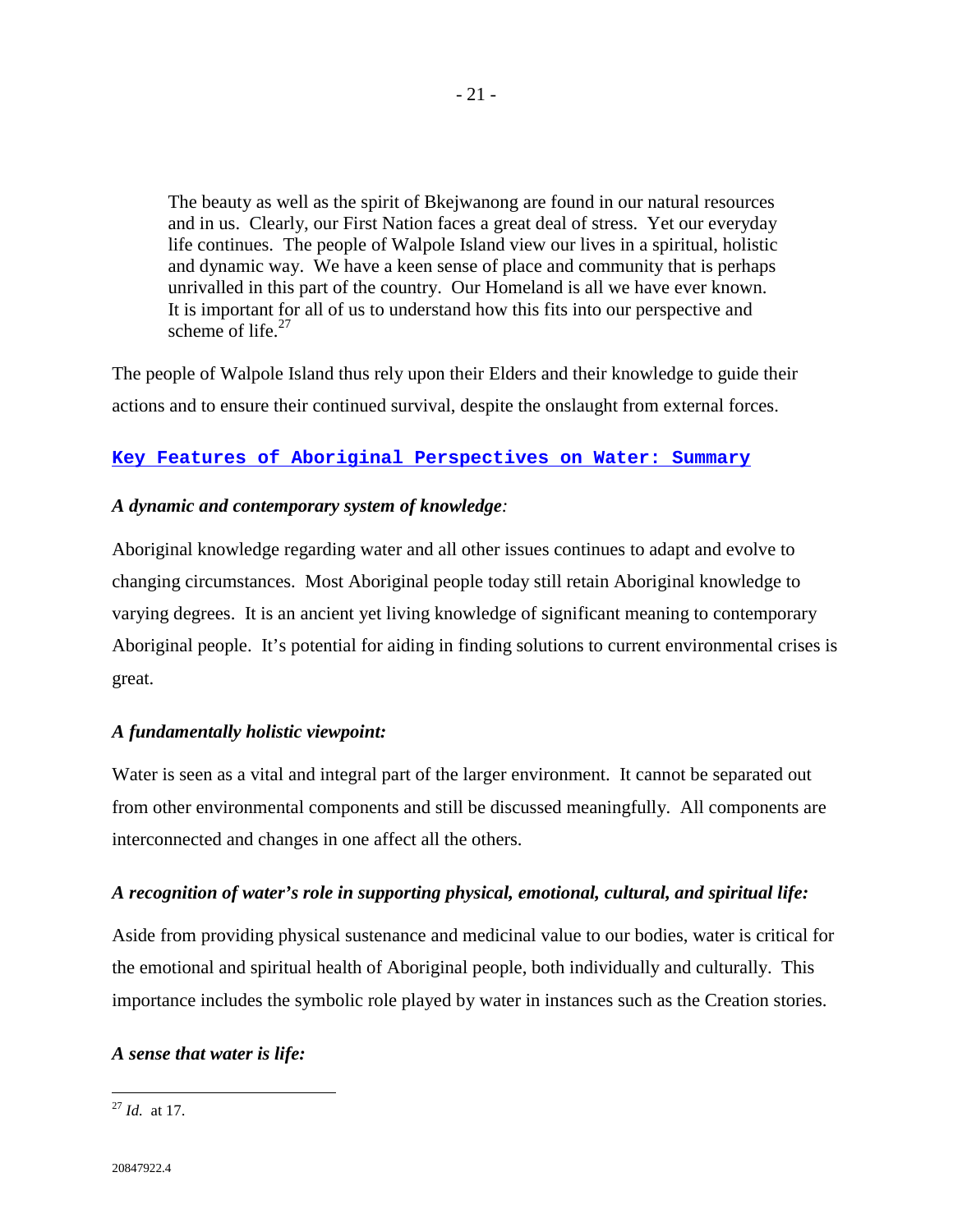More than just supporting life, many Aboriginal people express the idea that water IS life. Water is the first environment for new life within a woman's body, and it continues to be a crucial component of all later stages of life. Without water, life does not exist. The recognition of women's role in creating life along with water means that women and water are closely associated in Aboriginal culture.

#### *The knowledge that water is the blood of Mother Earth:*

Water (as well as rocks, the wind, and all other components of the Earth, including Earth itself) is considered a living entity. Water has just as much right to live as we do. One of the many roles of water is to bring nutrients to the body of the Earth (the land) as it flows through the Earth's blood vessels (waterways).

#### *A highly sensitized awareness to changes in water quality:*

Aboriginal people, especially women, children, and the elderly, are particularly vulnerable to the effects of water quality degradation by virtue of their intimate relationships with water and the rest of the environment. Many First Nations, for example, rely heavily upon their local lakes and streams for their water supply as well as a source of food. This is true to a far greater extent than is the case for the non-Native population. The greater consumption of food and water from these sources is one way in which water quality changes have a greater impact on Native people than on non-Native people.

#### *A link between past and present:*

Revitalizing knowledge of such topics as water is an important component of Aboriginal cultural survival. Taking steps to learn about and protect the water in a modern context initiates the rebuilding of ancient relationships with water, and thus strengthens and renews the vitality of Aboriginal culture. It is one form of resistance, of overcoming the effects of colonization.

# *A profound respect for water:*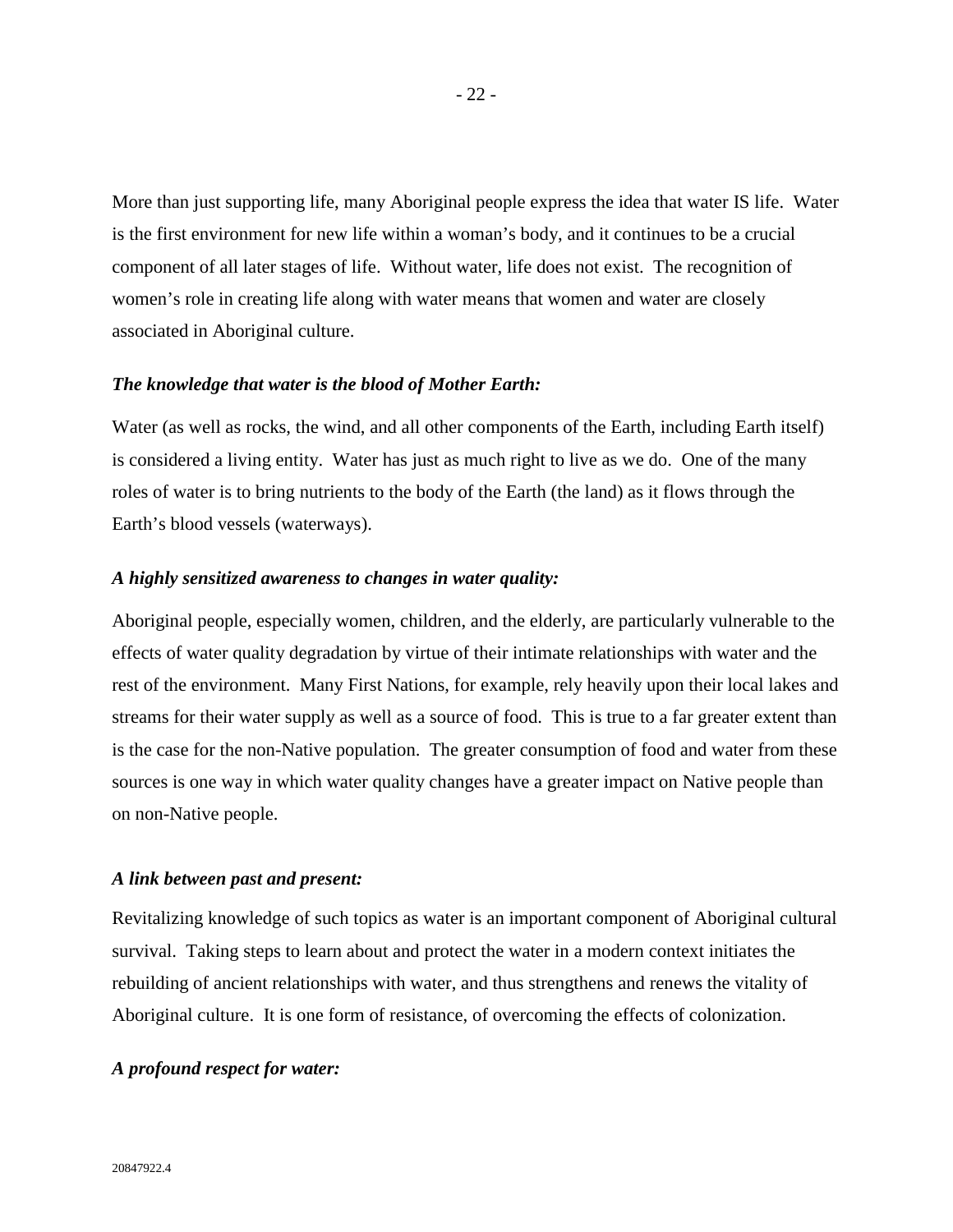All these aspects of the importance of water lead directly to a profound respect for water common to many Aboriginal people. This is illustrated in part by the fact that water is a key component in many Creation stories and cultural ceremonies.

### *A willingness to share knowledge:*

In the hopes that they may effect positive changes in the way water is currently treated, many Aboriginal people are willing to share their knowledge of water. The extent to which this occurs will depend upon the degree to which recipients of the knowledge agree to respect both the knowledge and its holders.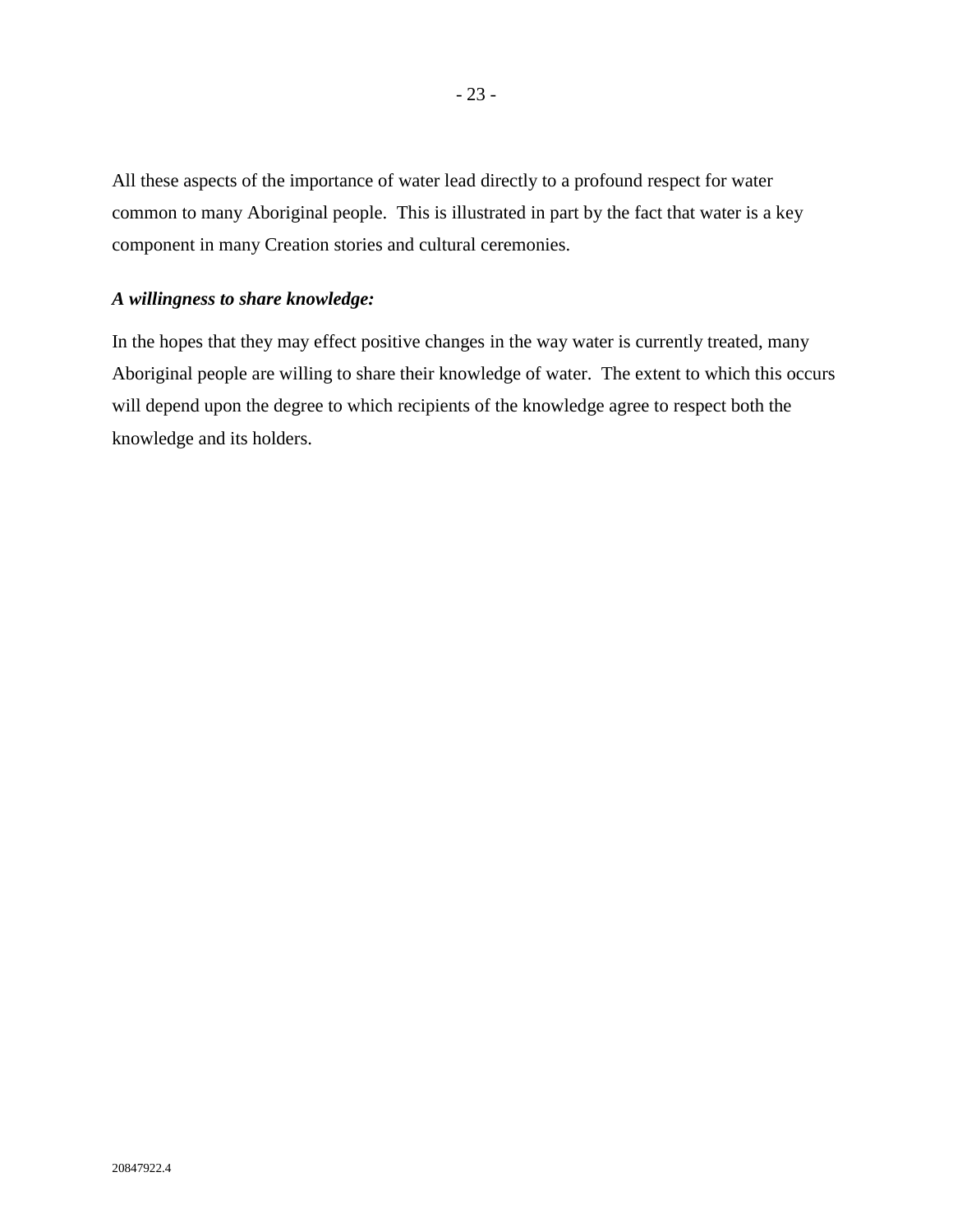# **Chapter 2: Jurisdiction Over First Nation Water-Works Executive Summary**

Legal control and responsibility for water treatment and delivery systems on reserve is a complicated matter. While it is clear that federal directives and band by-laws can and do apply, there is no clear and definite answer as to what extent provincial law is applicable or the extent to which rights of self-government influence questions of jurisdiction. The federal fiduciary responsibility to First Peoples also has implications for the question of jurisdiction, as it speaks to not just what *may* be done, but what *must* be done by Parliament to protect the interests of First Nations.

It is the position of the Province of Ontario<sup>28</sup> that its water regulation regime does not apply to First Nation water and sewage treatment facilities. Although no court has ever pronounced on the issue of jurisdiction over these works, based on constitutional doctrines and the mechanisms through which water treatment infrastructure is provided by the federal government, this is likely a correct statement of the law. However other related provincial laws, like those pertaining to off-reserve discharges, likely do apply, such that First Nations cannot afford to be oblivious to provincial requirements.

Parliament's fiduciary responsibility to First Nations requires a federal commitment to capacitybuilding within First Nation communities along the lines of the recommendations made by the Royal Commission. It is therefore a responsibility, not just an option, for the federal government to provide programs to ensure that First Nations have the resources to provide potable drinking water to their communities. As a further incident of the federal fiduciary responsibility, First Nations have an inherent right to fully participate in the process of developing the programs or arrangements that will accomplish this objective.

<sup>28</sup> Ontario Ministry of the Environment, *Drinking Water in Ontario: A Summary Report* (Toronto: Queen's Printer for Ontario, 2000)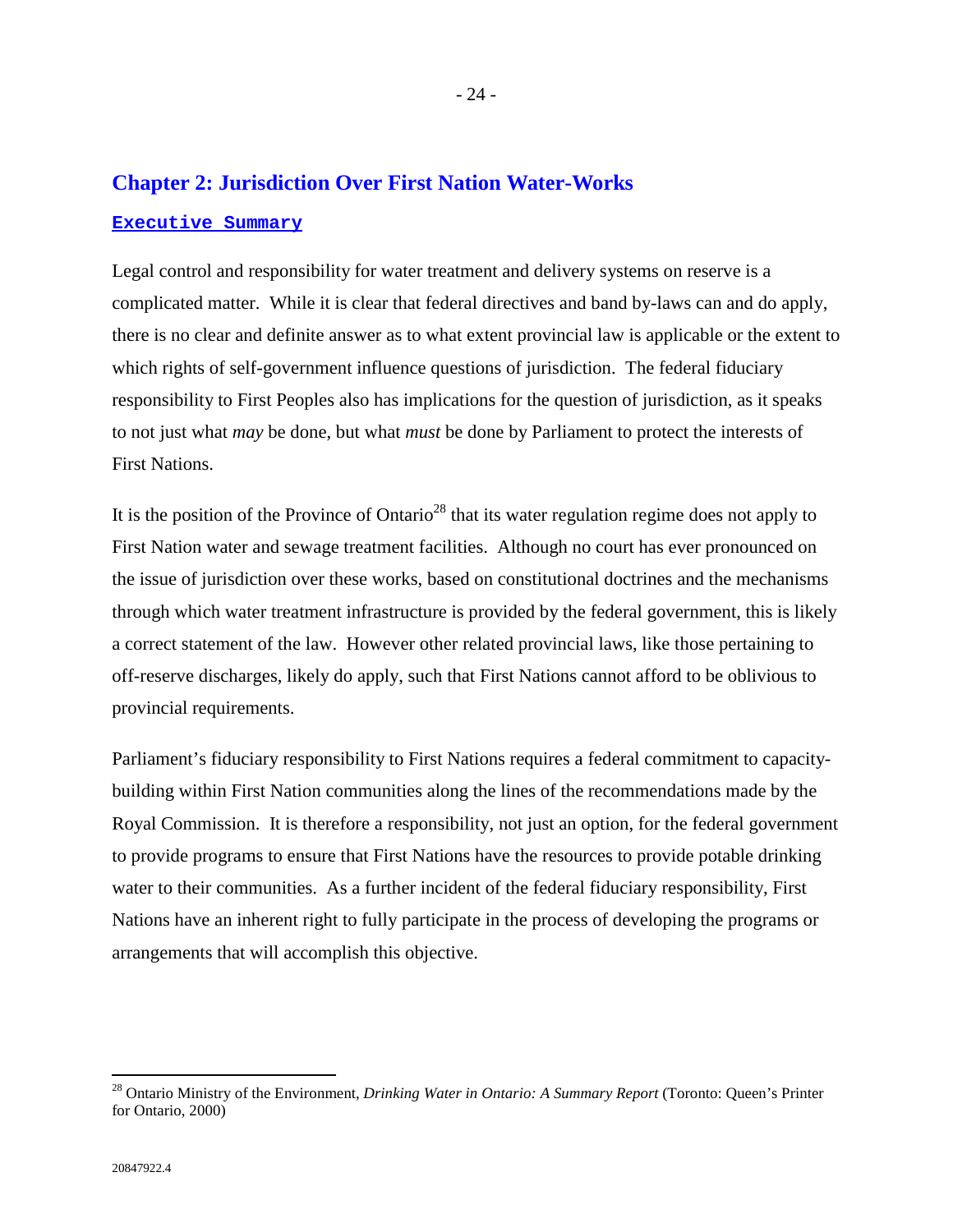# **Laws Pertaining to First Nations: A Multiplicity of Jurisdictions**

# **(a) Federal Jurisdiction**

Under section 91(24) of the *Constitution Act, 1867*<sup>29</sup>, the power to make laws in relation to "Indians, and lands reserved for Indians" was conferred on federal Parliament at the time of Confederation.<sup>30</sup> This constitutional power is the basis for most federal laws and programs that pertain to First Nations. The federal *Indian Act*31 and to a lesser extent, the *Department of Indian Affairs and Northern Development Act*, 32 are the primary federal statutes under which Parliament exercises this jurisdiction. Much federal action, including action pertaining to the treatment and distribution of water on reserve, is presumably carried out pursuant to broad enabling provisions in these Acts.<sup>33</sup> In fact, the federal government appears to exercise control over First Nations' water treatment infrastructure primarily through policy directives and spending conditions rather than through explicit statutory or regulatory provisions.

# **(b) Provincial Jurisdiction**

The Constitution's explicit conferral to Parliament of the power to make laws pertaining to "Indians and lands reserved for the Indians" does not of itself make the aboriginal population residing on reserve "federal people" who are exempt from the jurisdiction and responsibility of the provinces*.* In fact, provincial laws also apply to First Nations and their lands to such an extent that "the general rule is that provincial laws apply to Indians and lands reserved for the Indians".<sup>34</sup> First Peoples have full legal rights and responsibilities as residents of the province in which they reside,<sup>35</sup> and the Supreme Court of Canada has clearly and consistently rejected the

 $29$  1867 (U.K.), Chap. 3

<sup>30</sup> Federal jurisdiction over lands includes federal jurisdiction over water belonging to such lands: B*urrard Power Co. v. The King*, [1911] A.C. 87 (P.C.).<sup>31</sup> R.S.C. 1985, Chap. I-5

<sup>32</sup> R.S.C. 1985, Chap. I-6

<sup>33</sup> For example, the *Department of Indian Affairs and Northern Development Act* states that "the powers, duties and functions of the Minister [of Indian Affairs and Northern Development] extend to and include all matters over which Parliament has jurisdiction, not by law assigned to any other department, board or agency of the Government of Canada , relating to (a) Indian affairs..."

<sup>&</sup>lt;sup>34</sup> Hogg, *Constitutional Law of Canada*, 4<sup>th</sup> ed. (Toronto: Carswell, 1997) at 678.<br><sup>35</sup> *Dick v. The Queen*, [1985] 2 S.C.R. 309 at 326-327.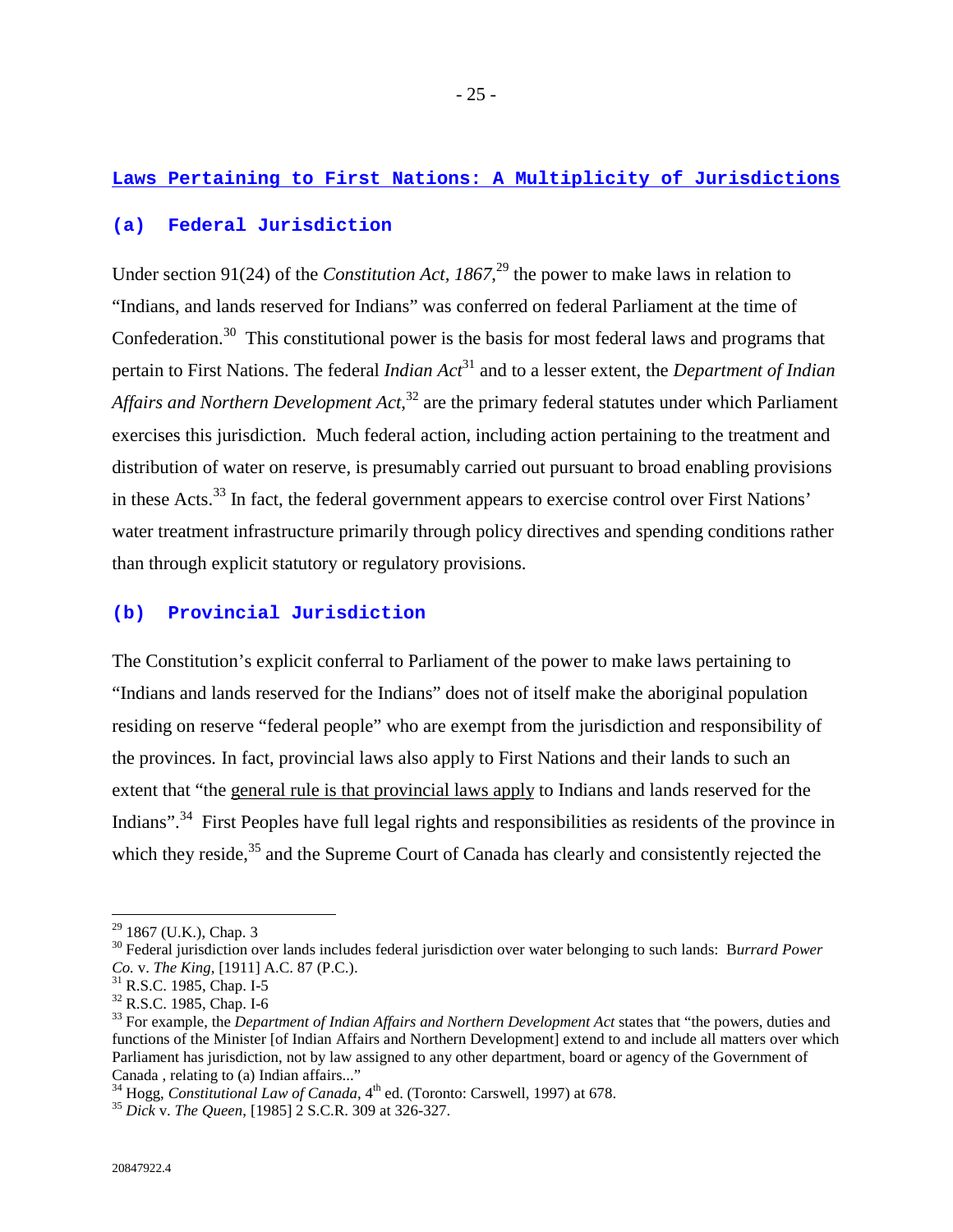theory that once prevailed that reserves themselves are federal "enclaves" from which provincial laws are excluded.<sup>36</sup>

Provincial laws can apply to First Nations in two ways. Most "laws of general jurisdiction"<sup>37</sup> apply to First Nations lands and peoples of their own force. Provincial traffic laws are one example.<sup>38</sup> The provinces enact these laws pursuant to their ordinary legislative powers under the *Constitution Act, 1867* (e.g. laws pertaining to "property and civil rights" under s. 92(13)) and they apply as provincial laws to First Nations just as they do to all other provincial residents. The only exception is where there is an explicit conflict with a federal law that pertains specifically to First Nations, where paramountcy will lead to the reading down of provincial law as it relates to First Nations.

A second category of provincial laws that apply to First Nations are provincial laws which are incorporated by reference into federal law pursuant to section 88 of the *Indian Act* which provides that:

Subject to the terms of any treaty and any other Act of Parliament, all laws of general application from time to time in force in any province are applicable to and in respect of Indians in the province, except to the extent that those laws are inconsistent with this Act or any order, rule, regulation or by-law made thereunder, and except to the extent that those laws make provision for any matter for which provision is made by or under this  $Act.^{39}$ 

The only laws to which section 88 applies are laws which are general in scope, but which impact on First Nations people or lands "*qua* Indians" in some way – for example because in their application they affect the use of land on reserve. Except for section 88, such laws would not apply to First Peoples because they presumptively interfere with the federal power to legislate on

<sup>36</sup> *Cardinal v. Alberta (Attorney General)*, [1974] S.C.R. 695; *Natural Parents v Superintendent of Child Welfare*,

<sup>&</sup>lt;sup>37</sup> Laws of general jurisdiction being those which apply to provincial residents generally and not to First Nations in particular. The provinces are, of course, constitutionally barred from passing laws pertaining specifically to "Indians".

<sup>38</sup> *R. v. Francis*, [1988] 1 S.C.R. 1025.

<sup>39</sup> *Indian Act*, R.S.C. 1985, c. I-5, s. 88.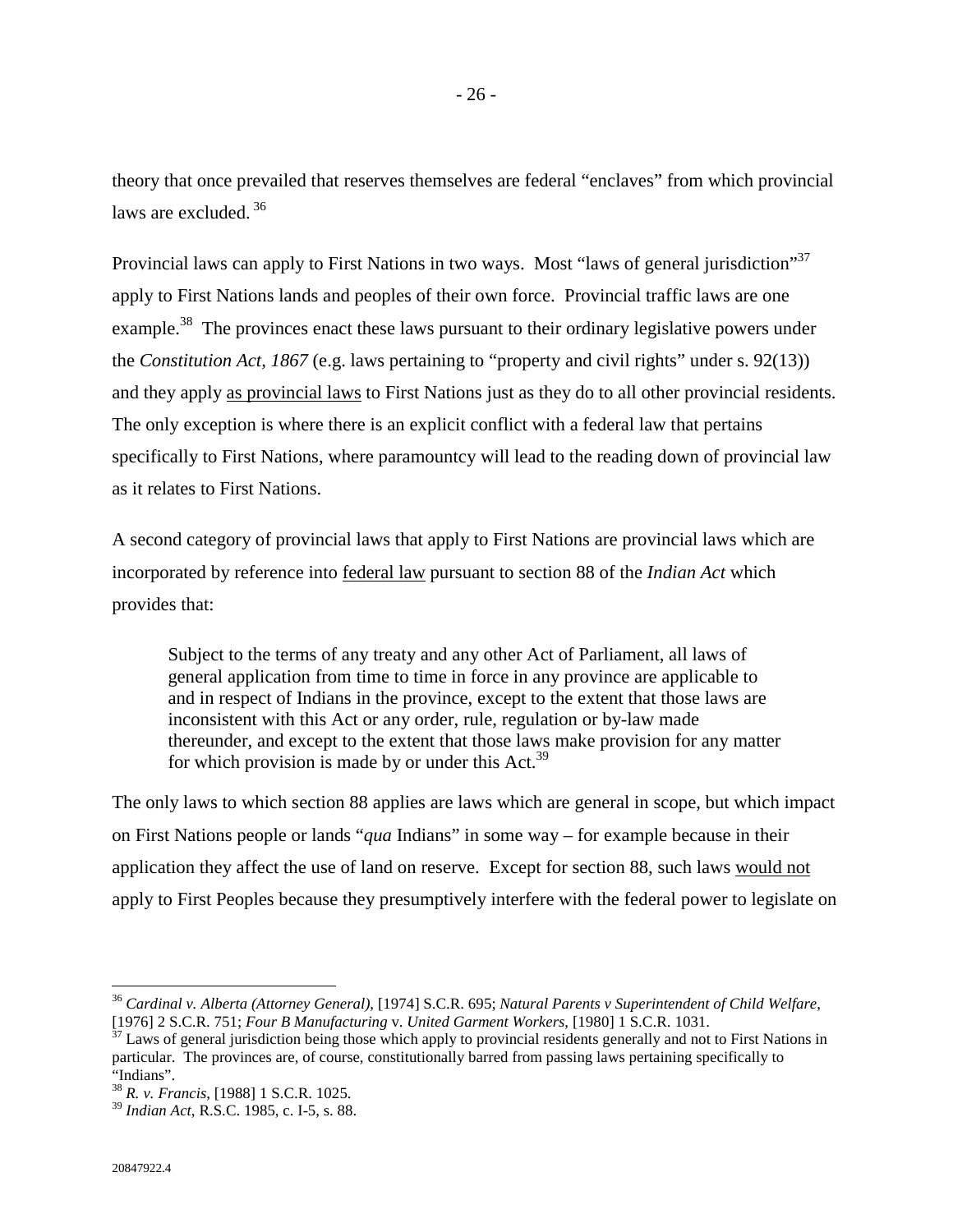the subject of "Indianness". However section 88 expands provincial jurisdiction by treating these laws as if Parliament itself had enacted them:

Doctrinally speaking, the impact of *Dick* [the leading constitutional case on the interpretation of section 88] is that section 88 is irrelevant – need not even arise for consideration – in a given case unless and until a court determines that the provincial law at issue is both constitutionally valid in its own right and, at the same time, constitutionally inapplicable, considered as provincial law, to Indians. It's impact, from a practical standpoint, is that a great deal of valid provincial law – even laws not yet in contemplation when section 88 was enacted in 1951 – is going to be applying, one way or another, to Indians". $40$ 

### **(c) Aboriginal Rights and First Nation Jurisdiction**

The reach of both federal and provincial jurisdiction is limited by section 35 of the *Constitution Act, 1982,* which gives constitutional protection to "the existing aboriginal and treaty rights of the aboriginal peoples of Canada".<sup>41</sup> Aboriginal rights are rights which First People possess, "not by virtue of Crown grant, legislation or treaty, but by reason of the fact that aboriginal peoples were once independent, self-governing entities in possession of most of the lands now making up Canada".<sup>42</sup> Treaty rights are rights of First Nations that have been recognized in ancient and modern treaties entered into between First Nations and the Crown. Because aboriginal and treaty rights are constitutionally protected, Parliament cannot pass laws, under section 91(24) (or any other federal head of power) which abrogate existing aboriginal or treaty rights, and may not incorporate provincial laws that do so under section 88 of the *Indian Act*. The provincial Legislatures are similarly restricted within their spheres of legislative competence. Aboriginal and treaty rights therefore create a sphere within neither the provinces nor Parliament are competent to interfere with First Nations' right to govern themselves.

In addition to those self-government rights which may be "recognized and affirmed" as aboriginal or treaty rights under section 35 of the *Constitution Act, 1867* the federal *Indian Act* explicitly delegates to band councils the power to enact by-laws on certain listed subjects. First

<sup>40</sup> Kerry Wilkins "Still Crazy After All These Years: Section 88 of the *Indian Act* at Fifty", (2000) 38 Alberta Law Review 458 at 469-470.

<sup>41</sup> Enacted by the *Canada Act, 1982* (U.K.), Chap. 11. 42 Hogg, *supra* at 687.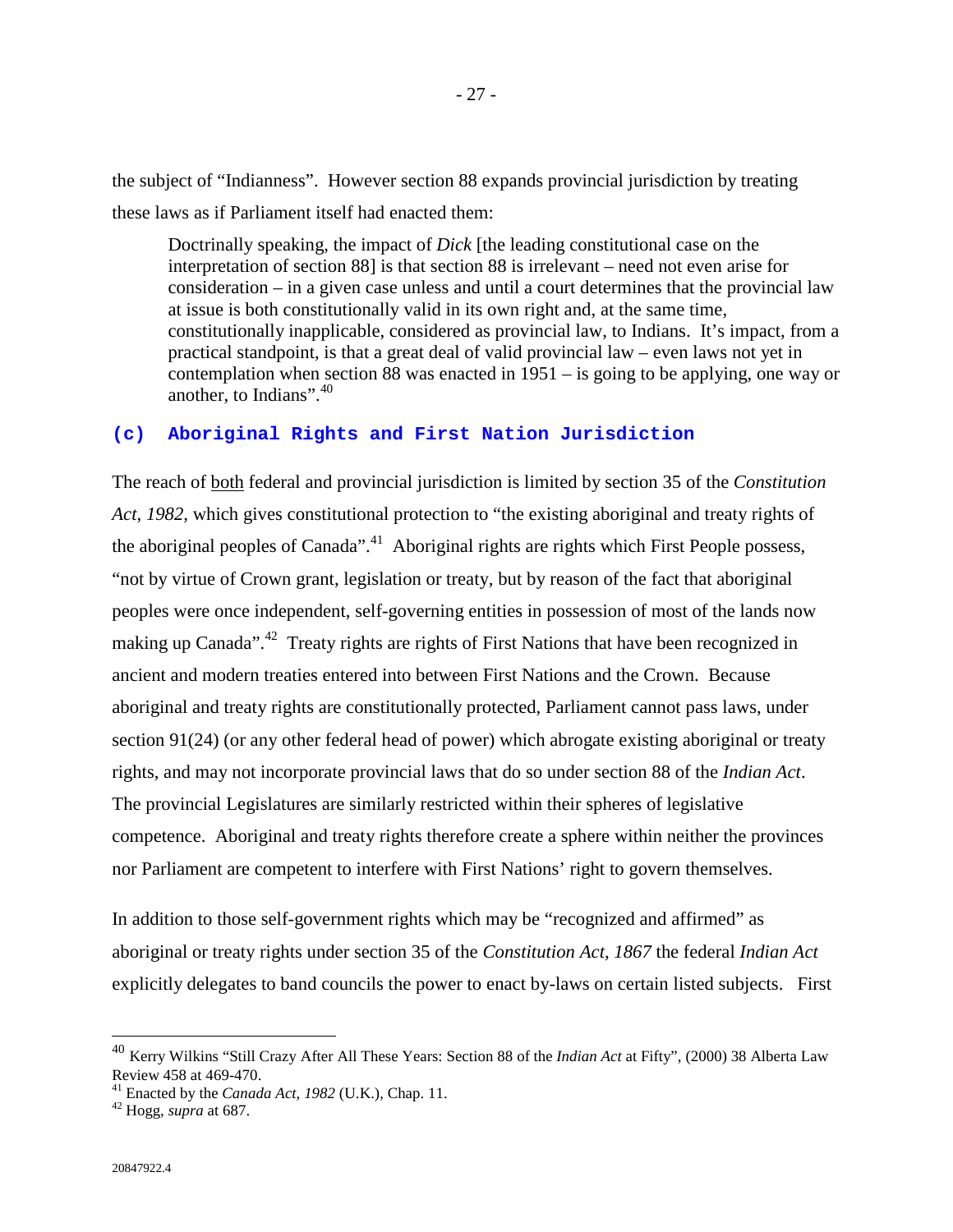Nation by-laws are not effective unless and until they gain the approval of the Minister of Indian Affairs and may be superseded by federal legislation or regulation.<sup>43</sup> However where by-laws enacted by band councils are accepted by the Minister, they prevail over any conflicting provincial legislation by virtue of paramountcy.<sup>44</sup>

# **" Which Law Applies " to Water Works on Reserve?**

The question of "which law applies" is inherently uncertain for most activities that take place on reserve because of the judicially undefined scope of aboriginal rights and the vague and subjective tests which govern the division of powers over matters impacting on "Indianness".

#### **(a) Aboriginal Rights Considerations**

To answer the question of whether any federal *or* provincial law applies to First Nations or reserve lands, one must first ask: (1) whether there are aboriginal or treaty rights over this subject matter; and if the answer is 'yes', then (2) whether and how the federal or provincial law is reconcilable with those rights.

However unlike federal and provincial powers which are clearly enumerated in sections 91 and 92 of the *Constitution Act, 1867*, the content and scope of aboriginal rights is not clearly defined. Aboriginal and treaty rights are particular to the First Nations who possess them. The recognition of aboriginal rights by the courts turns on specific evidence of the duration, nature and scope of the customary law and cultural and religious practices of individual First Nations which assert inherent jurisdiction.<sup>45</sup> Though there are some aboriginal rights which are likely common to all First Nations,<sup>46</sup> aboriginal rights cannot be generalized as a discrete list of subject

<sup>43</sup> A by-law made under section 81 of the *Indian Act* (which relates to non-revenue by-laws) comes into force forty days after a copy thereof is forwarded to the Minister pursuant to subsection 82(1), unless it is disallowed by the Minister within that period. By-laws made under section 83 (revenue and licensing by-laws) must receive explicit approval before they are in force.

<sup>44</sup> This is dictated by the constitutional doctrine of federal paramountcy and by section 88 of the *Indian Act* which precludes the incorporation by reference of provincial legislation of general jurisdiction "to the extent that those laws are inconsistent with this Act or any order, rule, regulation <u>or by-law</u> made thereunder".<br><sup>45</sup> R. v. Sparrow, [1990] 1 S.C.R. 1075.<br><sup>46</sup> For example, a right to participate in federal/provincial decision-making on

on aboriginal peoples, discussed *infra*.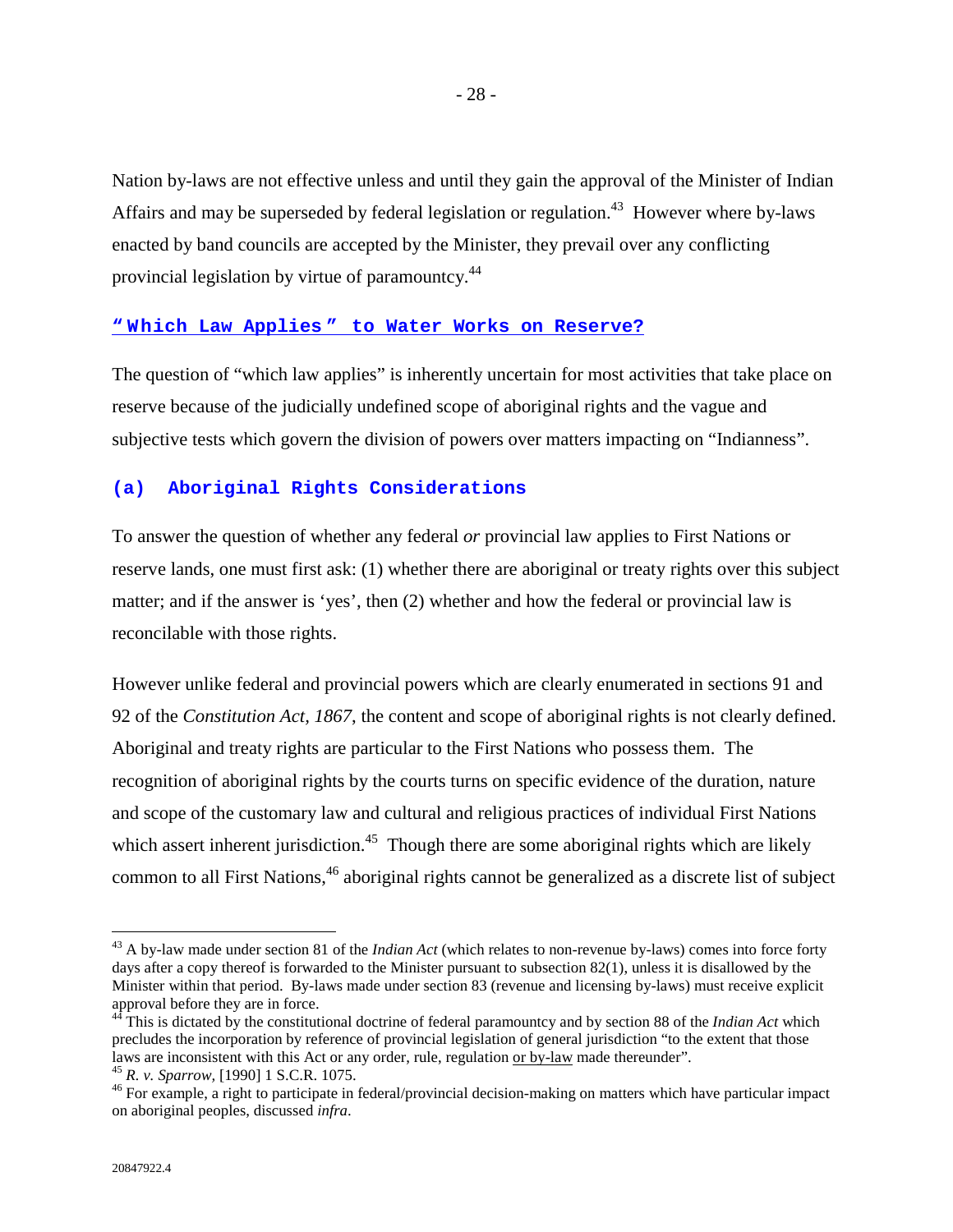matters over which all First Nations have jurisdiction. Neither can the territorial reach of inherent aboriginal jurisdiction be limited to the boundaries of modern reserves; aboriginal rights extend beyond those limits to territories in which First Nations traditionally exercised those rights, often a complex factual question. $47$ 

It is obviously beyond the scope of this paper to comment on what specific aboriginal rights to water the 134 member nations of Chiefs of Ontario may possess. It is unlikely that any such rights materially impact on the threshold question of whether the Ontario regulatory regime for water and sewage systems applies to First Nations. However aboriginal rights may well have implications for how First Nations are affected by other Ontario communities in their use of and discharge to shared water resources. As will be discussed below, they do impact on First Nations' general right to participate in finding solutions to water treatment concerns affecting their communities.

# **(b) Section 88 and " Indianness "**

Section 88 of the *Indian Act* and the question of "Indianness" are central to the question of whether the provincial water treatment regulations are applicable on reserve.

Apart from the question of aboriginal rights, the analysis of whether a provincial law applies to a First Nation activity calls for three questions to be answered: (1) is the provincial law one of "general jurisdiction"?; (2) does it affect "Indianness"?; (3) if it *does* affect Indianness, is any "provision made by or under" the *Indian Act* which would preclude the law from being incorporated by section 88?

The first question is the most straightforward, and in the case of the regulatory regime for water and sewage treatment the answer is clearly "yes". Ontario, pursuant to sections 52 and 53 of the *Ontario Water Resources Act,* purports to regulate all water and sewage systems in Ontario serving a specified number of persons.

<sup>47</sup> *R. v. Van der Peet,* [1996] 2 S.C.R. 507; *R. v. C*ô*t*!*,* [1996] 3 S.C.R. 139.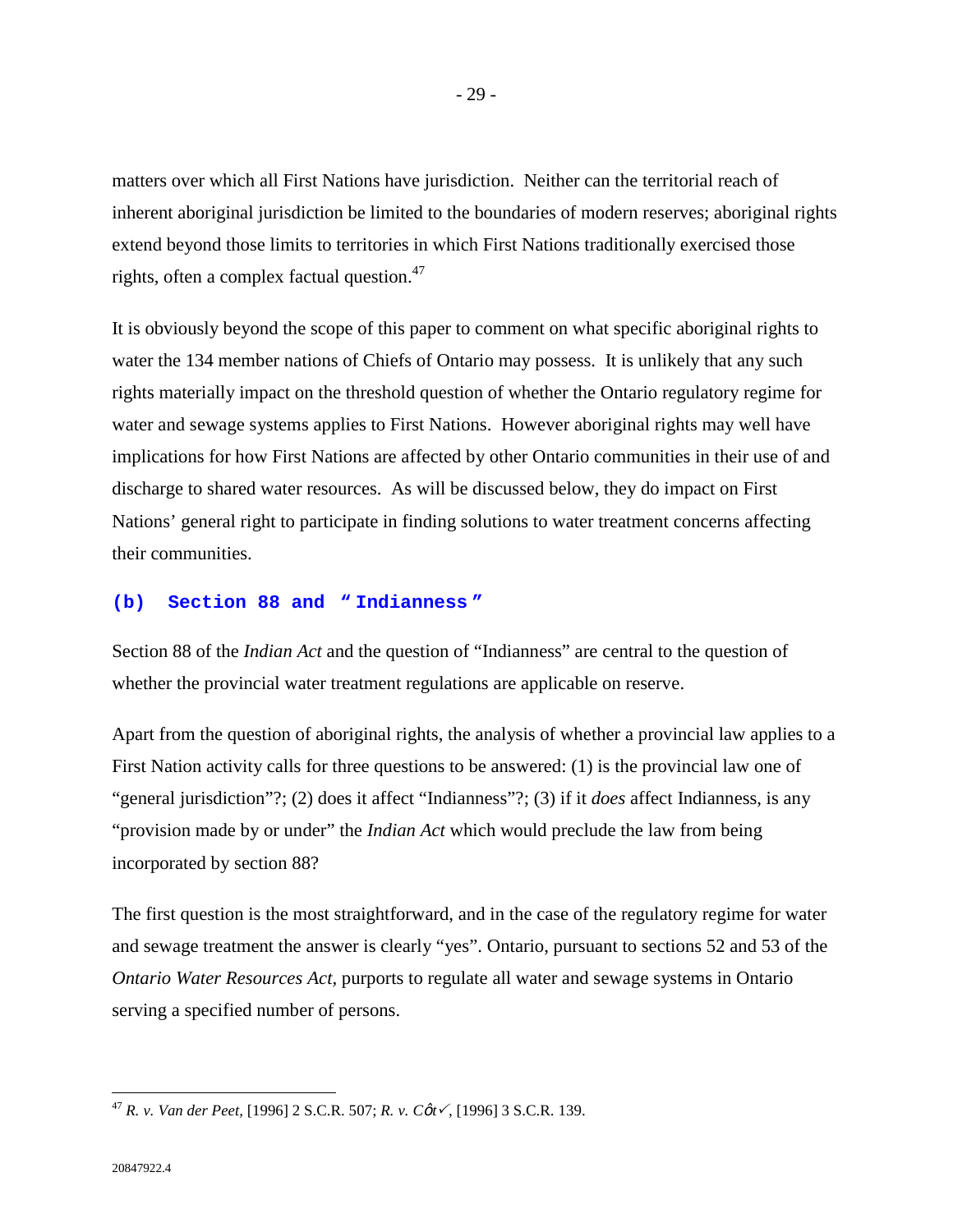Answers to the second and third questions are not so clear. "Indianness" as interpreted by the courts is a vague and fungible concept, as is making "provision by or under the *Indian Act*". There is no law directly on point relating to whether provincial regulation of an on-reserve water treatment plant would impact on "Indians *qua* Indians" or whether water treatment facilities on reserve are provided for at the federal level "by or under the *Indian Act*". Cases which deal with applications of provincial laws on reserve generally are not consistent.

In *Four B Manufacturing Ltd. v. United Garment Workers of America* (1980),<sup>48</sup> the Supreme Court of Canada held that Ontario labour relations law governed employer-employee relations for Four B, a business located on the reserve of the Mohawks of the Bay of Quinte. The basic facts of that case were that Four B was a provincially-incorporated business controlled and staffed primarily by band members, and had received federal grants and loans from DIAND, but it was not controlled by the Band Council. Its activities were commercial in nature – manufacturing "uppers" of shoes for the Bata shoe company. Justice Beetz, who wrote for the majority, spoke about "Indianness" in the following terms when rejecting the argument that the operations of Four B fell within the core of federal jurisdiction:

[it is] an oversimplification to say that the matter which falls to be regulated in the case at bar is a civil rights of Indians. The matter is broader and more complex: it involves the rights of Indians and non-Indians to associate with one another for labour relations purposes, purposes which are not related to "Indianess"; it involves a relationship with the United Garment Workers of America or some other trade union about which there is nothing inherently Indian; it finally involves their collective bargaining with an employer who happens to be an Ontario corporation, privately owned by Indians, but about which there is nothing specifically Indian either …

Even if the situation is considered from the sole point of view of Indian employees and as if the employer were an Indian, neither Indian status is at stake nor are rights so closely connected with Indian status that they should be regarded as necessary incidents of status such for instance as registrability, membership in a band, the right to participate in the election of Chiefs and Band Councils, reserve privileges, etc. For this reason, I come to the conclusion that the power to regulate the labour relations in issue does not form an

 $48$  [1980] 1 S.C.R. 1031.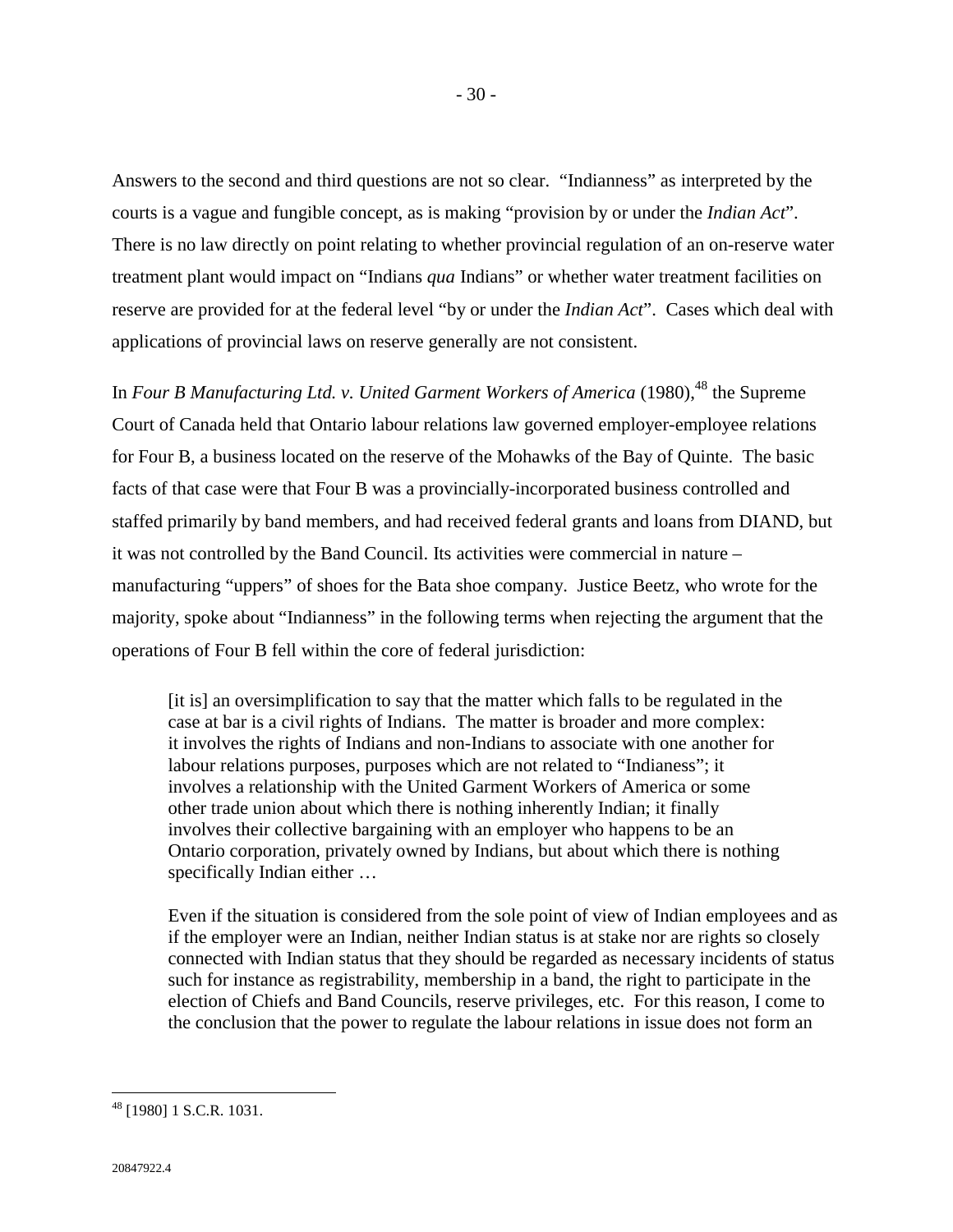integral part of primary federal jurisdiction over Indians or Lands reserved for the Indians $49$ 

A similar conclusion favourable to provincial jurisdiction was reached in a recent Saskatchewan case involving labour relations between the Saskatchewan Indian Gaming Authority ("SIGA") and employees of the on-reserve Northern Lights Casino.<sup>50</sup> The additional significant factor in this case was that band councils *were* involved, albeit indirectly, in the operation of the facility since the employer was a corporation controlled by Saskatchewan First Nations through the Federation of Saskatchewan Indian Nations ("FSIN"). SIGA's mandate was, in fact, to regulate on-reserve gaming activities for the benefit of Saskatchewan First Nations. Despite this, provincial legislation was held applicable.

The applicability of provincial legislation seems to end, however, at activities where Band Councils are *directly* involved, and where they are performing governmental functions like the provision of services to the community as opposed to "private" or commercial ventures. In *Re Whitebear Band Council and Carpenters Provincial Council of Saskatchewan*<sup>51</sup> the Saskatchewan Court of Appeal held that the very same Saskatchewan legislation applicable to SIGA was inapplicable to the labour relations between the Whitebear Band Council and certain of its employees. The employees had been hired by the Band Council as carpenters and carpenters' apprentices on a housing project funded by DIAND. On those facts, the Court of Appeal found that the matter did fall into the core of federal jurisdiction over "Indians and lands reserved for the Indians" and dictated a different result than in the *Four B* case. In the view of the Court in *Whitebear*, the key difference lay in the "local government function" being played by the Band Council:

The primary function of an Indian band council is to provide a measure of selfgovernment by Indians on Indian reserves. In enacting by-laws pursuant to their power to do so, and in performing generally their local Government function, an Indian band council is doing that which Parliament is exclusively empowered to do pursuant to s. 91(24) of the British North America Act, 1867, but which Parliament, through the *Indian* 

<sup>&</sup>lt;sup>49</sup> Id. at 1047-1048.<br><sup>50</sup> Saskatchewan Indian Gaming Authority v. National Automobile, Aerospace, Transportation and General Workers<br>Union of Canada, [2000] S.J. No. 266 (QL)

<sup>&</sup>lt;sup>51</sup> (1982), 135 D.L.R. (3d) 128 (Sask. C.A.)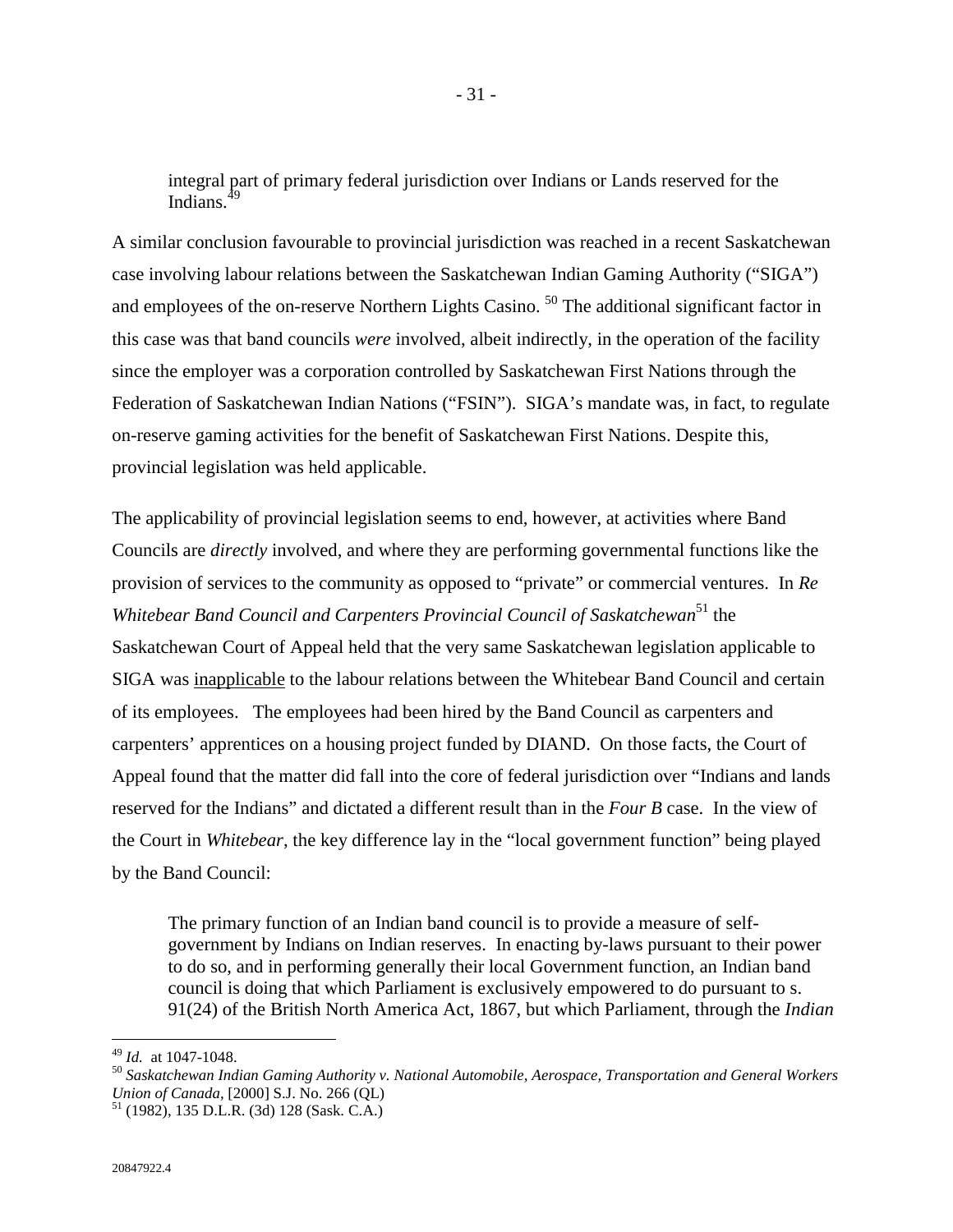*Act*, has delegated band councils to do. In this sense, the function of an Indian band council is very much federal. So too, in my opinion, are their associated functions – acting at once as the representative body of the inhabitants of the reserve and the agent of the Minister with regard to federal programmes for reserves and their residents…

In my opinion the particular activity in which Whitebear Band Council and its carpenters are engaged – the construction of houses on the reserve pursuant to a 'single contribution agreement' – cannot be separated from the function of the activity of the Band Council as a whole… Accordingly, I am satisfied that the construction of house on the reserve, in the circumstances… cannot properly be removed from that whole and viewed as ordinary industrial activity in the Province.<sup>52</sup>

Because a federal statute (the *Canada Labour Code*) provided a comprehensive labour relations scheme, the court did not need to engage in section 88 analysis in Whitebear. Concluding that "Indianness" defined the subject matter, the project was a "federal work or undertaking" and its labour relations governed by the *CLC*.

Other cases have also held that labour relations between band councils and their employees were governed by federal rather than provincial labour law. 53 Indeed, differences in the degree and nature of band council involvement was highlighted by Smith J. in distinguishing the *SIGA* case from the *Whitebear* case. In *SIGA,* Justice Smith found that:

unlike the circumstances of *Whitebear Band Council*, the casino in the matter before me is not operated by a band council or band councils exercising powers delegated from the federal government or engaged in activities contemplated by the *Indian Act*. 54

In their analysis, the courts have also weighed factors such as the receipt of federal money and the undertaking of an activity for the benefit of the First Nation into their analysis of whether the subject matter approaches the "core" of Indianness. These additional factors have not been treated as determinative, however, as federal funding was present in *Four B* and a program for the general benefit of Saskatchewan First Nations was present in *SIGA*. In balance, the Band Council's role in an activity seems to be the pivotal consideration.

 $52$  *Id.* at 138-139.

<sup>52</sup> *Id.* at 138-139. **<sup>53</sup>** *Qu'Appelle Indian Residential School Council v. Canada (Canadian Human Rights Commission)*, [1987] F.C.J. No. 1034 (T.D.)(QL); *Public Service Alliance of Canada v. Francis*, [1982] 2 S.C.R. 72; *Paul Band v. R*.. (1984), 1 C.N.L.R. 87 (Alta. C.A.) <sup>54</sup> *SIGA*, *supra* at para 55.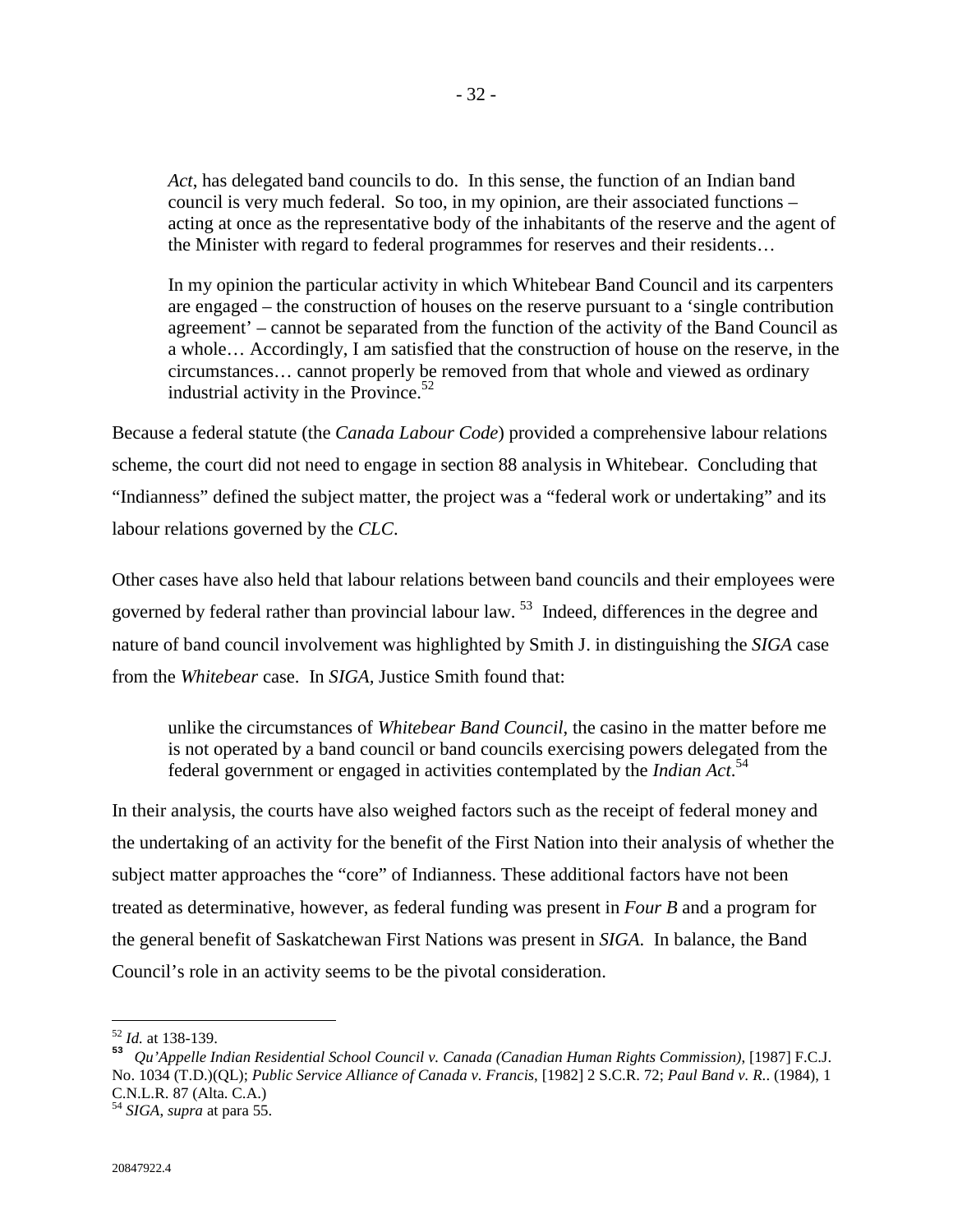Because of the importance courts have placed on the role of a band council, notwithstanding the general rule favouring the applicability of provincial laws generally, it seems likely that water treatment facilities on reserve do all within the "core" of activities which are exclusively within the federal sphere. In providing for water distribution to their communities, band councils are in a role very much akin to that played by the Whitebear band council where "Indianness" was held to be at stake, and provincial regulation was held *not* to apply of its own force. Providing water to the community is a "public" as opposed to a private function of band councils. The *Indian Act* contemplates that band councils will perform this function, and reserves to band councils the explicit power to pass by-laws for "the construction and maintenance of watercourses, roads, bridges, ditches, fences and other local works<sup>55</sup> and for "the construction and regulation of the use of public wells, cisterns, reservoirs and other water supplies".<sup>56</sup> Federal funding is also provided by DIAND to facilitate the construction, operation and maintenance of these facilities – in fact water and sewer infrastructure is dealt with in the same program guidelines as those pertaining to the housing projects the Whitebear council was undertaking. Waters flowing under and through reserve lands are also themselves an integral part of the "lands reserved for Indians" over which s. 91(24) reserves exclusive jurisdiction to Parliament, and impacts on how liberally the reach of provincial jurisdiction to should be interpreted.<sup>57</sup> Collectively, these factors suggest that the regulation of water treatment facilities does touch at the core of federal jurisdiction over "Indians and lands reserved for the Indians", making it presumptively immune from provincial law.

The question which then remains is whether the provincial regime is nevertheless incorporated into federal law by section 88 of the *Indian Act*, or whether there is some provision by the federal government "by or under" the *Indian Act* which, according to section 88, would preclude the incorporation by reference of sections 52 and 53 of the *OWRA*.

There are, as mentioned at the outset, no federal laws or regulations which expressly deal with water and treatment facilities – there are only guidelines and policy manuals, and none of these

<sup>&</sup>lt;sup>55</sup> Indian Act, R.S.C. 1985, c. I-5, s. 81(f).<br><sup>56</sup> Id., s. 81(l).

<sup>&</sup>lt;sup>57</sup> See e.g. discussion in K.J. Tyler, "Indian Resources and Water Rights",[1982] 4 C.N.L.R. 1.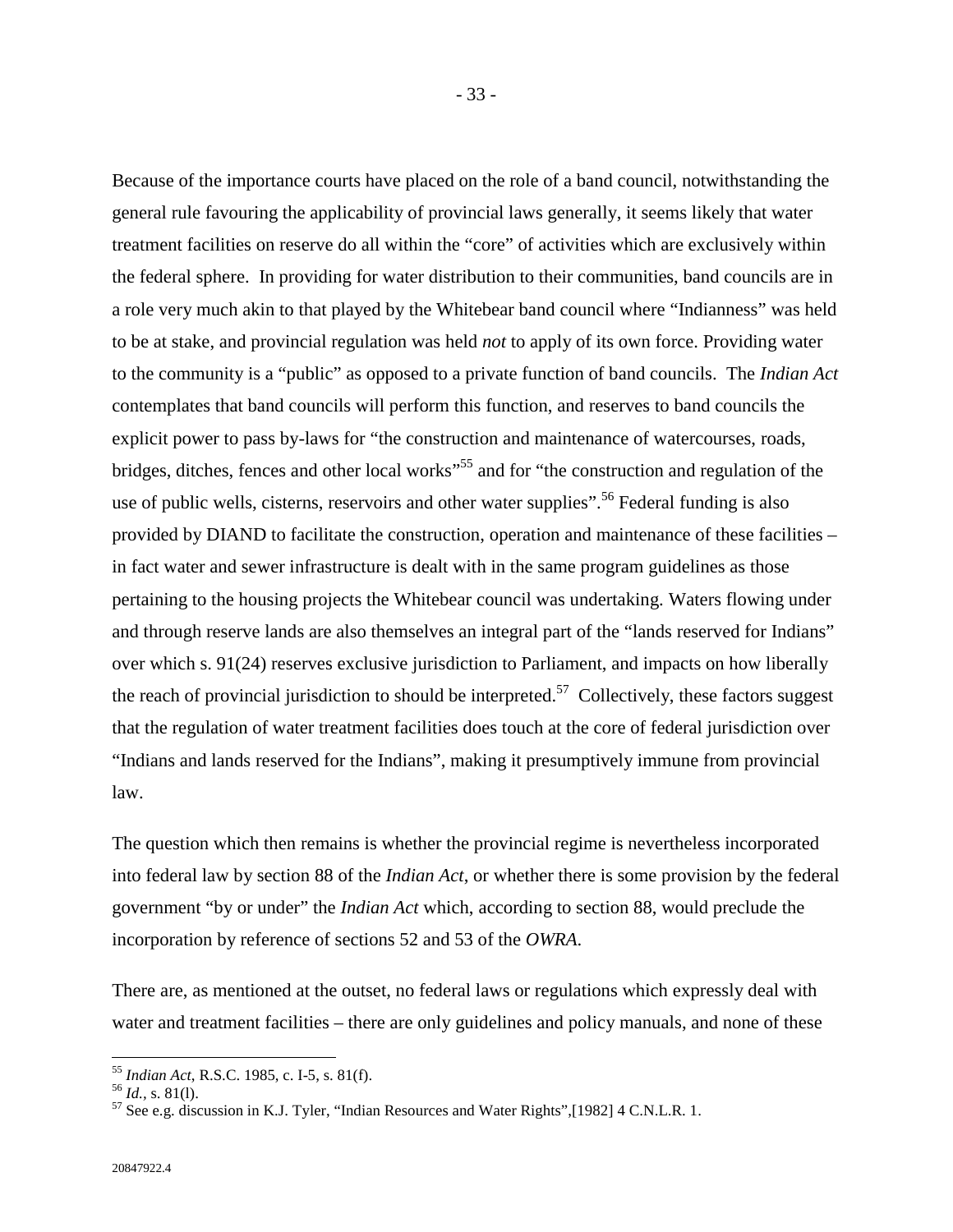expressly conflict with provincial standards. However, as a recent decision of the Federal Court in *Morin v. Canada*58 affirms, provision "by or under" the *Indian Act* does not require that there be an express conflicting federal law on point. A much less extensive federal presence in the field can preclude incorporation under section 88.

In *Morin,* the Federal Court was called upon to determine whether Ontario's *Tenant Protection Act* applied to Crown leases of reserve land to a non-Band member. There was nothing at the federal level comparable with the fairly extensive provincial residential tenancy regime which one of the parties sought to apply, and there was no express conflict with any provision of the Ontario residential tenancy law and a federal statute or regulation. Nevertheless, Justice Heneghan ultimately found that enough "provision" had been made for the subject of leasing under the *Indian Act* that there was no "gap" for the provincial legislation to fill by incorporation. Having found the lease of lands to lie within federal "core" jurisdiction, Heneghan J. remarked on section 88 that, in broad terms:

[t]here are provisions in the Indian Act which determine how Reserve land is to be used. There are also provisions in the Indian Act which govern the lease of Indian land to a non-band member…. Having regard to the foregoing and the facts of this case as well as to the status of the Crown in its role as a fiduciary for the owners of those lands, that is the Nippissing Indian Band, I am of the opinion that this provincial law of general application does not apply.<sup>59</sup>

The case against incorporating water treatment regulations under section 88 is less clear than regulation of residential tenancies, but the same basic principles militating against incorporation by reference seem applicable. Despite the lack of conflicting federal water regulations, the delegation under the *Indian Act* of authority to enact by-laws, can be seen as "making provision by or under the *Indian Act*" for controls on water usage and treatment *–* even if the authority goes unexercised. Explicit "provision" is also made in section 70(1)(b) of the *Indian Act* for the Minister of Finance "to authorize advances to the Minister of Indian Affairs out of the Consolidated Revenue Fund of such sums of money as the Minister may require to enable him to

<sup>58 [2000]</sup> F.C.J. No. 1074 (T.D.)(QL)

<sup>59</sup> *Id.* at paras 23-24.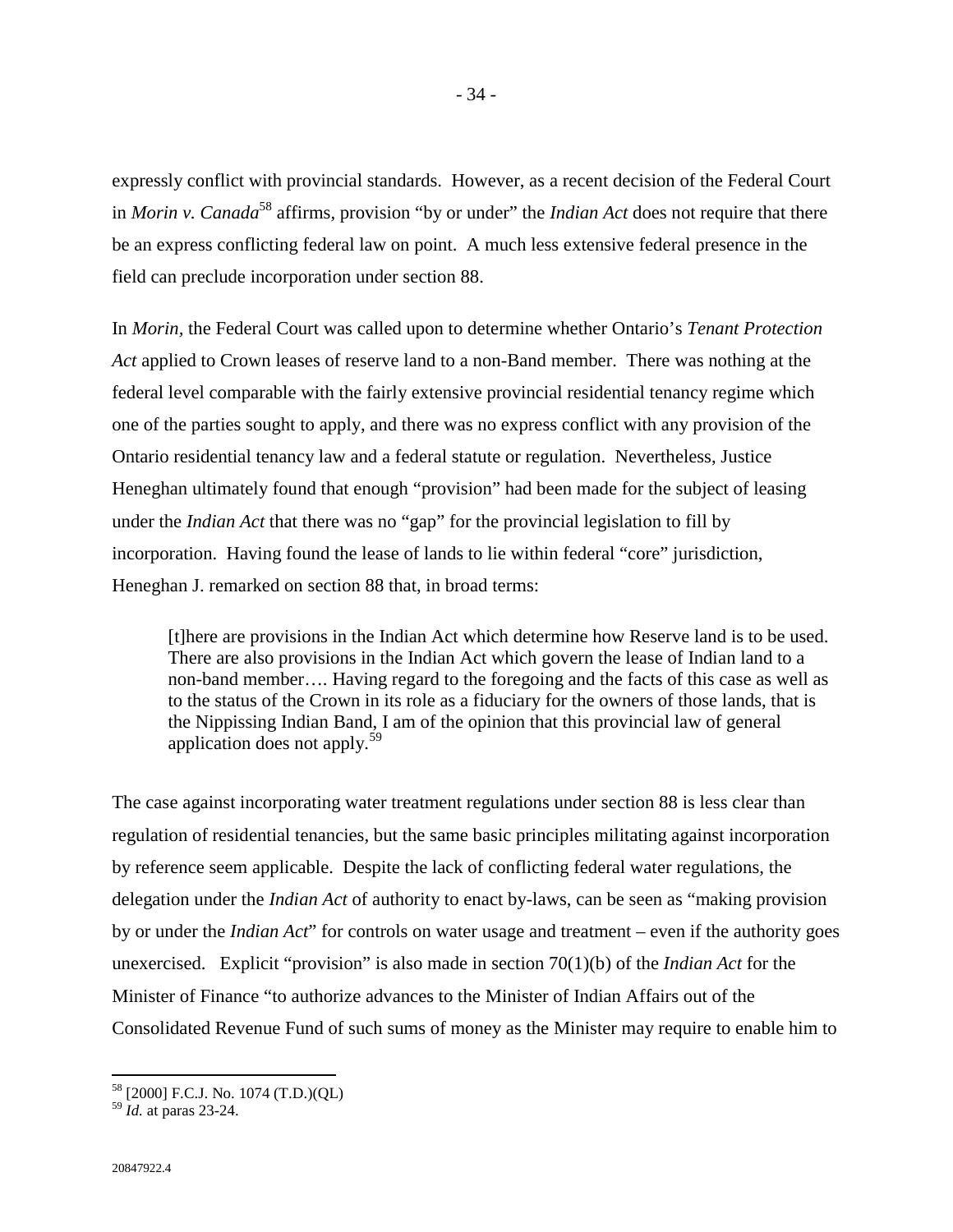expend or to lend money for the carrying out of co-operative projects on behalf of Indians". This is probably the general authority under which funding for infrastructure construction, operation and maintenance (and the conditions attached thereto) are "provided for" under the *Act*. Finally, there is some judicial indication that using federal funding to perform core Band Council functions like the provision of housing and utilities is an "*Indian Act* function" in the *Whitebear* and *SIGA* cases. In *Whitebear*, it was remarked that the construction of houses on the reserve pursuant to a federal funding agreement was inseparable from the "function of the activity of the Band Council as a whole". In *SIGA*, the *Whitebear* case was explicitly distinguished from the indirect operation of the Northern Lights Casino by FSIN on the basis that whereas in the building of homes band councils were "exercising powers delegated from the federal government or engaged in activities contemplated by the *Indian Act*", while in operating casinos they were not.

Accordingly, when all relevant factors are taken into account, we conclude that while the provincial regime of water and sewage treatment regulation pursuant to sections 52 and 53 of the *Ontario Water Resources Act* is a law of general jurisdiction, it is not a law which applies to facilities on reserve either of its own force, or as a law incorporated into federal law pursuant to section 88 of the *Indian Act*.

#### (c) **Residual Significance of Provincial Law**

Notwithstanding that Ontario does not, and probably cannot, directly regulate the operation of water and sewage treatment facilities located on reserve lands, some provincial law does still likely impact the operation of First Nation facilities. For example, there is case law to suggest that absent demonstration of an aboriginal right, the jurisdiction of First Nations with reserve lands is confined to the geographic limit of the reserve, and does not include waters flowing adjacent to the reserve where provincial laws may be applicable.<sup>60</sup> Accordingly, while First Nations are exempt from provincial jurisdiction over the operation of on-reserve water and sewage facilities, they may not be exempt from provincial laws with respect to discharges on to

<sup>60</sup> *R. v. Lewis,* [1996] 1 S.C.R. 921; *R. v. Nikal*, [1996] 1 S.C.R. 1013.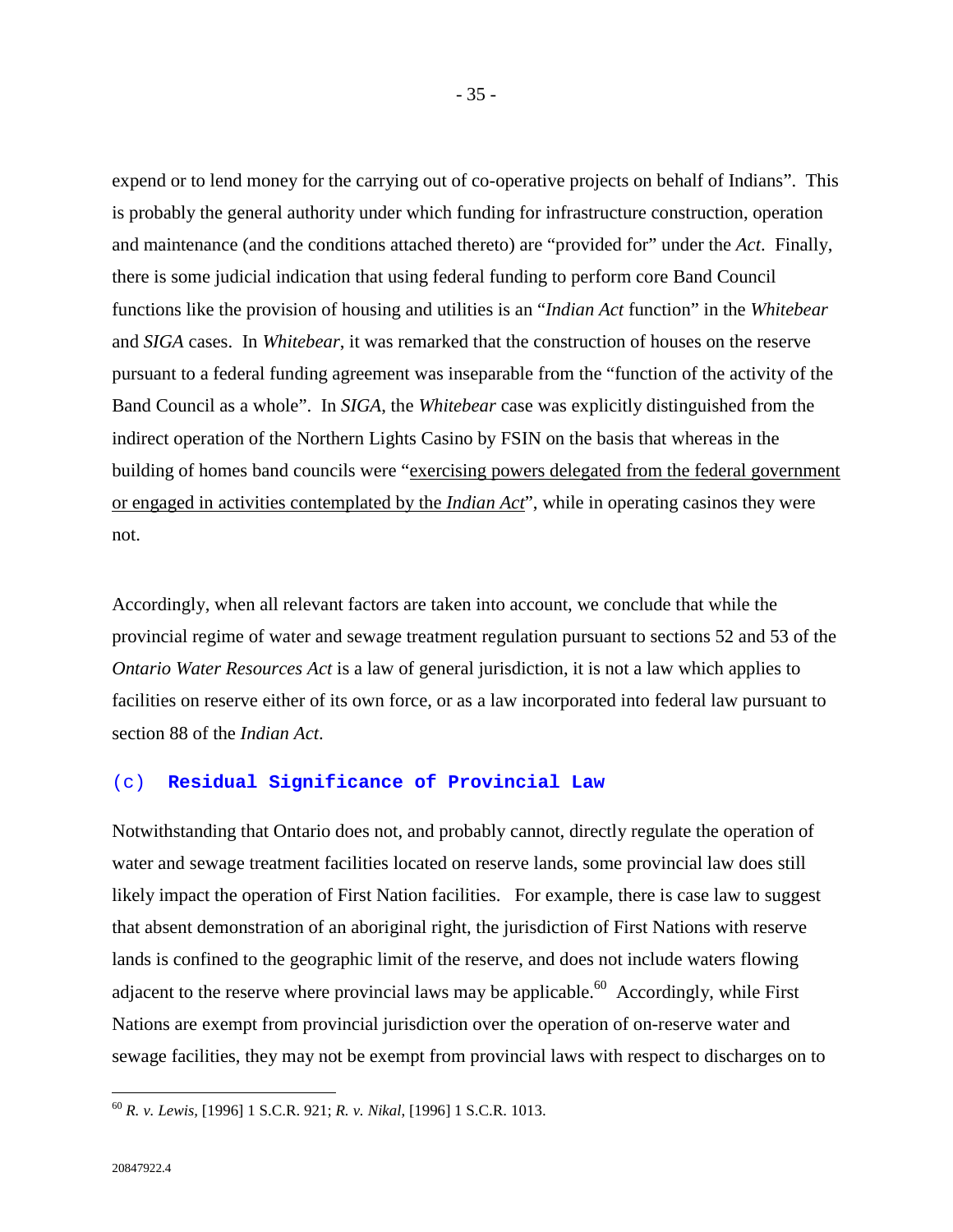off-reserve lands and waters which do not depend on the existence of a certificate of approval from the provincial government.

Provincial laws may also affect these facilities in incidental ways that do not impact on the federal power to directly regulate public functions of band councils. For example, notwithstanding the jurisprudence discussed above about the general inapplicability of provincial law to First Nation band councils, a B.C. Court of Appeal case has held that a provincial workers' compensation scheme extended to employees of band councils. That case explicitly held that the provincial law did not impair federal jurisdiction or "Indianness" by its application to the Band Council. $61$ 

The potential application of provincial laws to the *effects* of water and sewage treatment facilities (e.g. on workers and on the environment) but *not* to water treatment processes could put First Nations in a decidedly awkward legal position. It is, after all, the aim of the comprehensive provincial water regulation regime to set and enforce the standards which should ensure that sewage effluent does not cause deleterious effects and that properly trained persons operate facilities – both for their own safety and that of their communities. That First Nations with reserve lands may be held to some of the same standards, but without the same supports to achieve them, may be a casualty of the jurisdictional patchwork and confusion that characterizes the regulation of on-reserve infrastructure.

It should also be recalled that First Nations have the potential to be affected by discharges from other facilities which *are* provincially regulated and controlled, including municipal sewage works. First Nations share the same water resources as their provincially regulated neighbours, and have rights to ensure their protection. In recent years, Bkejwanong (Walpole Island) First Nation has been active in the courts and tribunals of Ontario to challenge impacts on that community (located in the St. Clair River) from provincially regulated industrial sewage works.<sup>62</sup>

20847922.4

<sup>&</sup>lt;sup>61</sup> *Isaac v. British Columbia (Workers' Compensation Board)*, [1994] B.C.J. No. 1615 (C.A.).<br><sup>62</sup> See e.g. *Walpole Island First Nation v. Ontario (Consolidated Hearings Board)*, [1997] 35 O.R. (3d) 113 (Div. Ct.), leave to appeal granted: [1998] O.J. No. 75 (C.A.)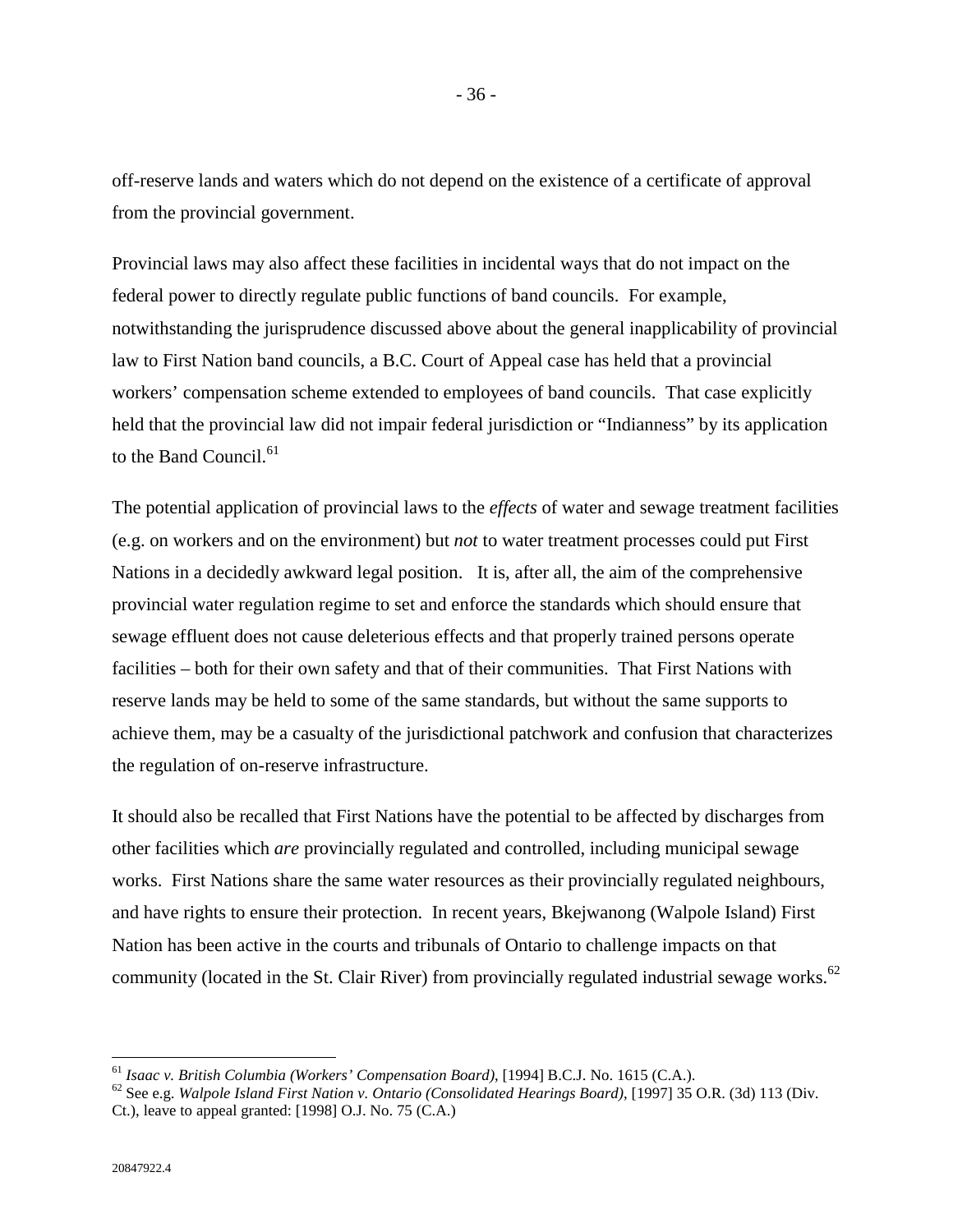#### **(d) Fiduciary Responsibility**

To this point, we have discussed which levels of government *may* involve themselves in the regulation of First Nation water-works and to what extent. However equally if not more important is the question of who *should* ensure that the systems and financing are in place to ensure that Ontarians residing on-reserve have a clean and reliable source of drinking water.

The answer, we submit, lies in the *sui generis* fiduciary responsibility that Parliament owes to First Peoples flowing from the *Royal Proclamation of 1763*.

In a chapter of David C. Hawkes' *Aboriginal Peoples and Government Responsibility* entitled "Federalism in the Era of Aboriginal Self-Government", Alan Pratt summarizes Parliament's role in the context of funding for services in the following way:

The federal role, exemplified by the grant of power in s. 91(24) of the *Constitution Act*, is the preservation and enhancement of "Indianness" or more generally, "aboriginality". This includes the definition and protection of the incidents of the special status of aboriginal persons, communities, institutions and lands, as well as specific legal protections as set out primarily in the *Indian Act*. Possibly, much more than this is included in a special federal role – the enhancement of self-government powers, economic development and the integration of aboriginal economies into the broader economy …

Translated into responsibility for programs and services, the federal government must acknowledge a responsibility for those programs and services which are required by the special needs of "aboriginality"...

Reserve communities in particular must be accorded those programs and services which are required to preserve and strengthen their ways of life, their cultures and their economic stability<sup>63</sup>

A fiduciary responsibility to enhance quality of life for First Nations residing on reserve extends to a responsibility to support and develop First Nations' capacity to provide for the basic needs

<sup>63</sup> A. Pratt, Chapter 2: "Federalism in an Era of Aboriginal Self-Government" in D.C. Hawkes, ed. *Aboriginal Peoples and Government Responsibilty* (Ottawa: Carleton University Press, 1989) at 51-52.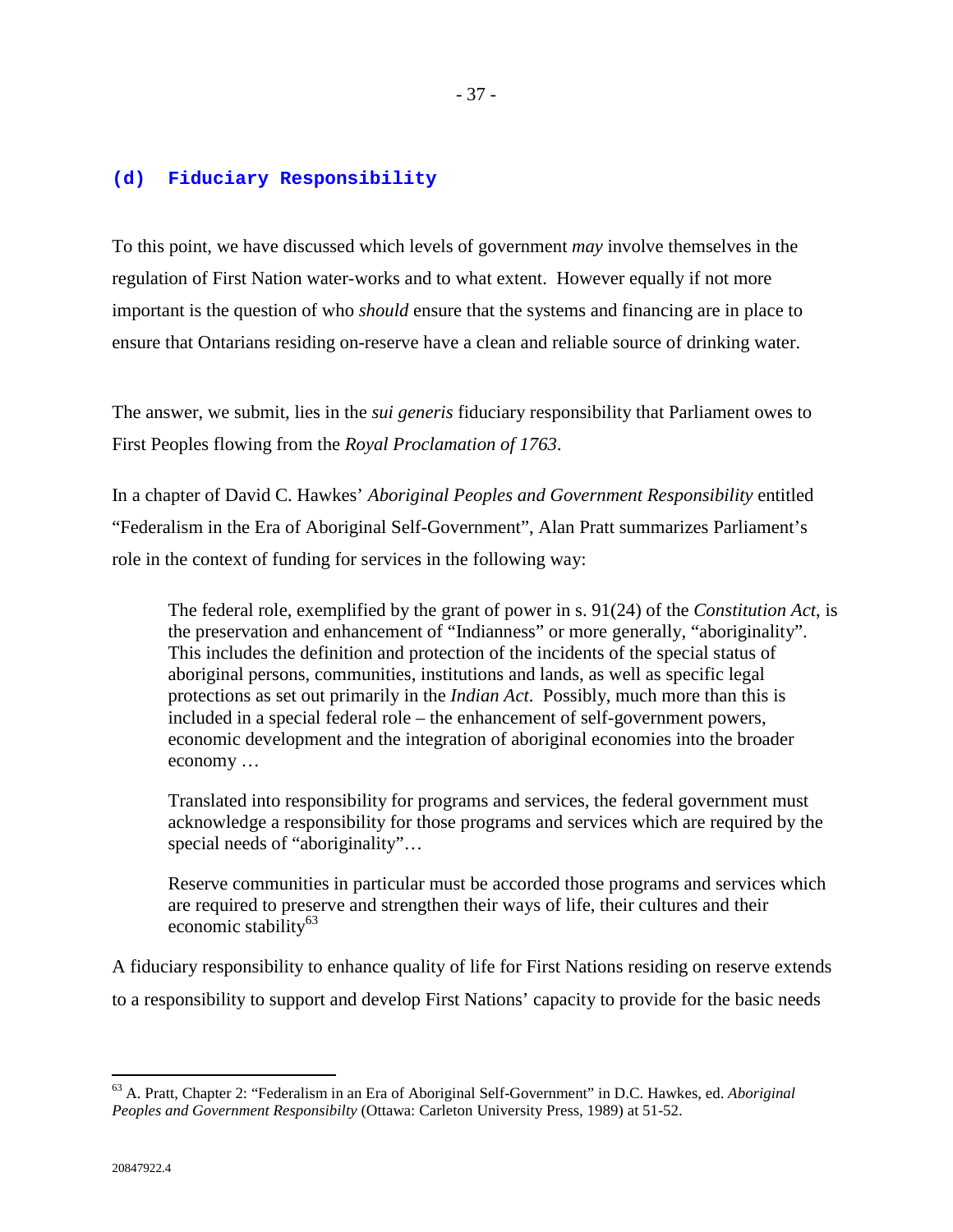of their residents. Such a basic and essential human need as clean water ought to be included within the scope of this responsibility.

Fiduciary responsibility on the part of the federal government does not imply paternalism nor does it contradict the basic principle that self-government for First Nations is the ultimate goal, as Frances Adele and Katherine Graham note in their chapter of the Hawkes book:

It is increasingly clear that the federal government will continue to withdraw from direct service delivery even on Indian reserves. This is a benign trend, creating an opening for local control, *so long as funding is not correspondingly reduced*. The historic trust responsibility between the Minister of Indian and Northern Affairs and the country's status Indians does not, in our view, impede practical elaboration of this new provincial perspective. In fact, existence of the trust relationship may support good results from new program experiments if the federal-aboriginal relationship is reoriented to emphasize federal assistance in capacity-building and in funding the process through which aboriginal communities may define their specific needs and interests. (emphasis in original $)$ <sup>64</sup>

The essential point in the above-quoted passage is the idea that capacity-building is an element of fiduciary responsibility, particularly as it relates to transferring responsibility to First Nations from federal departments which previously provided services. The corollary to this requirement is that simply downloading responsibility for service delivery to band councils without providing adequate funding and without developing capacity within the First Nation community is not in accordance with the ends of aboriginal self government or with Parliament's fiduciary responsibilities.

Although the Hawkes book was published in 1989, the authors' observations concerning Parliament's withdrawal from direct service delivery to the on-reserve First Nation population are consistent with the information gathered by Chiefs of Ontario concerning DIAND's role in the regulation of water and wastewater facilities which will be discussed in greater detail in later chapters of this paper. DIAND and Health Canada have explicitly withdrawn to a large extent from direct control of these facilities and take the position in both their policies and in their funding agreements with First Nations that "primary" responsibility rests with Band Councils.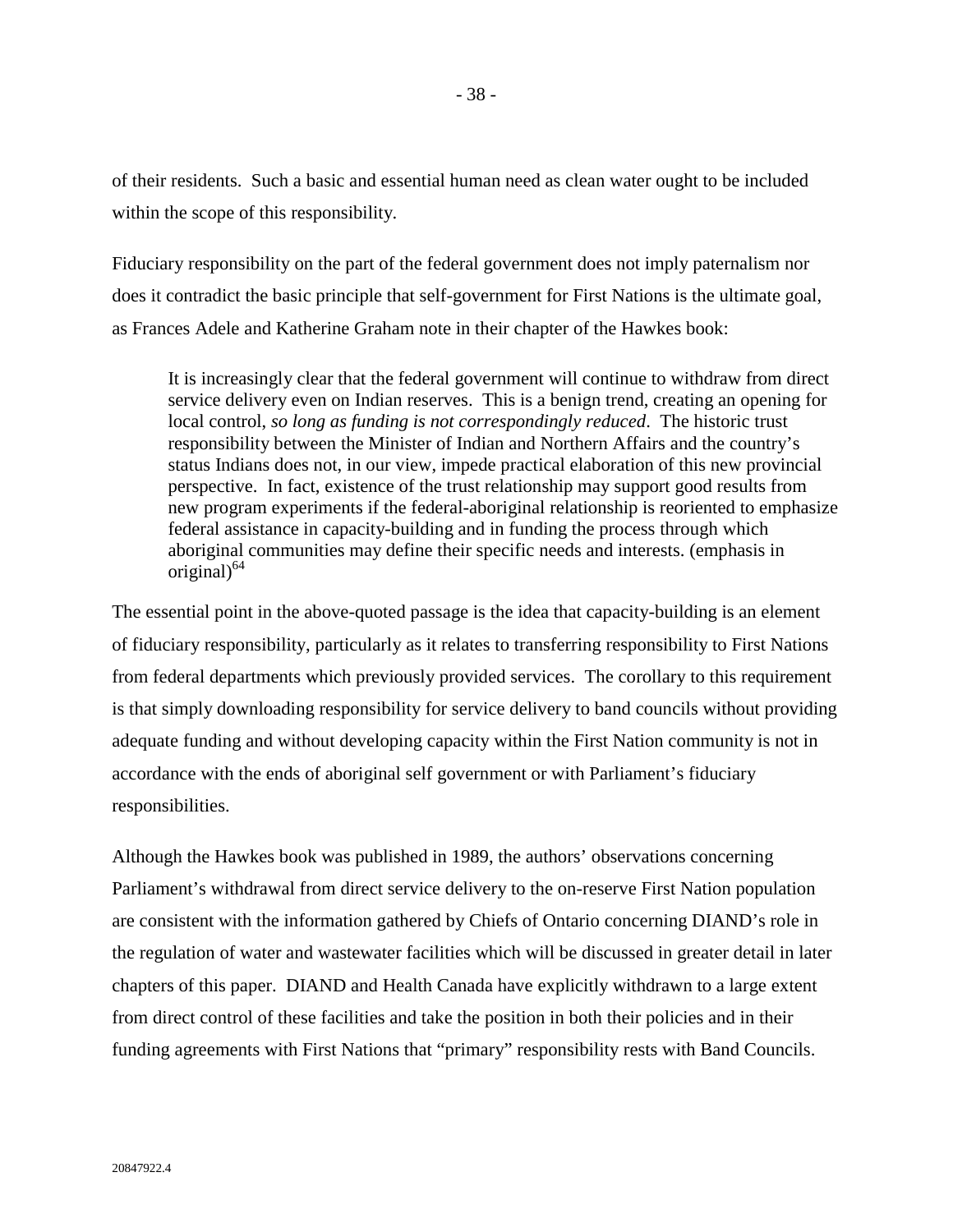However the capacity-building, which as a matter of fiduciary responsibility ought to have accompanied a transfer of responsibility from DIAND to Ontario First Nations seems to be lacking. This constitutes a breach of fiduciary responsibility to the affected First Peoples.

Parliament could potentially remedy this breach in a number of ways, including by the establishment of an effective tripartite relationship between DIAND, First Nations and provinces such as Ontario which may well be better equipped than the federal government to provide some of the mechanisms to build First Nation capacity to operate and maintain effective water treatment systems. However as a further incident of the fiduciary relationship between Canada and First Nations, capacity-building solutions must not be unilaterally imposed on First Nations, particularly by a federal-provincial agreement to which First Nations are not a party. A critical element of the fiduciary responsibility of both federal and provincial governments to First Nations is that there shall not be interference with aboriginal interests save for following a process of full consultation.<sup>65</sup> Capacity-building must acccordingly be fostered in a cooperative way which may involve increased provincial regulation on terms to which First Nations agree.

 $64$  F. Abele and K. Graham, Chapter 5: "High Politics is Not Enough: Policies and Programs for Aboriginal Peoples in Alberta and Ontario" in Hawkes, *Aboriginal Peoples*, *supra* at 166.<br><sup>65</sup> *Delgamuukw v. British Columbia* (1997) 153 D.L.R. (4<sup>th</sup>) 193 at 265: "the fiduciary relationship between the

Crown and aboriginal peoples may be satisfied by the involvement of aboriginal peoples in decisions taken with respect to their lands. There is always a duty of consultation…"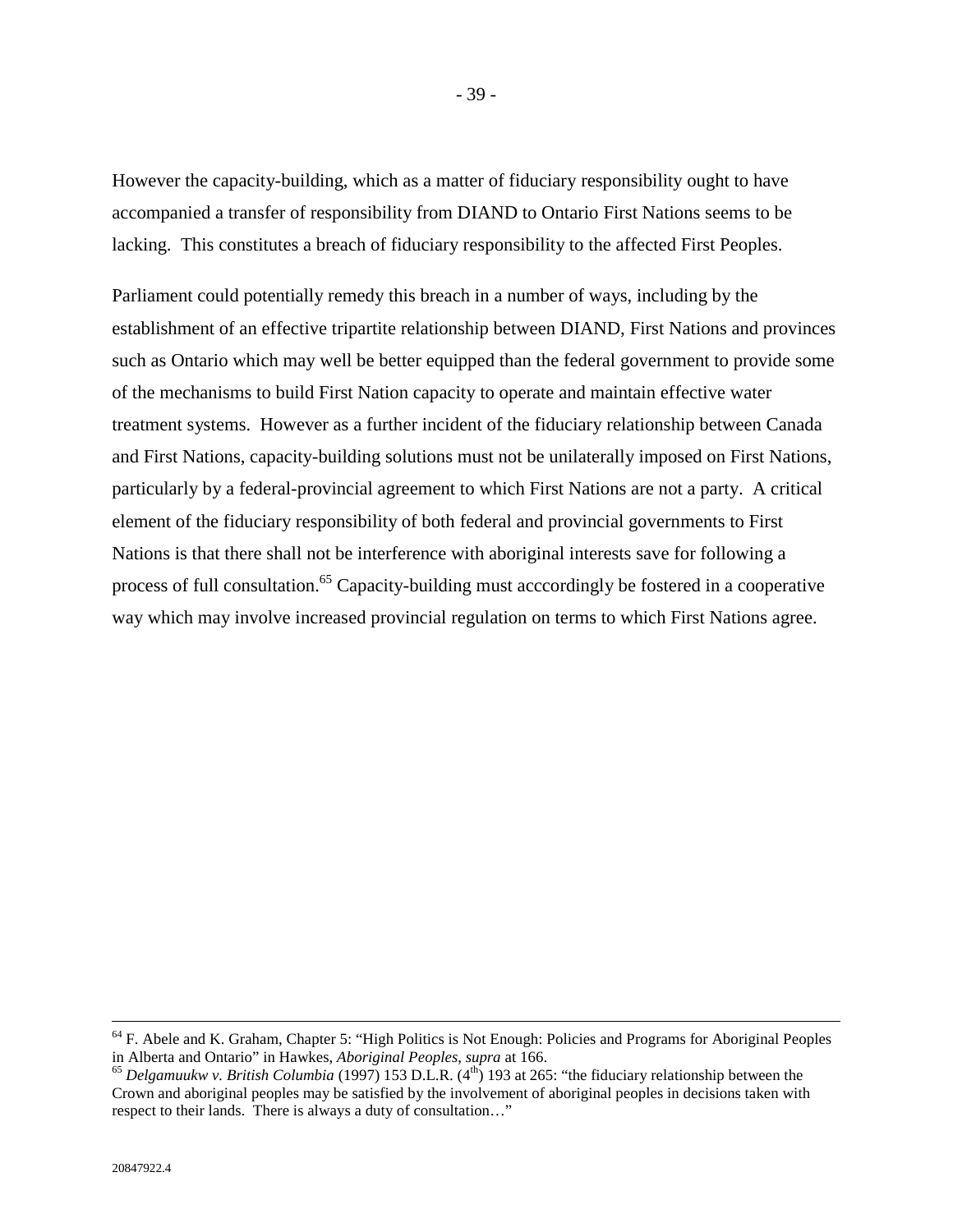# **Chapter 3: A Comparison of the Federal/First Nation System of Water Treatment Regulation With Ontario's MOE Regime**

## **A Thumbnail Sketch of the Federal System**

As already noted, there are no federal laws or regulations which deal expressly with the subject of water treatment on reserves. Water treatment regulation on reserve is addressed only through policy directives, guidelines and objectives.

The two federal departments with have the most involvement and influence on standards for water treatment infrastructure in First Nation communities are DIAND (funding) and Health Canada (water testing). It is, however, the stated position of the federal government that "primary administrative responsibility" for water treatment systems rests with First Nation governments,<sup>66</sup> a condition which they purport to legally impose through language in standard funding agreements.

DIAND's practical control over standards flows through its capital and non-capital funding conditions and through the policies that determine funding levels available to First Nations. Health Canada, which provides monthly water testing to First Nations through Environmental Health Officers, relies primarily on the *Guidelines for Canadian Drinking Water Quality* as the standard or objective for water quality on reserves.

#### **(a) Operation & Maintenance Funding**

Except for funding for the construction of major capital infrastructure such as a new water treatment plant, First Nations obtain most funding for the operation of their plants through oneyear Comprehensive Funding Arrangements (CFA's) with the federal government. Alternatively, some First Nations have entered into five-year Comprehensive First Nation Funding Agreements (CFNFA's) that contain similar terms and conditions to the CFA. The CFA or CFNFA sets out the fixed entitlement of the First Nation to federal funding under several different federal programs (e.g. housing, education, band employee benefits) for the period of the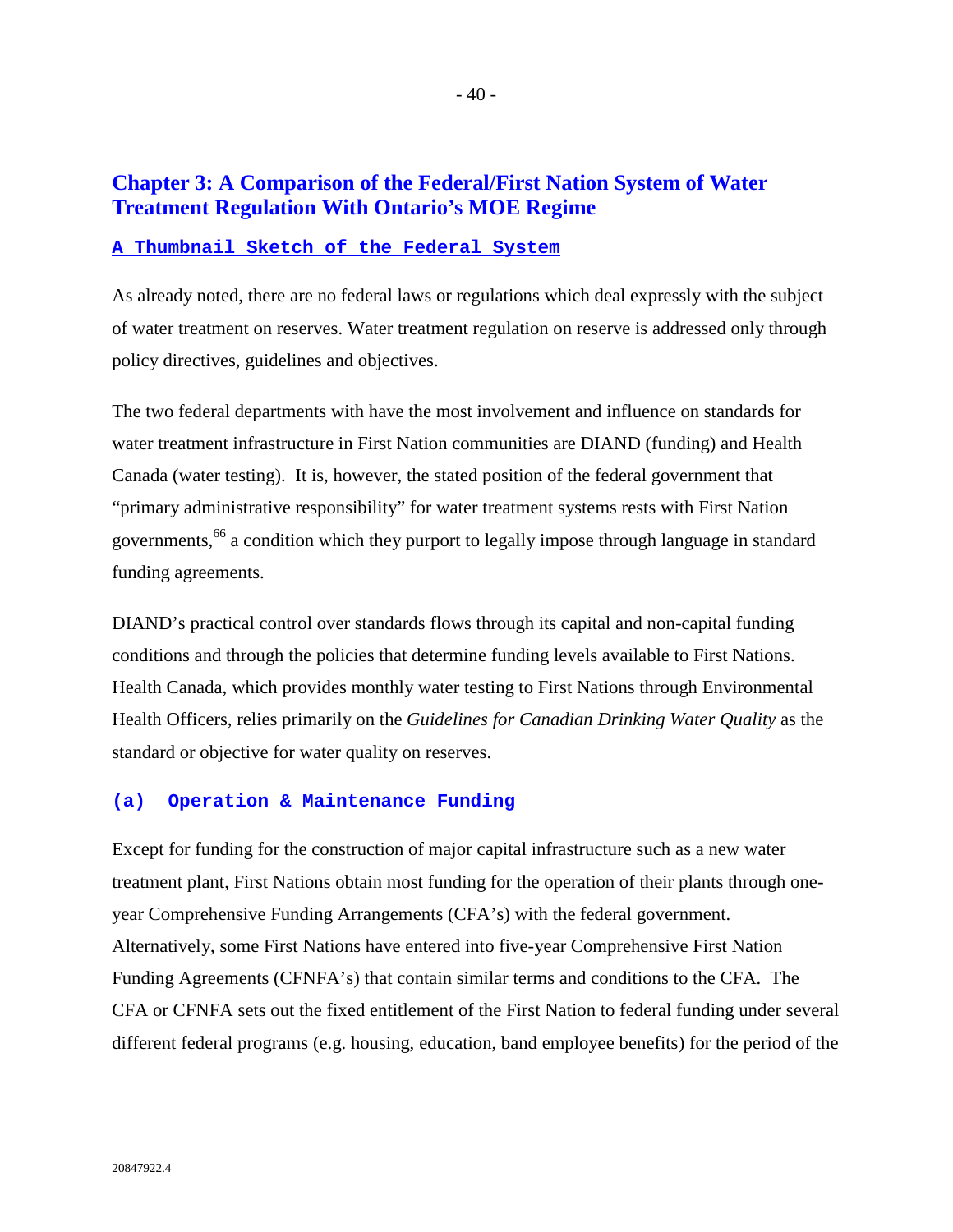agreement. This includes formula funding for operation and maintenance of water treatment facilities. It also imposes conditions for the receipt of funding on the First Nation Band Council.

Water treatment facilities fall within the general category of "infrastructure assets and facilities" for which the current  $CFA^{67}$  imposes the general requirement that Band Councils:

(a) provide for the preservation of public health, safety and the environment; and

(b) as a minimum, adhere to all applicable codes and standards for design, construction, operation and maintenance of facilities.<sup>68</sup>

The agreement, however, contains no list of the "applicable codes and standards" to which First Nations are purportedly bound by signing the agreement. DIAND has not (at least for public consumption) determined exactly which codes and standards are legally "applicable" to First Nation water treatment plants – for example, it is currently being debated in a DIAND forum which water testing parameters should be used.<sup>69</sup> The CFA states in Article 5.1(b) that "the Minister will, at the [Band] Council's request, provide… any publicly available information or guidelines relevant to the programs and services in the Agreement."70 In practice, however, very little is made available to a First Nation making such a request.<sup>71</sup>

In addition to the general requirement of adherence with "applicable" standards, the CFA purports to impose on First Nation Band Councils the obligation to carry out the community facility operation and maintenance in accordance with a maintenance plan. This maintenance

 $67$  Comprehensive Funding Arrangement for 2001/2002, December 2000.

 <sup>66</sup> DIAND/Health Canada, *Community Drinking Water and Sewage Treatment in First Nation Communities* (Minister of Public Works and Government Services Canada, July 1995), "Executive Summary", vi.

<sup>68</sup> Part E: Program Delivery and Reporting Requirements, Section 3, "First Nation Funding", Clause 3.12.1, "General Delivery Requirements.

<sup>69</sup> DIAND Ontario Region Short Term Task Team #4, December 4, 2000 (unpublished draft).

<sup>&</sup>lt;sup>70</sup> Various operations manuals have been prepared from time to time under direction of DIAND and Ontario First Nations Technical Services (OFNTSC). OFNTSC is a non-profit corporation, conceived by Chiefs of Ontario in 1989, and funded by DIAND which provides technical assistance to Tribal Councils and unaffiliated First Nations. As with other federal policies and directives, however, these manuals are not universally used and do not have force of law. Examples of such publications include a study by XCG Consultants Ltd. entitled *Guidance Manual for First Nations Wastewater Treatment Plant Monitoring* 1999 and a December 1998 study by IFNA-3DN Engineers Ltd. entitled *Water Treatment Processes with Performance Criteria* .<br><sup>71</sup> Kelvin Jamieson, Ogemawahj Tribal Council, telephone interview February 14, 2001.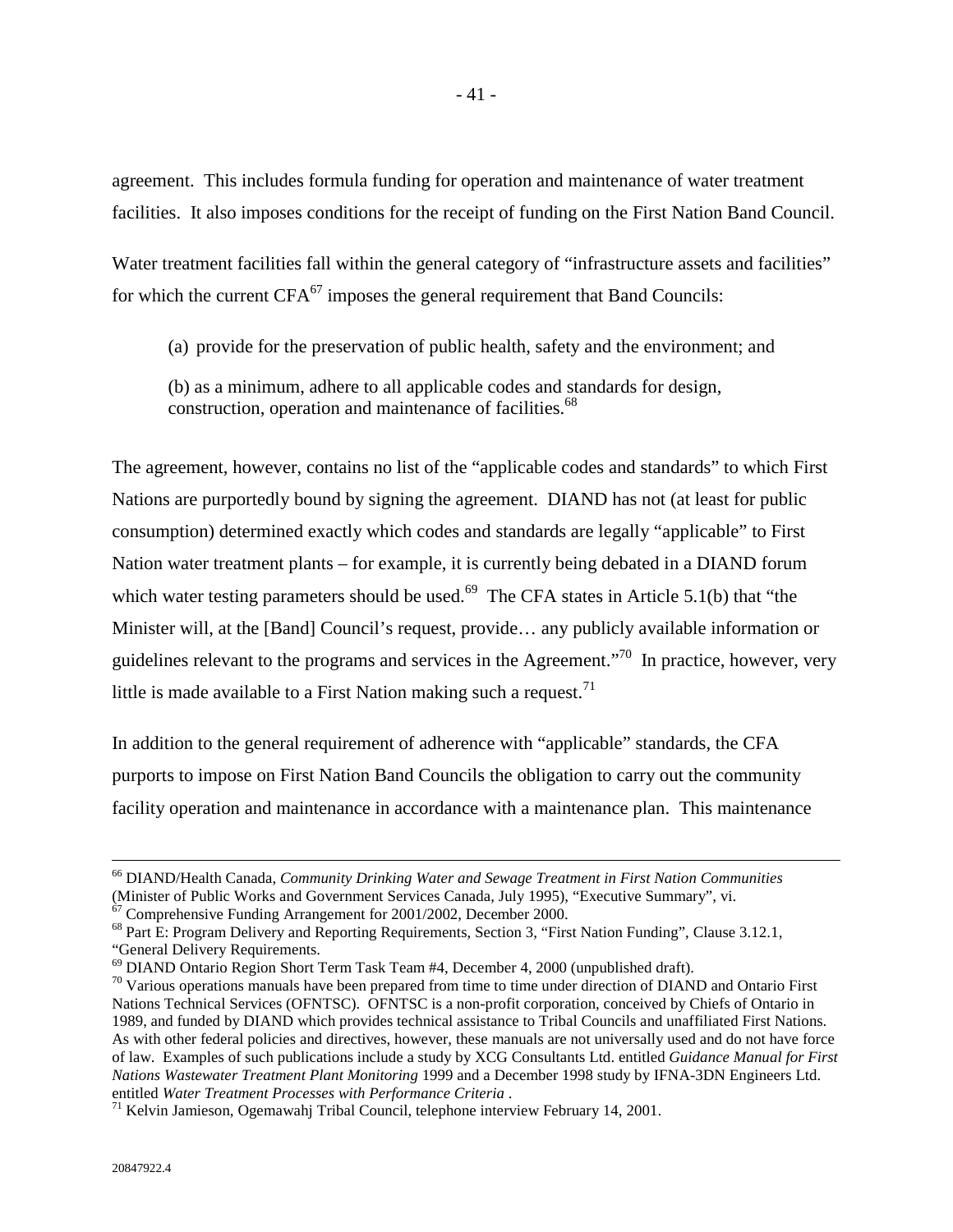plan is to list the band's assets, activities and expenditures on operations and maintenance, and the most recent version of the CFA also states that the plan shall provide for:

…measures to ensure that satisfactorily trained personnel are available at all times to operate and maintain technical systems (e.g. water and wastewater treatment plants and other technical systems) according to the design standards of the specific plant or equipment.<sup>72</sup>

The above-quoted provision was very recently inserted into the CFA by DIAND; prior to December 2000, the requirement was simply to provide for "a process for carrying out physical inspections of capital facilities by qualified organizations and/or individuals". The change would seem to be aimed at increasing, or at the very least, more clearly specifying, the liability of Band Councils (with the implication that the federal government disclaims such liability itself). DIAND has recently rejected at least one request to standardize maintenance plans – refusing to commit itself to a list of what should be done in furtherance of its own stated standards.<sup>73</sup>

These vague provisions of the CFA are the notional standards that DIAND purports to impose on First Nations through express funding *conditions*. In practice a lower standard is imposed by DIAND in the corporate policy that dictates DIAND's funding *levels*.

Federal funding levels for operation and maintenance are not generally negotiated between First Nations and the federal government based on an individual assessment of the band's resources and requirements. O&M funding is pre-determined by DIAND without First Nation input. Funding levels and principles are set out in DIAND's cost reference manuals based on the physical size of plants. Typically, bands receive between \$35,000.00 and \$65,000.00 per year to cover the entire cost of operating a plant – everything from electricity to labour.

Formula funding begins with a DIAND estimation of the "Gross Funding Requirement" (GFR) for the provision of the service. This is then discounted by a "Net Funding Requirement" factor (NRF), which is DIAND estimate of what the community can supply from its "own" resources. An NRF of 0.8 applies to operation and maintenance funding for water and wastewater

<sup>&</sup>lt;sup>72</sup> Part E: Program Delivery and Reporting Requirements, Section 3, "First Nation Funding", Clause 3.12.2 (d).

<sup>73</sup> Kelvin Jamieson, Ogemawahj Tribal Council, February 14, 2001.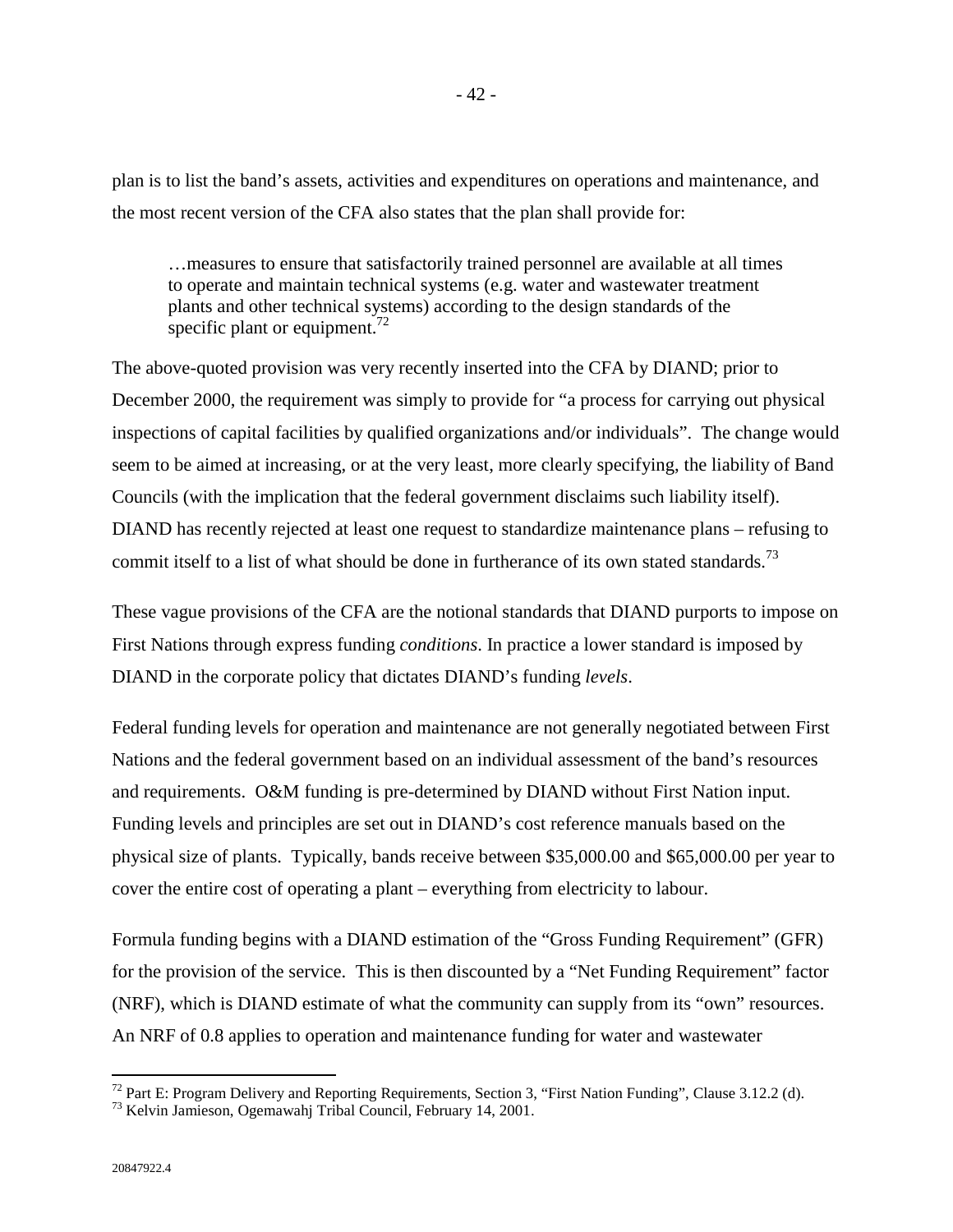systems.<sup>74</sup> This indicates that DIAND's operating assumption is that the First Nation will supplement the federal grant by 20% through other resources. In the case of drinking water, DIAND assumes that this will be supplied by user fees of \$85/household charged by the band to its residents.<sup>75</sup> As both the current DIAND study and our interviews of individual First Nations for this paper have consistently revealed, many First Nations are having considerable difficulty in charging and collecting these user fees owing to high costs of living and high levels of unemployment in their communities. This leads to a built-in shortfall.

The Gross Funding Requirement, moreover, is not designed for the level of service that the First Nation is required by the CFA to provide, as DIAND itself now acknowledges.<sup>76</sup> The funding formula assumes, for example, that water treatment plants can be operated by the First Nation by employing one operator for ten hours per week. Given that the First Nation's obligation under the CFA is to "ensure that satisfactorily trained personnel are available at all times", funding *levels* virtually guarantee that funding *conditions* cannot be met.

#### **(b) Infrastructure**

DIAND's stated policy on the construction of water and sewage treatment infrastructure is contained in its July 28, 1999 *Corporate Manuals System, Indian Programs, Volume 1, Capital Facilities and Maintenance, Water and Sewage Systems*. This policy sets "Level of Service Standards" (LOSS) for new construction and reconstruction of facilities. The "purpose" clause in the July 28/99 water and sewage systems manual [section 1.0] states that DIAND is committed to "financially support to assist First Nations in providing community services comparable to the

<sup>74</sup> *Corporate Manuals System, Indian Programs, Volume 1, "Capital Facilities and Maintenance, Operations & Maintenance"*(March 31, 1998)

<sup>75</sup> DIAND, *Water Quality Issues in First Nation Communities, Medium Term Task Assignments Group #4* (Draft, November 24, 2000), p. 4.

 $^{76}$  DIAND Funding Services, Ontario Region, Medium Term Task Team #4, November 24, 1994 (unpublished) at 3: "It has been recognized by Headquarters themselves that the unit costs for the water assets are inadequate, however, lack of funding has precluded any major changes to the unit costs"; DIAND Funding Services, Ontario Region, Medium Term Task Team #2 (discussing O&M issues in the context of Tribal Council/OFNTSC funding) made similar observations and recommended that actual costs be obtained from provincial sources and set out in a document similar to "the Ontario Certificate of Authorization" rather than provided by means of formula funding.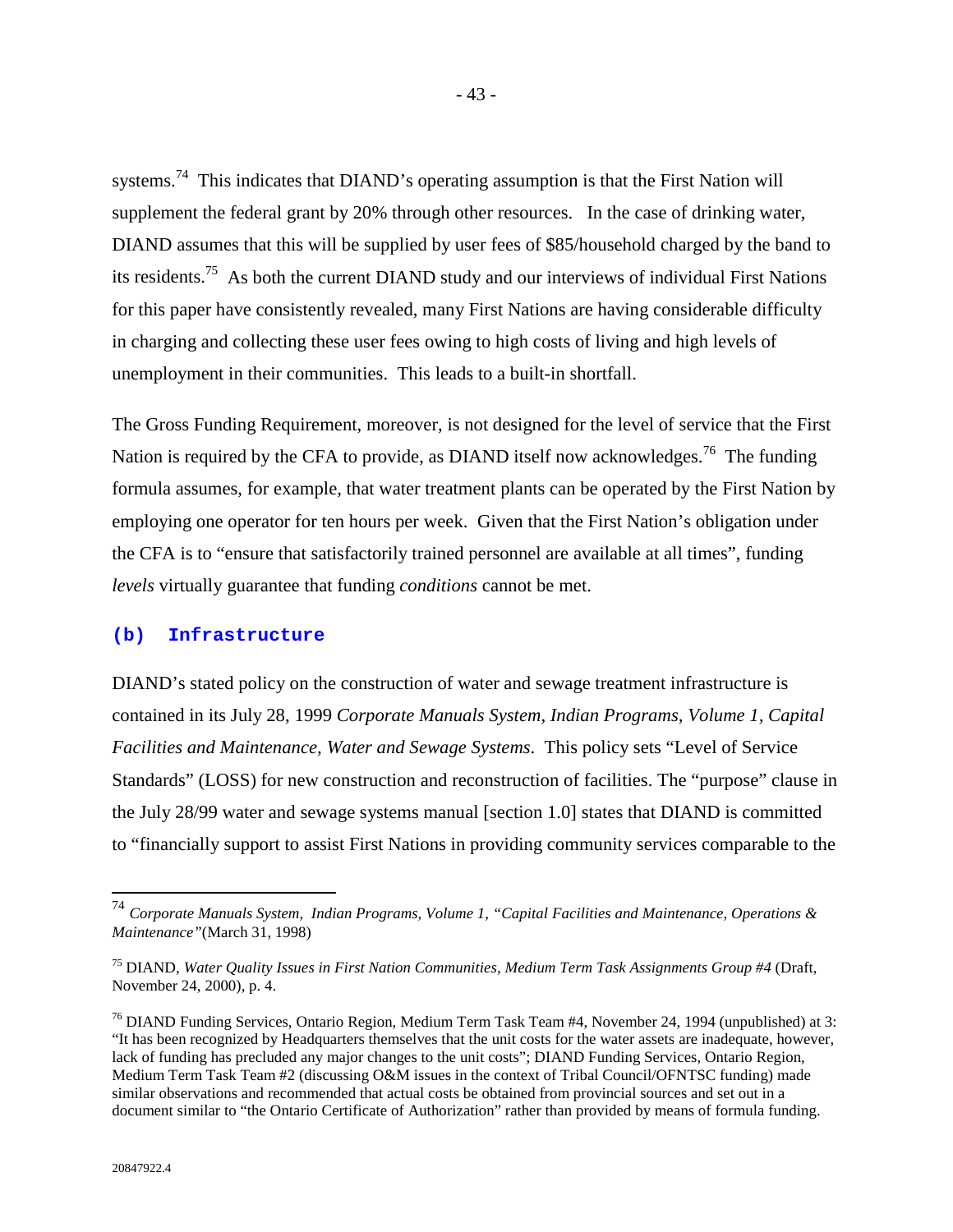levels of service that would generally be available in non-native communities of similar size and circumstances". In section 6.12 of the manual, DIAND also provides that all proposed new systems will be required to meet all of:

- (a) the *National Building Code*
- (b) the *Guidelines for Canadian Drinking Water Quality* published by Health Canada
- (c) the *Guidelines for Effluent Quality and Wastewater Treatment at Federal Establishments* published by Health Canada; and
- (d) provincial/territorial guidelines and regulations where these are more stringent than federal standards.<sup>77</sup>

These general sections suggest that DIAND's capital funding levels for the construction of water and wastewater infrastructure ought to be set at levels sufficient to ensure that First Nation facilities are built to the highest standards and are to be comparable to facilities elsewhere in the province. However, as with operations and maintenance funding policy, there are inconsistencies between general policy and funding levels which militate against this.

For example, while DIAND's capital infrastructure policy document states that processes for the removal of "*Giardia* and *Cryposporidium* and enteric viruses" should be "taken into account",<sup>78</sup> nowhere in the policy does DIAND actually address funding for initial investigations concerning the quantity and quality of the source water. Interviews with individual First Nations conducted for purposes of this paper indicate that in practice First Nations meet with considerable resistance to receiving capital funding for any item not provided for in the funding policy.

The absence of explicit provision for front-end investigation of the source water is a critical oversight in light of a further policy that: "any special treatment process beyond that provided by a conventional system must be substantiated by an engineering analysis that clearly demonstrates

 $77$  Because of the reference in 6.12(d), the Corporate Manual which incorporates by reference many provincial standards. For example, we were advised by the Acting Senior Environmental Health Officer for First Nations Environmental Health Services (Health Canada) that Health Canada advises consultants retained by First Nations to design and construct wastewater facilities that they should refer to the applicable Ontario standards rather than the outdated (1977) federal *Guidelines*.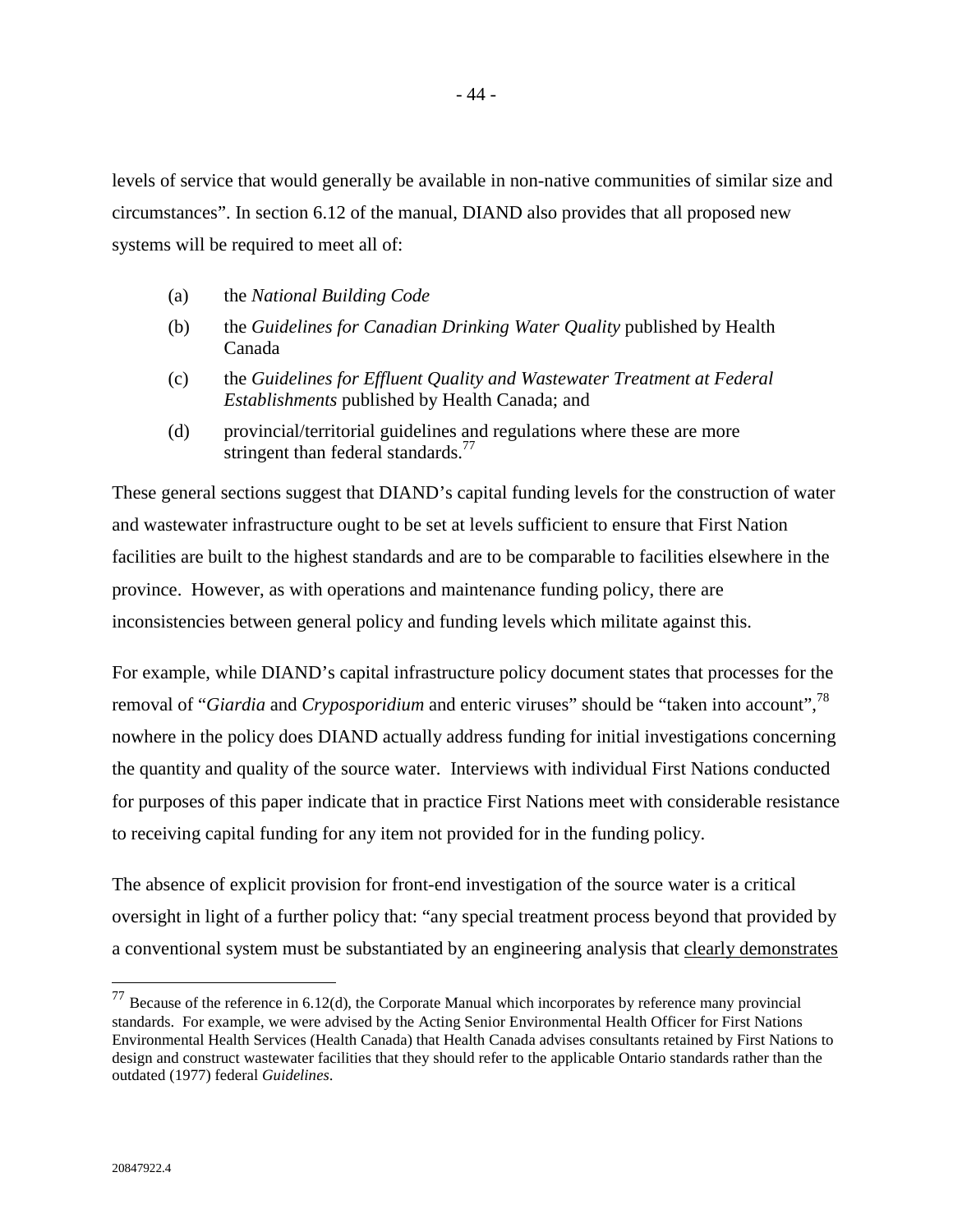a higher level of treatment is required"(emphasis added).<sup>79</sup> Because of this express condition, unless compelling data is presented by the First Nation, capital funding will only be approved for a "conventional system". As explained below, there are a number of conditions under which conventional systems will *not* be effective in delivering potable water to a community.

"Conventional" water treatment plants consist of an in-line mixer (static or motorized blender), a tank to promote growth of particles after coagulation in the mixer, a sedimentation tank to allow large particles to settle at the bottom, gravity sand filters and pre/post disinfection. The multiple barrier units which are connected in series are: a mixer for coagulation after the addition of a coagulant such as alum or polyaluminum chloride (PACL), a series of tanks known as flocculation chambers; a sedimentation tank and rapid gravity filters. Alum, a coagulant aid, activated carbon, chlorine and a pH adjustment chemical such as soda ash are added to the raw water to aid in treatment.

These plants can be effective in delivering potable water under the right conditions, but the design of a conventional water treatment plant requires a year round analysis of the raw water quality; bench scale jar testing, and pilot studies to confirm the sizes of the various units. The performance of the plant depends on how much time the dirt and pathogens spend in the process units, physical/chemical reactions and monitoring of the process. Any weakness of one unit in this linkage of factors can result in the failure of the entire process to produce water of good quality.

"Package" conventional treatment plants, which are the most typical type of plant approved by DIAND for installation in First Nation communities, are prefabricated plants which often reduce the time that water and contaminants are required to react with chemicals in order to reduce costs. This feature may compromise water purification and lead to poor performance. Significant variations in raw water quality can occur due to weather changes such as rainstorms. The plant operator must react quickly to adjust chemicals to reflect the new conditions in order to

 $78$  Corporate Manuals System, July 28, 1999, Appendix A, Section 3.4.

<sup>79</sup> *Id*, s. 3.5.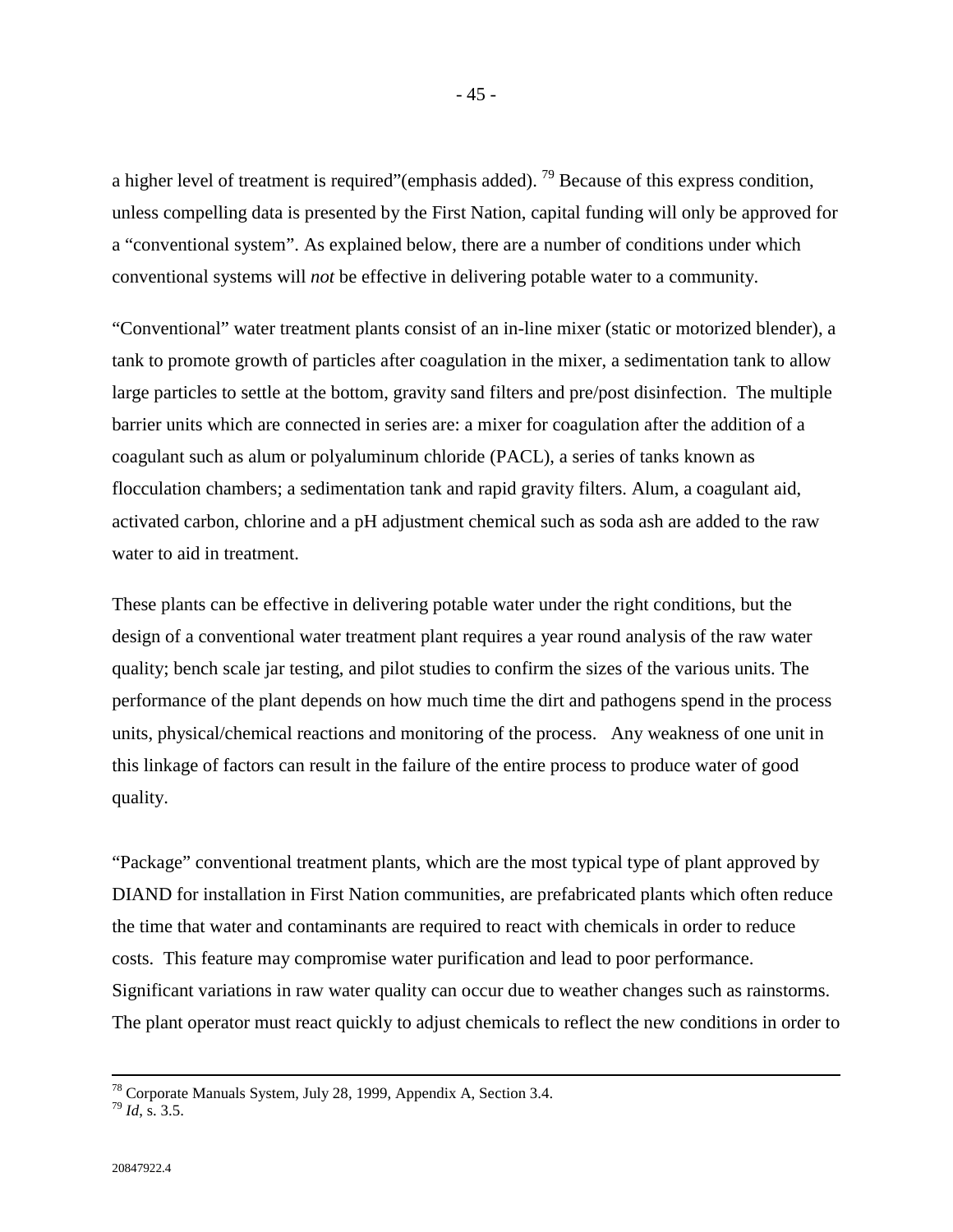compensate for this. Proper implementation is thus a labour-intensive process, requiring a trained and qualified plant operator who works on full time basis, and who understands basic mathematics, chemistry, physics electricity, occupational/health and safety. With the level of operation and maintenance funding currently provided by DIAND, however, this cannot occur. This is one reason conventional treatment plants may not deliver clean, safe drinking water.

Another reason conventional systems may be ineffective is improper sizing. An undersized system will undermine the effectiveness of a package plant because demand in excess of system capacity will allow inadequate time for substances to react and for the coagulation/sedimentation process to occur. Contaminants may then pass through process units without being removed or inactivated, creating a high risk of water-borne disease. The LOSS which DIAND set for community water treatment plant capacity is 180L/person/day. This suggests an assumption that water use by First Nations is considerably lower than for non-First Nation communities, as capacity assumptions used elsewhere in Ontario are more twice that figure.<sup>80</sup> If the DIAND assumption is wrong (and there is evidence to suggest that this is the case, including the recent experience of Attawapiskat First Nation which is discussed in a later chapter) both quantity *and quality* are affected where conventional package plants are the method of water treatment.

Finally, conventional treatment processes are not effective against protozoa such as *cryptosporidium,* which can lead to gastrointestinal infection and even death. The largest waterborne disease outbreak in North America in recent memory was caused by *cryptosporidium* in Milwaukee, Wisconsin in 1993. More than 400,000 people were reported to have developed symptomatic gastrointestinal infection, 4000 people were hospitalized, and between 54 and 100 people died. The water treatment process used in Milwaukee at the time was a fully operational conventional treatment plant which included filtration and disinfection with chlorine.<sup>81</sup>

 $80$  In Ontario, where there is no data to support a different capacity figure, the assumption is based on 450 litres per person per day: Ontario Ministry of the Environment, *Guide for Applying for Approval of Municipal and Private Water and Sewage Works under Sections 52 and 53 of the Ontario Water Resources Act* (March 1998).<br><sup>81</sup> American Water Works Association, *Water Quality and Treatment, A Handbook of Community Water Supplies*,

<sup>5&</sup>lt;sup>th</sup> ed. (AWWA, 1999) at 1.10.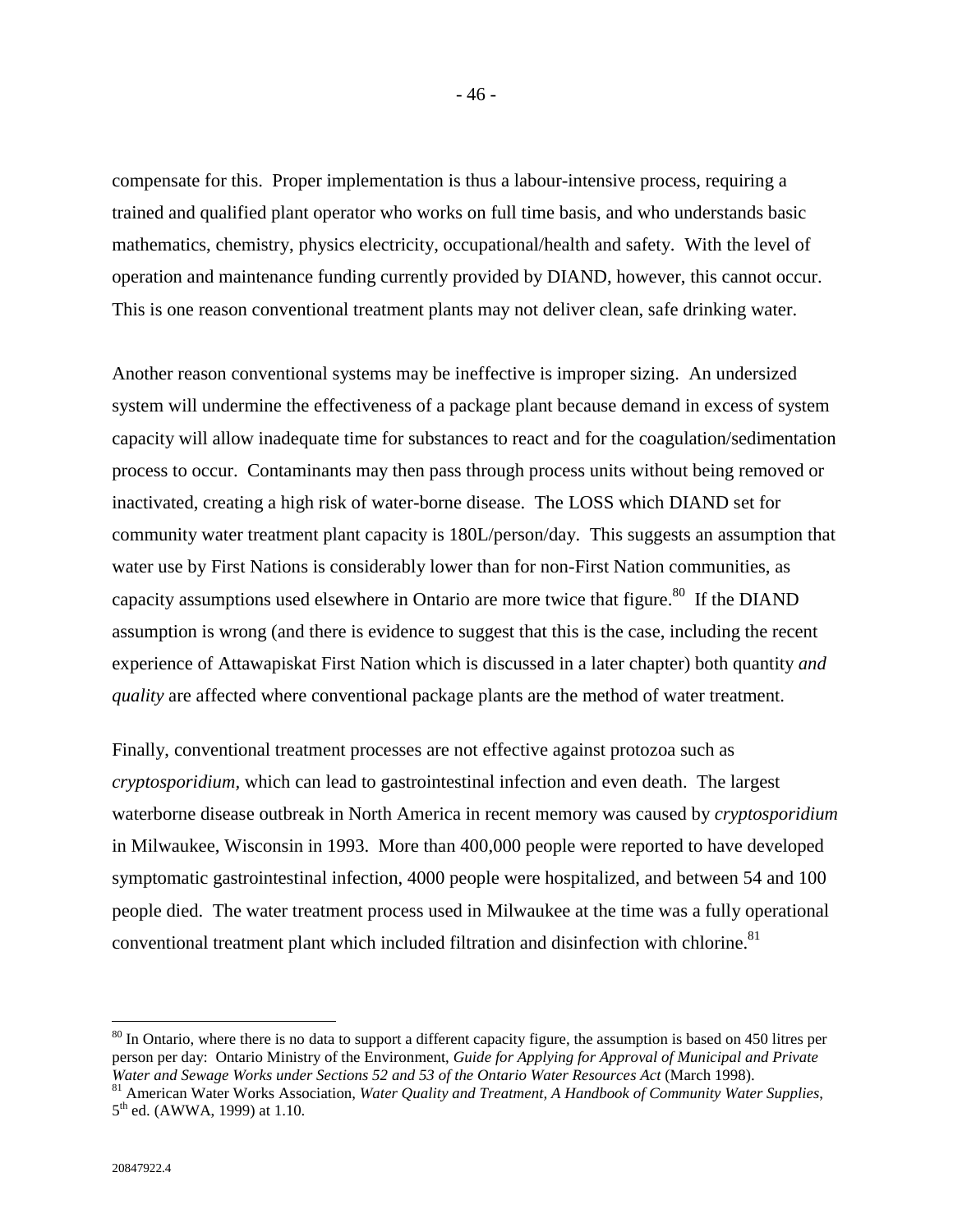If conventional treatment continues to be the DIAND default position, proper initial investigations are absolutely critical to allowing the First Nation to assess its need for a different process which will protect against this dangerous biological contaminant. The recent experience of Iskatewizaagegan First Nation, a secluded community on the Ontario-Manitoba border, vividly illustrates this fact. In 1997, an outbreak of cryptosporidiosis struck this community of 370, affecting some one-third of its residents, just weeks after DIAND had refused to fund a filtration plant on the grounds that there was "no evidence of *cryptosporidium*, *giardia* or total trihalomethanes $82$  in the source water". However there was "no evidence" only because these contaminants had not ever been tested for in the waters of Shoal Lake that was the community's water source – Health Canada did not have the proper equipment to do such testing. It was not until about a month after the outbreak that Health Canada, using testing equipment borrowed from the province of Manitoba, verified that levels of *cryptosporidium* exceeding 500 viable oocysts/100 L of water (a dangerously high level) were present in the community's chlorinated tap water.<sup>83</sup>

A final systemic problem with the corporate funding policy more generally is that DIAND policy militates against assisting First Nations improvements to existing facilities or new water treatment plants if the resulting operations and maintenance costs will exceed the level of DIAND subsidies. Section 4.1, Appendix "C" of the capital funding policy stipulates that:

Additions to and replacement of community facilities result in future O&M funding requirements. Therefore, plans for capital projects must be reviewed from the point of view of their O&M requirements to ensure that community facilities and services do not exceed DIAND's level of service standards unless the First Nation can demonstrate that long term funding is available from other sources

Taken literally, this would seem to virtually preclude any capital improvements to water works in most First Nations. Evidence gathered in this report suggests that DIAND's Gross and Net Funding Requirements for operation and maintenance of water treatment systems is far from adequate to operate existing facilities, and that few First Nations have significant "long term

 $82$  Trihalomethanes are created by the reaction of natural organic matter with chlorine and have been linked to cancer in animals in some clinical studies.

<sup>83</sup> Sources: www.zenonenv.com/pp\_zeebih.html; Chief John Wapioke; Lynne Boyer, INAC Media Relations.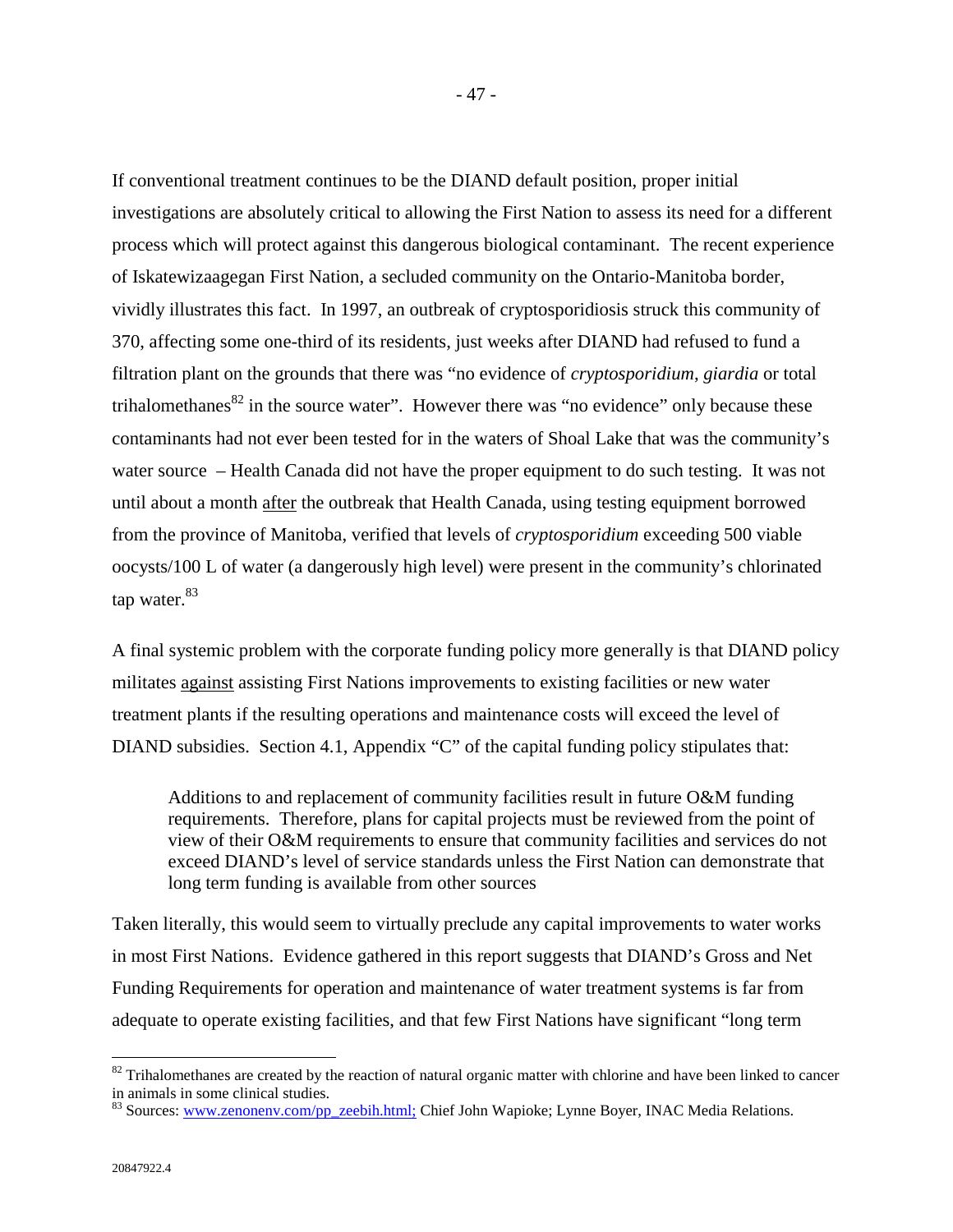funding from other sources" to assist with the cost of maintaining a modern water treatment facility. The funding agency's commitment to high standards and appropriate technology is seriously undercut if, in fact, First Nations are only to obtain such facilities as may be maintained with the current levels of O&M funding. At the very least, this policy indicates a resistance on the part of the funding authority to providing state-of-the-art technology to First Nations that are struggling with operational costs.

## **(c) Health Canada Role**<sup>84</sup>

Health Canada's role, and in particular the role of environmental health officers (EHOs) who service First Nation communities, is essentially a "health inspector" function. This role is limited to monitoring the quality of water consumed, not inspecting design. $85$  In interviews conducted for the purpose of this paper, we were advised that the environmental health officers lack design inspection capacity since there have been no engineers employed by Health Canada in this function for approximately two years.

The province of Ontario is currently served by approximately 17 to 18 EHOs, who are based out of: Kingston, Orillia, Hamilton, London, Timmins, Sioux Lookout, Sudbury, Thunder Bay, Kenora and Fort Frances. Health Canada's EHOs do not directly perform all sampling which is "supposed" to occur within First Nation communities. Rather, they work with Community Health Representatives (CHRs) whom they train to test water and submit to the labs. EHOs travel from community to community within their respective territories and are in transit on a daily basis. Each First Nation community is to be visited monthly by the EHOs. Where poor water quality dictates, Health Canada and its EHOs are responsible for issuing boil water orders for First Nation communities.

<sup>&</sup>lt;sup>84</sup> The information reported in this section is primarily gathered through a telephone interview with Mr. Jack Mallard, Acting Senior Environmental Health Officer, December 4, 2000.

<sup>&</sup>lt;sup>85</sup> Inspections, which are to be conducted every five years according to DIAND reporting policy (March 31, Corporate Manuals System, Operations & Maintenance) are left to private consultants on contract with the First Nation.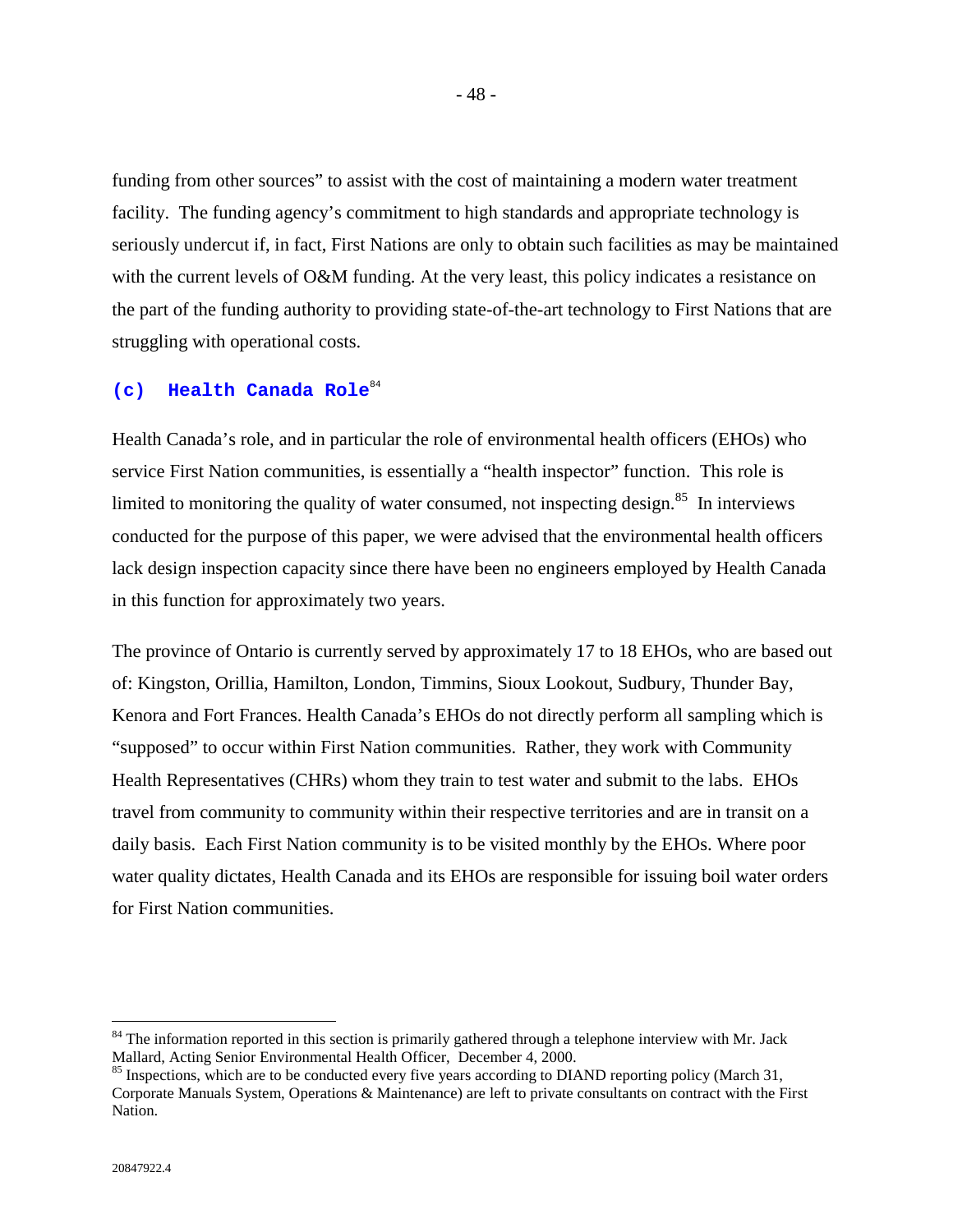Where provincially authorized laboratories are used for water testing, as occurs in some cases,  $86$ results are reported pursuant to the MOE reporting protocol. Where this is not the case, the provinces do not get involved at all with water or sewer systems in reserve communities.

The roles of provincial and federal health inspectors in relation to water monitoring are markedly different. The key difference is that provincial health inspectors work with binding legislation – the *Ontario Water Resources Act* regulations and conditions in certificates of approval. Federal EHOs, by contrast, do not have any binding legislation to enforce. As a direct result of the lack of binding legislation, EHOs cannot lay charges, fines or bring work orders. Jack Mallard, Acting Senior Environmental Health Officer for Ontario, stated that EHOs can "simply work with Chiefs and Councils in a common sense and co-operative manner pointing out problems that need to be addressed".

EHOs are inherently limited in their ability to assist First Nations by their lack of authority to authorize federal expenditures. Many water quality problems that EHOs identify cannot be rectified without capital improvements. The First Nations with whom they work generally do not have sufficient independent resources to make these improvements. Within the federal system of control over First Nation infrastructure, however, only DIAND can authorize the expenditure of federal monies for infrastructure improvements, and Health Canada does not systematically report problems to DIAND. Accordingly the mechanism in place for identifying problems is disconnected with the means for solving them.

The downsizing of the federal civil service to eliminate engineers from the EHO program necessitates that First Nations retain their own consultants and engineers for capital infrastructure projects and federally-mandated inspections. Both the federal government and First Nations are heavily dependent on these consultants to design appropriate plants to achieve the end result of potable water, often with little governmental guidance. Jack Mallard suggested in his interview that this practice has "lined the pockets of consultants and engineers" and has not always produced good results.

<sup>&</sup>lt;sup>86</sup> For example, Six Nations uses a provincially approved laboratory.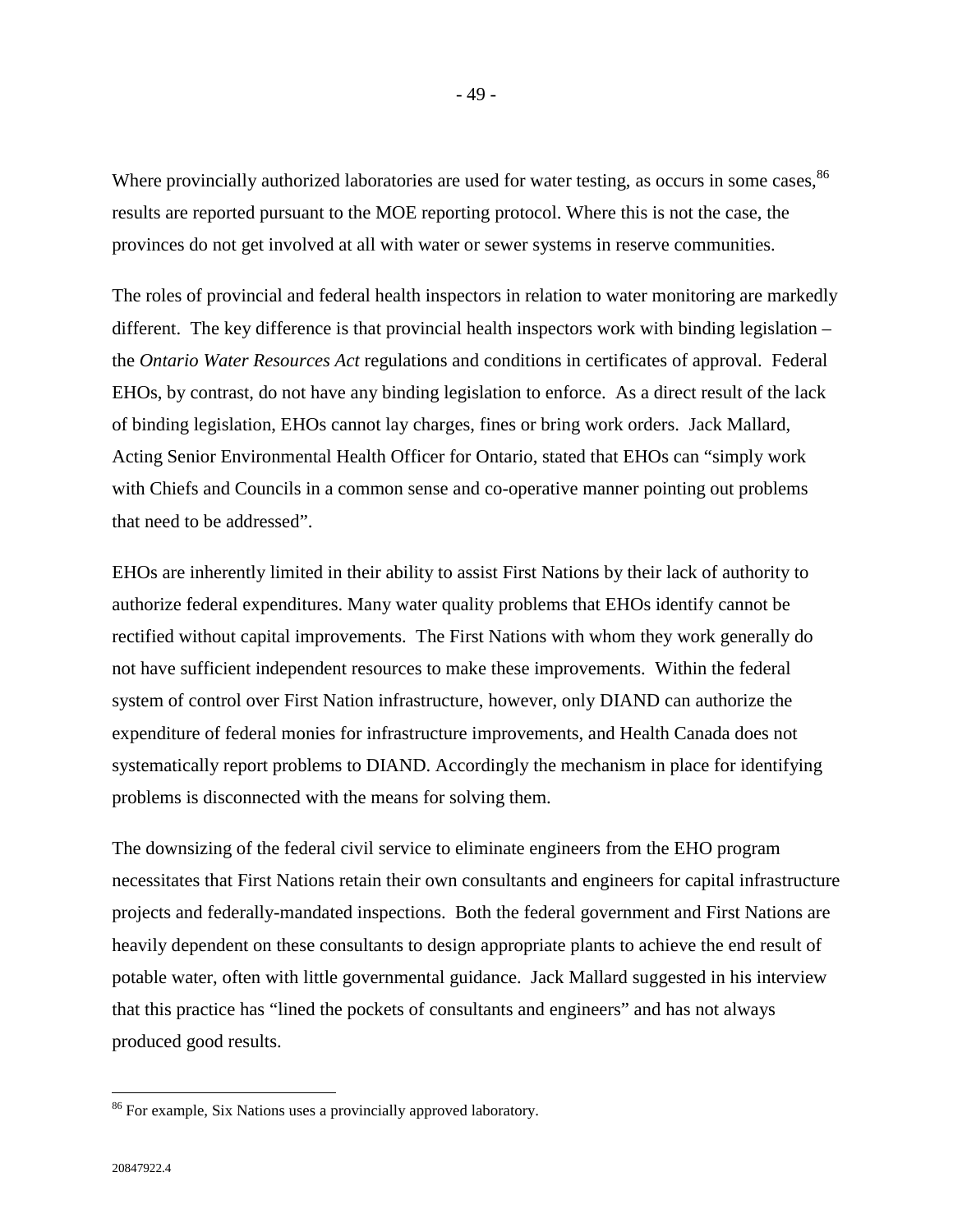Health Canada does not frequently advise consultants on First Nation sewer projects because the majority of First Nations are exclusively on private sewers (which aren't regulated at all at the federal level). $87$  There are also fewer community sewage plants on reserve than water treatment plants. If a consultant does approach Health Canada with a query, it has become practice to refer them to provincial standards for First Nations' communal sewage facilities notwithstanding that there are also federal effluent standards. Following provincial standards is not a legal imperative, but is recommended because the MOE effluent criteria are clearly more stringent and modern than the federal sewage effluent guidelines, which have not been updated since 1977. In fact, for a couple of years in recent history, Health Canada and DIAND had a practice of directing those First Nations who were constructing new sewage works in Ontario to apply for provincial certificates of approval or equivalent "clearances". This directive was subsequently abandoned, however, because the province strongly resisted inspecting and certifying facilities the regulation of which they regarded as falling outside of their jurisdiction. Now federal government and First Nations simply rely on the consultants retained by First Nations to design and construct facilities to the "highest standards" which they are directed to adhere to. Health Canada does not systematically conduct physical inspections of either water or sewage facilities to verify that this has occurred.

# **How Does the Federal "System " Compare with the MOE Regime?**

As this Inquiry will probe in detail, the efficacy of Ontario's drinking water regime is in question given the tragic events in Walkerton in May of 2000. However, provincial scrutiny of water treatment eclipses that provided to First Nations by the federal government in a number of important respects. Having outlined the controls which DIAND and Health Canada impose on First Nation water systems, the key differences between this federal "system" and the regulatory regime which is applicable in the rest of Ontario pursuant to sections 52 of the *Ontario Water Resources Act* are illustrated in the following chart:

<sup>87</sup> According to a *Guidance Manual for First Nations Wastewater Treatment Plant Monitoring* prepared by XCG Consultants Ltd. for the Ontario First Nations Technical Services Corporation in 1999, there were 74 wastewater treatment plants in Ontario First Nation Communities. By contrast, January 2000 data collected by the Aboriginal Water and Wastewater Association of Ontario lists 110 water treatment plants.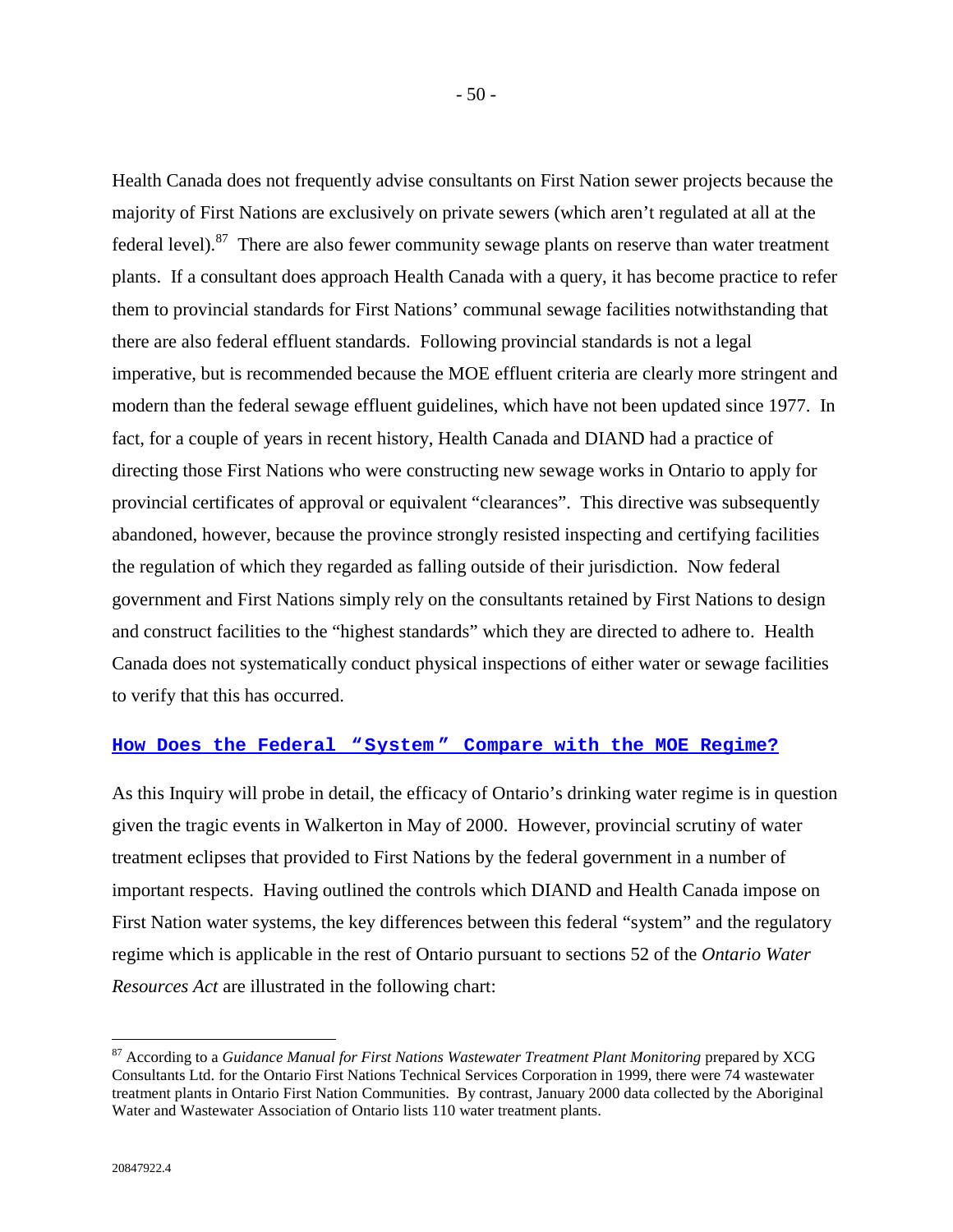| <b>Point of Comparison</b>                | <b>Federal/First Nation</b><br>"System"                                                                                                                                                                                                                                                                                                                                                                                                                  | <b>Ontario MOE Regime</b>                                                                                                                                                                                                                                                                                                                                                                                                                                                                                                                                                                                                                                                                                                                                                                  |
|-------------------------------------------|----------------------------------------------------------------------------------------------------------------------------------------------------------------------------------------------------------------------------------------------------------------------------------------------------------------------------------------------------------------------------------------------------------------------------------------------------------|--------------------------------------------------------------------------------------------------------------------------------------------------------------------------------------------------------------------------------------------------------------------------------------------------------------------------------------------------------------------------------------------------------------------------------------------------------------------------------------------------------------------------------------------------------------------------------------------------------------------------------------------------------------------------------------------------------------------------------------------------------------------------------------------|
| 1. Responsible Ministry or<br>Department. | No one department is<br>responsible for setting or<br>implementing standards.<br>DIAND, Health Canada and<br>Public Works and<br>Government Services play<br>limited roles; First Nations<br>themselves are deemed to<br>have "primary administrative"<br>responsibility.                                                                                                                                                                                | Pursuant to the OWRA,<br>specific water treatment<br>standards are set and enforced<br>and administered primarily by<br>one responsible Ministry, the<br>MOE.                                                                                                                                                                                                                                                                                                                                                                                                                                                                                                                                                                                                                              |
| <b>Clarity of Standards</b><br>2.         | First Nations, their consultants<br>and federal officials are left to<br>discern the applicable standard<br>from vague and conflicting<br>language in funding<br>conditions, guidelines and<br>manuals. Because federal<br>documents are outdated, First<br>Nations and their consultants<br>are often referred to provincial<br>standards, notwithstanding<br>that the province will not<br>enforce standards on reserve.<br>Plants are not classified. | Specific requirements are set<br>out in certificates of approval<br>and regulations. Approval is to<br>be based on: adequate quantity<br>and satisfactory quality of the<br>water source; adequate<br>treatment facilities to<br>consistently produce water<br>that meets regulations;<br>adequate capacity to meet<br>peak demands; enforcement of<br>requirements to prevent<br>development of health<br>hazards; and sound<br>engineering principles. <sup>88</sup><br>Certificates of approval, in<br>conjunction with the Water<br><b>Quality Regulation, specify</b><br>standards that drinking water<br>quality must meet and the<br>monitoring requirements to<br>assess drinking water quality.<br>Plants are classified and<br>operators must have<br>corresponding credentials. |

<sup>88</sup> Ontario Ministry of the Environment, *Drinking Water in Ontario: A Summary Report 1993-1997* (Toronto: Queen's Printer for Ontario, 2000)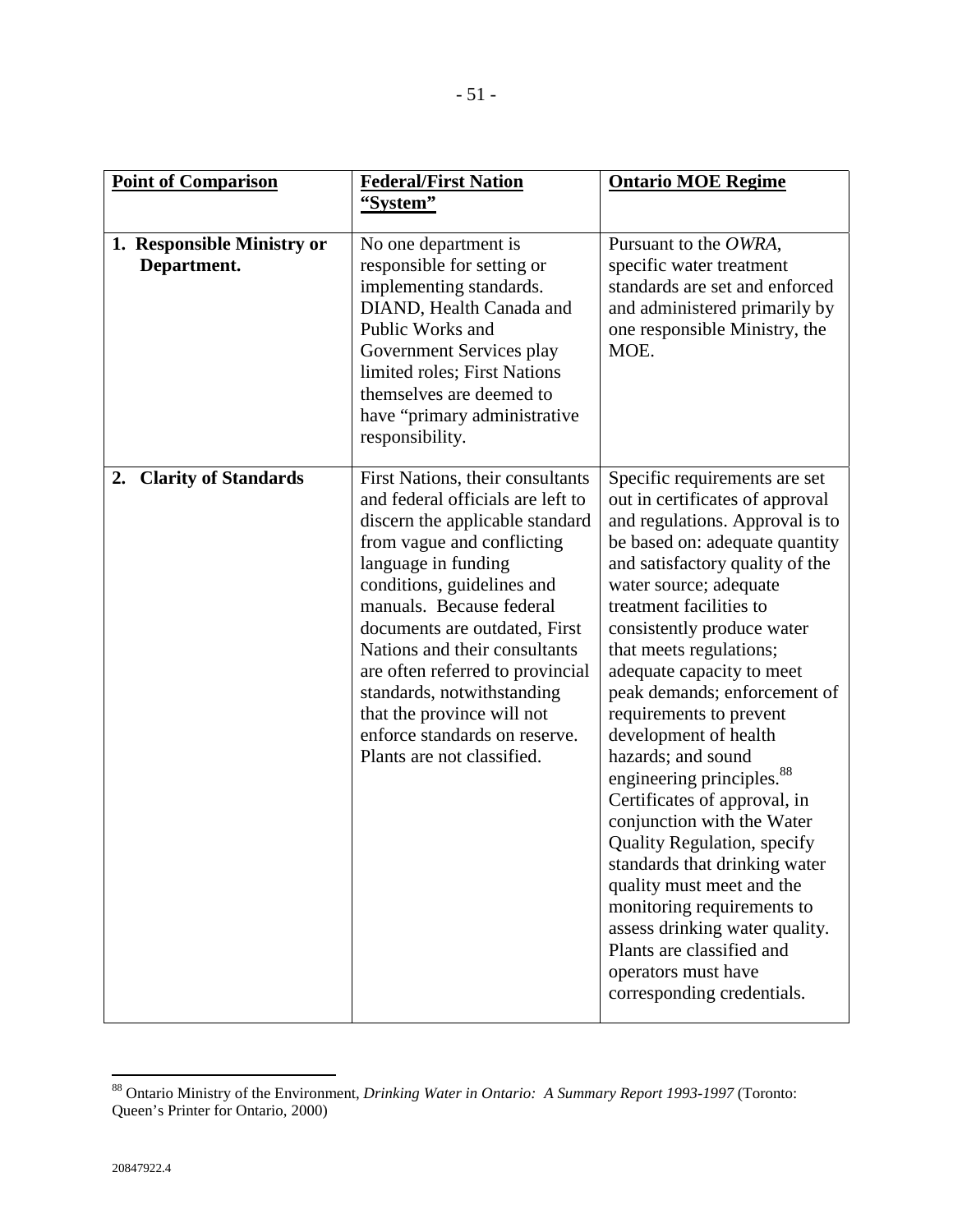|    | 3. Enforceability of     | No federal body enforces          | MOE enforces compliance          |
|----|--------------------------|-----------------------------------|----------------------------------|
|    | <b>Standards</b>         | standards.                        | with specific conditions in      |
|    |                          |                                   | certificates of approval and     |
|    |                          |                                   | under regulation. Charges and    |
|    |                          |                                   | work orders may be brought       |
|    |                          |                                   | for non-compliance.              |
| 4. | <b>Operator Training</b> | Although Appendix D2:             | Minimum levels of training       |
|    | <b>Requirements</b>      | "Capacity Development" to         | are fixed by regulation.         |
|    |                          | DIAND's Operations &              | Ontario Regulation 435/93        |
|    |                          | <b>Maintenance Funding Policy</b> | requires that waterworks be      |
|    |                          | suggests that "all First Nations  | classified and that persons      |
|    |                          | with central water and sewer      | operating waterworks be          |
|    |                          | systems should be encouraged      | licensed according to the        |
|    |                          | to write the [provincial]         | classification held by the       |
|    |                          | certification] examinations",     | waterworks.                      |
|    |                          | there are no mandatory            |                                  |
|    |                          | training requirements for First   |                                  |
|    |                          | Nation operators. Many First      |                                  |
|    |                          | Nations have operators who        |                                  |
|    |                          | lack even basic training and      |                                  |
|    |                          | education. A recent study         |                                  |
|    |                          | suggests that only one First      |                                  |
|    |                          | Nation operator in Ontario is     |                                  |
|    |                          | provincially certified.           |                                  |
|    | 5. Water Testing         | Except for monthly visits by      | Water testing must be done at    |
|    |                          | Health Canada EHOs, most          | accredited labs and in           |
|    |                          | testing is done within the        | accordance with O. Regulation    |
|    |                          | community, often by persons       | 459/00 - Drinking Water          |
|    |                          | with minimal training.            | <b>Protection Regulation</b>     |
|    |                          | <b>Canadian Drinking Water</b>    | (referred to within the industry |
|    |                          | Guidelines are currently used     | as the Ontario Drinking Water    |
|    |                          | as the objective.                 | Standards (ODWS)) which is       |
|    |                          |                                   | more stringent than the          |
|    |                          |                                   | CDWG on several testing          |
|    |                          |                                   | parameters. <sup>89</sup>        |
|    |                          |                                   |                                  |

 $89$  As specifically found in the current study by DIAND Ontario Region, Task Team #4, December 4, 2000 (draft, unpublished).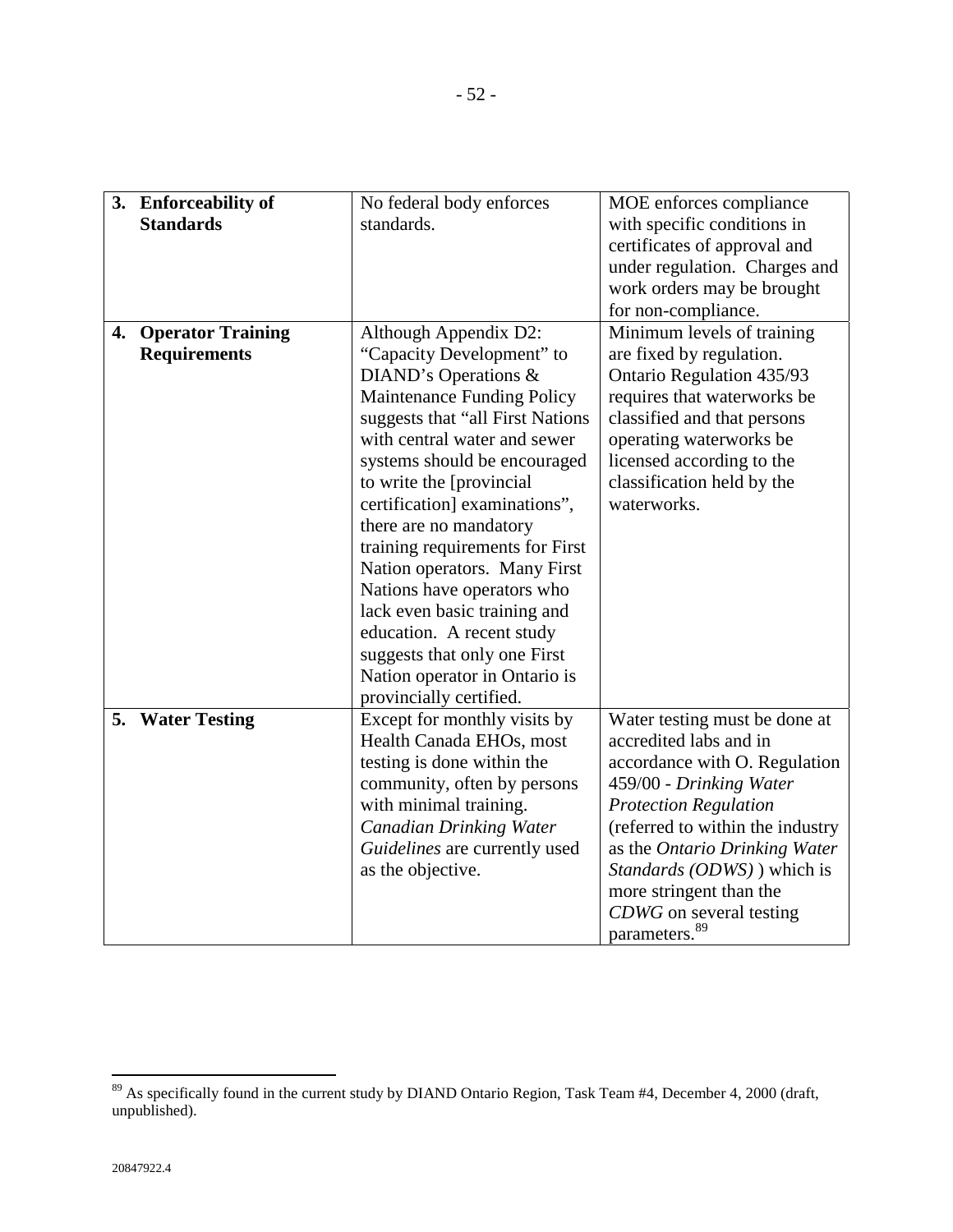| <b>6. Specifications of New</b> | Plants are built in accordance  | As a condition to the receipt of           |
|---------------------------------|---------------------------------|--------------------------------------------|
| <b>Plants</b>                   | with DIAND Level of Service     | certificate of approval, new               |
|                                 | Standards. Capacity             | plants are built to higher                 |
|                                 | assumptions are significantly   | capacity standards than those              |
|                                 | lower (at 180L/person) for      | set by DIAND (450L/person).                |
|                                 | community piped water           | Standard terms of reference                |
|                                 | supply than the provincial      | call for the engineer and                  |
|                                 | standard. Systems are based     | manufacturer to test a process             |
|                                 | on ten year projections and     | on-site prior to making the                |
|                                 | treatability studies and pilot- | final selection of the process             |
|                                 | testing are not standard        | and before undertaking                     |
|                                 | requirements                    | detailed engineering design. <sup>90</sup> |
| 7. "Boil Water" Orders and      | Health Canada issues "boil      | Local medical officers of                  |
| <b>Emergency Protocol</b>       | water orders" but declines to   | health through Health                      |
|                                 | issue directives or to order    | Protection and Promotion Act,              |
|                                 | shut-downs because it lacks     | R.S.O. 1990, c.H.7, ss.10-13,              |
|                                 | legislative authority to do so. | have the authority to judge                |
|                                 | The communications protocol     | whether water is safe for                  |
|                                 | for boil water orders is not    | human consumption.                         |
|                                 | well established.               | Shutdowns shall be ordered                 |
|                                 |                                 | where water is judged to be                |
|                                 |                                 | unsafe.                                    |
|                                 |                                 |                                            |
|                                 |                                 |                                            |
|                                 |                                 |                                            |

In summary, the federal regulatory infrastructure is inferior in several respects to what exists provincially. It lacks the comprehensiveness, co-ordination and enforceability and clarity of current provincial standards and the operator training standards to help to ensure that they are met. How this translates into specific problems in First Nation communities is explored in the next two chapters.

<sup>90</sup> Ontario Ministry of the Environment, *Guide for Applying for Approval of Municipal and Private Water and Sewage Works under Sections 52 and 53 of the Ontario Water Resources Act* (March 1998).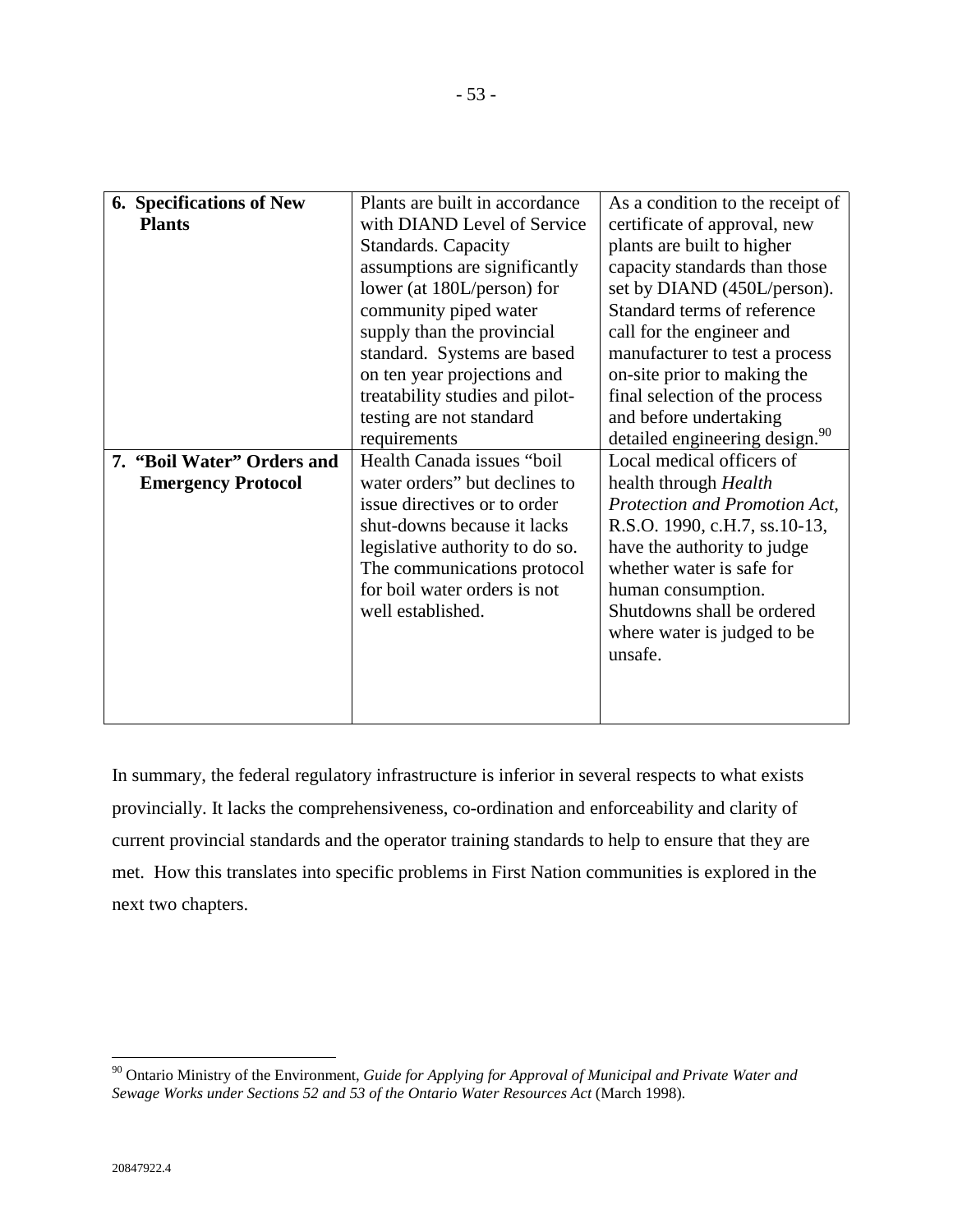# **PART TWO:**

# **Chapter 4: A Progress Report on Ameliorating First Nation Water Quality and Water Treatment Issues – 1995 to 2001**

#### **Executive Summary**

In July of 1995, prior to the publication of the *Royal Commission Report on Aboriginal Peoples*, DIAND and Health Canada conducted a survey of the state of water and wastewater treatment in First Nation Communities across Canada. The Royal Commission assessed that data as "authoritative evidence that community services in First Nation communities are a direct threat to health".<sup>91</sup> As noted in the preface to this paper, the Royal Commission Report called for action to ameliorate this problem within five years.

In July of 2000, following the events in Walkerton, DIAND's Ontario Region Funding Services office assembled a team to do an assessment of water quality issues in First Nation communities, this study being specific to Ontario. The "task teams" assembled in the 2000 DIAND study included representatives from Health Canada, Public Works and Government Services, Ontario First Nation Technical Services Corporation, and technical staff from two Tribal Councils. The DIAND initiative is still ongoing, however as at February of 2001, short and medium term task team reports had been completed and the majority of issues identified in the Phase I "issue identification" stage had been reported on.

A comparison of the findings and recommendations in the 2000/2001 study against the 1995 DIAND/Health Canada report shows that little progress has been made since 1995, and that serious problems with drinking water still exist in First Nation communities.

#### **(a) Acute Water Quality Problems**

In the DIAND/Health Canada study of 1995, all First Nation water treatment facilities were rated by category. Category 1 facilities were those which were "not consistently meeting the health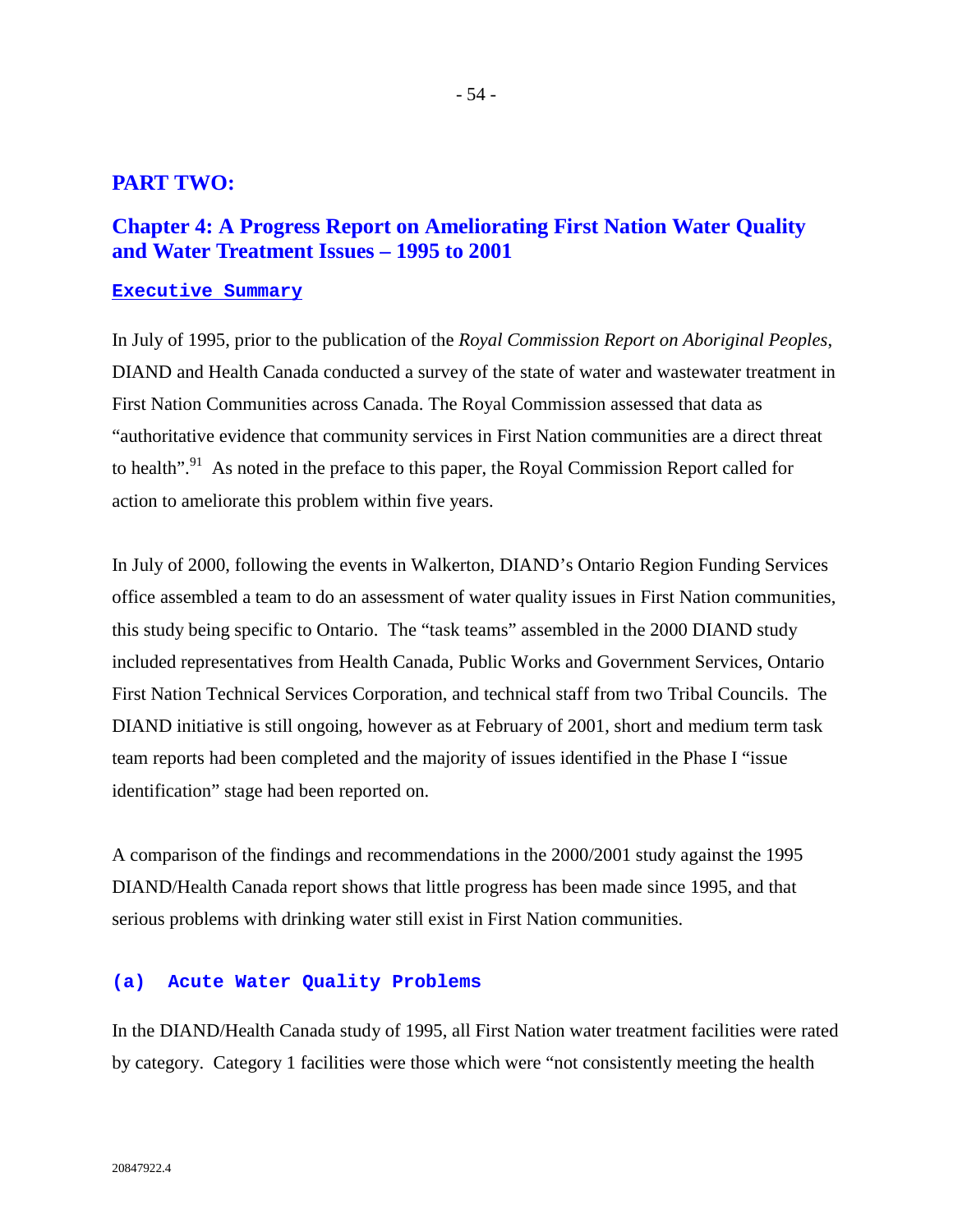parameters of the [*Canadian Drinking Water*] *Guidelines*", and which consequently posed immediate health risks to the community. Category 2 facilities were facilities with maintenance or repair problems that posed potential health risks if not addressed. Category 3 facilities were those which produced potable water, but which were experiencing with inadequate capacity or with meeting the aesthetic objectives of the *Canadian Drinking Water Guidelines*, and category 4 facilities were "systems not experiencing problems". In Ontario, 40 of 179 systems, or about 22% of First Nation water treatment systems, fell into Category 1, facilities with the most serious problems (posing "immediate" health risks to the community).<sup>92</sup> Only 34% (61 of 179) of First Nation facilities in Ontario were rated Category 4.

In the 2000/2001 study, a Short Term Task Team, working from current data held by DIAND and Health Canada, found that 28 Ontario facilities were not capable of meeting minimum treatment standards of the *Canadian Drinking Water Guidelines*. 93 The assessment was more limited than the 1995 study in that the 2000 figure explicitly excluded any consideration of how substandard operations and maintenance might impact on the quality of water produced by a technically adequate plant. Their assessment also excluded from consideration those plants which were technically adequate but which were approaching their maximum capacity. As part of the ongoing investigation, DIAND and OFNTSC have since commissioned a more comprehensive study to be undertaken by the Ontario Clean Water Agency (OCWA). The OCWA study will follow the parameters of the recent MOE-mandated study of water treatment plants in the rest of Ontario, and will, when completed, provide a better basis upon which to evaluate the current state of First Nation water treatment facilities.

It appears probable, particularly given the Task Team's own comments that their assumption that operations and maintenance were being adequately carried out on all facilities was highly questionable, that the current problems are more extensive than the 28 plants which are incapable

<sup>91</sup> Royal Commission in Volume 3: Gathering Strength at 379.

<sup>92</sup> *Id.* at 8.

<sup>&</sup>lt;sup>93</sup> DIAND Funding Services, Ontario Region, Short Term Task Team #5, December 4, 2000 (unpublished).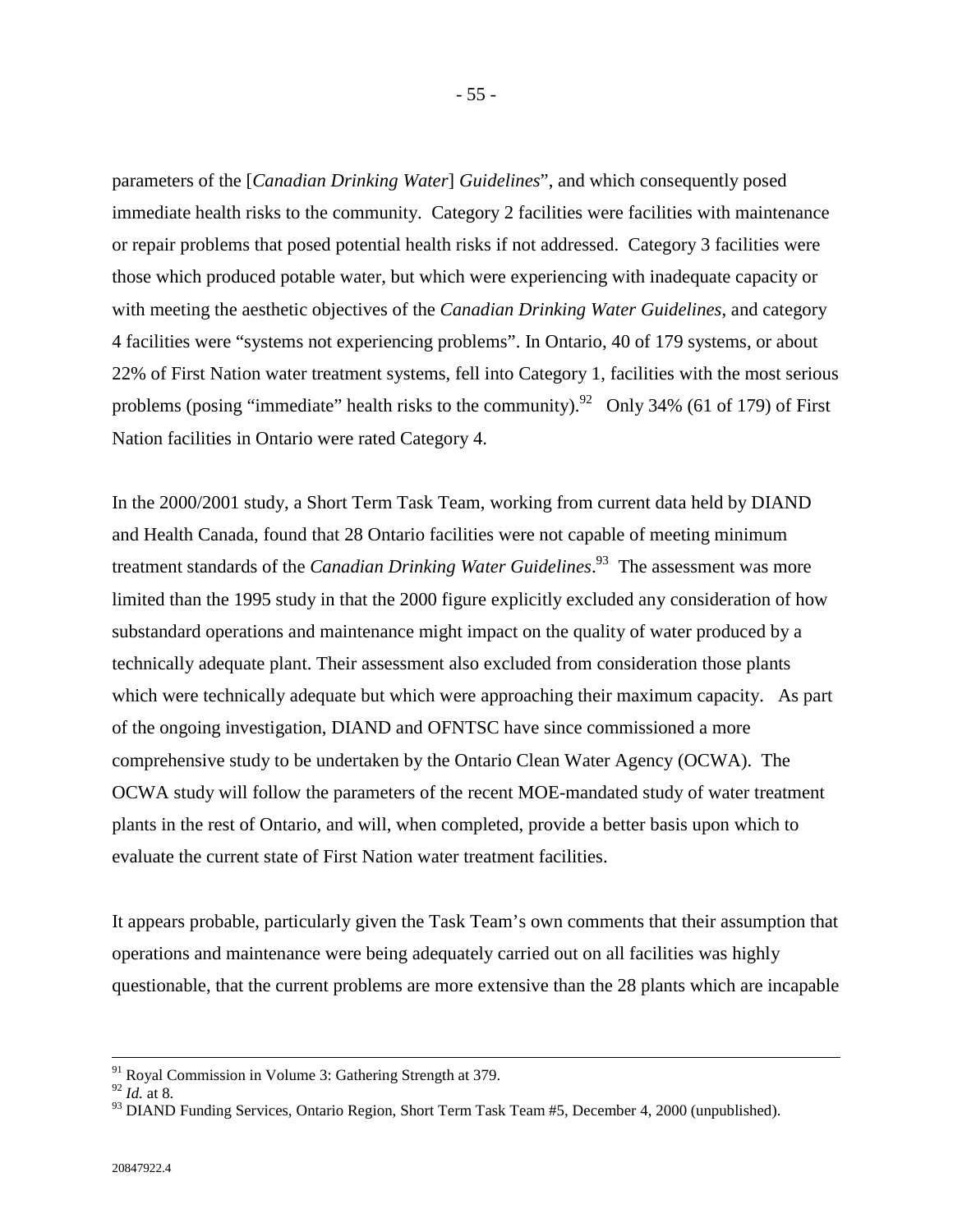of meeting the *CDWG* standard. At best, the drop from 40 to 28 plants known to be producing unsafe water is a modest improvement.

#### **(b) Operations and Maintenance (O&M) Shortfalls**

In 1995, poor operation and maintenance of First Nation water treatment facilities was noted as a problem, but it was an issue which did not attract a great deal of attention in the DIAND/Health Canada report. The report's authors suggested that "in the majority of cases, these problems are being addressed by projects already included in regional capital plans".<sup>94</sup>

In 2000, however, the Medium Term Task Team assigned to review sufficiency of core O&M and capital funding levels concluded that inadequate O&M funding was an acute and growing problem.<sup>95</sup> The O&M funding formula was found to be based on outdated unit costs and indices. DIAND Headquarters, which set the formula, recognized that its own levels were inadequate to cover costs of meeting current standards and operating new advanced technology. The Task Team found that this problem was one which was beyond their own capacity to solve because only the Ontario Region office of DIAND, which lacked authority to raise funding levels, was at the table. $96$ 

## **(c) Training of Operators**

The report produced by Health Canada and DIAND in 1995 noted that "a significant problem in small communities is a lack of adequate training for the systems operators of water treatment and sewage facilities".<sup>97</sup> Among the six key recommendations in the report was that "First Nations, Health Canada and DIAND must give a high priority to appropriate training of First Nations personnel". 98

<sup>94</sup> DIAND 1995, *supra* at 14.

<sup>95</sup> DIAND Funding Services, Ontario Region, Medium Term Task Team #4, November 24, 2000 (unpublished draft) at 3.<br><sup>96</sup> Ibid.

<sup>96</sup> *Ibid.* 97 DIAND 1995, *supra* at 14.

<sup>98</sup> *Id.* at 21.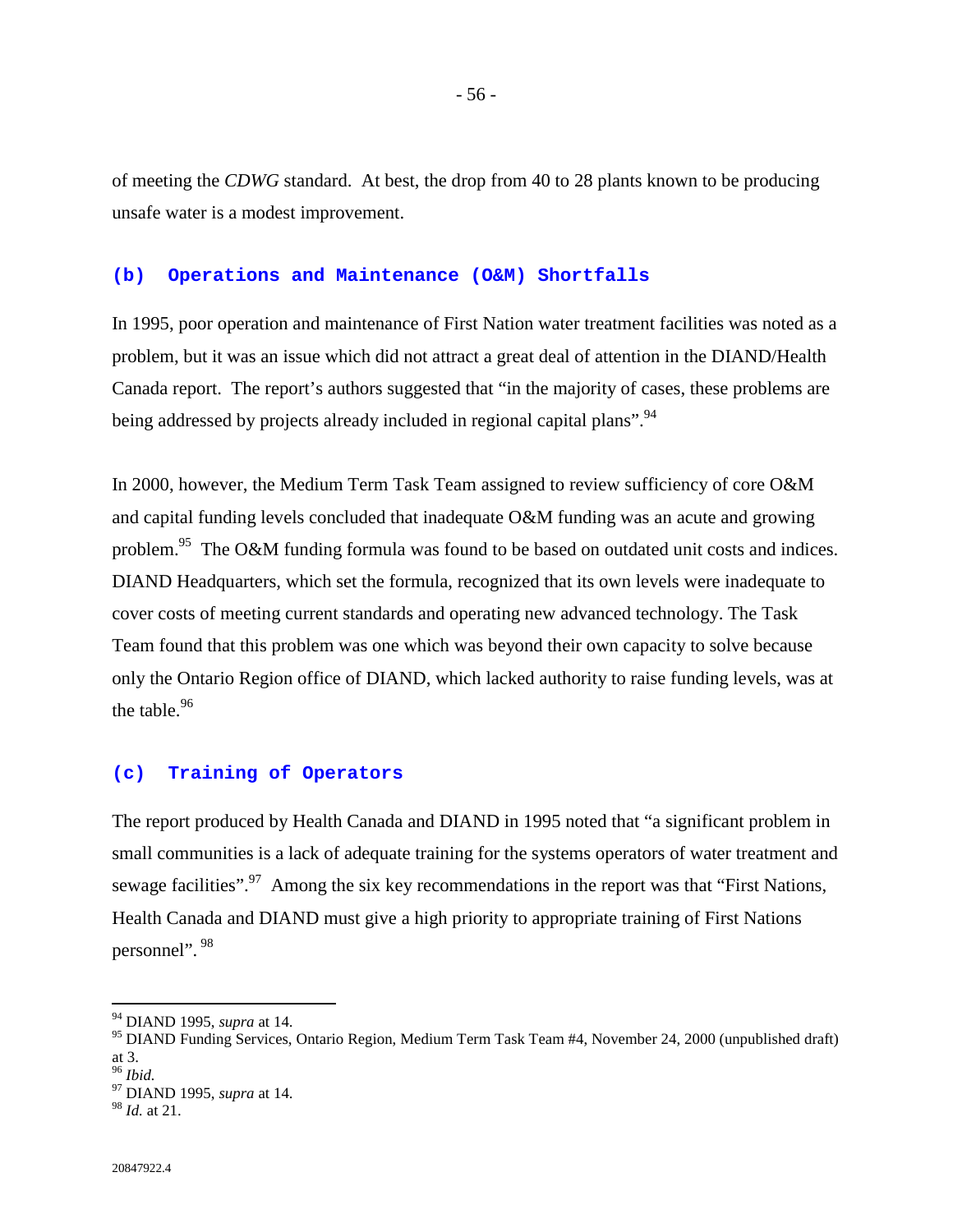As part of the 2000 Ontario region DIAND study, a Medium Term Task Team was assigned to review the present training procedures and possible certification of on-reserve water treatment plant (WTP) operators. The team found that "the present training for First Nations is inconsistent, unorganized [and] with no direction".<sup>99</sup> The Task Team's report specifically found that minimal start-up training was provided to most operators of new WTPs and that the basic education level of operators was causing access problems for First Nation operators seeking to enrol in provincial certification programs. According to their survey, only one First Nation operator in the province was certified.

Notwithstanding the negative overall conclusion about the state of training, the task team did acknowledge some success had been attained with some of the training initiatives undertaken by First Nations themselves since 1995. In a 1997 report, James Ransom had already noted that Presence/Absence Water Monitoring Program pioneered by the Split Lake First Nation in Manitoba (now in First Nation communities beyond that province), and the Circuit Rider Training Program, an initiative of Ontario First Nations Technical Services were particularly good in terms of improving operator knowledge and confidence.

"Presence/Absence" was instituted to provide a cost effective method for individual water users to test their own water. Pioneered by a First Nation in Manitoba, the program has spread to several provinces, including Ontario, and today over 150 First Nation communities [nationally] have Presence/Absence programs or labs in their community.<sup>100</sup> Ransom noted that the program:

improves bacteriological testing of drinking waters and leads to improved health conditions in First Nations. It allows for results within twenty-four hours and is a reliable testing method. It empowers First Nation communities, instills ownership of the sampling program, builds the capacity of the community to assume new responsibilities, and provides for employment and training of community members.<sup>101</sup>

<sup>99</sup> DIAND Funding Services, Ontario Region, Medium Term Task Team #1, November 27, 2000 (unpublished) at 3. 100 Ransom, *supra* at 67. 101 *Ibid.*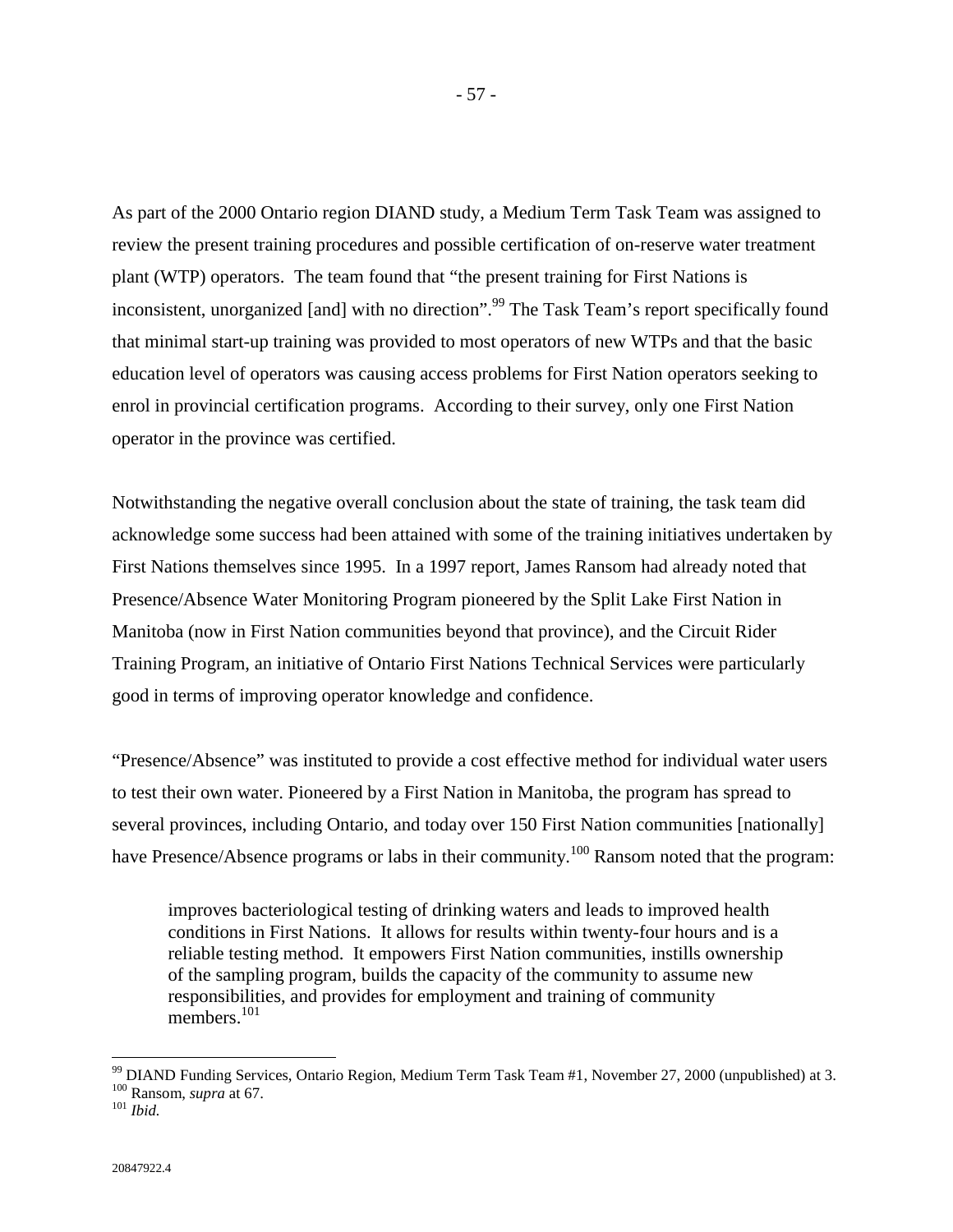The "Circuit Rider Training Program" began in the early 1990s in partnership with DIAND. Its aim was to train local First Nations operators in the proper care and maintenance of new wastewater treatment facilities in their communities. "Circuit Riders" travelled to the First Nations communities in their allotted "circuit", spending 2-3 days at a time in each, where they provided the needed instruction. The concept started in Saskatchewan and was introduced to Ontario by Ontario First Nation Technical Services. In his account, Ransom had observed that a positive feature of the program is its co-operative and hands-on nature, helping to "empower First Nation communities".<sup>102</sup>

The overriding problem, however, is that while these and several other good programs and seminars have been developed for and by First Nations, they are not, and were never designed to be, programs of universal application which impart all of the training necessary to operate and maintain facilities. Each aims to develop some-but-not-all necessary skills, and is accessed by some-but-not-all First Nations. The lack of any agency to oversee the training, qualification, roles and responsibilities of WTP operators remains a barrier to achieving high standards and consistency for First Nation operator training, as the Task Team specifically found in its report.<sup>103</sup>

#### **(d) Appropriate Plant Design**

In the Health Canada/DIAND 1995 report, it was acknowledged that inappropriate design of some First Nation water and sewage systems was an issue. DIAND and Health Canada suggested, however, that the solution to this was that First Nations be "encouraged to engage competent, professional engineers who are familiar with small community water and sewage treatment systems and can ensure that the health and aesthetic… parameters of the *Guidelines for Canadian Drinking Water Quality* are met…".104

 $102$  *Id.* at 73.

<sup>103</sup> DIAND 2000 Medium Term Task Team #1, *supra* at 5.<br><sup>104</sup> *Id* at 2.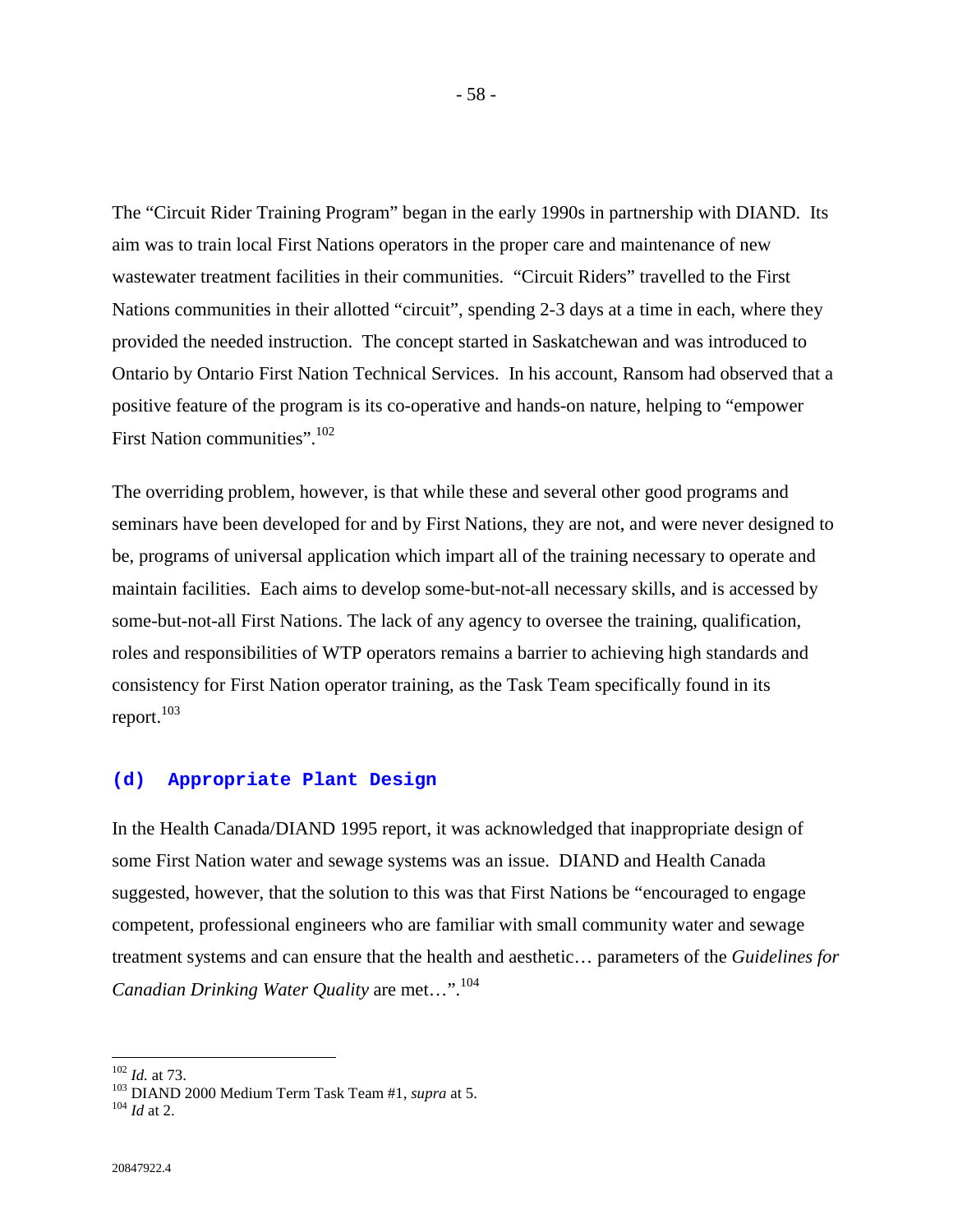Five years later in the 2000/2001 DIAND study, however, it was clear that simply looking to the diligence of engineers on contract with individual First Nations was not working very effectively. The Medium Term Task Team which looked at the capital construction process found that there was not a "well known set of activities defined for each phase" in the development of a DIAND-funded project.<sup>105</sup> As a consequence, the task team recommended that quality assurance principles be addressed earlier in the project to ensure an economic, wellengineered, well-constructed facility capable of delivering product in accordance with accepted standards. They specifically found that the amount of care taken in the front-end development of the capital study tended to correlate with the success or failure of the project overall. Increased involvement of Tribal Councils and/or OFNTSC, the development of a clear set of Terms of Reference for all consultants, and the engaging of a consultant for technical assistance for the first year of operation were among the concrete recommendations of the Task Team.<sup>106</sup>

# **(e) Communication Within and Between Federal and First Nation Governments**

The 1995 DIAND/Health Canada study acknowledged that better communication within and between the federal and First Nation governments was needed in order to improve the overall quality of water treatment on reserve. It explicitly recommended that "co-operation among First Nations and regional officials of DIAND and Health Canada must be strengthened" so that problems could be more effectively addressed.<sup>107</sup>

As of October of 2000, however, the DIAND study team's Phase I study found that communications of water quality problems as between Health Canada, DIAND, First Nations and other service providers remained an issue of concern.<sup>108</sup> There was still no clear protocol as to who was to inform whom of water quality problems. Accordingly, a Short Term Task Team was assigned the task of developing an "all-party protocol" regarding water issues discovered by

<sup>&</sup>lt;sup>105</sup> DIAND Funding Services, Ontario Region, Medium Term Task Team #5, December 2, 2000 (unpublished draft) at 2.<br> $\frac{106}{106}$  *Id.* at 1.

<sup>&</sup>lt;sup>107</sup> DIAND 1995 at 21.<br><sup>108</sup> DIAND Funding Services, Ontario Region, Phase I Study, October 25, 2000 (draft) at 6.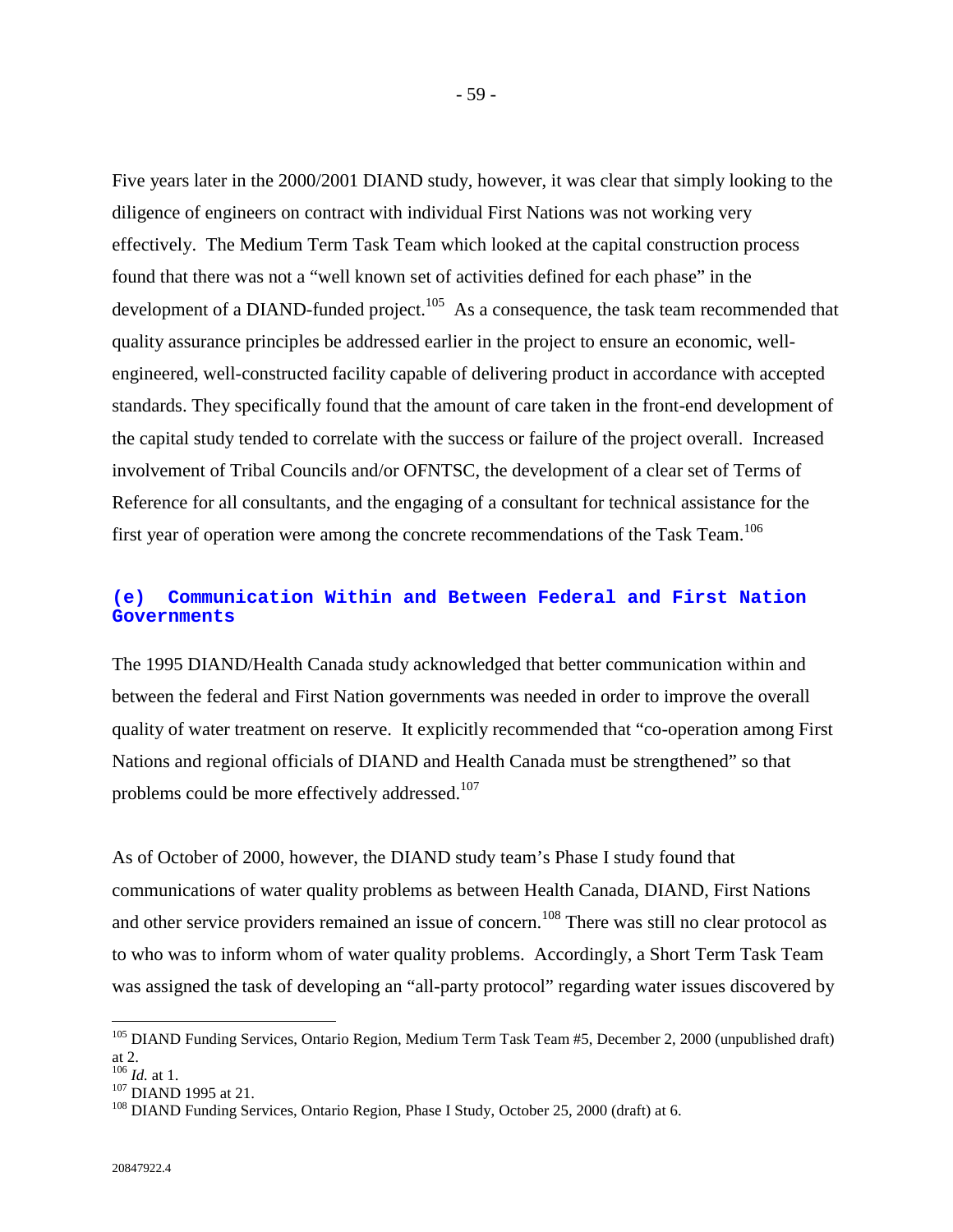Health Canada environmental health officers, by WTP operators or First Nation administration. A specific action plan for Health Canada "boil water advisories" was also recommended by this Task Team in recognition of the fact that existing communications were inadequate.<sup>109</sup>

#### **(f) Applicable Water Quality Standards**

In the DIAND/Health Canada report of 1995, there was no issue of what water quality standard First Nations and Health Canada should use as their criteria. The *Canadian Drinking Water Guidelines* were the highest standard in Canada, and were accepted as the standard that was applicable to First Nation facilities.

By the time of the 2000/2001 study, however, the Province of Ontario had O. Reg. 459/00 –the *Ontario Drinking Water Protection Regulation (OWDPR). Given a standing policy to pursue the* highest standards, one Short Term Task Team from the Ontario Region DIAND study was assigned to "obtain consensus regarding the minimum level of water treatment" and to compare the *CDWG* to the *ODWPR*. 110

The Task Team concluded that disinfection for community wells and chemically-assisted filtration for surface water sources were the applicable minimum acceptable levels of treatment. They compared the federal and provincial standards and related to the study team that more frequent testing for turbidity, chlorine residuals, inorganics, sodium, nitrates, pesticides and PCBs were demanded under the *ODWPR* than under the *CDWG*. As a result of the higher provincial standards, the Task Team suggested that "water plant operators will have to more frequently sample and test specific parameters (which they know from experience are variable for their situation) to ensure consistent good water quality". They also reported that "consideration could be given to adopting MOE requirements for sampling and testing". However the Task Team stopped short of recommending the provincial standards for adoption,

<sup>&</sup>lt;sup>109</sup> DIAND Funding Services, Ontario Region, Short Term Task Team #1, December 1, 2000 (unpublished draft).<br><sup>110</sup> DIAND Funding Services, Ontario Region, Short Term Task Team #4, December 4, 2000 (unpublished draft).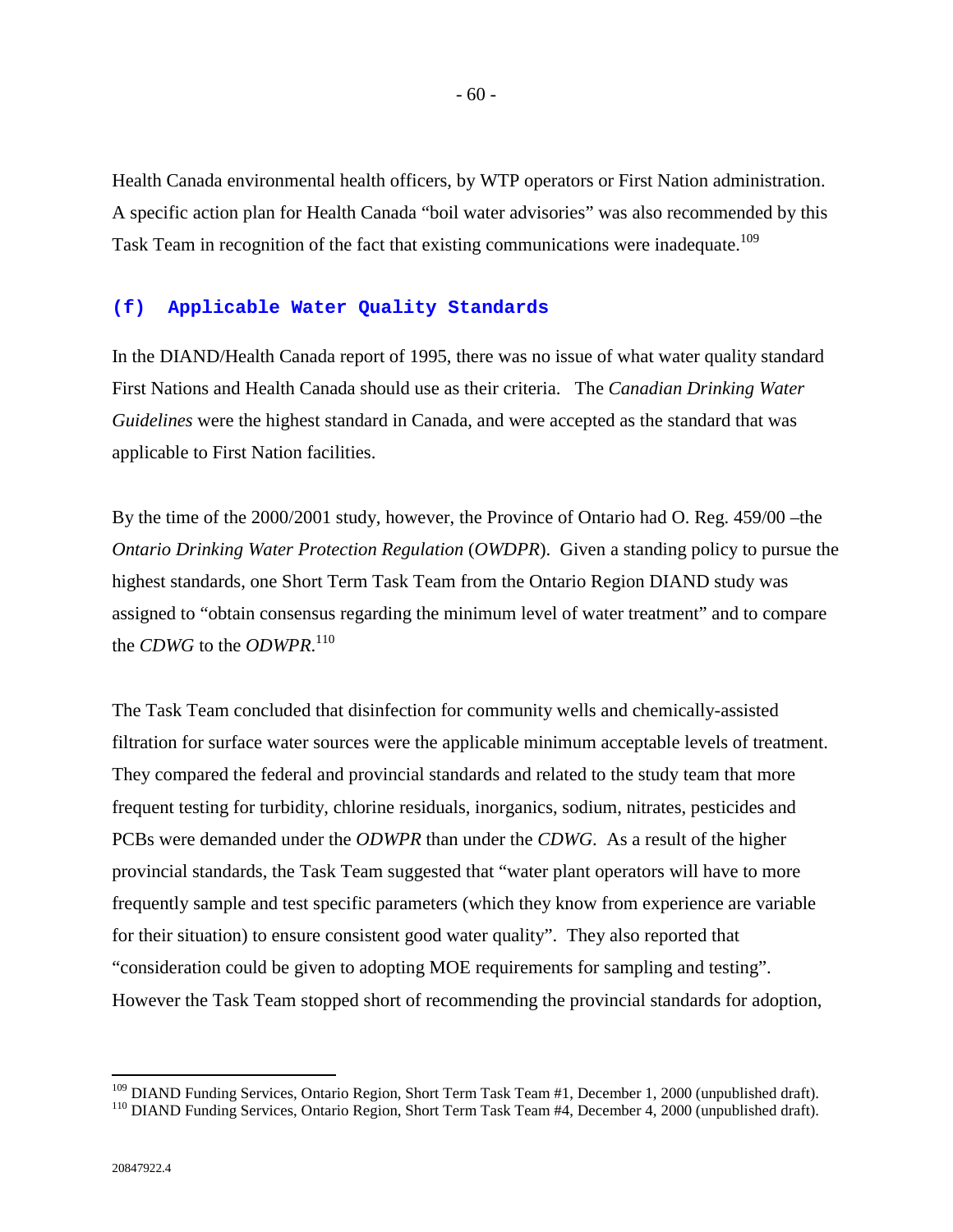given that this "could be quite costly and the benefits/costs would have to be assessed".<sup>111</sup> In other words, the team was forced to acknowledge that with the level of resources currently available to First Nations for water treatment operations, provincial standards were simply unattainable.

## **(g) Knowledge and Understanding of Water Quality Issues Within Band Governance**

In the executive summary to the 1995 DIAND/Health Canada report, it was suggested that "as a result of the transfer of administrative responsibility to First Nation communities over the past several years, First Nations took on the responsibility for the operation and maintenance of their community water and sewage systems." In more colloquial language, this was a reference to downloading, which had already begun to occur. However it was also stated in the 1995 that "the Department of Indian Affairs and Northern Development (DIAND) is committed to appropriate training for First Nation communities to enable them to fulfil this responsibility."<sup>112</sup> Among the tools they highlighted to accomplish this was "an awareness video" which had been produced and presented to a number of First Nation communities which "stresses the importance of regular monitoring of water supplies for bacteriological quality and promotes presence/absence testing as a tool for doing this".<sup>113</sup>

In the Phase I study to the DIAND report of October 2000, it was again raised that the level of knowledge by Chiefs and Councillors of "their" responsibilities regarding the operation and maintenance of community water treatment plants was insufficient. It was further suggested by some members of the study team that this lack of understanding could be translated into lack of band funding for water treatment plants and sound operational decision-making. A lack of understanding of the respective roles of tribal councils and OFNTSC was also highlighted. The October 2000 Phase I report purported to clarify these issues by "reviewing the roles and responsibilities" of various parties, stating that:

<sup>111</sup> DIAND Funding Services, Ontario Region, Short Term Task Team #4, December 4, 2000 (unpublished). 112 DIAND 1995, *supra* at vi. 113 DIAND 1995, *supra* at 19.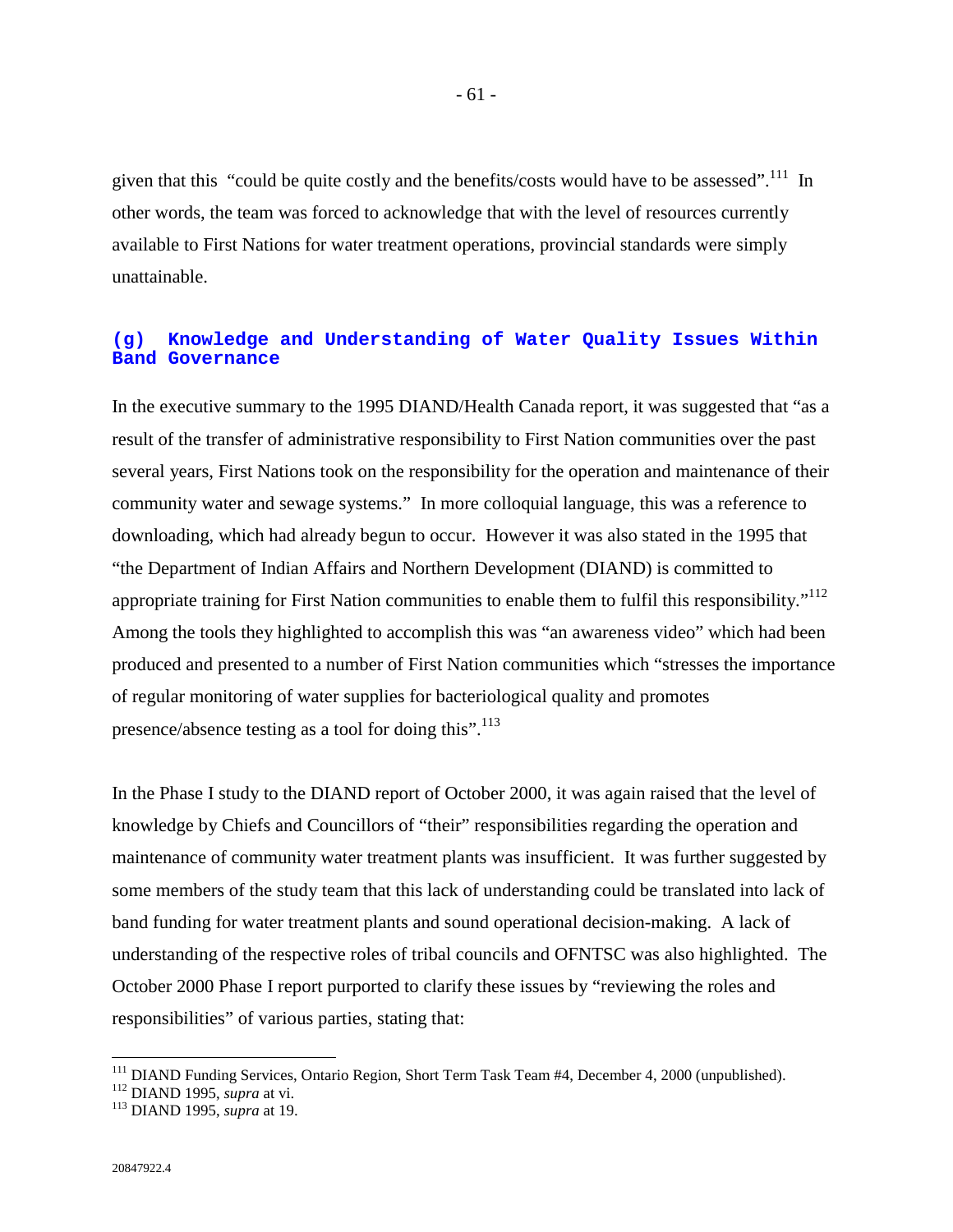- First Nation Chiefs and Councils had the "overall and primary responsibility" for the safe operation and maintenance of community WTPs and distribution systems;
- Tribal Councils were responsible for providing advice to affiliated FN's on funding and on O&M activities;
- OFNTSC was responsible for advising tribal councils and providing technical advice on an "as-requested basis" to unaffiliated First Nations;
- Health Canada (or alternative providers) was responsible for water sampling as per *Canadian Drinking Water Guidelines*, for visual inspections and for boil water advisories; and
- DIAND was responsible for providing formula funding, for monitoring departmental reporting requirements, and for providing "needs-driven 'noncore' capital allocations for the construction of major WTP and distribution systems, as well as advice and assistance".

A Medium Term Task Team was then assigned the task of "developing and implementing a program to assist Chiefs and Councils and Band Administrators to become more familiar with the issues surrounding water quality…". Ironically, they recommended a comprehensive "Awareness Workshop" for this purpose<sup>114</sup> – similar to what had been advanced as a solution to the problem five years earlier.

# **Observations**

A comparison of the two studies indicates that most of the problems identified in 1995 have not been solved, and some may even be getting worse. Inadequate maintenance, a lack of trained operators, and shortfalls in the general level of preparation of First Nations operators and administrators for the critical task of delivering safe drinking water remain urgent problems. Moreover, although DIAND continues to insist that the "primary administrative responsibility" for operating water systems rests with Band Councils, DIAND seems to have lost sight of the commitment, referred to in the 1995 report, to provide First Nations with adequate resources to discharge that responsibility.

<sup>&</sup>lt;sup>114</sup> DIAND Funding Services, Ontario Region, Medium Term Task Team #6.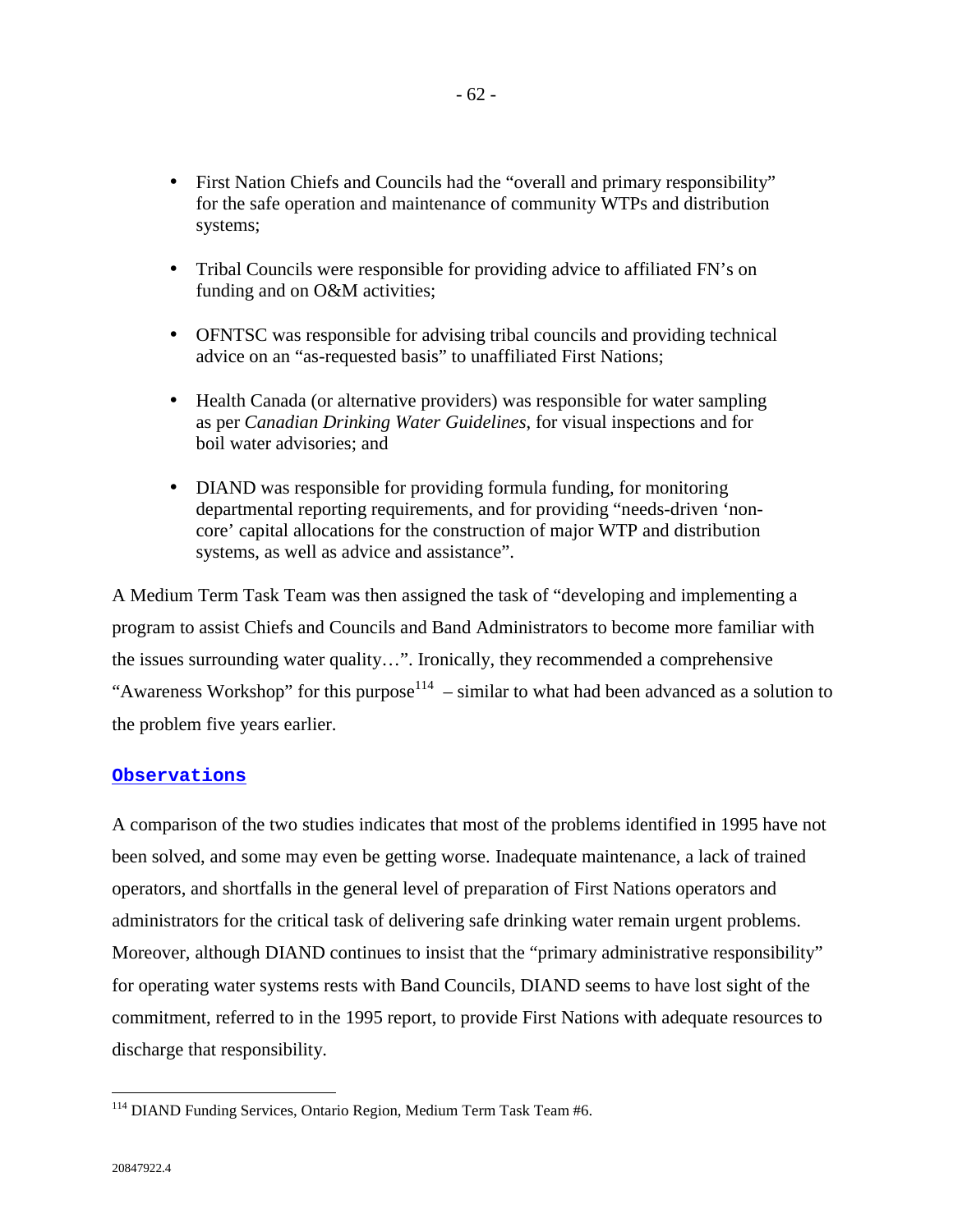For instance, operations and maintenance issues which were supposed to have been "addressed in regional capital plans" five years ago have become increasingly urgent. Although training was to be given the "highest priority" in 1995, a shortage of trained operators and comprehensive training remains a serious problem in 2001.

The risk that Ontario First Nations will slip further behind the rest of the province of Ontario in terms of water quality is evident in the suggestion in the recent DIAND Task Team report that the higher sampling frequency mandated by Ontario's new guidelines may be "too costly" for First Nations to undertake at this time. A basic lack of resources – monetary and otherwise - is to blame for this growing gap, and a failing grade on the progress report of Canada in meeting the objectives set out by the Royal Commission.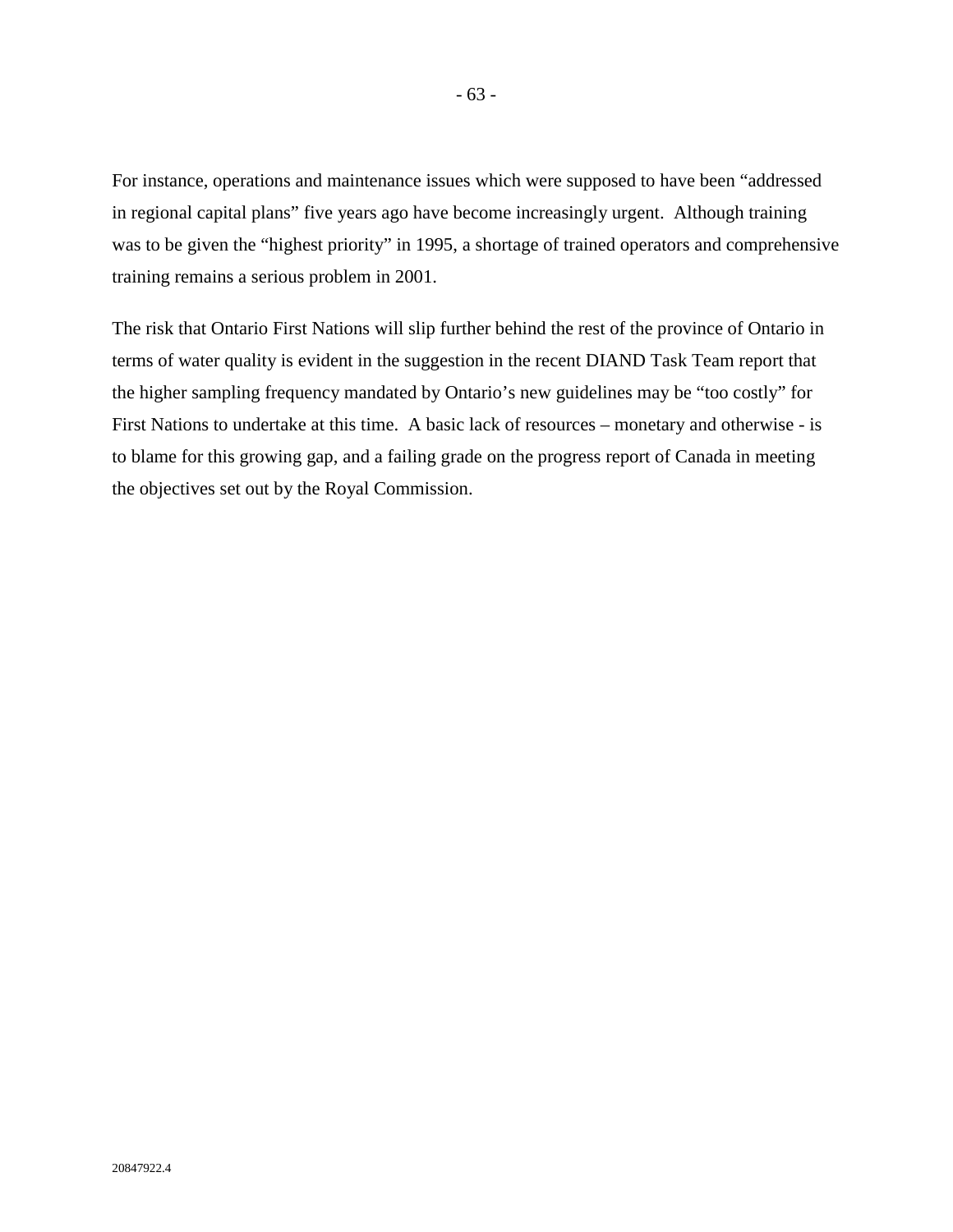# **Chapter 5: Case Studies**

#### **Executive Summary**

In order to illustrate how the policies and problems identified in this paper affect First Nation communities in the day-to-day operation of communal water treatment facilities, interviews were conducted in November and December of 2000 in respect of four communities: Attawapiskat First Nation and Sandy Lake First Nation in the north; Beausoleil First Nation and Six Nations of Grand River Territory in the south. An effort was made to select First Nations which were different from each other in terms of their size, geographic location, and relative prosperity. These case studies deliberately represent neither the best nor the worst in terms of their water quality experiences. They are a sample of how four communities are attempting to cope with the challenge of delivering potable drinking water to their residents.

#### **CASE STUDY #1: ATTAWAPISKAT FIRST NATION**

**Based on Interviews With: Chief Ignace Gull, Deputy Chief Margaret Okimaw, Mike Gull (Technical Services), Gregory Koostachin (Technical Services), and Derek Hill (Project Manager) in Toronto and Moosonee, November 23 & 27, 2000.** 

# **Size and Location of the First Nation**

Attawapiskat First Nation (Reserve 91A) is located 220 kilometres north of Moosonee near the mouth of the Attawapiskat River at James Bay. The nearest commercial centre is the city of Timmins, located 435 kilometres to the south. The on-reserve population is approximately 1700.

#### **Water and Sewer Infrastructure**

Until early 1990's, Attawapiskat's water and sewer systems (built about 1976) served only the reserve's Catholic mission, teachers and nurses. A \$20.6 million project was announced in the early 1990's to provide water and sewers to the rest of the community. Ultimately, a \$14 million contract was awarded to retrofit the original system to serve 280 households. The contract was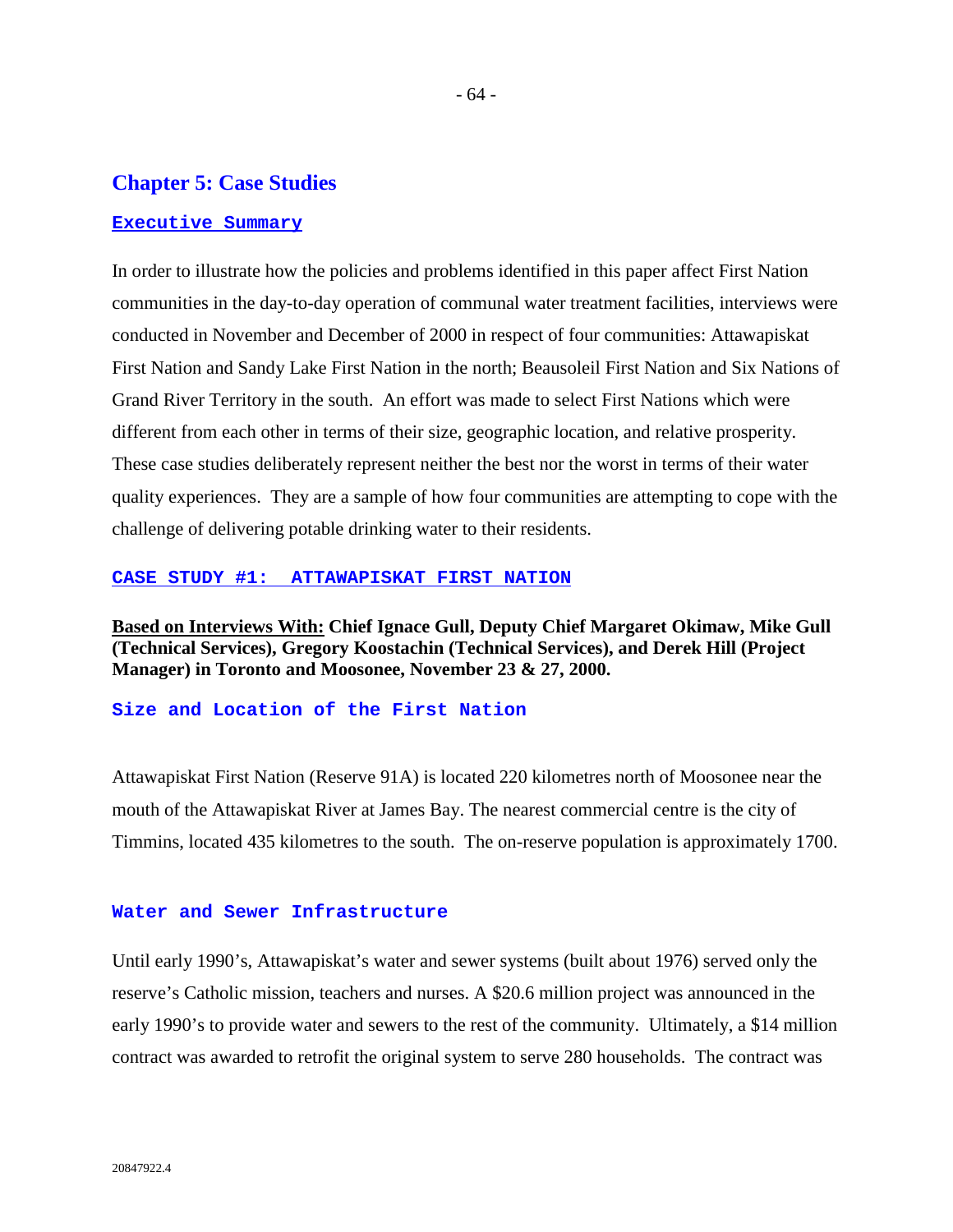never completed, however, and the Attawapiskat First Nation is still trying to recover \$900,000 in cost overruns from that project.

- 65 -

From all reports, the project, completed in about 1995, was a complete failure from the outset. One major problem was that both the water and sewage plants were much too small to meet the community's needs. Its sewage lagoons, located only 100 feet from the river, quickly overflowed. While the interviewers were told that Attawapiskat understood that provincial standards "should" apply to their sewage lagoons, in the view of the band's technical services unit, they probably would not be met given their current state.

The Graver package plant installed for water treatment was also selected based on significant underestimation of per capita consumption demands. It is too small to treat the source water properly. High demand leads water to be drawn through the small system before proper sedimentation occurs. A poorly-designed distribution system also presented a problem; soil and sediment contaminated the water between the plant and the homes it serviced. There were problems with the intakes. With a supposed 20-year design life, the plant's capacity was surpassed in less than ten years.

The problem created by the undersized package plant was exacerbated by the poor initial quality of the source water. Attawapiskat's water is drawn from a small lake or slough which some of the people interviewed in this community described as a "swamp". The water source is shallow, heavy in organic materials, and is covered by some three feet of ice during the winter months, such that the water in it is often stagnant. Run-off from the landfill site on the reserve goes right into the lake. As well, petroleum contaminated soil was recently found at the site of the treatment plant. Deputy Chief Okimaw summarized the lake, the source of the water in the community's taps as "filthy".

None of the people interviewed could remember a time when the water flowing through the taps could be considered "potable". Boil water orders are in place nearly every month of the winter. The water is very hard, foul smelling, and the colour of urine. Perhaps eighty to ninety per cent of the community rely on bottled water for consumption, a very expensive commodity in this fly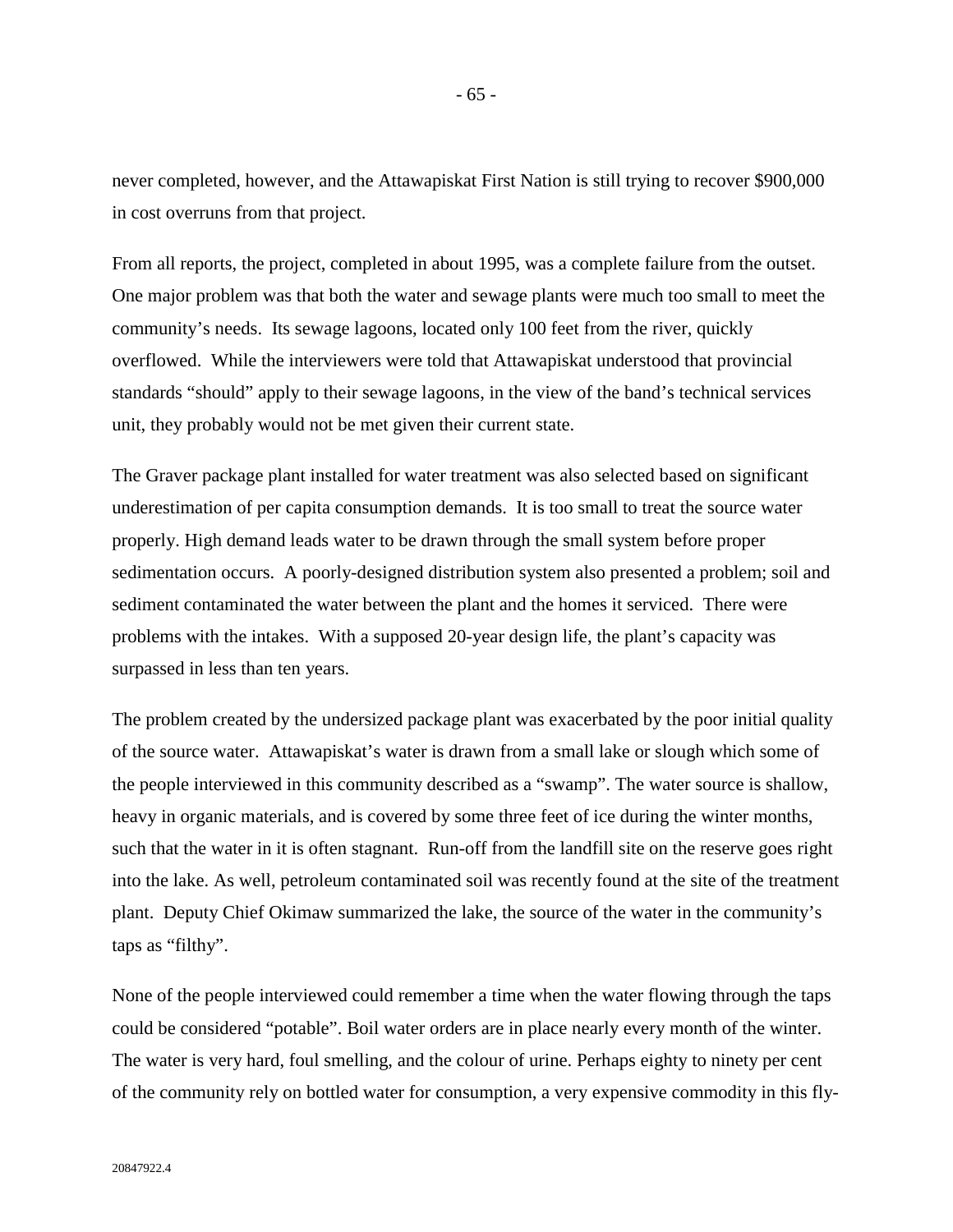in community. Others, especially Elders, gather water directly from the Attawapiskat River. This creates problems of its own, since water from the river is prone to *giardia* contamination and should not be consumed unless it is first boiled.

Chief Gull could not definitely say that community members have ever become ill from the water, but suggested that he had heard of cases of diarrhoea which, without knowing the cause, could have been linked with poor water quality. Moreover, the consensus of the persons who were interviewed from the community was that fewer people were likely to become ill from Attawapiskat's communal water for the simple reason that no one actually drinks what flows from the taps.

Barely five years after the last project that was supposed to provide drinking water for Attawapiskat, another federally-funded water treatment project is currently being undertaken by Attawapiskat First Nation and DIAND. Deputy Chief Okimaw related to us that she had to lobby vigorously on the water quality issue to get the attention of Indian Affairs and Health Canada, eventually resorting to "taking a jar of putrid water" to the funding authority to show them what flowed through the community's taps.

Unfortunately, while DIAND has now been convinced of the need for more capital improvements to ameliorate Attawapiskat's drinking water situation, the funding of a new water project came at a considerable social cost to the community. No new money was allocated to the project; instead \$9.5 million in funding has been reallocated by DIAND away from money that had been earmarked for the construction of housing. Chief Gull advised that housing is in desperately short supply in Attawapiskat, with perhaps 121 families without their own homes. There are only about 300 homes in this community of 1700.

Initially, the federal plan was to simply provide further upgrades to the original water treatment plant. The discovery of contaminated soil on the site of the plant, however, led to the current plan to construct a new plant a few blocks from the current site.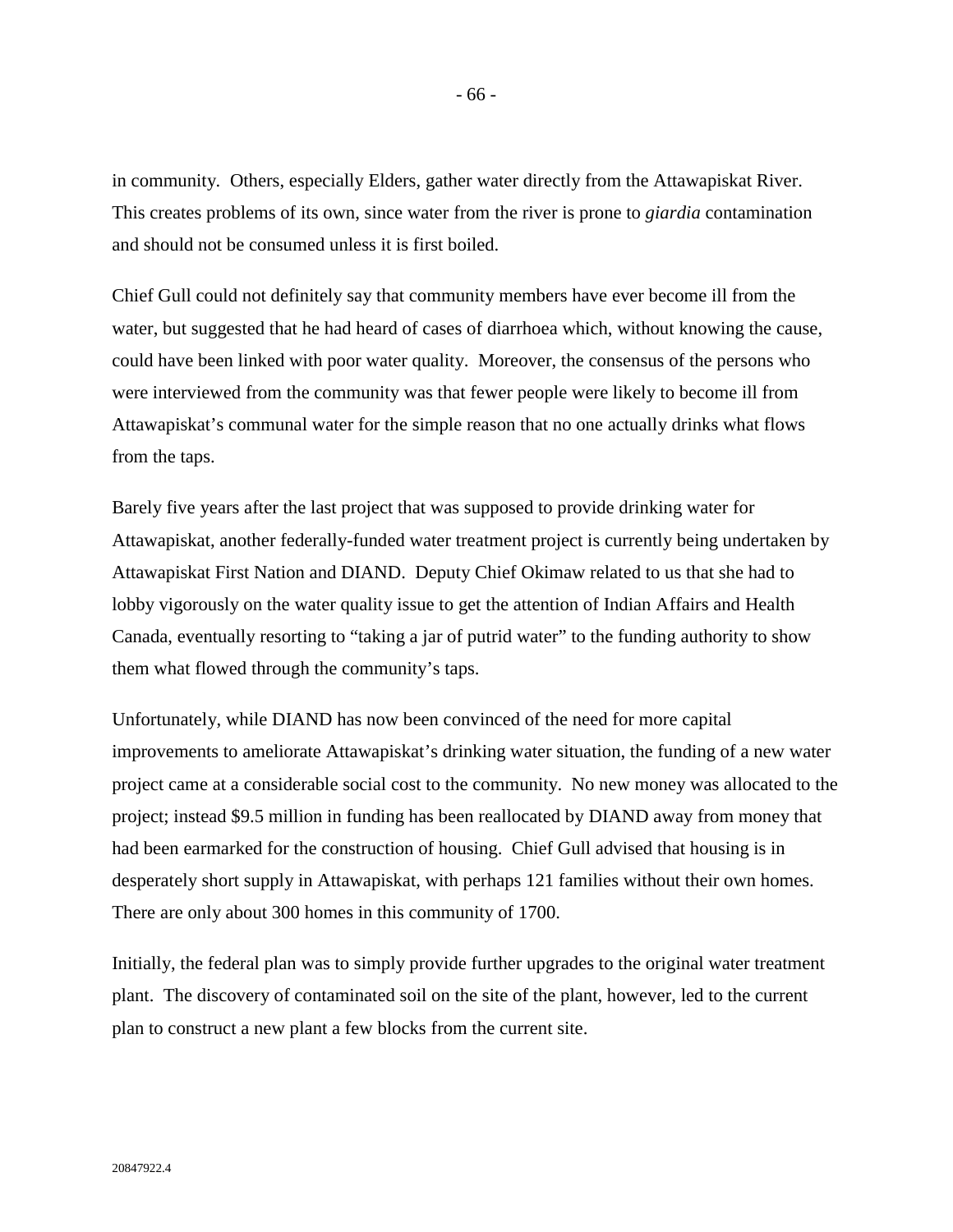An interim water supply has been provided to Attawapiskat by installing "Culligan units"- small reverse osmosis systems - at the hospital, school and on site at the water treatment plant. These provide better water than that which comes from the tap, but forces community members to fill containers and carry water to their homes from the plant for their drinking and cooking needs.

Chief Gull suggested that there was a systemic problem with DIAND's approach to funding capital projects which always leads to an inferior final product. Although the First Nation pays engineers to commission preliminary studies and to design projects to provincial or EPA (U.S.) standards, when it comes time to build a plant, DIAND's minimum level of service standards force bands without other resources to draw upon to cut corners and build substandard plants. The level of service standard calling for a capacity of 180 litres per person per day was given as an example of an unrealistic assumption which was a factors in the failure of the current Attawapiskat treatment plant. Provincial facilities are built to more than double this per capita capacity. Chief Gull considered it insulting that DIAND would assume that the daily needs of First Nation people could be met with less than half of what is considered standard in other communities.

DIAND capital funding policy dictates that rather than an appropriate site-specific design, the First Nation gets the cheapest model on the market. Rather than hiring the consultant offering the best project design, the First Nation is forced to award the contract to the firm submitting the lowest bid. Design is driven exclusively by budget, not by water quality standards and good engineering principles.

#### **Operations**

The Chief spoke highly of his water treatment plant operators and their level of commitment to their jobs under trying conditions. He suggested that the training support available from DIAND was inadequate, however. For example, a 16-week Northern College program once offered to the operators was taught by a plumber and didn't focus on any of the knowledge and skills the operators actually needs.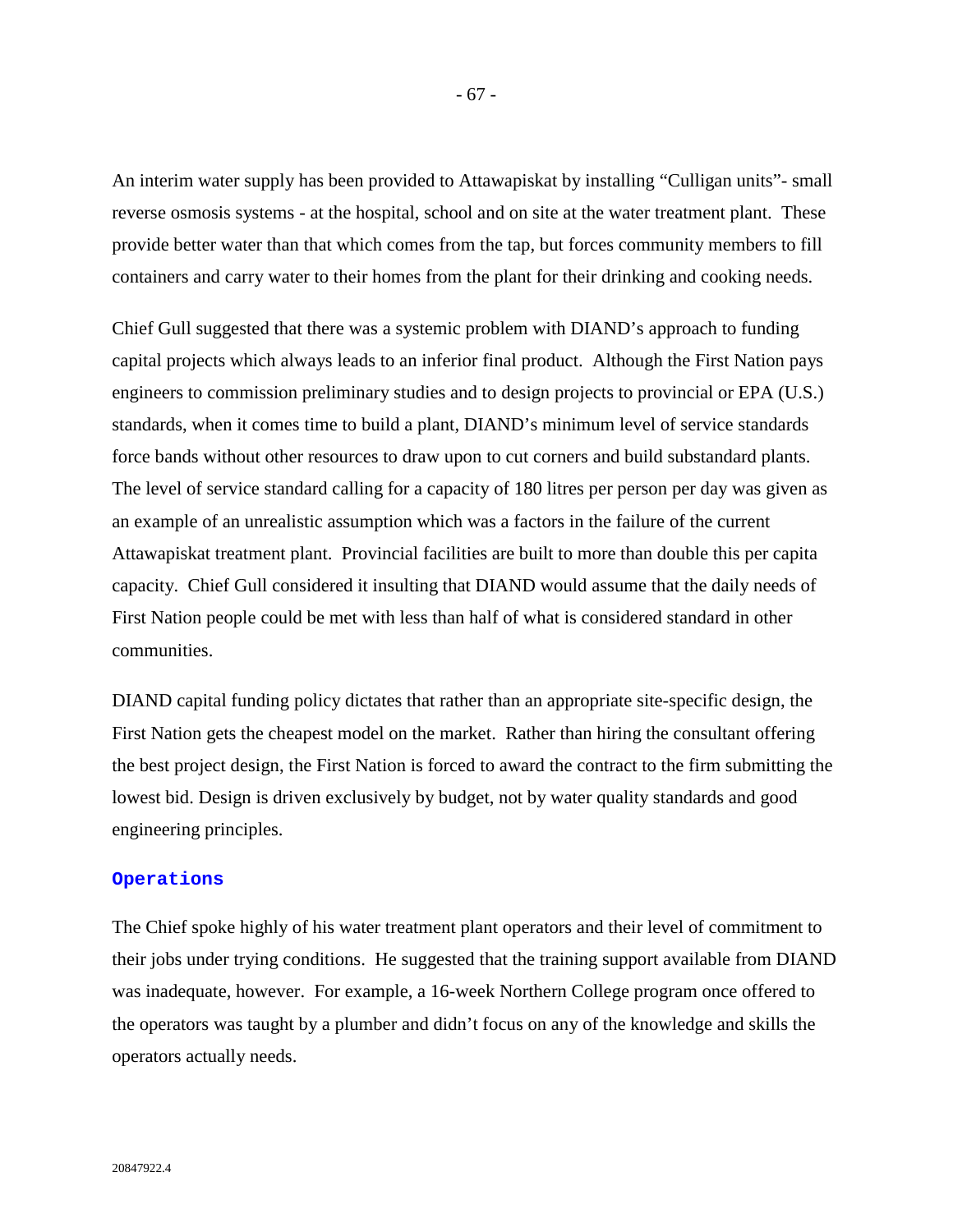Attawapiskat's three operators are not certified for the plant, nor do they have the option of participating in the Circuit Rider Training Program, given that the community's James Bay location is beyond the service area of that program.

Attawapiskat is heavily dependent on the federal funding it receives for capital projects, as it has a 80-85% rate of unemployment coupled with a high cost of living which make it impossible to fund capital projects without significant assistance. The poverty level in the community also has a detrimental effect on its ability to provide for operation and maintenance of water treatment facilities. Although the federal operations and maintenance (O&M) directive assumes that user fees will supplement the modest operating grant provided by DIAND, in Attawapiskat, only the school, hospital, nurse's residence and a few businesses can regularly pay user fees for water. In this remote northern community, the Chief and Council feel that they simply cannot demand that community members pay for the (poor quality) water they get from their taps when that money is needed for heating and food. Moreover, the level of funding for O&M would be inadequate, even if collection of user fees were feasible; in this community where hydro costs 89 cents per kilowatt hour, most of the O&M dollars for the water plant are spent on electricity.

Chief Gull indicated that Attawapiskat would welcome opportunities to further its own economic development and to become more prosperous and self-sufficient. The community's current economic reality is, however, that its health and well-being is heavily dependent on levels of federal funding. Current levels of O&M funding are inadequate to ensure clean and reliable drinking water.

In the view of the Chief, the federal government's fiduciary responsibility to aboriginal peoples requires a commitment to ensuring that the people of Attawapiskat can access tap water that is "no less drinkable than water flowing out of a tap in Toronto". He indicated that the highest provincial standards should be implemented to achieve this result.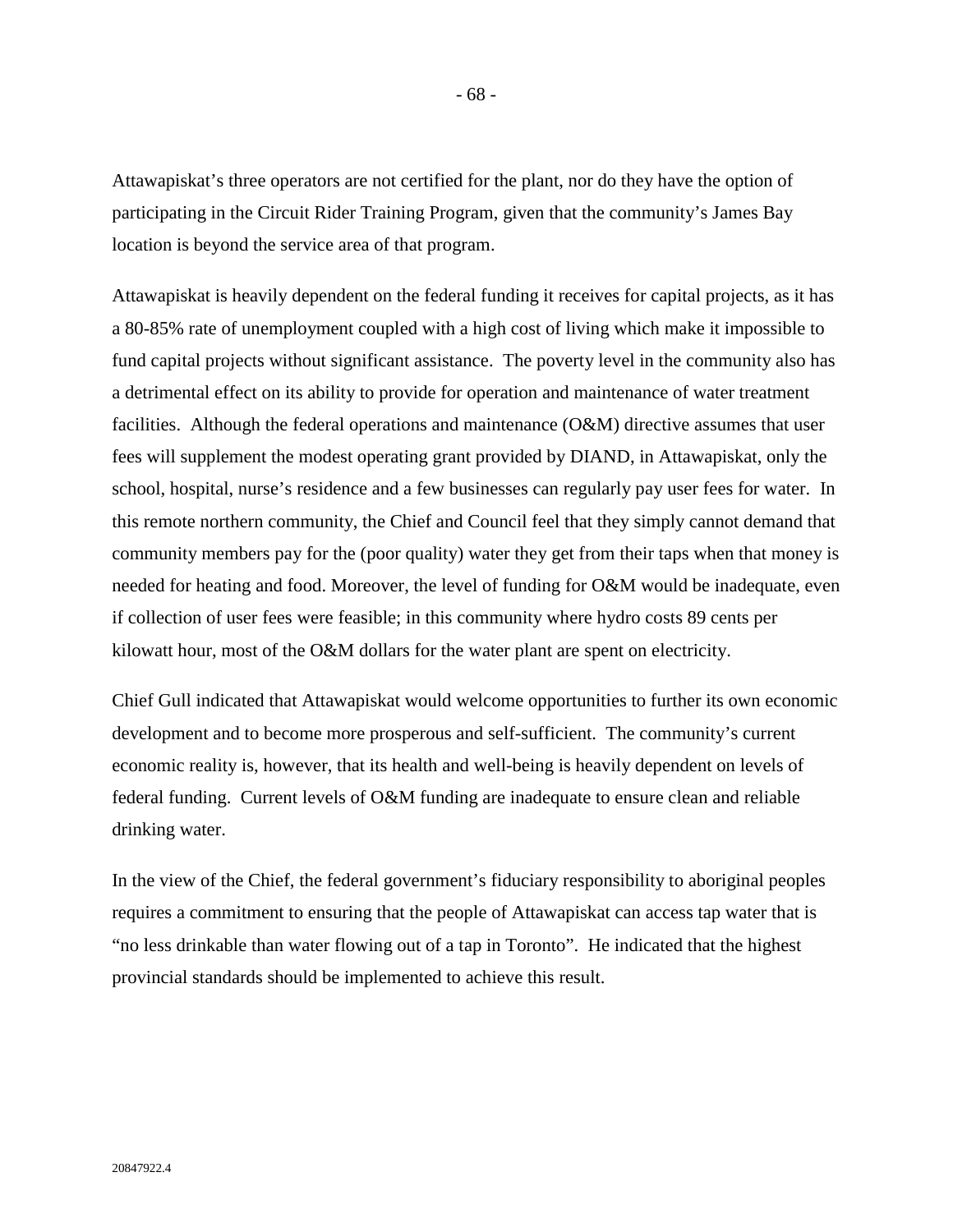#### **CASE STUDY #2: BEAUSOLEIL FIRST NATION**

**Based on Interviews With: Kelvin Jamieson, P. Eng., Technical Services Advisor, Ogemawahj Tribal Council; Rick Monague (Operator) and Dale (Joe) Monague (Operator)** 

# **Size and Location of First Nation**

Beausoleil First Nation, located on Georgian Bay approximately 16 kilometres west of Midland, Ontario, has a population of approximately 700. About 650 people live on the island (Christian Island) with about 11 homes located on the mainland at Cedar Point.

### **Infrastructure**

Ninety-eight percent are of those living on the island are on a new water system which became operational on November 6, 2000. The remainder rely on private wells. All of the First Nation's residents rely on private septic systems; there is no communal sewage system for this community. Based on projected long-term growth of this community, a communal system might be needed within approximately 12 years.

Beausoleil First Nation has a good level of confidence in its water supply after the installation of the ZeeWeed immersed membrane water purification plant which came on line on November 6, 2000. The new plant was funded through DIAND capital funding and is designed to meet the most stringent drinking water quality regulations.

Before coming on-line, however, Christian Island was served by 19 pump houses that simply provided raw ground water to homes on the island. There was no formal operator or budget for repair of these pump houses. Rick Monague, one of the two operators currently employed by the First Nation, maintained the system by himself without training and on a volunteer basis "because no one else was there to do it".

Health Canada identified the water quality from the original ground water source as poor because of sodium and aluminium exceeding allowable levels under the *Canadian Drinking Water Guidelines*. It nevertheless took some 14 years from the first discovery of these water quality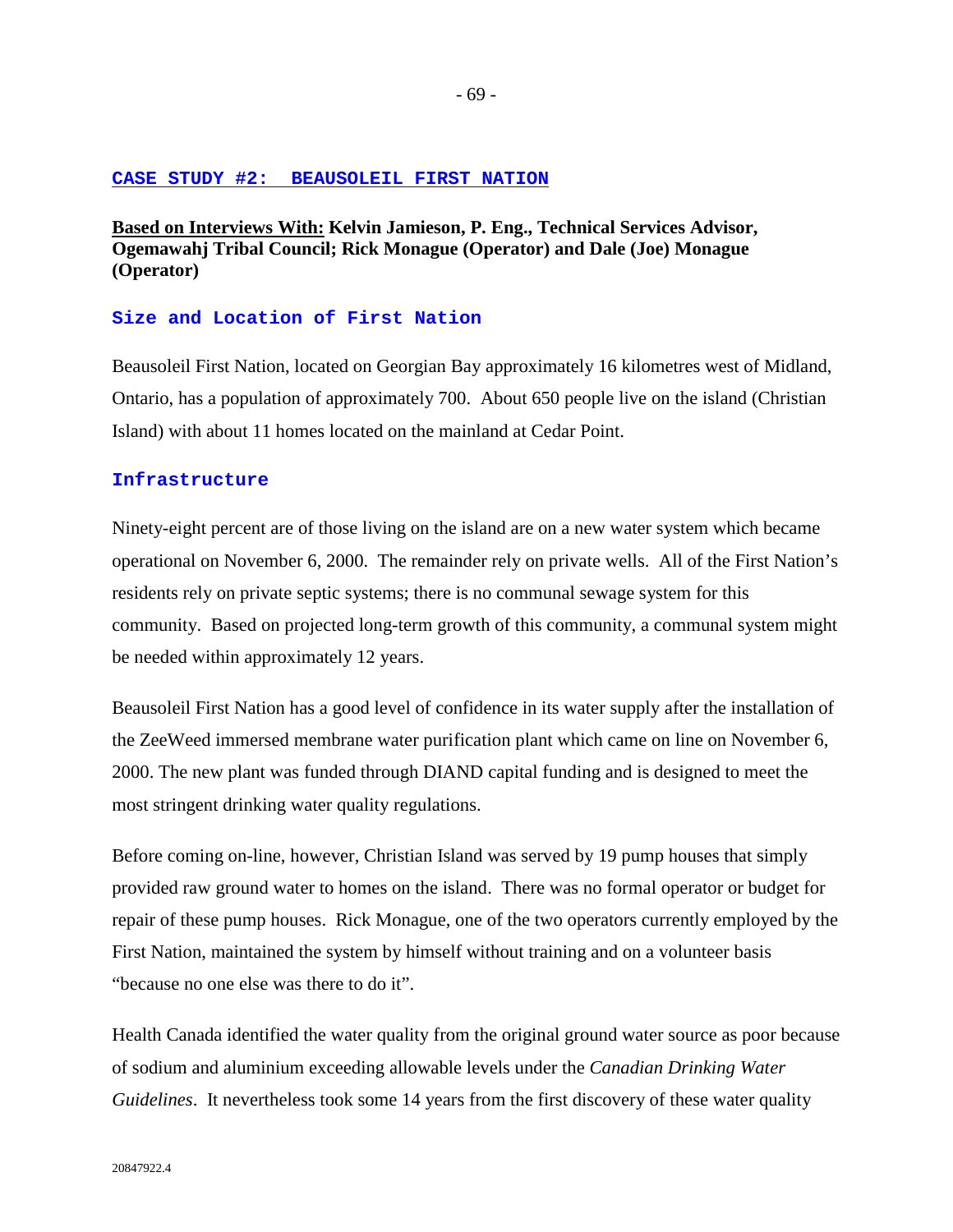results before the necessary studies, funding approvals and construction were completed and an operational water treatment facility was brought to Christian Island. Kelvin Jamieson, from his experience as a tribal council engineer assisting several First Nation communities in the Georgian Bay area, suggested that the Christian Island project actually moved relatively quickly when contrasted with other capital infrastructure projects funded by Indian Affairs. Once it was selected for capital funding, the project itself moved from the planning study stage in 1995/96 through to completion in late 2000.

While Beausoleil ultimately obtained a state-of-the-art facility, the First Nation was met with continuous resistance from DIAND to spending money. DIAND's first response to Beausoleil's request for funding for a water treatment facility was that the community should instead fix the pump-houses with the band's "minor capital" fund. Not until extensive documentation of water quality problems with impacts on human health was presented were more significant monetary commitments even considered. A conventional plant was the only option DIAND was initially willing to contemplate, until a *cryptosporidium* scare in nearby Collingwood in the early 1990's provided compelling evidence that conventional treatment would be inadequate.

#### **Operations**

Although its current facility is well-engineered and provides good quality water, Beausoleil First Nation does face problems in operating its plant, most notably with the level of O&M (operation and maintenance) funding it receives from DIAND. It was estimated that DIAND only provides about half of what is needed to run the plant effectively. Beausoleil First Nation Council's policy is to pay, at a Council level, the \$85 user fee that DIAND expects the First Nation's community members to contribute and has factored into its funding formula. Even after taking this into account, formula funding received for operation and maintenance still comes up about 50% short. Beausoleil "deals with" this by running its water treatment facility at a considerable deficit.

Beausoleil First Nation has about 80% unemployment and the interviewers were told that Council has a hard enough time coming up with even the \$85. per household per year it is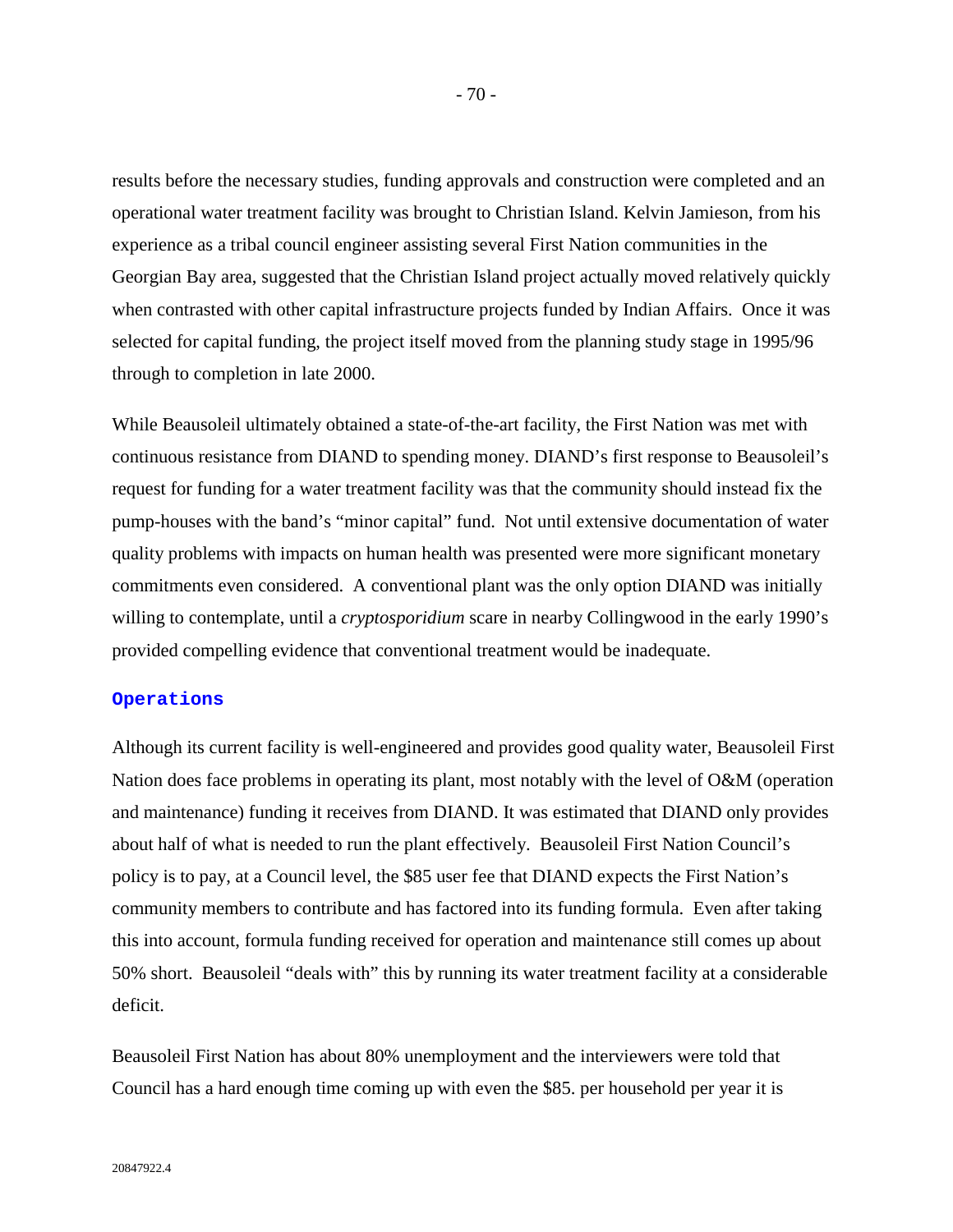expected to contribute by the user fees it is unable to charge. It cannot do more without assistance – in Jamieson's words "there is simply no squeezing blood from a stone".

There are two operators for the Christian Island water treatment plant. They are both full time and are paid based on a 40 hour work week although they are also always on call 24 hours a day, 7 days a week. According to the band's draft policy, one of these operators should be on the island and available to respond to a water treatment problem at all times. At the time of the interview, they were just beginning their training under the Circuit Rider training program and had also enrolled in MOEE programs. They were not yet provincially certified.

The operators responsible for the operation of the water treatment facility at Beausoleil First Nation are nevertheless more qualified than most First Nations operators. They have grade 11 and grade 12 education respectively, and some technical background. Both were working towards provincial certification. By way of contrast, the interviewers were told that in remote northern communities, a second or third grade education level is common and certification unheard of.

Kelvin Jamieson suggested generally that Circuit Rider training, while valuable, was not designed to deliver the full training an operator needed. In his view, an effective hands-on program would require a senior operator to be working on a daily basis with the trainees for four to six months; operators need to know more than just the *plant* - which is the focus of the Circuit Rider training program - they also need to know entire water *system* and how it works. Furthermore, all training offered to First Nations, including Circuit Rider, invariably comes after the operator is hired – this means that operators learn on the job with other people's health on the line. While Circuit Rider was viewed as useful in helping operators to develop routines for operations and maintenance, it was still just a "stop gap measure" and not good enough to secure a safe water supply.

## **Views on Standards and Policies**

Notwithstanding policy documents suggesting a federal commitment to "highest standards", the interviewers were told DIAND does not enforce any real standards with respect to First Nations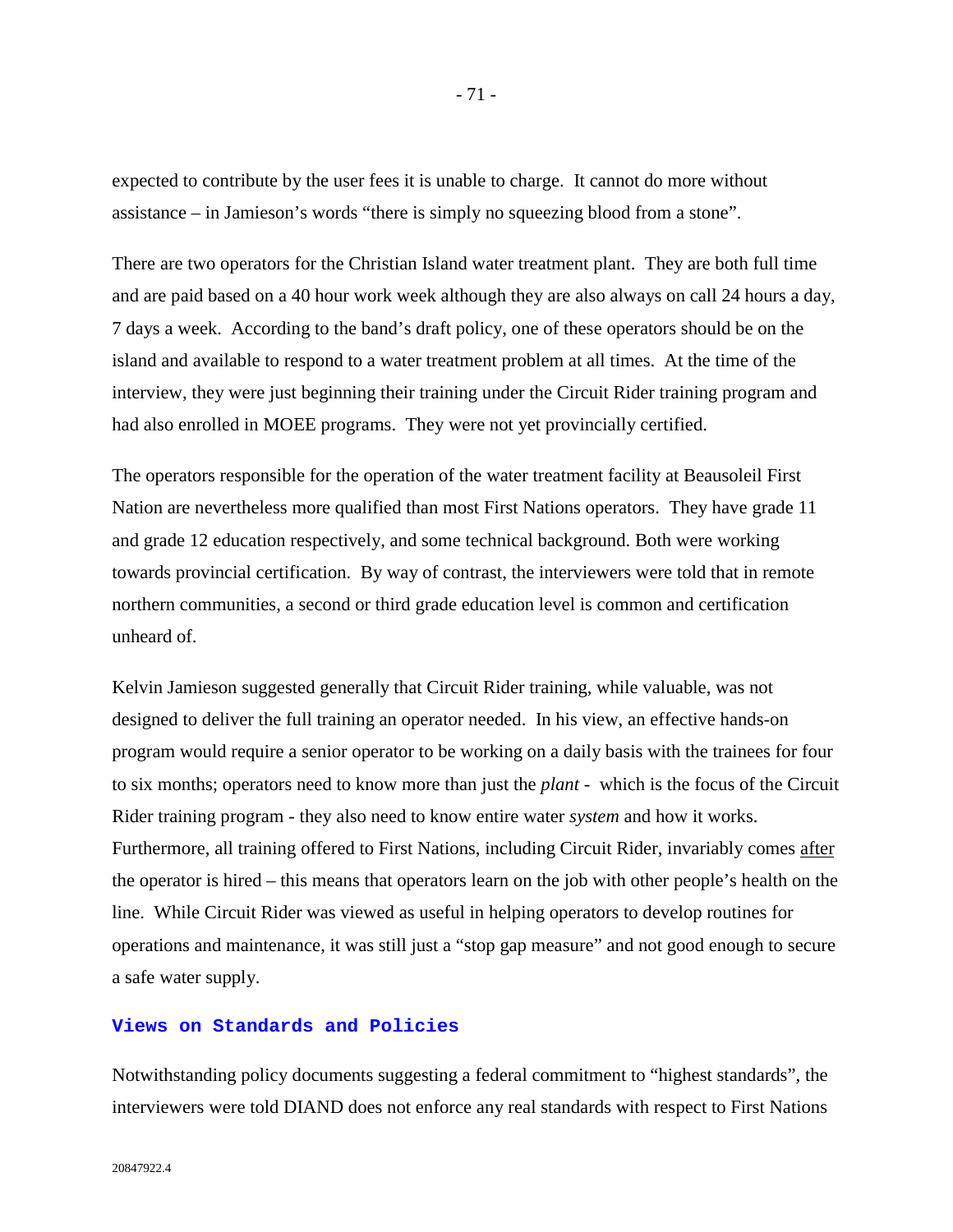water treatment plants. There is no capacity within the federal system to check whether proper operations and maintenance are being carried out, whether standards are being met, or whether the needs of First Nations are covered by the levels of funding provided by DIAND. As an example, there was no federal or provincial inspection of the water treatment plant on Christian Island before it came on line.

In terms of water testing, the interviewers were told that there was biannual testing of the well water; the community health representative collected water results every two weeks and that the Christian Island water treatment plant was set up for on site testing. By testing on site, which is unusual, Beausoleil effectively assumed part of Health Canada's mandate.

Health Canada, which still does some water testing, reports to the community but not to the funding agency. Its mandate is unduly restrictive - environmental health officers focus on bacteria levels at the plant and ignore the effectiveness of treatment at the end of the line, which is where it is most important. Health Canada also does not test raw water which means that they do not generate data that is of assistance in determining what might be necessary in a new plant design. Finally, Health Canada's hesitancy to provide any advice to First Nations is a problem, as Jamieson related through an example from the experience of another First Nation which he assists as a tribal council engineer. On one occasion, Jamieson was called in after Health Canada had told Chief and Council that *e.coli* had been discovered at its day care, but had given no directions about what this meant and what the appropriate response was. When Jamieson called Health Canada asking them why they had taken no measures to address the threat, Health Canada simply responded that whether or not to shut down the water to the daycare was "a council issue" and not their job. In other words, Health Canada saw itself as a conduit of data – not of direction or advice on how that data should be acted upon.

Jamieson's view was that operation of plants should remain at the First Nation level but that there needed to be standardized terms and conditions applicable to all facilities as in the provincial system. Classification, certification, reporting and reviews of water treatment plants for compliance with clear standards, coupled with a mechanism for corrective action to be taken was needed. All of these elements were glaring omissions in the current system which leaves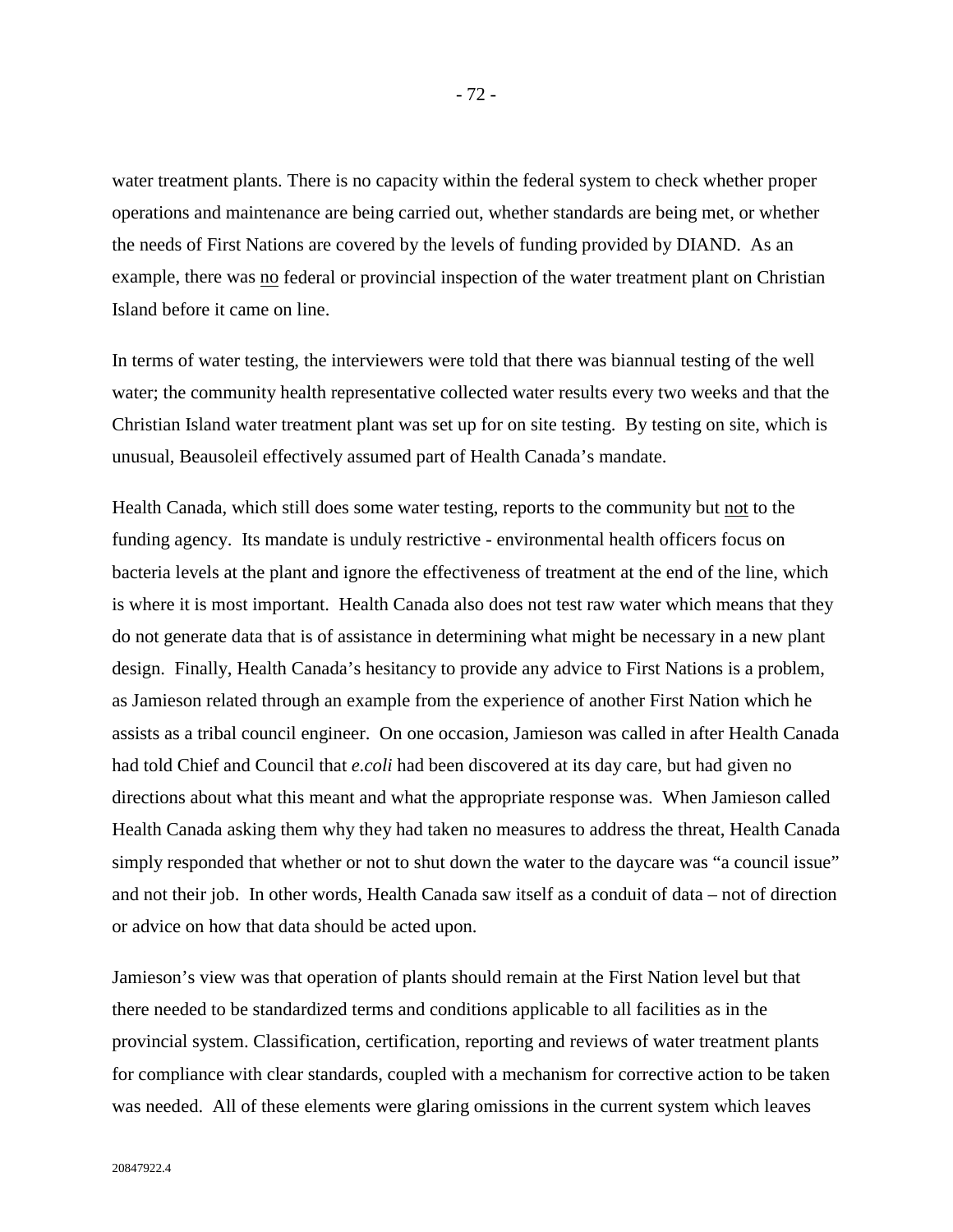each First Nation on its own to deal with training and standards, and which attaches all operations and maintenance to an inadequate dollar figure.

As a further example of the failings of the current regime, Jamieson related that one of the other First Nation members of the Ogemawahj Tribal Council had been operating a water treatment plant for eight years and had kept absolutely no records. The plant's chlorinator was turned off or had broken down, its operator had one day of training, and (in keeping with operations and maintenance levels funded by DIAND) the band had only allocated sufficient funding for the operator to spend ten hours per week to run the plant. The operator in question was clearly incompetent. The treatment plant was treated "just as a big pump house" and had fallen into a state of disrepair. In Jamieson's view, the band council was not to blame – they simply did not know what needed to be done because there are no ground rules for council to follow.

DIAND formula funding was also seen as a root cause of problems with the state of water treatment in First Nation community, because funding levels assume that the job of a water treatment plant operator is a part time job for one person. Beausoleil has two operator requirement built into its own policy, and Jamieson suggested that this was a minimum necessity for safe operation of the plant. Some jobs require two persons for safety reasons - for example cleaning out a reservoir (which is a confined space). Moreover, neglect of operations and maintenance issues wastes resources. Inadequate operation and maintenance funding and the inadequate systems in place to monitor water treatment plants may be the reason why plants only last eight to ten years in my First Nations when they should last much longer.

### **CASE STUDY #3: SANDY LAKE FIRST NATION**

## **Based on Interviews With: Deputy Chief Harry Meekis, Joseph C. Meekis (Executive Director/Project Manager), Barbara Fiddler (Band Administrator) and Derek Mosketaywenene (Water Plant Operator)**

## **Size and Location of First Nation**

The community of Sandy Lake First Nation is located in northwestern Ontario near the Manitoba border. It is classified geographically as remote with special access (Zone No. 4, Public Works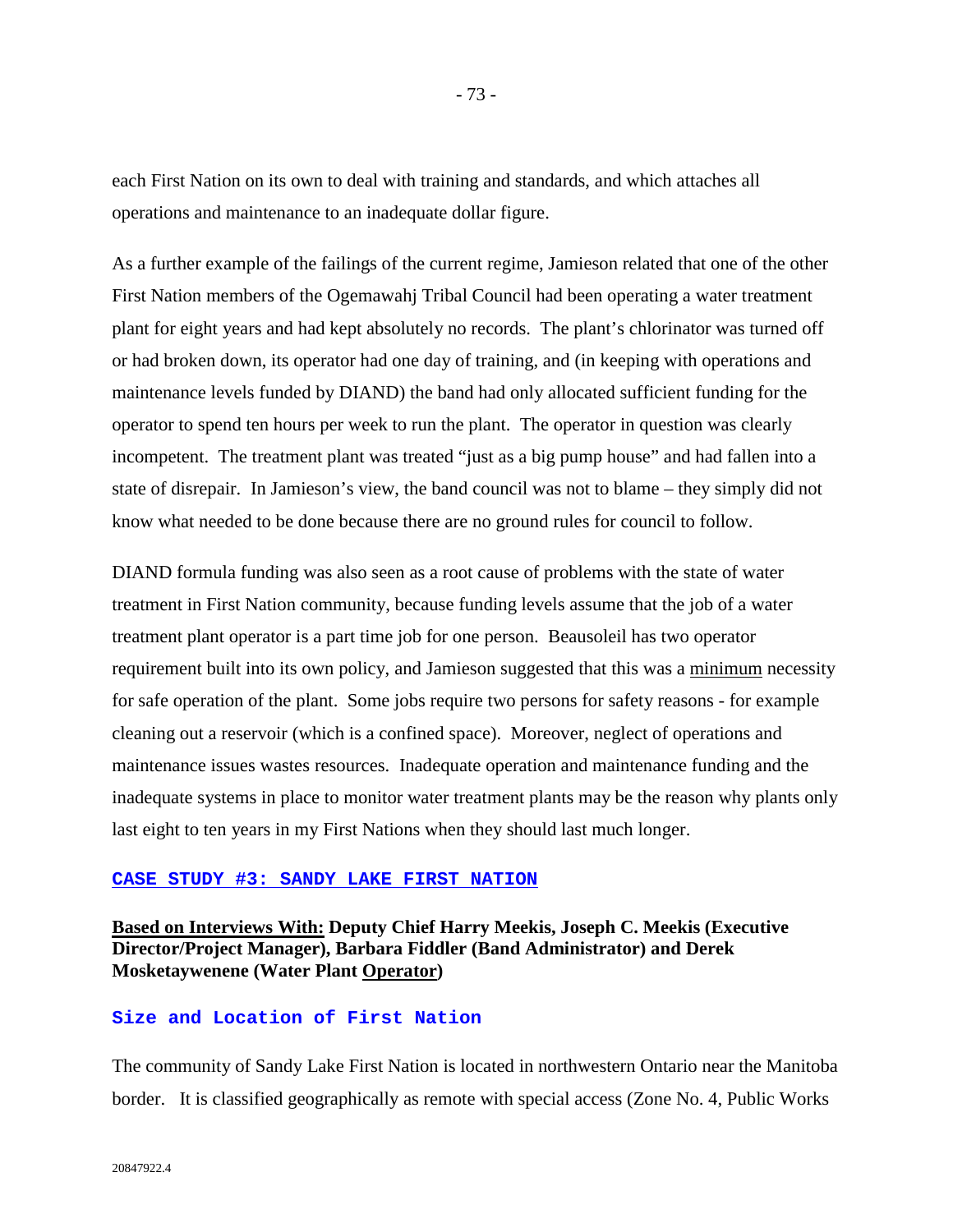Canada cost reference manual). The nearest large commercial centre is the City of Winnipeg, which is located approximately 400 kilometers southwest. Goods and services are may be brought into the community only by air except for during one month each winter when conditions allow for access by a "winter road". DIAND lists the total registered population in Sandy Lake is approximately 2,071 (DIAND, November 2000).

### **Water and Sewage Infrastructure**

Approximately 80% of the homes are connected to the water and sewer pipe systems. Non-residential users of the communal water treatment plant include two schools, 21 "teacherage" (teacher's residences), a nursing centre and nurse's residences, a Northern Store, a learning centre, a training centre, and the administration building.

The water distribution system (WDS) is designed to provide drinking water and minimum fire protection.

Water for the community is drawn from Severn River, which flows to Hudson Bay. The intake pipeline, which is 250 mm in diameter high density polyethylene pipe supplies raw water to a treatment plant. The intake structure consists of stainless steel slots, which are 2 mm in diameter with slot velocity of approximately 0.43 ft. per second. The intake is designed to draw water from the river by gravity. Its capacity is estimated to be 800 imperial gallons per minute. The raw water is high in natural organic material, which causes high colour.

The water treatment plant consists is one package Ecodyne Graver monoplant. This type of plant is known as a conventional package plant, which requires chemicals to remove particulate matter and chlorine to kill pathogens such as *e. coli.* It is not capable of killing protozoa cysts such as *cryptosporidium* and *giardia*.

While from a community perspective water quality problems were not considered an issue, the interviewers were informed that capacity was a concern, as the plant was not producing to its capacity of approximately 250 U.S. gallons per minute. The reasons for this were partly lack of poor mixing of chemicals, lack of optimization and inherent design features which make it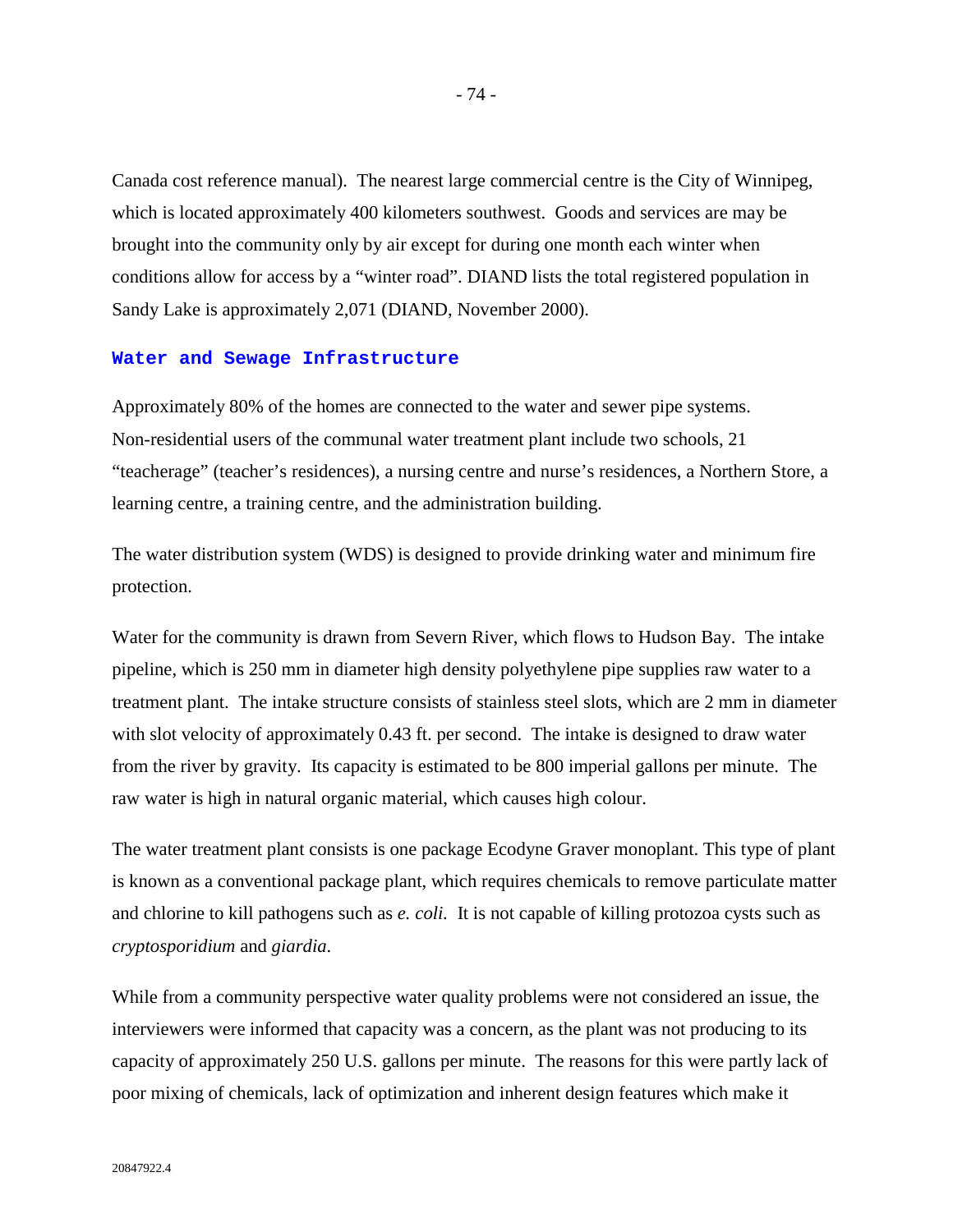difficult to produce water at high rates. The filter backwash cannot be easily optimized to expand the filter media, there is a lack of an opportunity to filter to waste after each backwash cycle, and there is lack of redundancy regarding filters and backwash pumps.

Mr. Mosketaywenene, the plant operator advised that he was conducting jar testing to optimize the chemical addition. However, Mr. Mosketaywenene determined that the constraint to produce sufficient water and achieve clarification of the water required a mixing mechanism in front of the flocculation tanks. Both Joe Meekis and the plant operator expressed interest in undertake further optimization studies in order to determine the performance of the plant, although there is no current funding to do so.

During the site visit, it was observed that there was no documentation to indicate that the quality of water from the source and up to the point where it enters the WDS was being monitored, in terms of bacteria, taste, colour, pH and residual chlorine. It was also noted that Health Canada's role was not well understood by the First Nation.

### **Operations**

From a community perspective, operation and maintenance costs and processes were the primary issue with respect to water treatment. Sandy Lake First Nation is dependent on a one-month window each year where conditions are such that goods can be brought in by an "ice road". The First Nation attempts brings in all of the chemicals needed for the operation of the water treatment plant during this month. However, if there is unforeseen inclement weather, or if the First Nation miscalculates its annual needs, it becomes extremely difficult to obtain the needed chemicals. Transportation by air is exponentially more expensive than road transportation

Barbara Fiddler advised that there is an approximately \$125,000 annual discrepancy between levels of DIAND formula funding for O&M and the actual cost of running the water plant because DIAND's cost manuals are not in line with actual costs, particularly those incurred by remote communities. Sandy Lake has passed a resolution which would implement the \$85 user fee set by DIAND as the expected contribution by the First Nation to the cost of operating a water treatment plant. However, even if all fees could be collected, this would only provide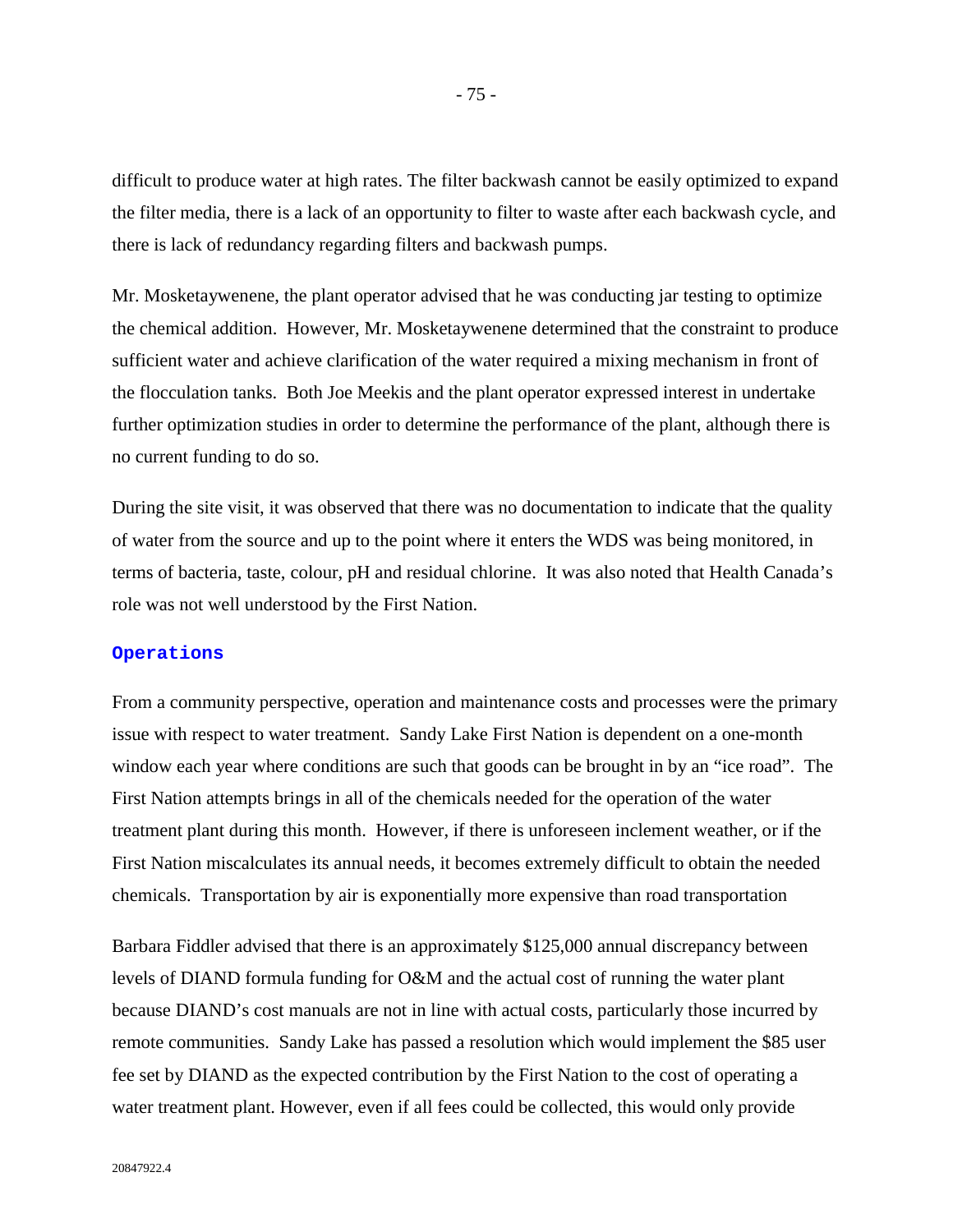\$40,000 in additional resources and Sandy Lake First Nation would continue to suffer a shortfall of \$85,000/year.

Sandy Lake has tried to address the issue of its O&M costs with DIAND, but that such efforts have been consistently futile. The First Nation is always asked for more proof of the disparity between actual and projected costs but no results ever seem to materialize. A standard response to Sandy Lake's concerns about the inherently higher cost of operating a plant in a remote community like Sandy Lake is that this is addressed by a "remoteness factor" in the general funding formula. However, to the knowledge of the Sandy Lake community, no remote First Nation has ever been consulted on how this remoteness factor should be calculated. As a formula, it provides no flexibility to respond to exceptional circumstances such as a winter when the ice road cannot be used or a sharp rise in fuel costs.

An additional operational issue identified as one of concern to Sandy Lake First Nation was training – not only for hands on instruction on the operation of the plant but in management issues like budgeting under the unpredictable weather conditions that this First Nation operates under. The interviewers were told the if operators or administrators had a better sense of what was needed in order to operate the plant, more appropriate planning could be done in advance and exorbitantly high air transportation costs could be minimized.

The operators of the Sandy Lake treatment plant, of which there are two full time persons working Monday to Friday (and on a "as needed basis" on the weekend, if for example, there is a water shortage) have not been formally trained. After the plant was built, some trainers did come in from a private firm of contractors formerly affiliated with the Ministry of Natural Resources to provide training for "a few weeks here and there" over a year-long span. The hands on training provided was considered invaluable, but there has been operator turnover since that time. More training would be very much desired; if funding were available formal provincial certification would be the favoured route. Sandy Lake would also like to increase the number of operators so that trained people were available for backup. With the existing shortfall on the operation and maintenance front, however, neither increasing operators or seeking formal training was seen as possible, although enrolment in Circuit Rider Training might be considered.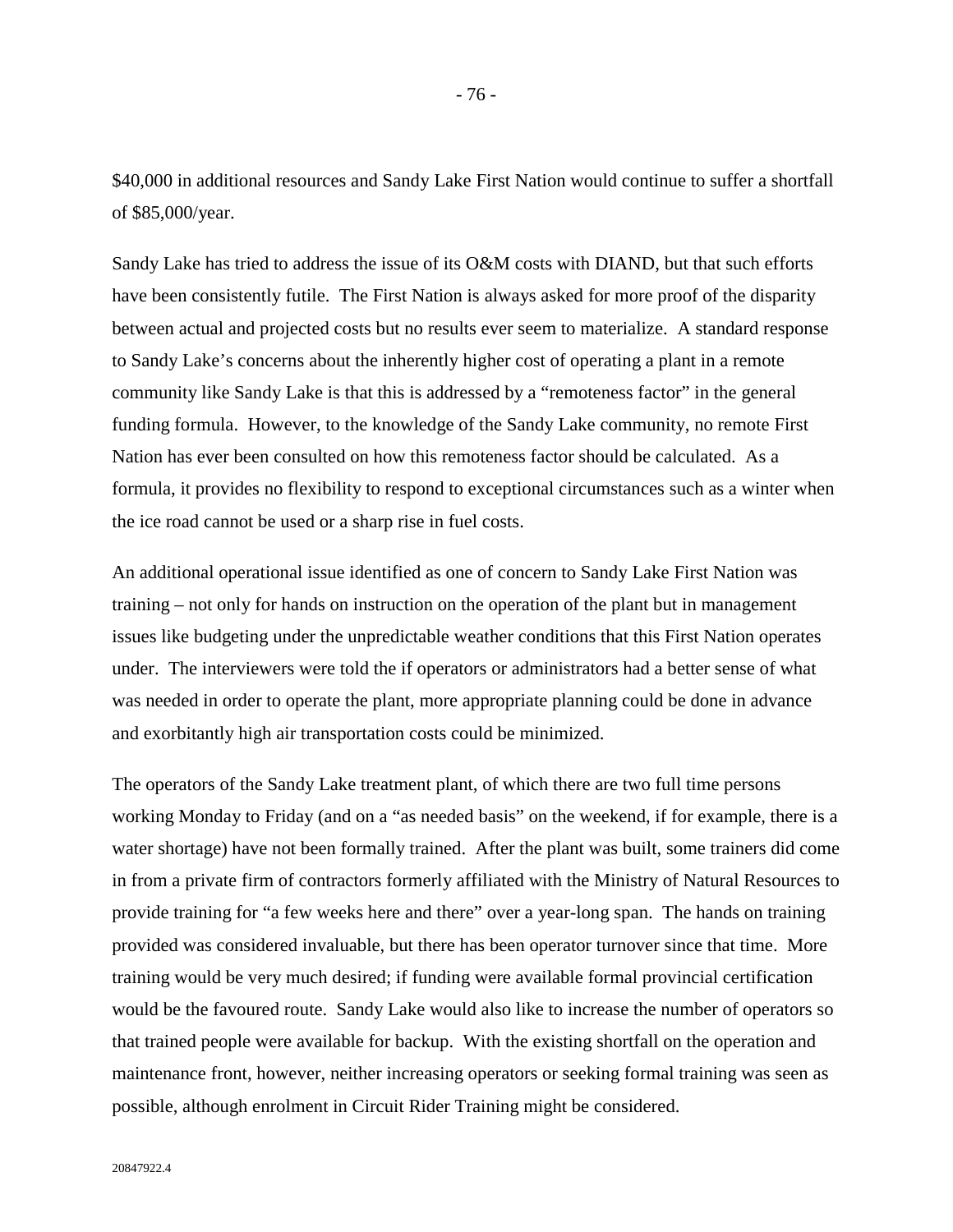### **Views on Standards and Policies**

Although there is no current or planned water or sewage treatment project in Sandy Lake, the First Nation is going through a design-build capital plan in connection with the construction of a new school. Interviewers were told that this process is considered better than the slow expensive course that capital funding usually follows. It was suggested that a similar approach to water treatment funding would be an improvement; i.e., a single contractor would be employed to both design and build the plant, thereby losing the inefficiencies and other problems related with having preliminary and effective approval stages separately funded and staffed.

Streamlining any capital approval process was viewed as particularly important by Sandy Lake because of the remoteness of the community. Unless the February/March window of opportunity for using the ice road is capitalized upon, a project can be delayed for an entire year waiting for that window of opportunity to open again. This was cited as another example of how the unique circumstances of remote northern communities required special consideration by the funding authority.

#### **CASE STUDY #4: SIX NATIONS OF THE GRAND RIVER TERRITORY**

### **Based on Interview With: Dayle Bomberry (Director, Public Works)**

#### **Size and Location of the First Nation**

The Six Nations of the Grand River First Nation occupies the Six Nations and Glebe Farm Reserves which are located 8 km southeast of Brantford and on the north shore of the Grand River southeast of Brantford. The population living on-reserve is approximately 10,000.

### **Infrastructure**

The Six Nations communal water treatment and distribution system draws water from the Grand River. Three submersible pumps and a 200mm diameter high density polyethylene intake pipe supply raw water to the treatment plant located approximately 300 metres from the water intake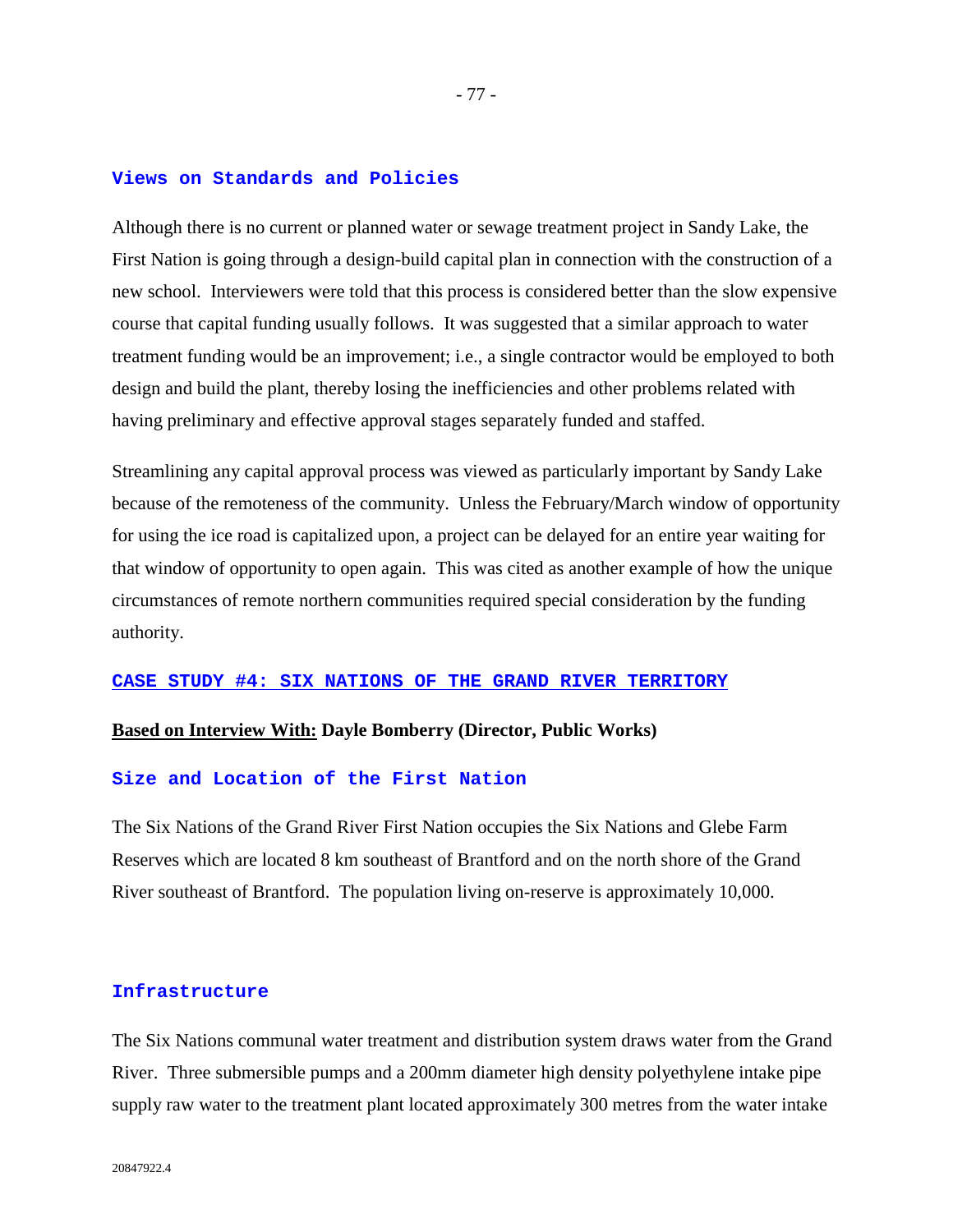structure. The communal system primarily serves the Ohsweken village. Users include schools, a shopping and services plaza, businesses, an arena and about 1,500 homes. About 25% of the community gets water from the communal system either in their residences or by virtue of attending work or school in the village. Those Six Nations residents who live too far from town to be on the communal system rely on wells on cisterns for their water needs.

The water treatment system consists of two package Ecodyne monoplant water treatment units. The design was taken off the market approximately two years after it was purchased by the community. As a conventional package plant, it requires chemicals to remove particulate matter and chlorine to kill pathogens such as *E-coli*. Its filters require back washing at regular intervals and is designed in such a way that continuous monitoring of turbidity from each filter compartment is impossible. The plant is not capable of killing protozoa cysts such as *giardia*  and *cryptosporidium* and is not capable of meeting current and anticipated water quality standards. Dayle Bomberry related that in addition to its age and obsolescence, the design has known safety hazards. Six Nations is currently in the process of commissioning a study for a new treatment plant to replace this system. Six Nations would like to expand its service area, but as the existing system is outdated and at its maximum capacity, this is not currently possible.

Technically adequate facilities are of concern as the Ohsweken water treatment plant is one of the last to take water from the Grand River (being downstream from other communities such as Brantford) and is the intake is located at a point in the river where clay and silt are a consideration. As well, while the First Nation's regular testing of its water confirms that the water is currently safe for consumption, as with any surface water source, the potential for protozoa is always present.

The community also has a three cell lagoon sewage system, some components of which are 35 years old. Septic services are a real problem for the Six Nations community – Bomberry related that the state of many residents' private septic systems are in a severe and potentially dangerous state of disrepair. As a stop gap measure, the First Nation's Public Works department operates a septic truck on a fee-for-service basis pumping out private septic systems and transporting the sewage to the lagoons which serve the village. The septic truck runs forty to fifty hours per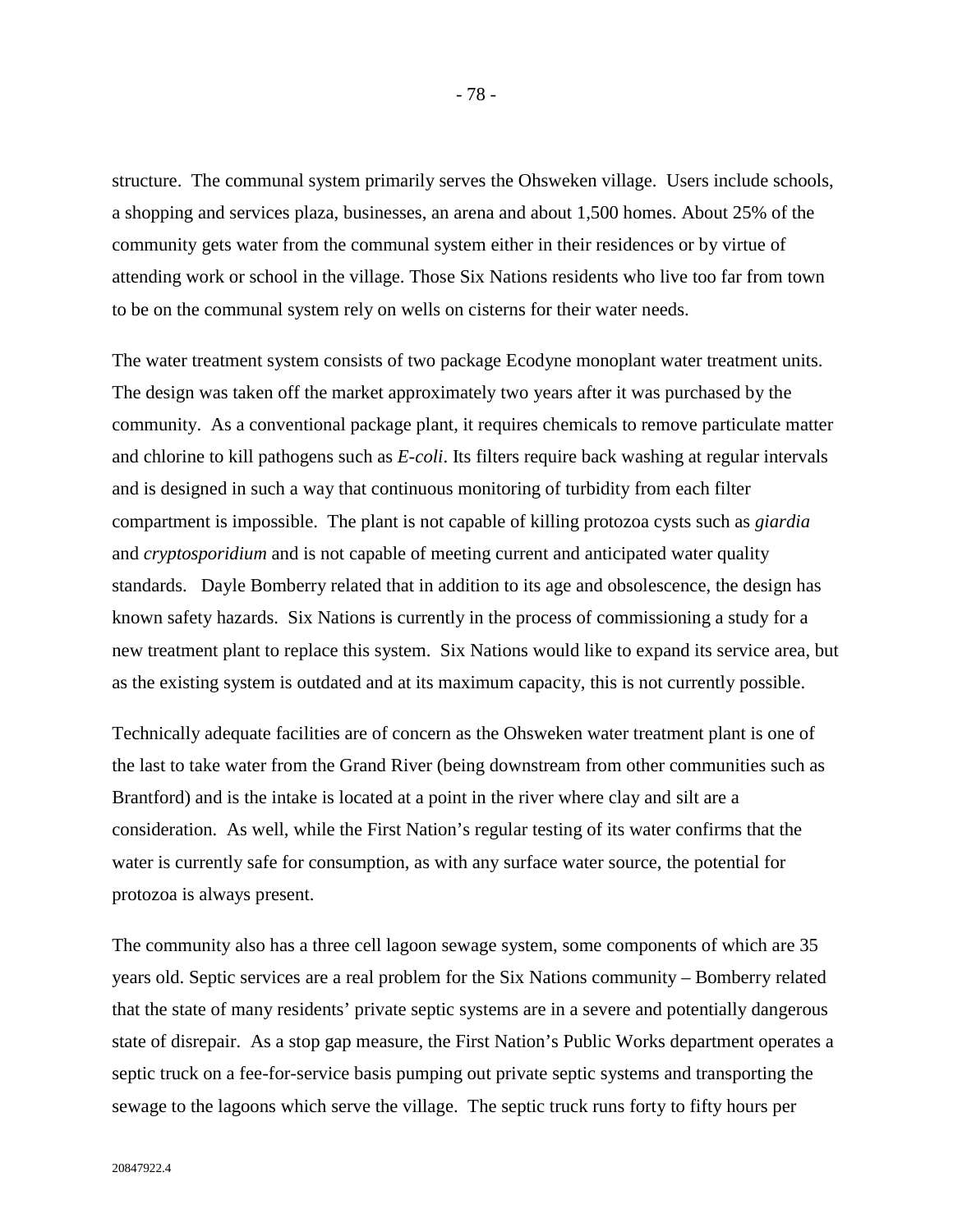week. The demand for this service ties up one Public Works employee full time and prevents the department from being able to use the employee in the capacity of a treatment plant operator where his help would be of great benefit. Bomberry estimates that two trucks running full time could barely keep up with the community's demand.

Given high demand, and the age of the system, Six Nations' sewage lagoons are approaching maximum capacity with the concomitant risk of contaminating the ground source (which is the source of drinking water for those not on the community water system).

The communal water and sewage systems have roughly the same coverage area. Although fewer residences and businesses are directly connected to the sewage system, the fact that the sewage truck picks up sewage from other locations means that, overall, more of the community is covered by the sewage plant than by the water treatment plant.

There is no backup generator at the water treatment plant, which is a concern. Another concern is that gasoline contamination has been found in the sewage lagoons.

#### **Operations**

There are two full-time operators, who are responsible for both the water treatment plant and sewage system. They work 40 hours per week and are supplemented by the septic truck driver. All work Monday to Friday. One operator has a Level I MOEE certificate and has been in his position for 21 years. The other, who has worked in Public Works at Six Nations for two years, is working towards certification.

Operation and maintenance of the sewage and water services provided in the Six Nations community is heavily dependent on DIAND funding. Other than modest user fees (a flat fee of \$20. for two months and up to 3,000 gallons plus a surcharge of \$1.99 per 1,000 gallons for additional use), there is no other funding source for this community service. Six Nations does not have a "tax base" per se, and like many First Nations has very high unemployment rates. The community currently runs a deficit of over \$100,000.00 on its operation and maintenance costs.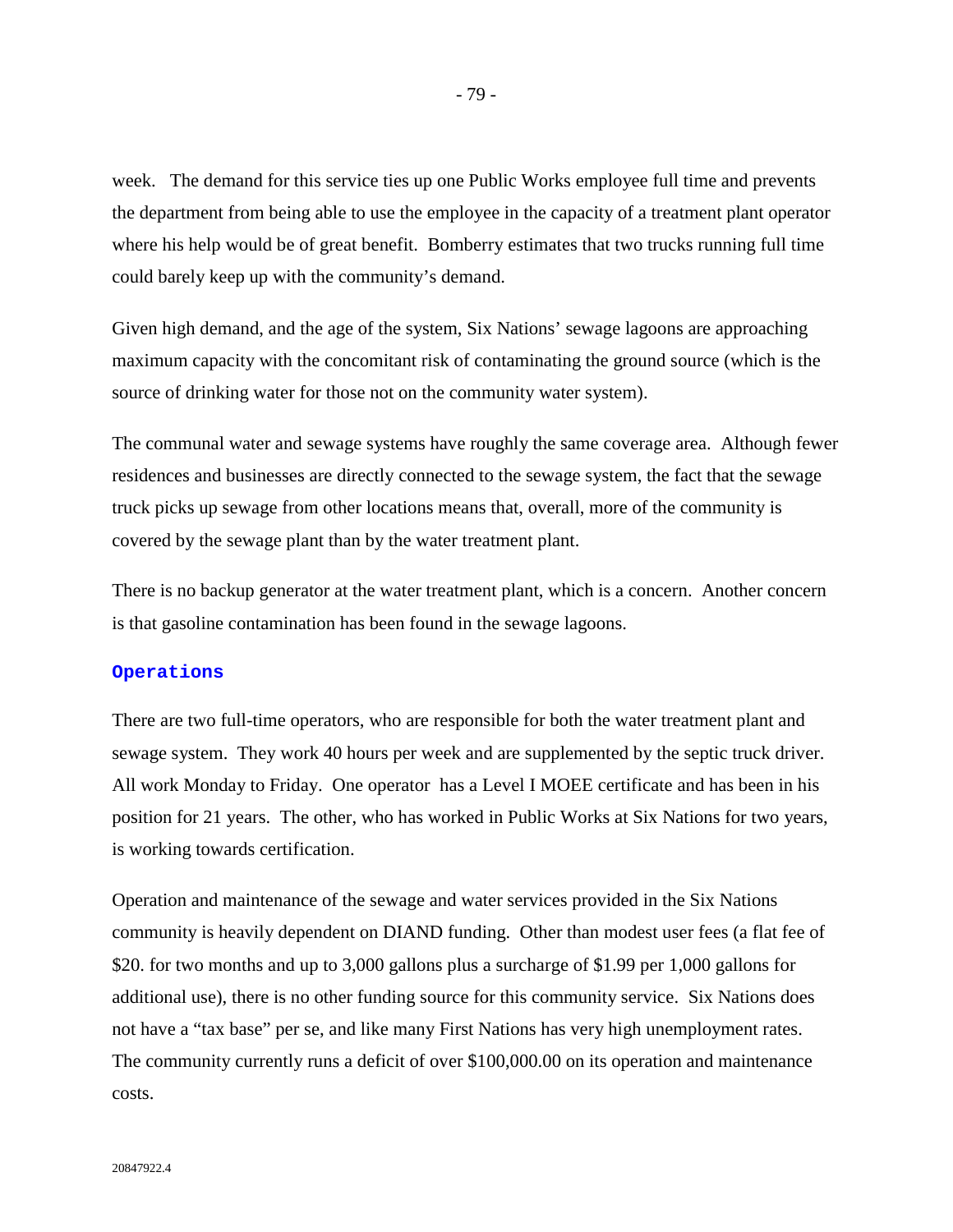Water testing is a very high internal priority for the Six Nations community because of an NDMA scare in 1993, shortly after the Hagersville tire fire, which occurred not far away. Because of this community priority, Public Works takes daily water samples for testing exceeding the provincial requirement. The samples are analyzed at a provincial health lab in Hamilton; if there is any problem, water is trucked in. While very regular testing in a provincially accredited lab provides quality assurances, Bomberry also relates that it is a strain on resources since it means that one of the operators is continually on the road delivering water samples to the lab rather than available to help with hands-on operations, to do maintenance, or to attend training.

Bomberry identified human resources and training for operators as the primary operational concerns with its water and sewage systems. The Six Nation community cannot afford for a 24 hour coverage of the water treatment plant, nor can it afford the time and financial resources to send its operators for regular training. With operators regularly delivering water samples to Hamilton, collecting sewage from private homes, and coping with the inevitable breakdowns that occur with an ageing plant, it is simply impossible to send them out for training upgrades. More staff is needed, but given that the operations and maintenance budget is already overdrawn, hiring another operator is not feasible.

## **Views on Standards and Policies**

The biggest concerns of Six Nations with its facilities are:

- 1. underfunding generally;
- 2. the age of the current system, i.e., Six Nations has to spend half the cost trying to make the old system work; and
- 3. the lack of designated and recognized training for First Nation water operators along the lines of the certification program that the province requires for its operators.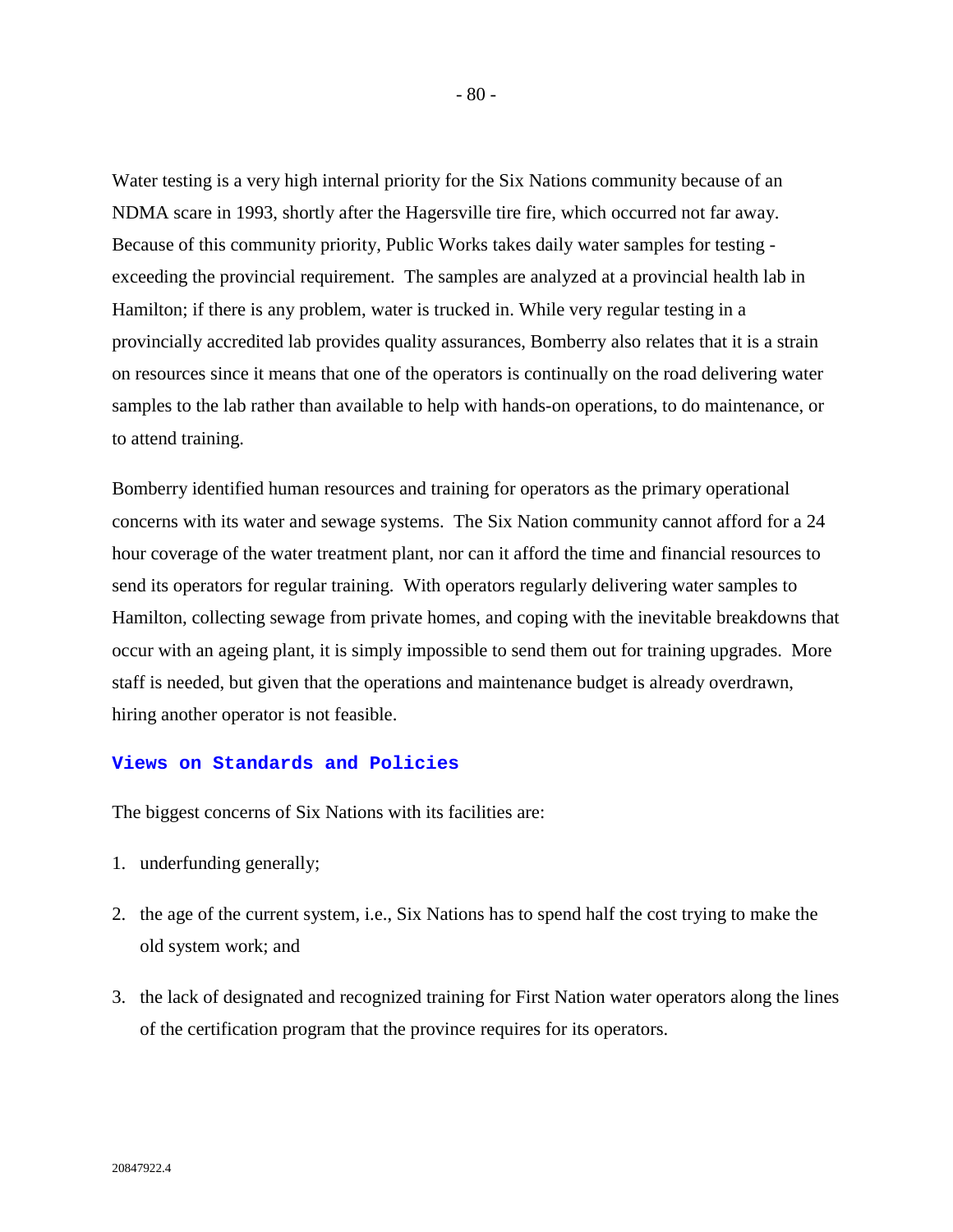All three are closely tied to DIAND policies on major capital and operations and maintenance funding.

In terms of major capital, Bomberry related that Six Nations had met with continuous resistance from the federal government to spending any money on new facilities. While that the funding authority's need to "go by the books" is understandable and fair, he complains that DIAND's funding arm lacks the requisite knowledge to evaluate the requests placed before it. As an example, he related that he recently spent some three months going back and forth trying to get adequate terms of reference for the current study. DIAND kept coming back to its corporate manuals and demanded repeated explanations as to why anything not covered in those manuals was necessary.

In terms of operations and maintenance funding, Bomberry suggested that dollars allocated for First Nations facilities should follow the new costs of running such facilities, and that they fall short of doing so under the outdated DIAND formula funding model.

The key overall changes needed in the "federal system" of water and sewage infrastructure management were, the interviewers were, according to Bomberry, for DIAND to better listen to First Nations people, and to move from a "crisis management approach" towards a program stressing a preventative and sustainable approach to providing potable water to First Nations. Some First Nations water systems are in "third world" condition. The Six Nations facility is among the more advanced notwithstanding that it is outdated and in need of upgrading.

By contrast, Bomberry's view was that the provincial system works well, is designed on solid principles, and that there was no sound reason why First Nations should not be following it. He felt that Six Nations would be amenable to more regulation of its water treatment facility if it was properly funded to meet those expectations.

As a point of contrast between the federal and provincial systems, Bomberry pointed out the discrepancy in groundwater data. No data is collected at the federal level and due to the disinterest of the province which does not regulate First Nations, almost no First Nations water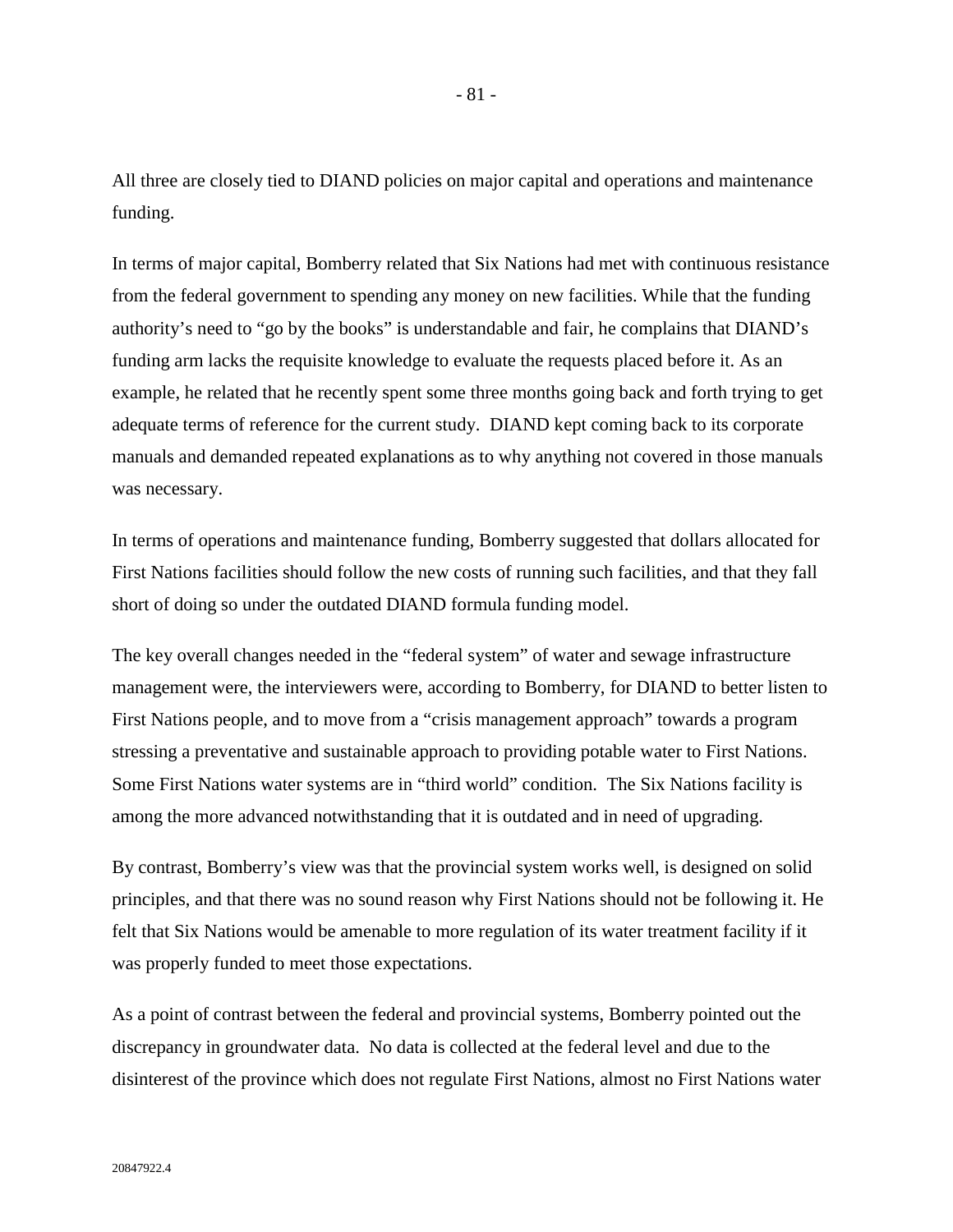data is available. There are, accordingly, otherwise excellent groundwater flow maps of Ontario where First Nations are just a blank spot as if the water suddenly ceased to flow at the boundaries of the reserve.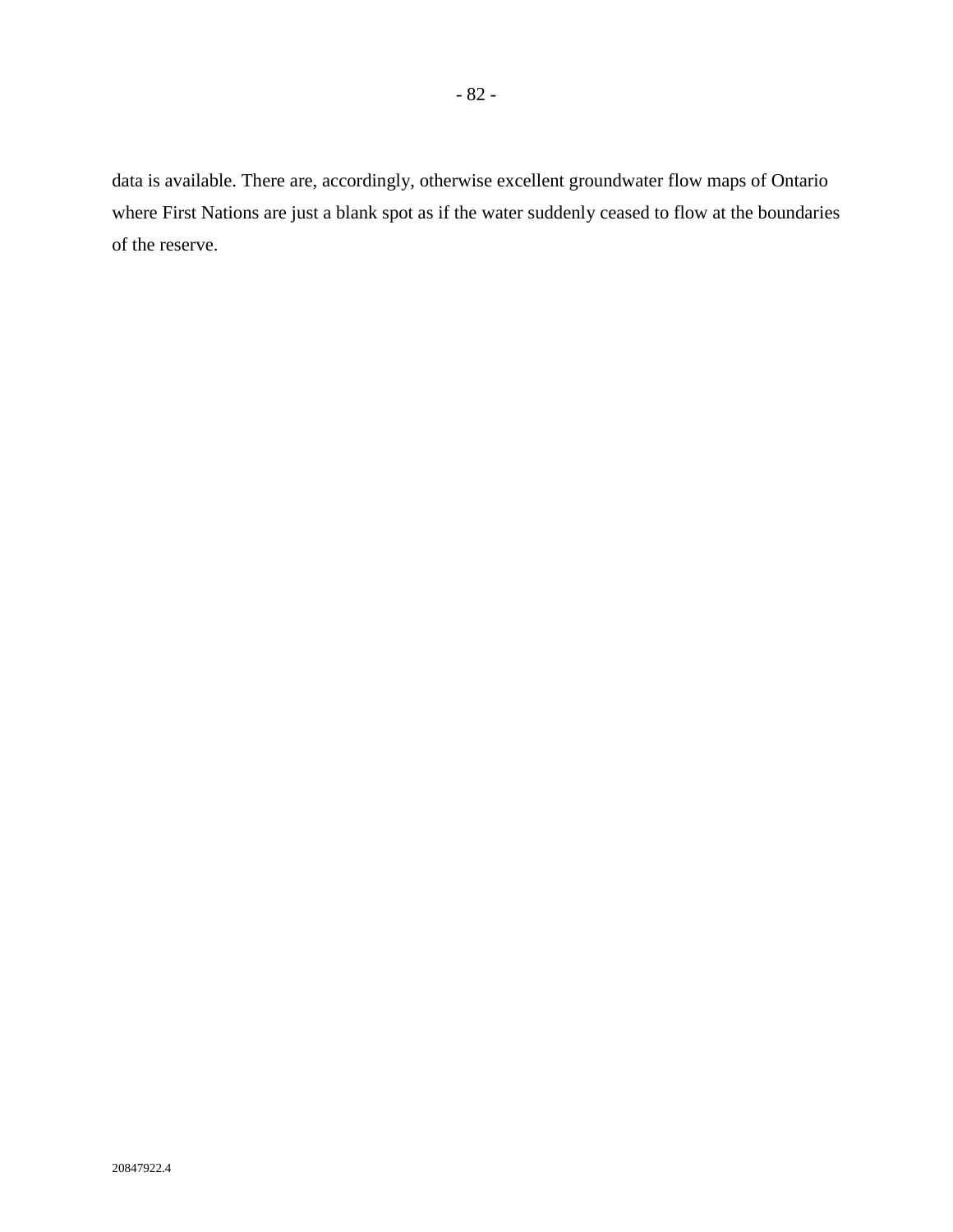# **Chapter 6: Perspectives from Aboriginal Knowledge Holders**

Presented in the following pages is a collection of comments received from ten Aboriginal people identified as holders of Aboriginal knowledge on the subject of water. They are loosely grouped under several themes which emerged from the interview responses and discussions. From time to time, direct quotes were taken from individuals or authors to highlight certain points. For the most part, however, the actual words have been paraphrased.

### **The Significance of Water**

Water is a sacred thing. This is reflected in many traditional beliefs, values and practices. Ann Wilson, Elder

Water is, and always has been, viewed as precious by indigenous people. Concern for water is not new in our communities. It hasn't just come about because of the pollution we face today. Water has always been, and continues to be, recognized as a fundamental life-giving force. While the paragraphs on to provide further details about the significance of water, perhaps the most telling expression below go of this is that, without exception, all those interviewed stated that water *is* life. They did not state merely that water is closely associated with life, or that it is part of life, but rather that water is life itself.

Water in our traditions has cleansing and purifying powers. It is the giver of life with which babies are born. It is imperative in our traditions to keep the water clean so it can continue to fulfil its purpose. Imperative also is the paying of respect to water. This is frequently done by offering tobacco to the water. Such intimate and spiritual ties to water and the rest of the environment are reflected in our languages.

Water has significance symbolically as well. For example, when offering condolences for sorrow - the act of drinking water cleans out the sorrow. Norman Jacobs

Recognizing the vital nature of water to our survival is the beginning of a healthy perspective. Water is the blood of mother Earth. As in the blood which circulates throughout in the body,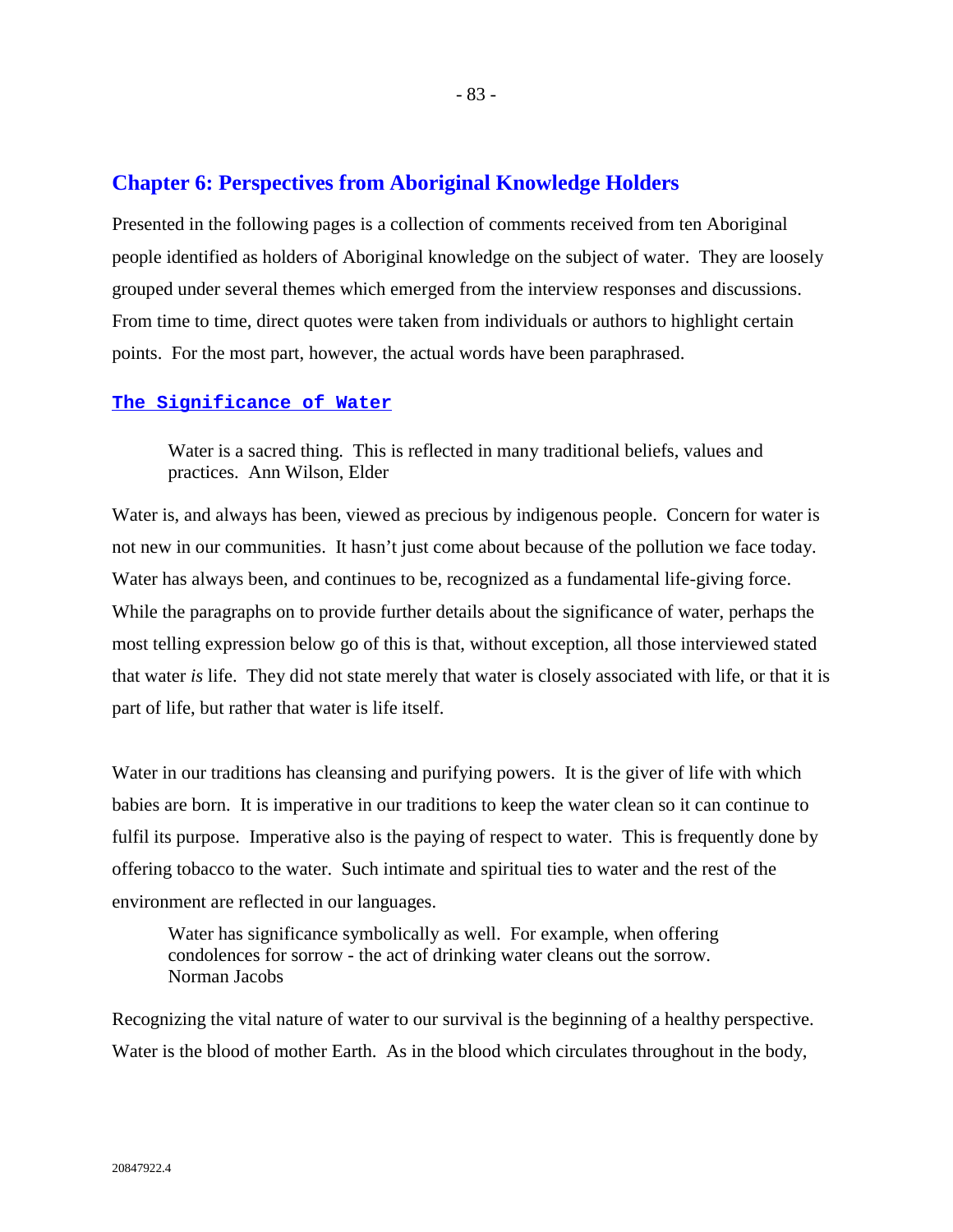nutrients flow into the land via water. Without our blood serving its proper functions, we would die. It is the same with water. If it cannot perform its functions, we will perish.

In addition to people, water supports the lives of other beings or aspects of Creation that are important in the whole web of life. Again, indigenous people benefit from this life-giving support. For example, there are medicines under and around the water. Water is the basis of life; we cannot live without it. We have a responsibility to look after it.

Water is the blood of Mother Earth - without water she can't fulfil her responsibilities. Carol and Norman Jacobs

Water has tremendous significance before birth, during the birthing process and after birth. Water is used in child rearing as well. Water is even used to discipline children (e.g. a short squirt given immediately after child has ignored three warnings, instead of dragging them off for a spanking), as it gets the message across that a boundary has been crossed without hurting them. them.

Water was also used a medicine, or as a part of medicines. It has medicinal properties and should be collected in a certain way. For example, it should be taken early in the morning and you should dip with the flow of the water. If you dip in the upstream direction it interrupts the balance, the flow. We are never supposed to upset nature.

Water is also highly significant in the Creation stories, where it plays a life-giving role. For example, in the Haudenosaunee Creation story, the woman who fell down to Earth was saved by "water beings".

### **Respecting Water**

Tobacco is offered to water in recognition of the water's life-giving forces. Water forms an integral part of many ceremonies. In the Creation, people were given instructions on how to respect water. These duties continue to be taken very seriously and form an important part of daily life for many Aboriginal people. If water is not respected, the consequences are often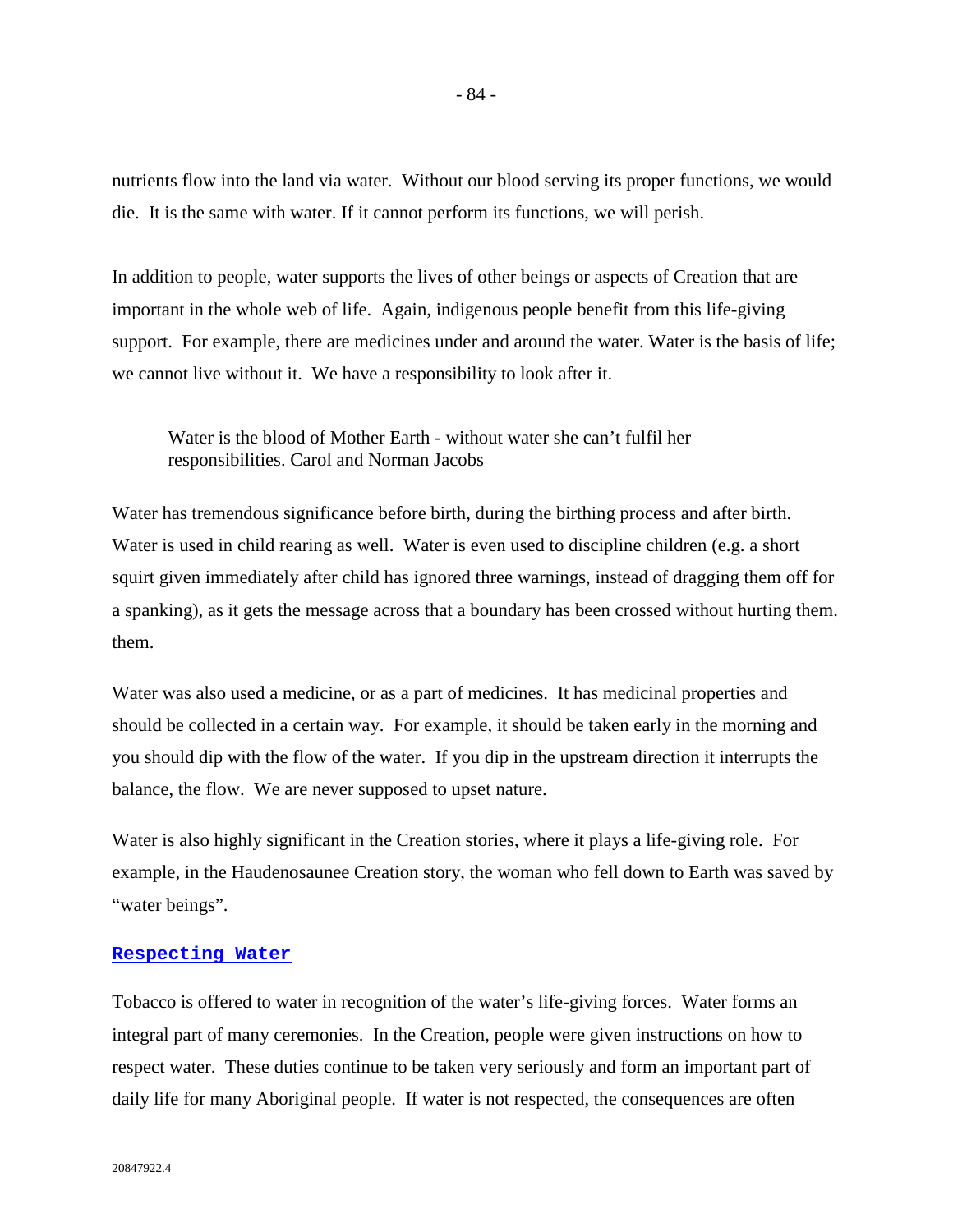disastrous. We have seen the impacts of poor water quality and we have not been prepared to deal with them. There needs to be more awareness that water is essential for life and should be treated as such.

Water as part of Creation has a right to be clean, not interfered with. Water has as much right to be as we do. But because the water can't speak for itself, we have to speak for it. We have to advocate for it. Carol and Norman Jacobs

### **Viewing the Ecosystem Holistically**

If we want to take care of water, we must look at the whole ecosystem, not just water itself. A holistic approach is required. We must look at the life that water supports (plants/medicines, animals, people, birds, etc.). We must realize that the rains that carry the responsibility of cleansing the Earth, now bring pollution along with the water (e.g. acid rain).

It is very important to understand and view the environment holistically; one thing is not the problem. The challenges we face are a result of many things that must be considered holistically, looking at how they relate to each other. Everything is connected to everything else. Lillian McGregor

Our traditions tell us that we must look at all elements of Creation (as acknowledged in the Thanksgiving Address) equally and holistically. We cannot just focus on one element, fix that element (or think we fixed it) and forget about the rest. They are all connected. We need to look at the big picture. Although it is essential, we don't rely only upon the water to grow food, for example. We also need the sun and soil for life to continue. All is important and this is understood in our tradition.

If one part of the system, such as water, is out of balance, then the whole system will be out of balance. This creates an unhealthy ecosystem and all aspects will suffer.

### **Defining the Problem**

It is not water that is the problem. It is what people are putting in the water that is the problem. It is what is happening to water that is the problem. Lillian McGregor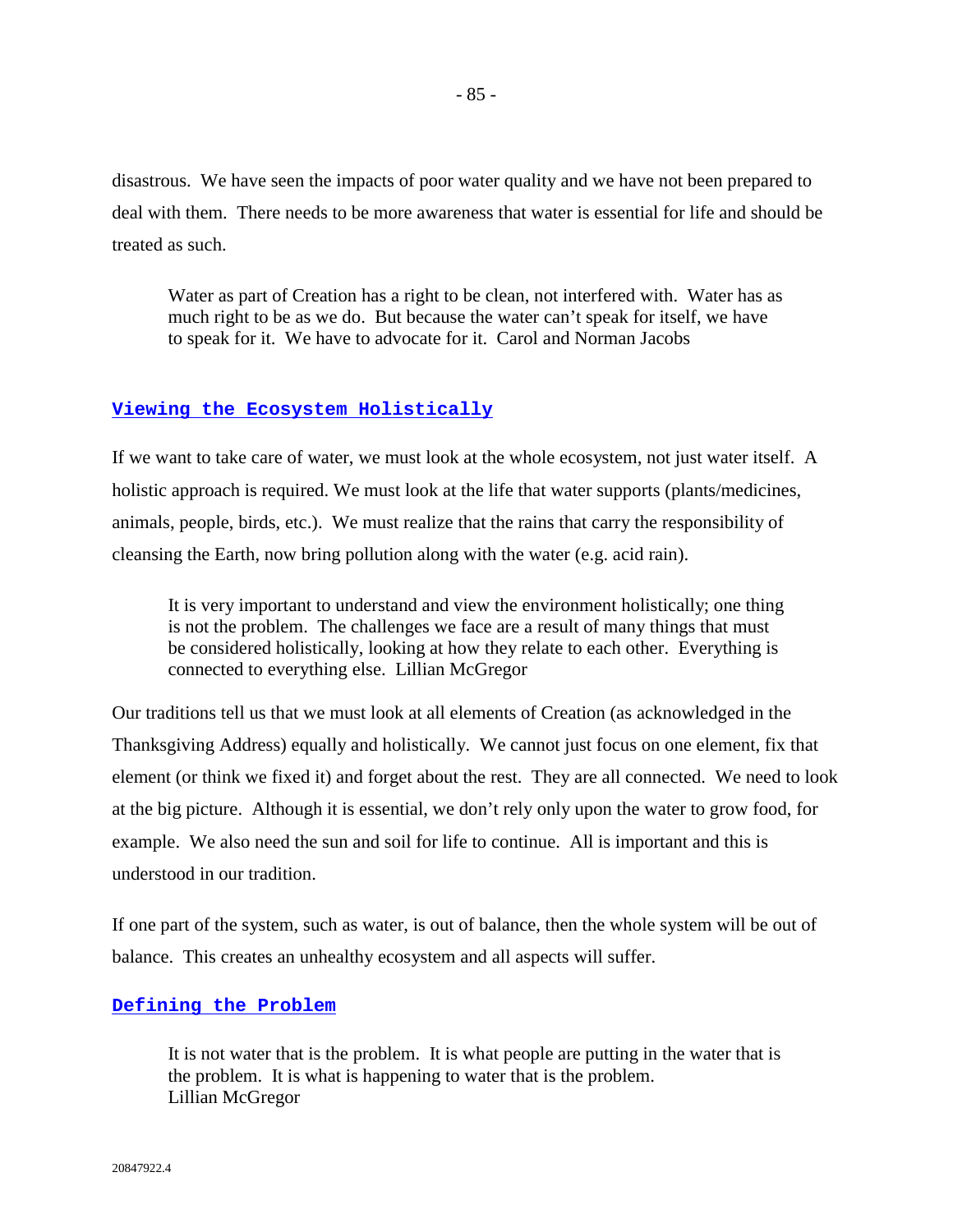My grandma told me that there would come a time when we would have to go a long way to buy water - she sounded almost like we were going to have to fight for it. I was young then, a teenager, and I couldn't imagine it then, but now here we are buying water. Carol Jacobs

Many people identify "water quality" as their most significant environmental problem, when in fact the problem is not water itself, but what has been done to water, by people.

The current state of water is poor. Poor water quality has affected people in tragic ways, and Walkerton is just one example. People do not trust water anymore. It is not water that must be distrusted, but the people who contaminate it, who do not care for it. If one does not have respect for water, as larger, dominant society seems not to, then it cannot perform its duty as a giver of life. It is abused and contaminated. Industries pollute water and governments let it happen. They fail to realize that we are all connected, everything, animals, birds, plants, etc., and we all rely on the water. It has been this way for awhile and now people notice and are starting to panic. It seems now that people are finally paying attention.

People are fighting over water and starting to ration it. People set boundaries on water and hostilities are surfacing in relation to water. It is viewed as a "natural resource" rather than a gift from the Creator. Society's relationship with water is characterized by fear, anger and concern. Water is viewed as a commodity; there are proposals that surface now and again about exporting water from Canada to the United States or other places in the world where water has been degraded and cannot be trusted. There are enormous battles over water these days. People's relationship with water is thus distorted and will not lead to increased water quality. By degrading water with dams, pollution, etc., we have interfered with water's ability to cleanse itself and provide life for the rest of Creation. We have interfered with the natural processes that ensure the continuity of life.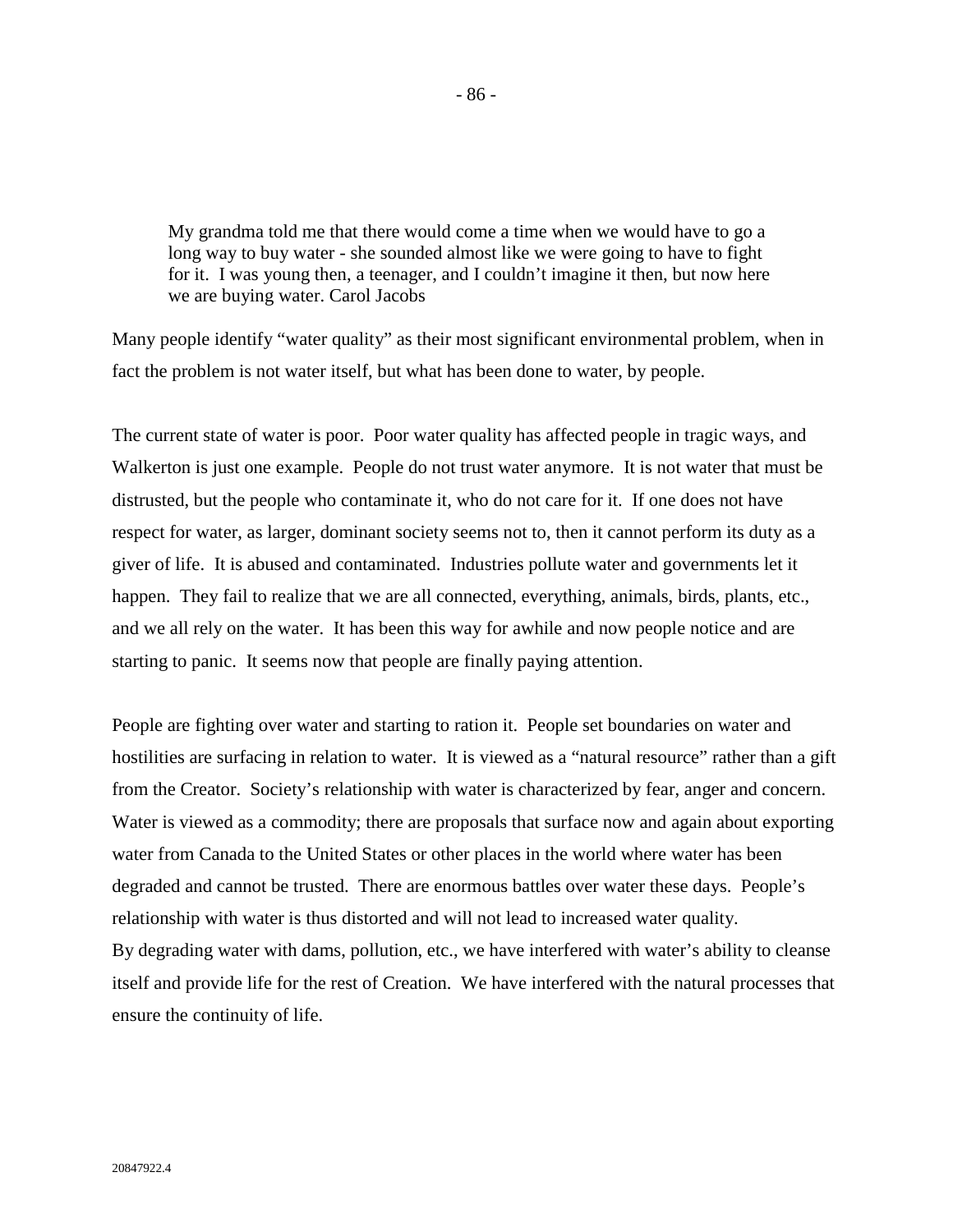## **Duties and Responsibilities**

We have simply let the interviewees speak for themselves on this topic. No further paraphrasing or interpretation is required.

We all have a collective responsibility to protect the environment – there aren't specific people responsible for specific parts of the environment. Carol and Norman Jacobs

Everyone has a responsibility to care for the water. Women, however, carry the responsibility to talk to the water. Ann Wilson

Our relationship to water is almost like a marriage – you have a responsibility to your partner. Without the water we wouldn't be here – we have to look after it. It's possible for us to be selfish, without a thought as to what's around us, but the water (and the environment) wasn't put there for our pleasure without any responsibility attached. We have to look after it  $-$  it's the responsibility of all of us.

Carol Jacobs

## **Seeking Solutions**

There is no quick fix. Lillian McGregor, Elder

Approaches to resolving the problem of poor water quality must be holistic. Forms of water (lakes, streams, underground rivers, creeks, etc.) are all related. Because water quality is influenced by so many factors, it is important to realize that there is no easy solution to this problem.

While industry is main polluter of water, governments and industry must cooperate and remove or control the forces that pollute water. Just as important, however, is the fact that we all have a responsibility to keep the water healthy. Wholesale changes are required, and long term solutions must be considered. There is no simple answer. We all have a role if we value water and wish to make a difference.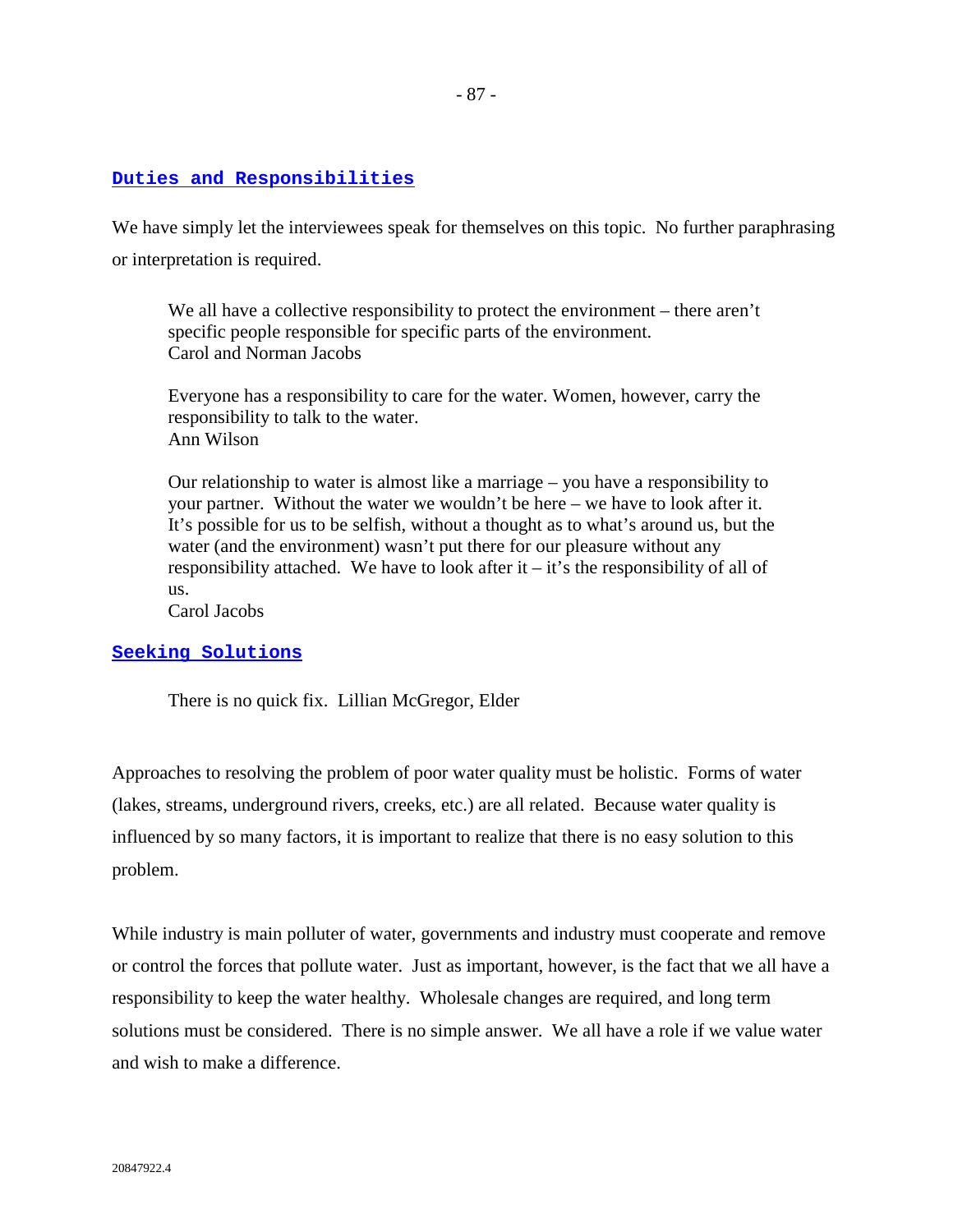# **Chapter 7: Findings and Recommendations**

# **FINDINGS**

1. The federal government has primary jurisdiction over water and sewage treatment in First Nation communities. Ontario's comprehensive water and sewage regulatory regime is constitutionally inapplicable to First Nations.

2. The differences between the federal and provincial systems are marked and are problematic. While Ontario's system may be in need of improvement, there is really no comparable federal system in place at all to support First Nations; there is only a poorly coordinated and incomplete patchwork of programs and services.

3. There have been few improvements in the overall level of quality of the federal government's water and sewage delivery to First Nations since 1996, when the Royal Commission on Aboriginal Peoples found that there was "authoritative evidence that community services in First Nation communities are a direct threat to health".

4. Federal departments have downloaded their responsibility for on-reserve water-works to First Nation governments without providing guidance or resources to build capacity to assume those responsibilities within First Nation communities. In particular, funding levels for capital construction and operation and maintenance fall short of what is necessary to build, operate and maintain effective water treatment facilities.

5. The downloading of unlimited responsibility for limited funds, which DIAND expressly purports to do to First Nation governments in its standard form funding contracts, is unacceptable and inconsistent with the fiduciary duty to First Peoples which is owed by the federal government.

6. Federal policy relating to water treatment infrastructure on reserves has created a dangerous state of affairs for the efficacy of on-reserve water treatment. In particular, safe water supplies are threatened by the fact that: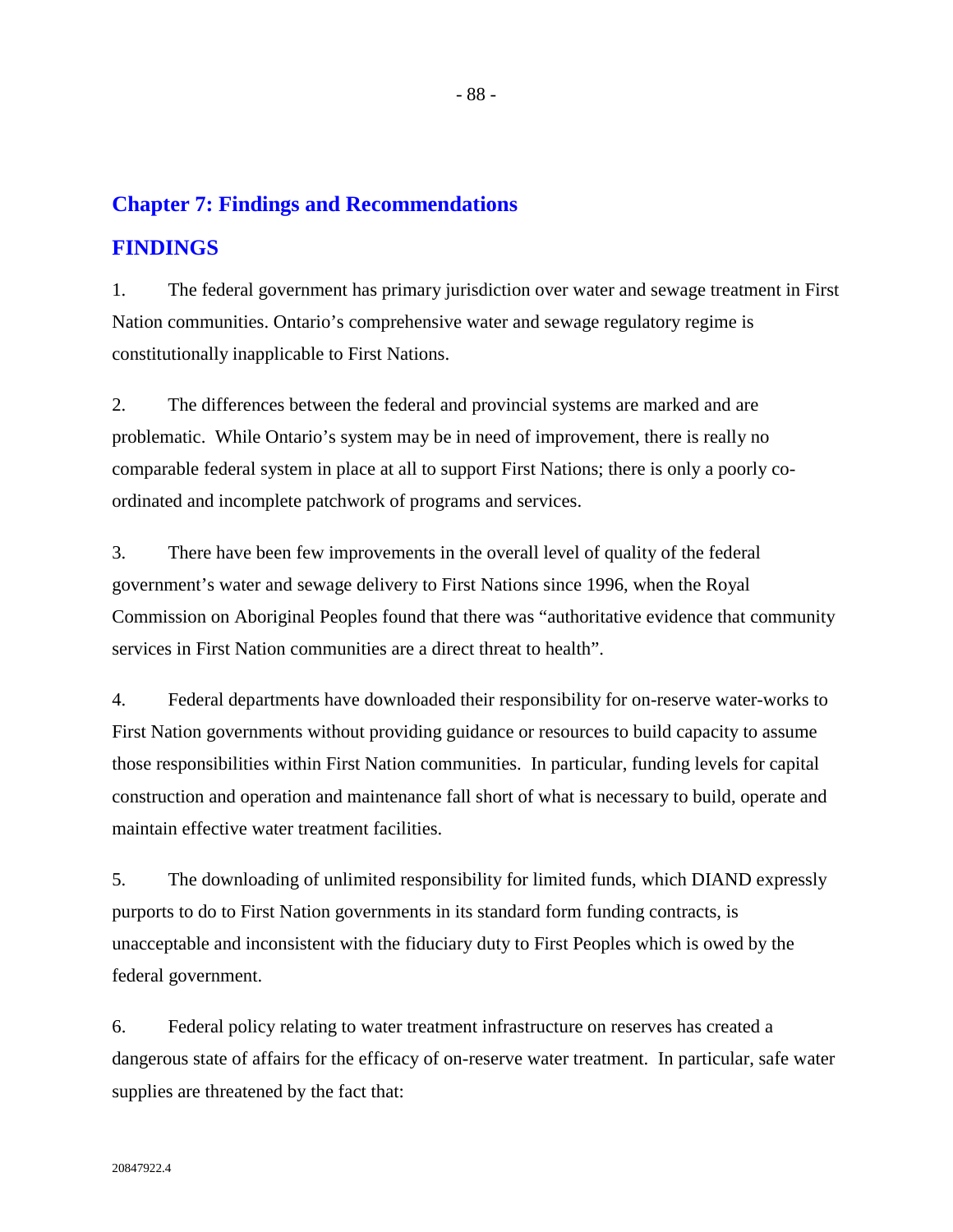(a) Training of First Nations water treatment plant operators is done on an *ad hoc* basis and, almost without exception, *after* the operator has been hired. Few First Nation water treatment plant operators are trained to the most basic level that Ontario accepts as standard;

(b) Because capital funding from DIAND is based on minimum "level of service standards" (LOSS) rather than sound engineering principles, water treatment plants are built that are not appropriate and adaptable to local conditions and which may not provide safe water; and

(c) Operation and maintenance funding levels fall far below the actual costs of operating a modern water treatment facility, and have been developed by DIAND without any meaningful consultation with First Nations.

6. First Nations embrace the concept of caring for water resources and have significant aboriginal rights over water which are affirmed and protected by the Canadian Constitution. Insufficient respect has been paid to date within Canadian society for the value of aboriginal knowledge of and perspectives on water and for the right of aboriginal peoples to safe and clean water.

7. First Nation perspectives and concerns about water have been systematically ignored, and an intolerable situation has been imposed by governments whose own policies are driven by budget rather than by sound judgment as to appropriate methods of achieving and maintaining safe and clean water.

## **RECOMMENDATIONS**

1. The federal government must provide more money and better infrastructure to support First Nation efforts to provide clean and reliable drinking water to their communities. In particular, operation and maintenance funding needs to be increased and capital projects designed to the higher standards which have been implemented in the rest of the province of Ontario rather than to the substandard "level of service standards" currently used by DIAND.

2. The federal government should ensure that individual First Nations are provided with better institutional support in the form of proper training, regular testing and monitoring, and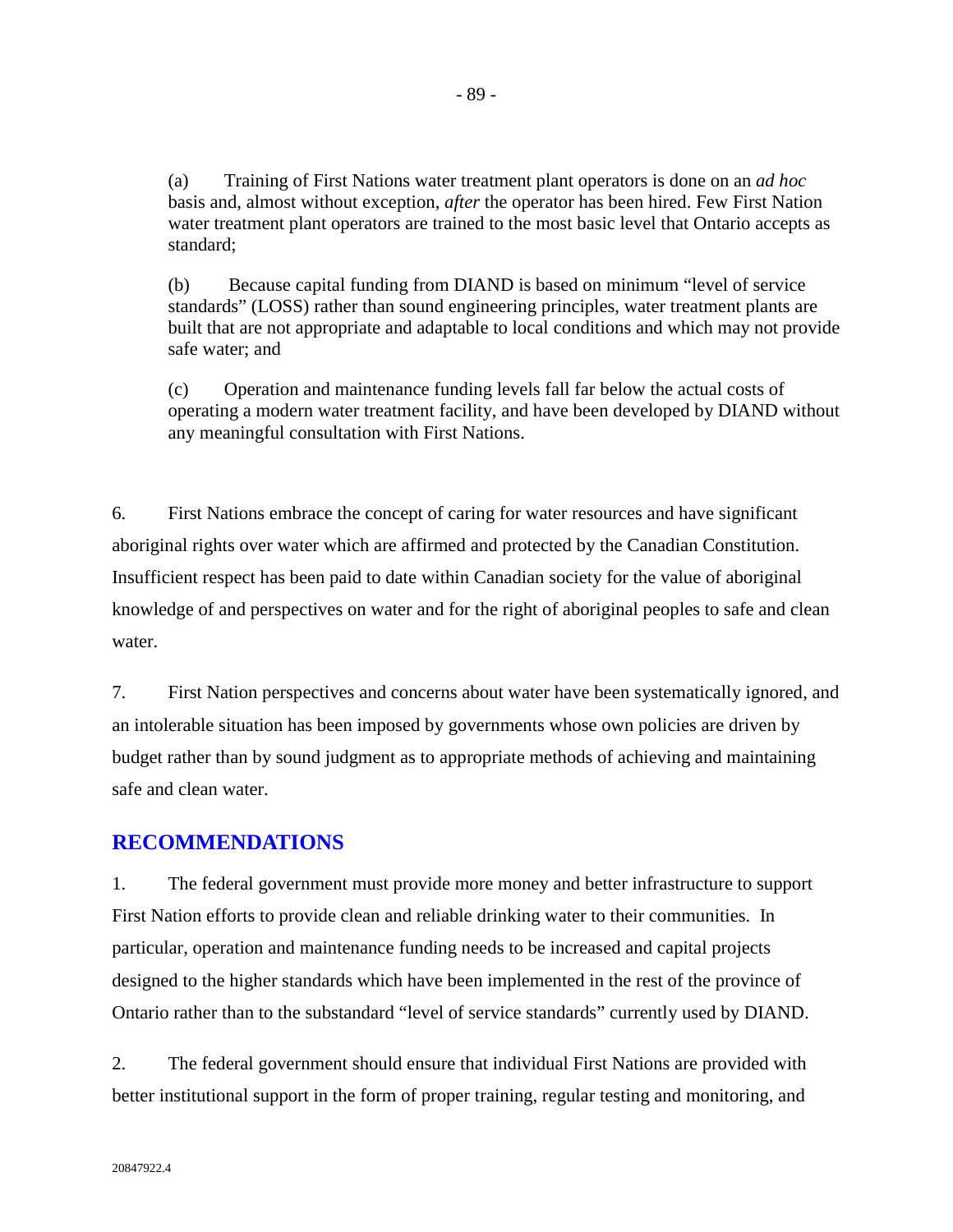professional guidance in the design and construction of water treatment plants. The institutional framework should be practical, comprehensive, and designed to respect and enhance First Nation self-government rights and aspirations.

3. Ontario, and more particularly the provincial MOE, has considerable existing infrastructure to assure the attainment of water quality standards. This is far superior to anything that exists federally for First Nations at the current time. Given that Health Canada and DIAND already refer to these standards, and given that water is a resource shared by Ontarians residing both on and off reserve, Canada and First Nations should consider forging more direct connections between on-reserve facilities and Ontario's system of certification and monitoring of water treatment plants to help to fill the federal infrastructure gaps.

4. Tripartite government-to-government negotiation involving First Nations as equal participants are a constitutional and practical precondition to instituting any changes which would see closer integration of on-reserve water treatment facilities and the provincial system of monitoring and certification. Direct and meaningful involvement of community active groups, Elders and band leadership in the decision-making process is required in shaping the future direction of water treatment and management in First Nation communities.

5. Full and meaningful First Nation participation should, moreover, become a standard feature of all water-related decision-making processes with the potential to impact First Nations in Ontario. "Acceptable levels" - of pollution, of water treatment, of funding - should not be externally imposed by other governmental bodies on First Nations. First Nations have an inherent right to fully participate in decision-making on water quality issues which affect their ways of life, and possess valuable knowledge of water which they are willing to share if nonnatives are willing to listen.

6. Regardless of the direction that future initiatives may take, the federal government must recommit to its past promises and to its fiduciary duty to provide sufficient resources to First Nations so that a safe and reliable source of drinking water is available to all Ontarians residing in First Nation communities.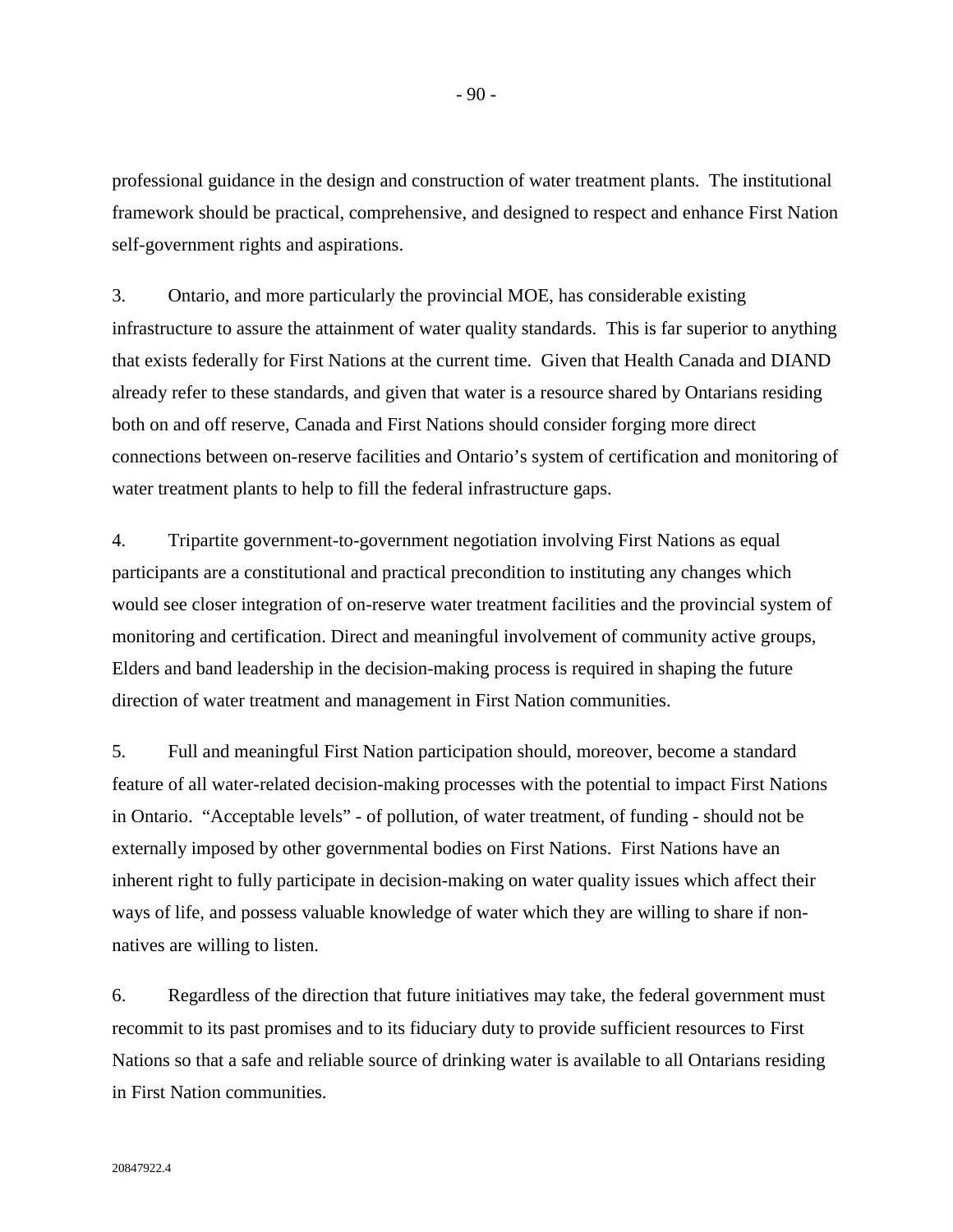# **BIBLIOGRAPHY**

Abele. F. and Graham, K., "High Politics is Not Enough: Policies and Programs for Aboriginal Peoples in Alberta and Ontario" **Chapter 5 In:** Hawkes, D.C. (ed.) *Aboriginal Peoples and Government Responsibility* (Ottawa: Carleton University Press, 1989).

Akii Kwe. *Minobimaatisiiwin - We Are to Care for Her. Position Paper from Women of Bkejwanong* (Walpole Isl.: Walpole Island First Nation, 1998)

American Water Works Association, *Water Quality and Treatment, A Handbook of Community Water Supplies*, 5<sup>th</sup> ed. (AWWA, 1999).

Anderson, K. *A Recognition of Being: Reconstructing Native Womanhood* (Toronto: Second Story Press, 2000)

Arquette, M. "The Animals" **In:** Haudenosaunee Environmental Task Force, *Words That Come Before All Else: Environmental Philosophies of the Haudenosaunee* (Cornwall Island, ON., Native North American Travelling College, 1999)

Assembly of First Nations (AFN). *Reclaiming Our Nationhood: Strengthening Our Heritage. Report to the Royal Commission on Aboriginal Peoples* (Ottawa: AFN, 1993)

Benton-Banai, E., *The Mishomis Book: The Voice of the Ojibway* (Hayward, WI.: Indian Country Communications, 1988).

Cajete, G. *Igniting the Sparkle: An Indigenous Science Education Model.* (Skyand, NC.: Kivaki Press, 1999).

Canada, *Royal Commission on Aboriginal Peoples*, Volume 3: Gathering Strength " (Ottawa: Public Works and Government Services, 1996).

Canada, *Royal Commission on Aboriginal Peoples*, Volume 5: "Renewal: A Twenty-Year Commitment" (Ottawa: Public Works and Government Services, 1996).

Cook, K. "Grand Mother Moon" **In:** Haudenosaunee Environmental Task Force, *Words That Come Before All Else: Environmental Philosophies of the Haudenosaunee* (Cornwall Island, ON.: Native North American Travelling College, 1999). [pp. 139-142]

Delisle, C., and Bouchard, M. (eds), *Managing the Effects of Hydroelectric Development. (Proceedings of a Symposium, April 6-7, 1989)* (Toronto: Canadian Society of Environmental Biologists, 1990).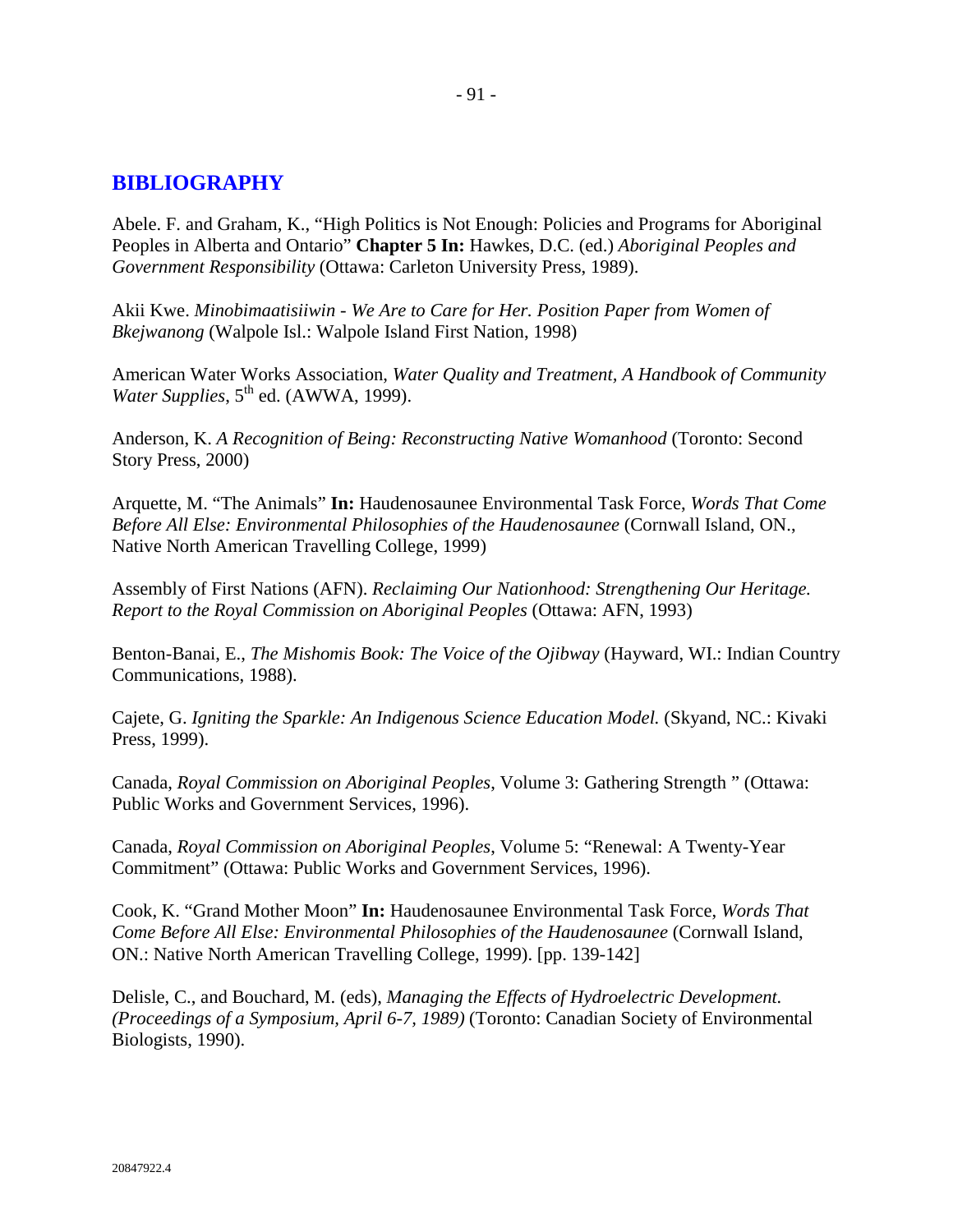Department of Indian Affairs and Northern Development (DIAND), *Community Drinking Water and Sewage Treatment in First Nation Communities* (Ottawa: Ministry of Public Works and Government Services, 1995)

Department of Indian Affairs and Northern Development (DIAND), *Gathering Strength - Canada's Aboriginal Action Plan* (Ottawa: Minister of Public Works and Government Services Canada, 1997).

Department of Indian Affairs and Northern Development (DIAND), *Water Quality Issues in First Nation Communities in Ontario: Draft Report* (unpublished draft of DIAND Funding Services, Ontario Region, July 31, 2000)

Department of Indian Affairs and Northern Development (DIAND), *Water Quality Issues in First Nation Communities in Ontario: Phase I Report* (unpublished draft of DIAND Funding Services, Ontario Region, October 25, 2000).

Department of Indian Affairs and Northern Development (DIAND), *Water Quality Issues in First Nation Communities in Ontario: Short Term and Medium Term Task Team Reports* (unpublished and uncollated drafts of DIAND Funding Services, Ontario Region, December 2000/January 2001).

Fixico, D., *The Invasion of Indian Country in the Twentieth Century: American Capitalism and Tribal Natural Resources* (Niwot, CO.: University Press of Colorado, 1998).

Hogg, P.W., *Constitutional Law of Canada*, 4<sup>th</sup> ed. (Toronto: Carswell, 1997).

IFNA-3DN Engineers Ltd., *Water Treatment Processes with Performance Criteria* (December 1998).

Jacobs, D. "Bkejwanong - The Place Where the Waters Divide: A Perspective on Earth, Water, Air and Fire" **In:** McNab, D. (ed.). *Earth, Water, Air and Fire: Studies in Canadian Ethnohistory.* (Waterloo, ON.: Wilfrid Laurier University Press, 1998)

Jacobs, J., "The Thunderers" **In:** Haudenosaunee Environmental Task Force, *Words That Come Before All Else: Environmental Philosophies of the Haudenosaunee.* (Cornwall Island, ON.: Native North American Travelling College, 1999).[pp. 136-138]

Johnston, B., *Ojibway Ceremonies.* (Lincoln, NK.: University of Nebraska Press, 1982).

Johnston, B., *Ojibway Heritage: The ceremonies, rituals, songs, dances, prayers and legends of the Ojibway.* (Toronto: McClelland and Stewart, 1977).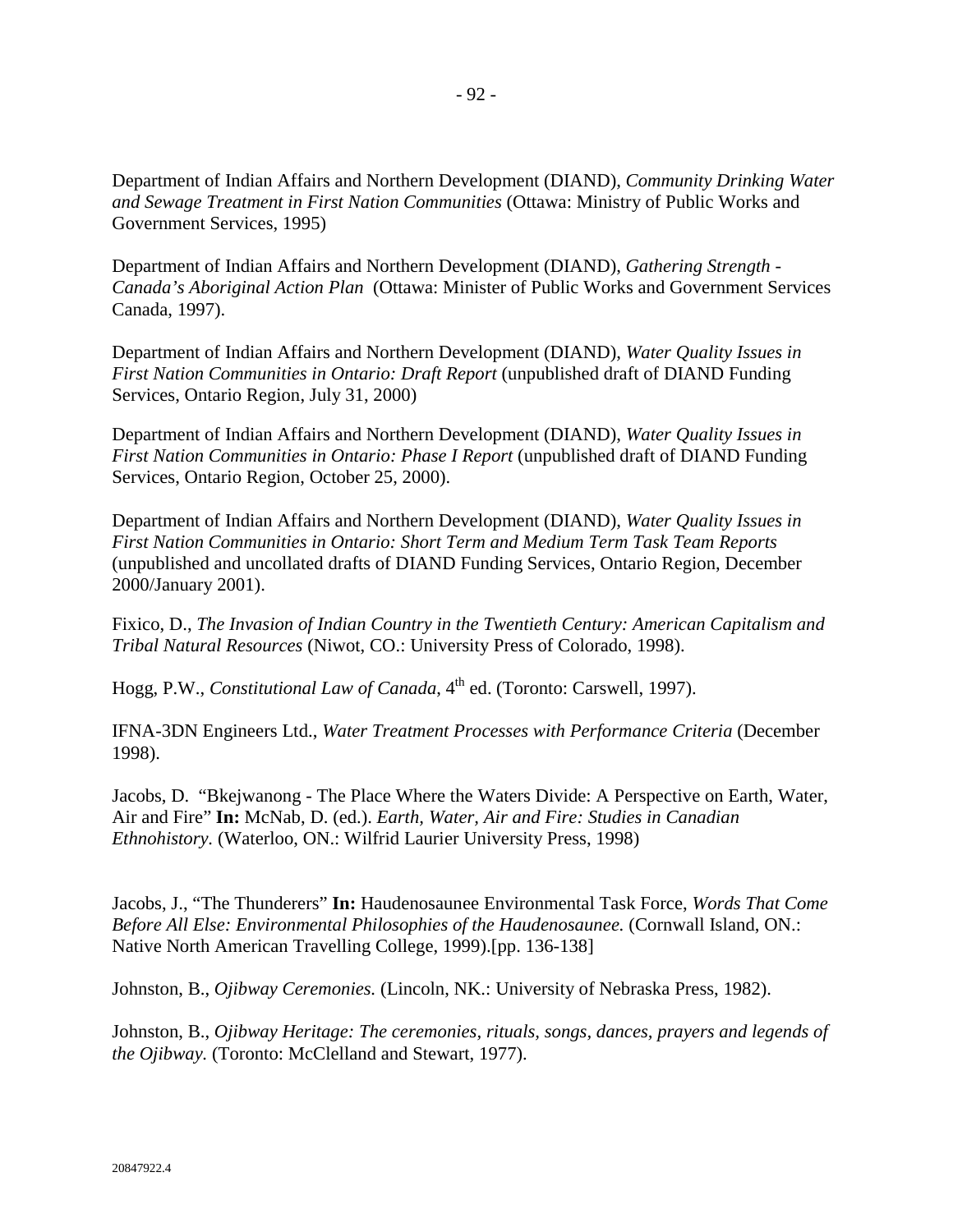McNab, D. (ed.), *Earth, Water, Air and Fire: Studies in Canadian Ethnohistory.* (Waterloo, ON.: Wilfrid Laurier University Press, 1998).

Mercredi, O., and Turpel, M., *In the Rapids: Navigating the Future of First Nations* (Toronto: Penguin Books, 1993).

Mitchell, M., "Creation Story" **In:** North American Indian Travelling College, *Traditional Teachings* (Cornwall Island, ON.: North American Indian Travelling College, 1984). [pp. 3-13]

Ontario Ministry of the Environment, *Drinking Water in Ontario: A Summary Report* (Toronto: Queen's Printer for Ontario, 2000).

Ontario Ministry of the Environment, *Guide for Applying for Approval of Municipal and Private Water and Sewage Works under Sections 52 and 53 of the Ontario Water Resources Act* (March 1998).

Pratt, A., "Federalism in an Era of Aboriginal Self-Government" **Chapter 2 In:** Hawkes, D.C. (ed.) *Aboriginal Peoples and Government Responsibility* (Ottawa: Carleton University Press, 1989).

Puxley, P. "The Colonial Experience" **In:** Watkins, M. (ed.). *Dene Nation - the colony within* (Toronto: University of Toronto Press, 1977). [pp. 103-119]

Ransom, J., "The Waters" **In:** Haudenosaunee Environmental Task Force, *Words That Come Before All Else: Environmental Philosophies of the Haudenosaunee* (Cornwall Island, ON.: Native North American Travelling College, 1999). [pp. 25-43]

Ransom, J. "Building New Partnerships Between Canadians and First Nations Societies to Achieve a Sustainable Seventh Generation for All Peoples" **In:** Shrubsole, D., and Mitchell, B. (eds.), *Practising Sustainable Water Management: Canadian and International Experiences* (Ottawa: Canadian Water Resources Association, 1997). [pp. 61-74]

Royal Commission on Aboriginal Peoples (RCAP), *People to People, Nation to Nation: Highlights from the Report of the Royal Commission on Aboriginal Peoples* (Ottawa: Minister of Supply and Services, 1996).

Ross, R., *Returning to the Teachings: Exploring Aboriginal Justice* (Toronto: Penguin Books, 1999).

Thorpe, D. (ed.), "An Interview with Renee Senogles (Anishinaabe)" **In:** *People of the Seventh Fire: Returning Lifeways of Native America*. (Ithaca, NY: Akwe:kon Press, 1996). [pp.170-179]

T'Seleie, F., "Statement to the Mackenzie Valley Pipeline Inquiry" **In:** Watkins, M. (ed.), *Dene Nation - the colony within* (Toronto: University of Toronto Press, 1977). [pp. 12 –17]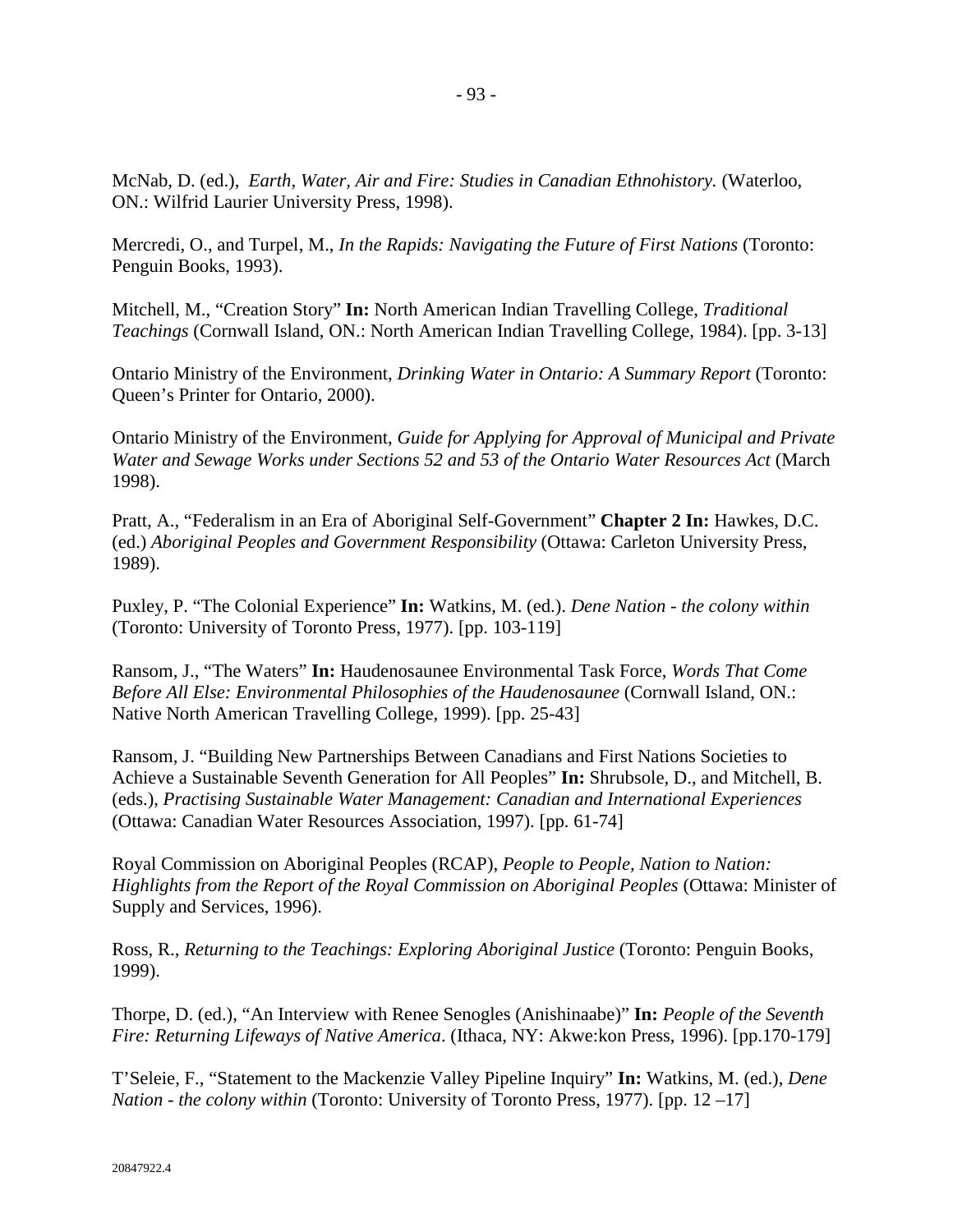Tyler, K.J., "Indian Resources and Water Rights", [1982] 4 C.N.L.R. 1.

Waldram, J., As Long as the Rivers Run: Hydroelectric Development and Native Communities in Western Canada (Winnipeg: University of Manitoba Press, 1988).

Wilkins, K., "Still Crazy After All These Years: Section 88 of the Indian Act at Fifty", (2000) 38 Alberta Law Review 458.

XCG Consultants Ltd., *Guidance Manual for First Nations Wastewater Treatment Plant Monitoring* (1999).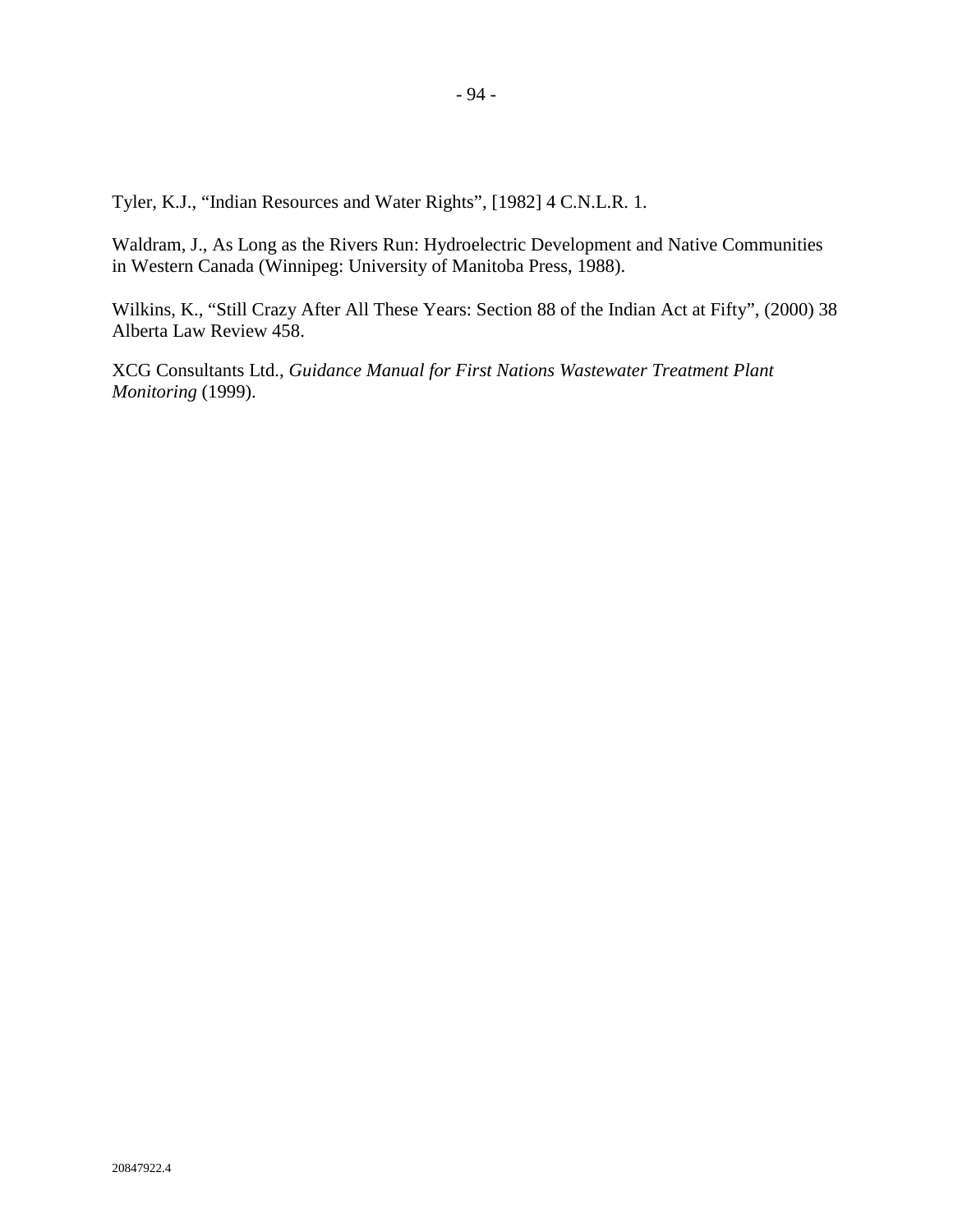# **Appendix A – Haudenosaunee Thanksgiving Address**

# **Thanksgiving Address - Greetings to the Natural World The People**

Today we have gathered and we see that the cycles of life continue. We have been given the duty to live in balance and harmony with each other and all living things. So now, we bring our minds together as one as we give greetings and thanks to each other as people.

Now our minds are one.

### **The Earth Mother**

We are all thankful to our Mother, the Earth, for she gives us all that we need for life. She supports our feet as we walk about upon her. It gives us joy that she continues to care for us as she has from the beginning of time. To our mother, we send greetings and thanks.

Now our minds are one.

### **The Waters**

We give thanks to all the waters of the world for quenching our thirst and providing us with strength. Water is life. We know its power in many forms-waterfalls and rain, mists and streams, rivers and oceans. With one mind, we send greetings and thanks to the spirit of Water.

Now our minds are one.

### **The Fish**

We turn our minds to the all the Fish life in the water. They were instructed to cleanse and purify the water. They also give themselves to us as food. We are grateful that we can still find pure water. So, we turn now to the Fish and send our greetings and thanks.

Now our minds are one.

### **The Plants**

Now we turn toward the vast fields of Plant life. As far as the eye can see, the Plants grow, working many wonders. They sustain many life forms. With our minds gathered together, we give thanks and look forward to seeing Plant life for many generations to come.

Now our minds are one.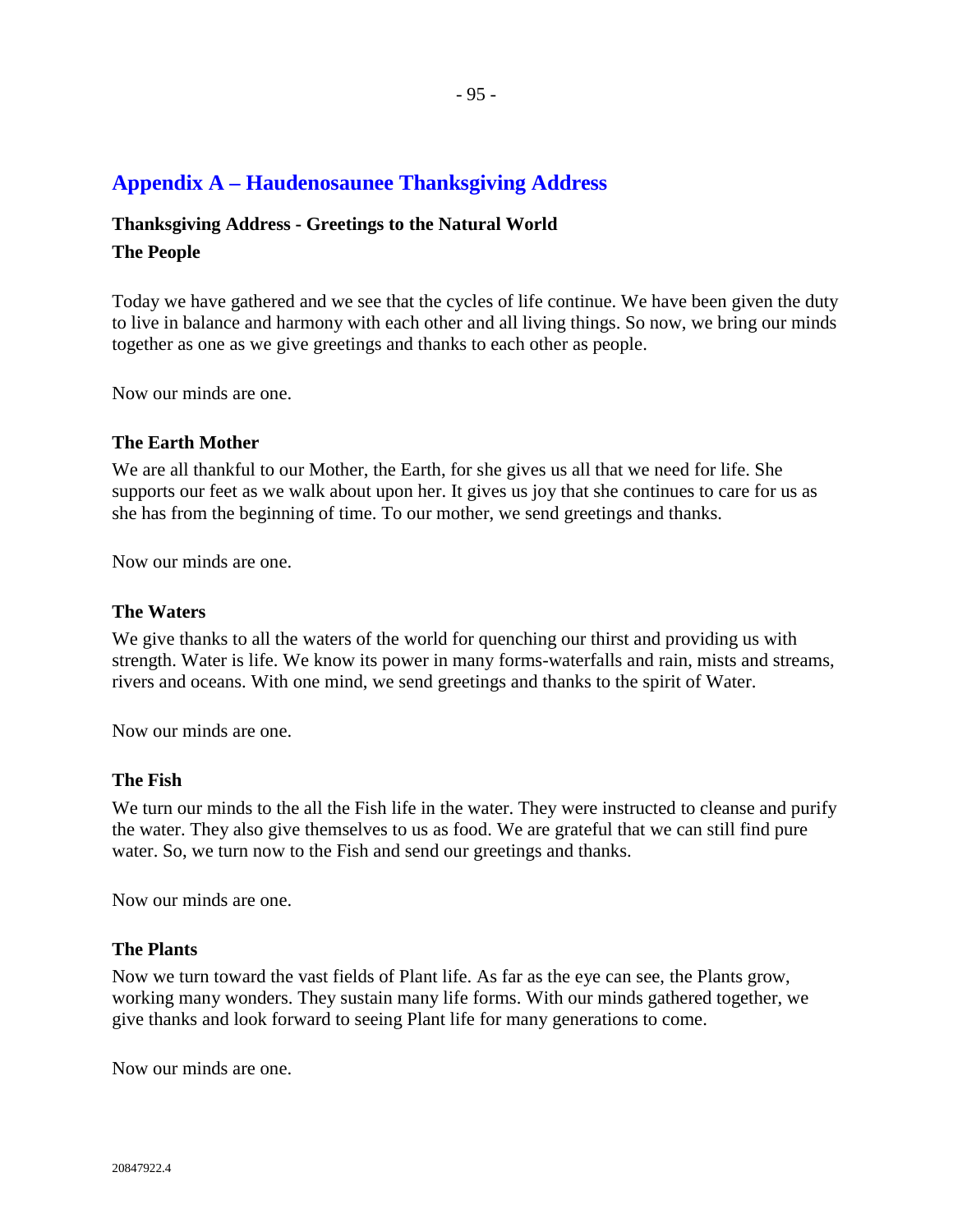## **The Food Plants**

With one mind, we turn to honor and thank all the Food Plants we harvest from the garden. Since the beginning of time, the grains, vegetables, beans and berries have helped the people survive. Many other living things draw strength from them too. We gather all the Plant Foods together as one and send them a greeting of thanks.

Now our minds are one.

## **The Medicine Herbs**

Now we turn to all the Medicine herbs of the world. From the beginning they were instructed to take away sickness. They are always waiting and ready to heal us. We are happy there are still among us those special few who remember how to use these plants for healing. With one mind, we send greetings and thanks to the Medicines and to the keepers of the Medicines.

Now our minds are one.

### **The Animals**

We gather our minds together to send greetings and thanks to all the Animal life in the world. They have many things to teach us as people. We are honored by them when they give up their lives so we may use their bodies as food for our people. We see them near our homes and in the deep forests. We are glad they are still here and we hope that it will always be so.

Now our minds are one

### **The Trees**

We now turn our thoughts to the Trees. The Earth has many families of Trees who have their own instructions and uses. Some provide us with shelter and shade, others with fruit, beauty and other useful things. Many people of the world use a Tree as a symbol of peace and strength. With one mind, we greet and thank the Tree life.

Now our minds are one.

### **The Birds**

We put our minds together as one and thank all the Birds who move and fly about over our heads. The Creator gave them beautiful songs. Each day they remind us to enjoy and appreciate life. The Eagle was chosen to be their leader. To all the Birds-from the smallest to the largest-we send our joyful greetings and thanks.

Now our minds are one.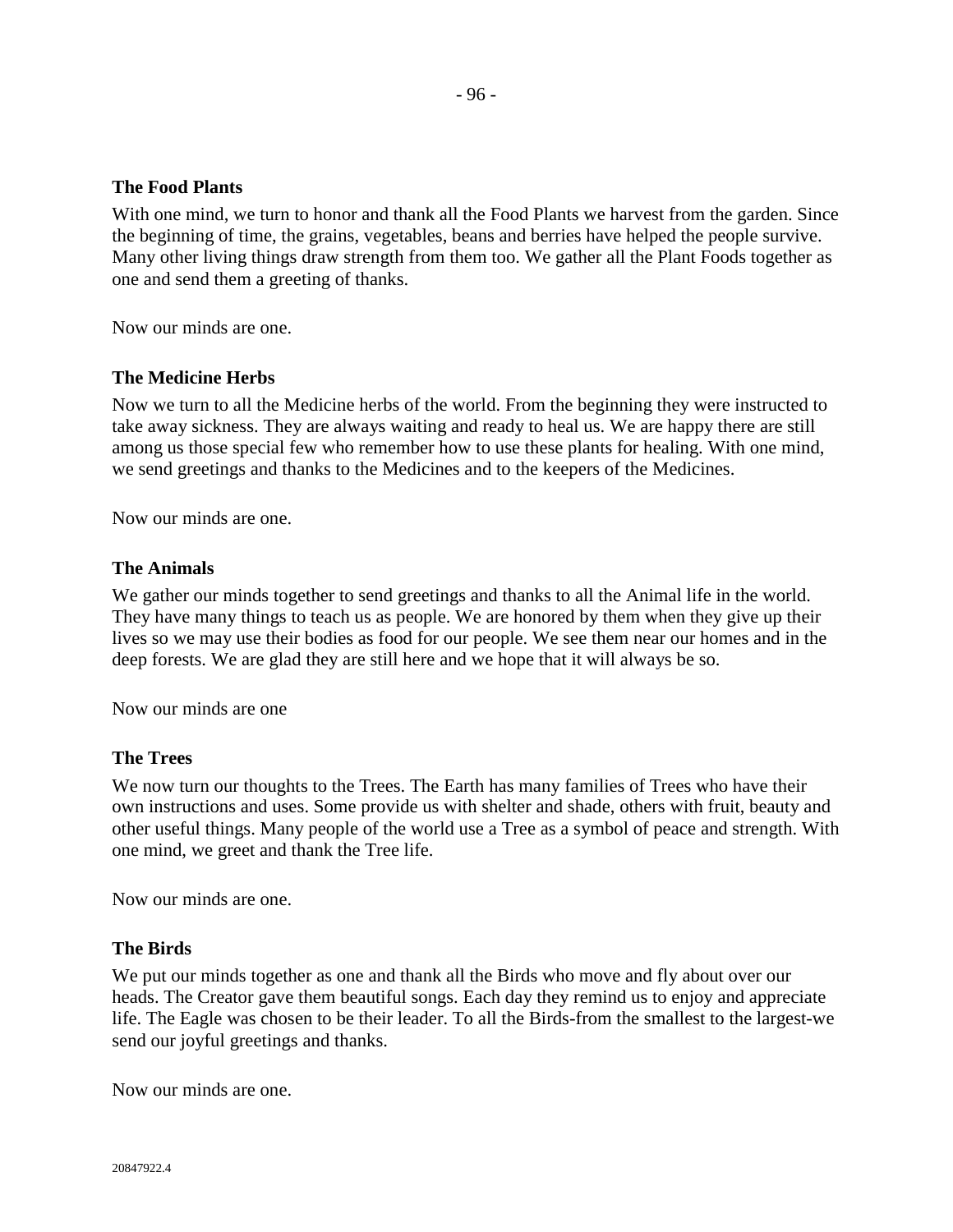## **The Four Winds**

We are all thankful to the powers we know as the Four Winds. We hear their voices in the moving air as they refresh us and purify the air we breathe. They help us to bring the change of seasons. From the four directions they come, bringing us messages and giving us strength. With one mind, we send our greetings and thanks to the Four Winds.

Now our minds are one.

### **The Thunderers**

Now we turn to the west where our grandfathers, the Thunder Beings, live. With lightning and thundering voices, they bring with them the water that renews life. We are thankful that they keep those evil things made by Okwiseres underground. We bring our minds together as one to send greetings and thanks to our Grandfathers, the Thunderers.

Now our minds are one.

## **The Sun**

We now send greetings and thanks to our eldest Brother, the Sun. Each day without fail he travels the sky from east to west, bringing the light of a new day. He is the source of all the fires of life. With one mind, we send greetings and thanks to our Brother, the Sun.

Now our minds are one.

#### **Grandmother Moon**

We put our minds together to give thanks to our oldest Grandmother, the Moon, who lights the night-time sky. She is the leader of woman all over the world, and she governs the movement of the ocean tides. By her changing face we measure time, and it is the Moon who watches over the arrival of children here on Earth. With one mind, we send greetings and thanks to our Grandmother, the Moon.

Now our minds are one.

### **The Stars**

We give thanks to the Stars who are spread across the sky like jewelry. We see them in the night, helping the Moon to light the darkness and bringing dew to the gardens and growing things. When we travel at night, they guide us home. With our minds gathered together as one, we send greetings and thanks to the Stars.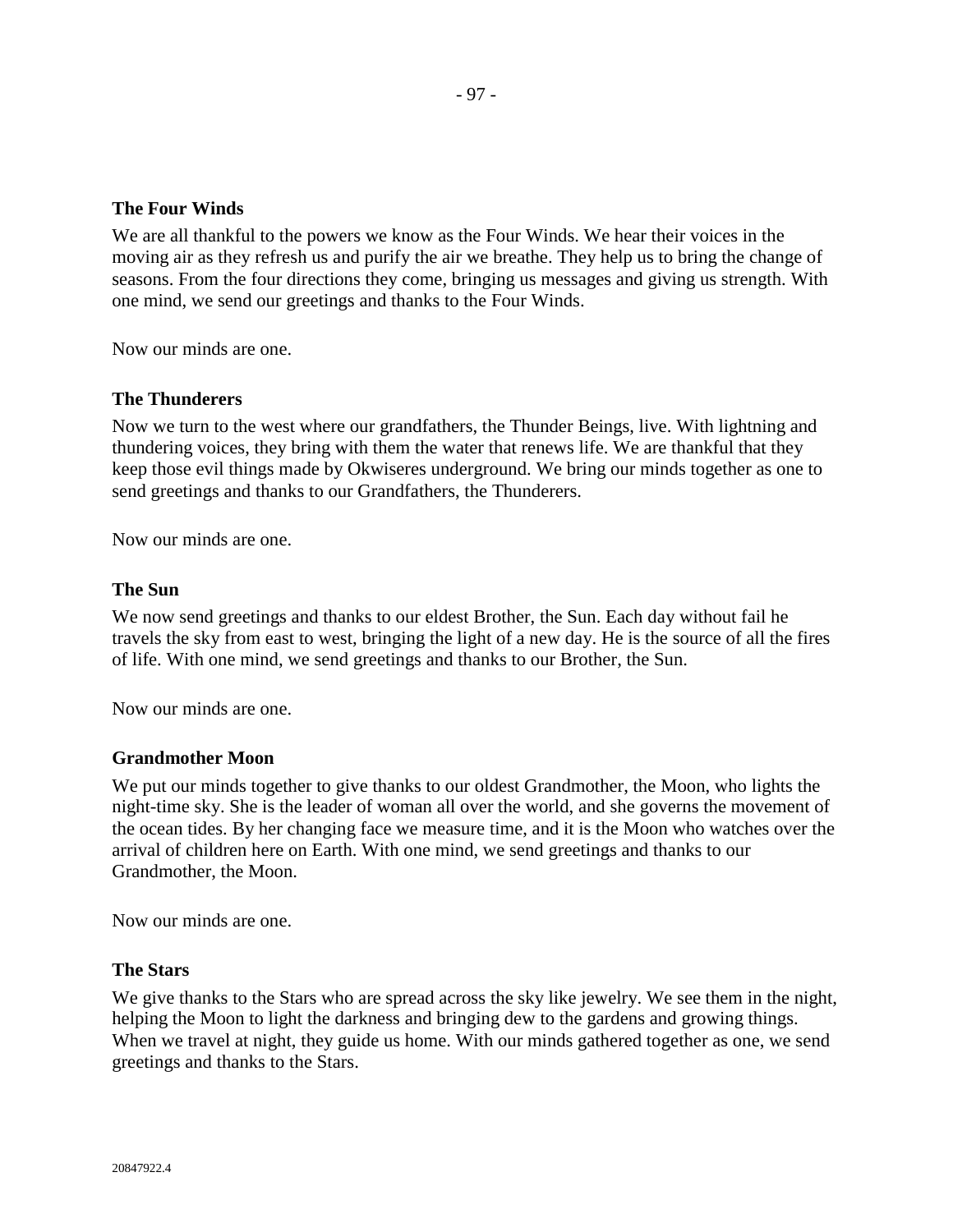Now our minds are one.

## **The Enlightened Teachers**

We gather our minds to greet and thank the enlightened Teachers who have come to help throughout the ages. When we forget how to live in harmony, they remind us of the way we were instructed to live as people. With one mind, we send greetings and thanks to these caring teachers.

Now our minds are one.

## **The Creator**

Now we turn our thoughts to the creator, or Great Spirit, and send greetings and thanks for all the gifts of Creation. Everything we need to live a good life is here on this Mother Earth. For all the love that is still around us, we gather our minds together as one and send our choicest words of greetings and thanks to the Creator.

Now our minds are one.

### **Closing Words**

We have now arrived at the place where we end our words. Of all the things we have named, it was not our intention to leave anything out. If something was forgotten, we leave it to each individual to send such greetings and thanks in their own way.

Now our minds are one. [Source: www.slic.com/mohawkna/thankgv.htm]